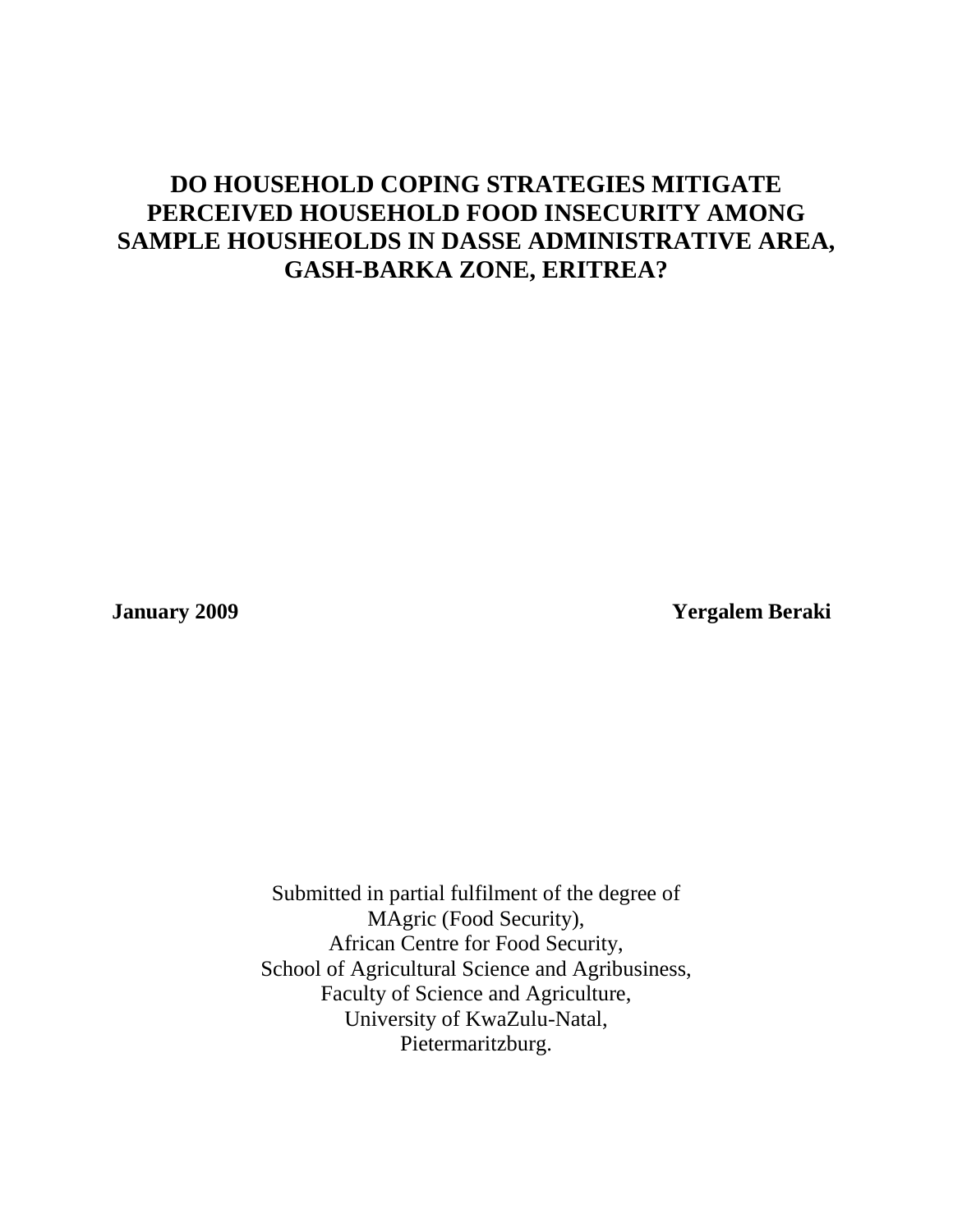## **ABSTRACT**

This mini-dissertation sets out to examine the perceptions of farmers in the Dasse Administrative Area of Gash-Barka zone of the impact of agro-ecological, socioeconomic and infrastructural constraints on food insecurity, and the coping strategies employed by 101 sampled farm households in order to understand how these strategies increase vulnerability or mitigate the effect of food shortages.

Agricultural productivity was low and average cereal production provided only 39 per cent of annual household requirements. Self-sufficiency in grain obtained from own production sustained households for only four months a year. In line with this, the study examined the impact of agro-ecological, socio-economic, and infrastructural constraints to the problem of food insecurity as perceived by the farmers. Farmers perceived drought, erratic rainfall, and weed infestations as major agro-ecological constraints that hindered self-sufficiency in food production. Shortage of draught animals and labour and lack of cash and off-farm income, were most conceived socio-economic constraints that affected production. Lack of farm credit, health problem (malaria), and inadequate farmers advisory service were most perceived infrastructural constraints that affected production and household food security. This shows that food security interventions need to be built around mitigating these perceived causes.

The study also investigated coping strategies and their impact on increasing vulnerability or mitigating the effect of food shortages. The coping strategies applied by the studied households were largely consumption-based and non-erosive, indicating that households were relatively resilient to food security shocks. However, these strategies could be detrimental to the nutritional well being of household members, as they determined dietary intake. These coping strategies were particularly detrimental to household food security, as proper nutrition is critical for active and productive life. Thus, health and nutrition related interventions are highly required to address these problems. Food security interventions need to support livelihoods in ways that protect and buffer the natural resilience of households, providing direct assistance when erosive coping strategies are employed to ensure that households remain resilient to the fragile and variable situations in which they exist.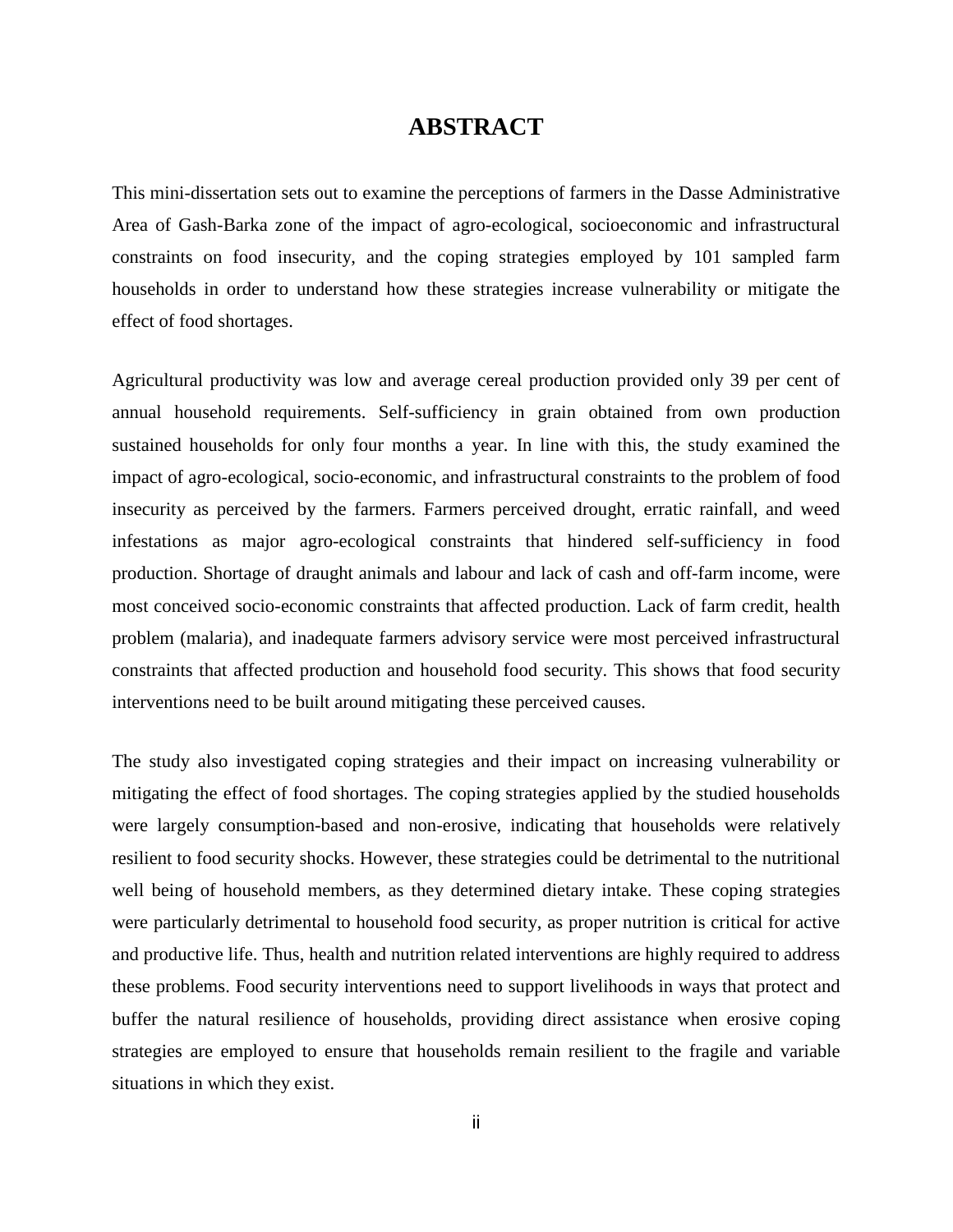# **DECLARATION**

I, Yergalem Taages Beraki declare that:

- The research reported in this mini-dissertation, except where otherwise indicated, is my original research
- This mini-dissertation has not been submitted for any degree or examination at any other university
- This mini-dissertation does not contain other persons' data, pictures, graphs or other information, unless specifically acknowledged as being sourced from those persons.
- This mini-dissertation does not contain other authors' writing, unless specifically acknowledged as being sourced from other authors. Where other written sources have been quoted:
	- their words have been re-written but the general information attributed to them has been referenced
	- and their exact words have been used, their writing has been placed inside quotation marks and referenced
	- This mini-dissertation does not contain text, graphics or tables that have been copied and pasted from the Internet, unless specifically acknowledged, and their source being detailed in the thesis and in the reference sections

Signed:

……………………………………… Date 30 January 2009

As Supervisor, I agree to submission of this mini-dissertation for examination.

Signed: ……………………………………… Date

Prof Sheryl L Hendriks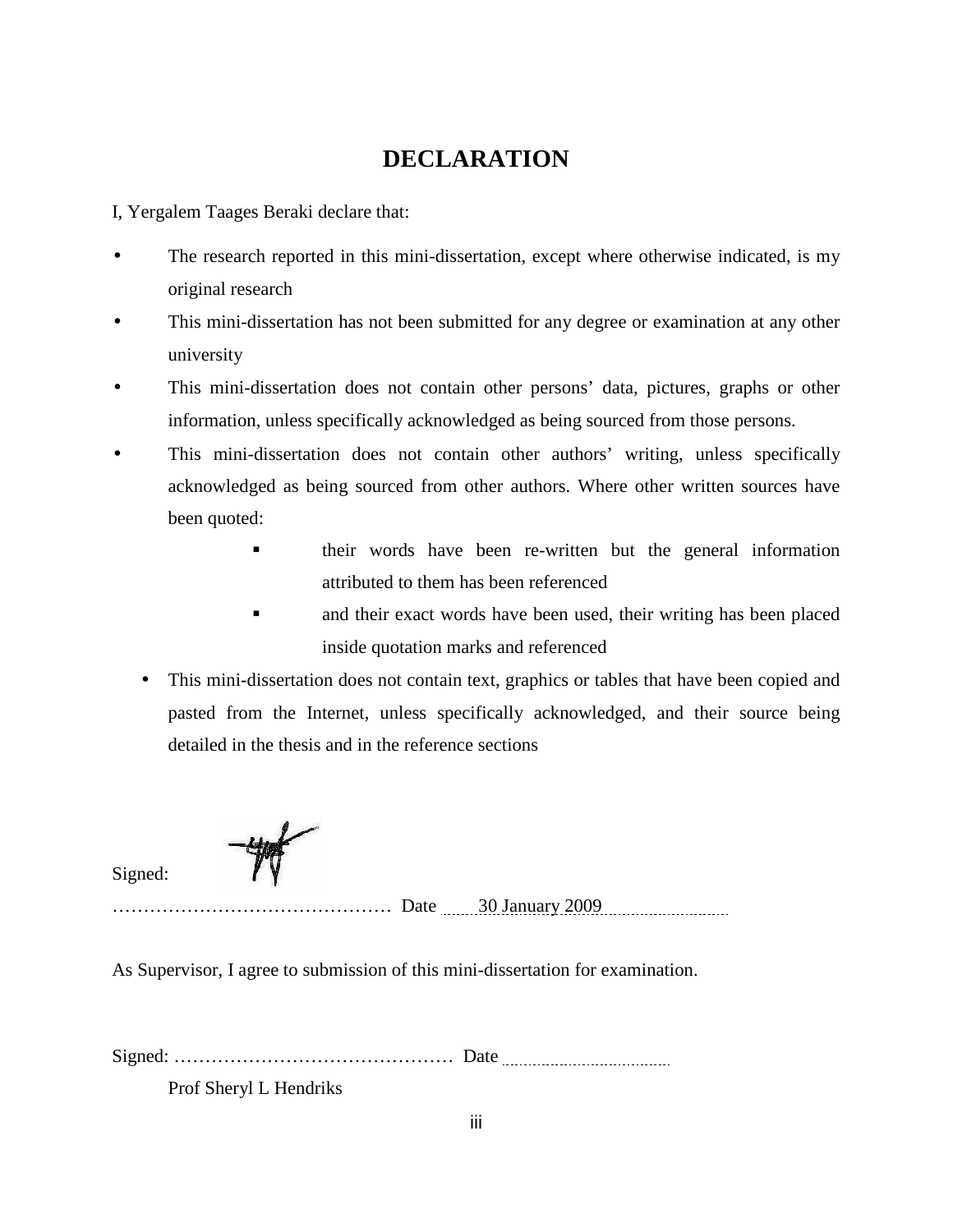## **ACKNOWLEDGEMENTS**

This study could not have been undertaken without the generous assistance of many individuals and institutions. I am grateful to a number of individuals who provided important support and comments in the course of the study, and for preparing this document.

 I am especially grateful to my supervisor, Professor Sheryl Hendriks (Director: African Centre for Food Security) who unreservedly reviewed this document and provided me with constructive and insightful advice. Her patience and prompt reaction during all phases of preparation of this document are most appreciated.

I am also grateful to Mr. Eyob Ghezae (Socio-economist: United Nations Development Programme (UNDP) Eritrea) for his comments and advice that were so important in refining the methodological issues for the fieldwork. His unreserved comments on earlier drafts were also especially useful.

Mr Ephraim Tekleab (Deputy representative: Food and Agricultural Organisation of the United Nations (FAO) Eritrea) and Mr. Semere Ghebrehiwot (Director: Plant Health and Quarantine Department, Ministry of Agriculture, Eritrea) were instrumental at the early stages of defining this activity, and commented on an earlier draft.

Sincere appreciation goes to Ermias Beyene (Food Security Advisor: Oxfam Great Britain, South Sudan Programme) for his conscientious reading and constructive comments.

This document has also benefited from the considerable input of Mr Archangello Osman (Field Officer, United Nations Higher Commission for Refugees (UNHCR), Eritrea) and the field team who were involved in household interviews and focus group discussions.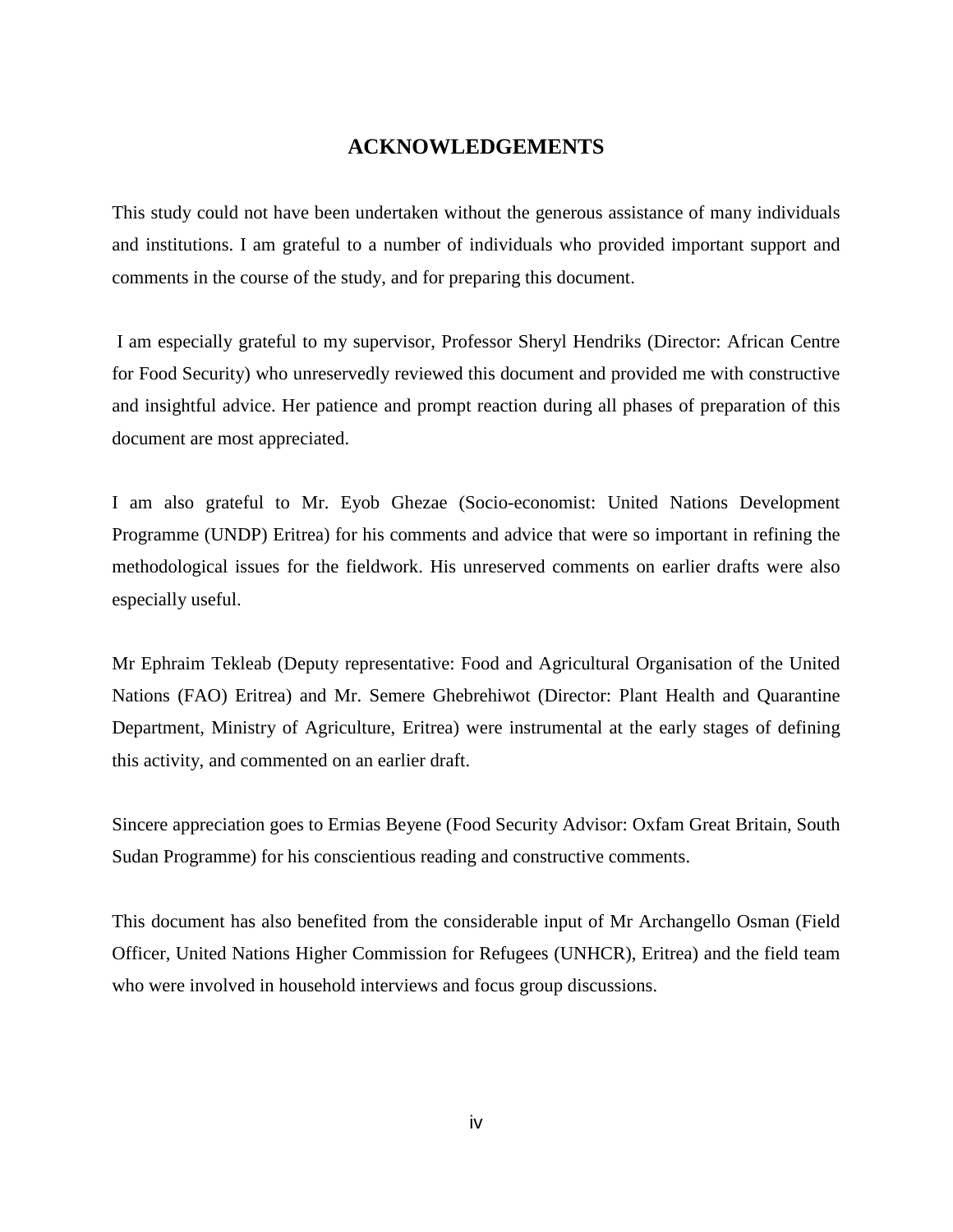Many thanks also to the staff of the Ministry of Agriculture of Gash-Barka zone for providing me with valuable data and information, as well as the transport support during my fieldwork in the zone.

My special thanks go to my wife Rahel Hailu for taking care of our children and bearing the family responsibilities during my study. Without her moral support and encouragements, I would not have been able to complete this work.

Special thanks are also due to my mother Tekea Ghebreweldi who has always been humbly supportive of all my undertakings, including this study.

Lastly, but most importantly, I would like to extend my deepest appreciation to all the households visited in Dasse Administrative area, without whose insights and kind participation this study would not have been possible.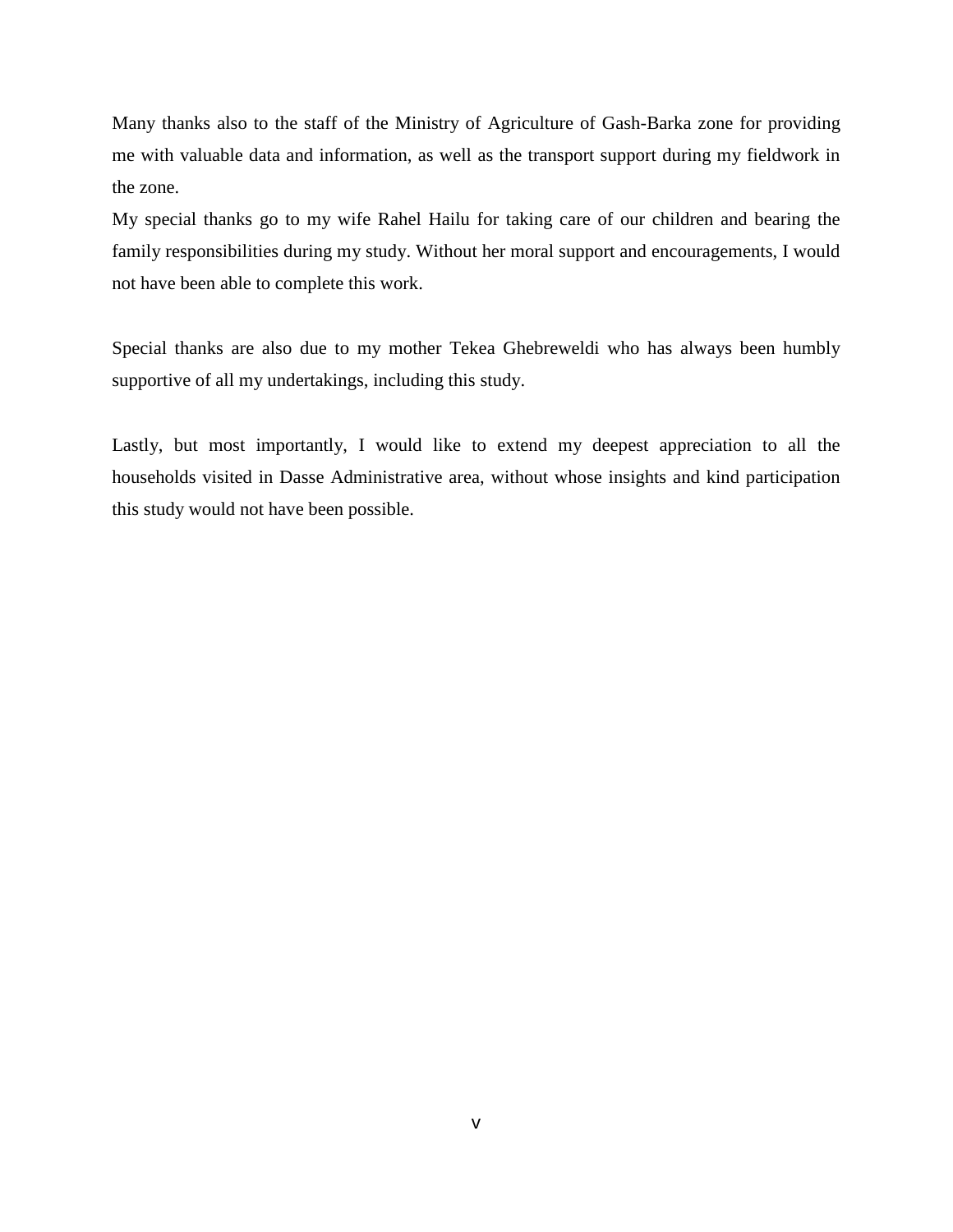## **TABLE OF CONTENTS**

| <b>ABSTRACT</b>                                      |  |
|------------------------------------------------------|--|
|                                                      |  |
|                                                      |  |
|                                                      |  |
|                                                      |  |
| <b>CHAPTER 1:</b>                                    |  |
| 1.1<br>1.2<br>1.3<br>1.4<br>1.5<br>1.6<br>1.7<br>1.8 |  |
| <b>CHAPTER 2:</b>                                    |  |
| 2.1<br>2.2<br>2.3<br>2.4<br>2.5<br>2.6<br>2.7<br>2.8 |  |
| <b>CHAPTER 3:</b>                                    |  |
| 3.1<br>3.2<br>3.3<br>3.4                             |  |
| <b>CHAPTER 4:</b>                                    |  |
| 4.1<br>4.2<br>4.3                                    |  |
| <b>CHAPTER 5:</b>                                    |  |
| 5.1<br>5.2<br>5.3<br>5.4                             |  |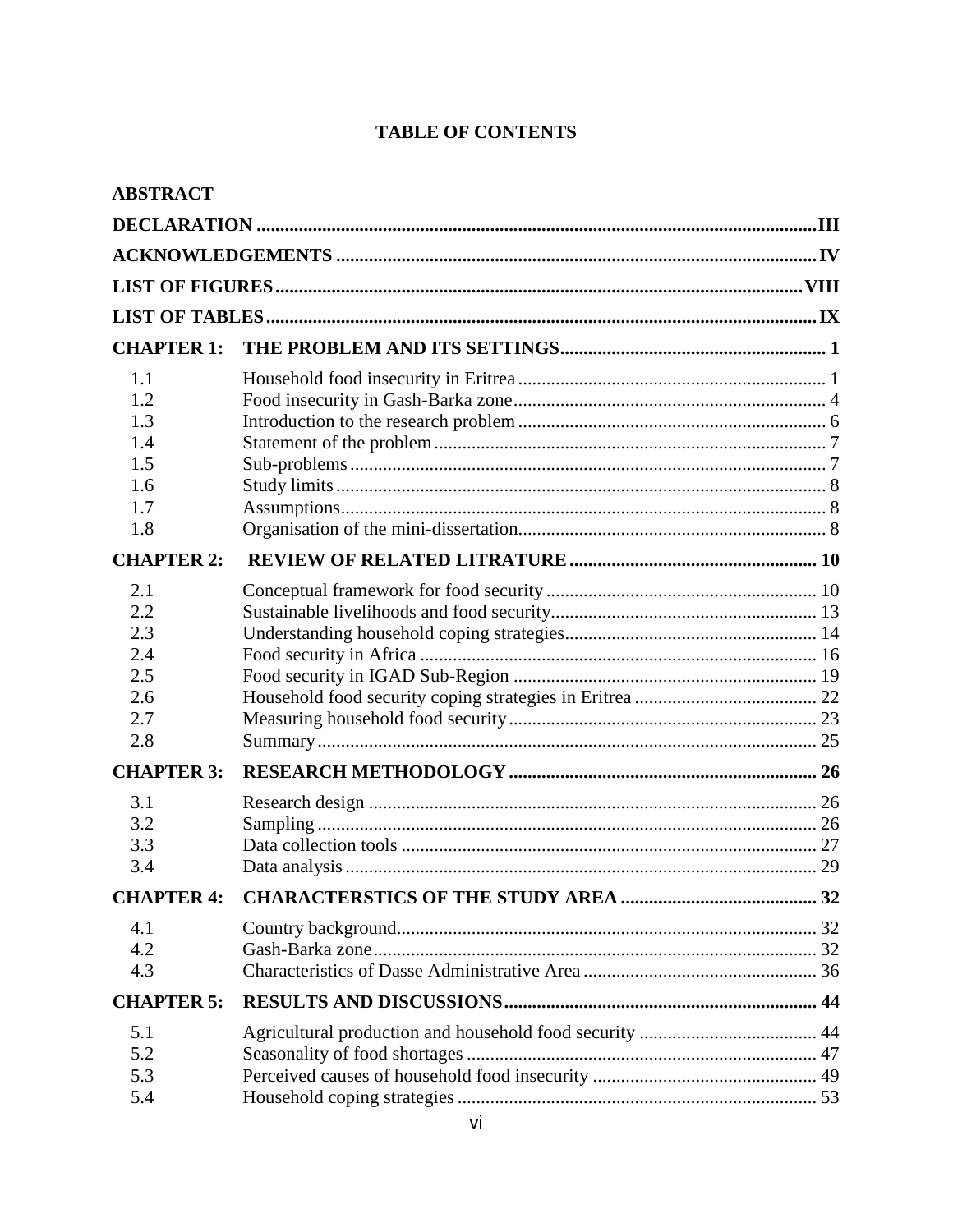| 6.1 |  |
|-----|--|
| 6.2 |  |
| 6.3 |  |
|     |  |
|     |  |
|     |  |
|     |  |
|     |  |
|     |  |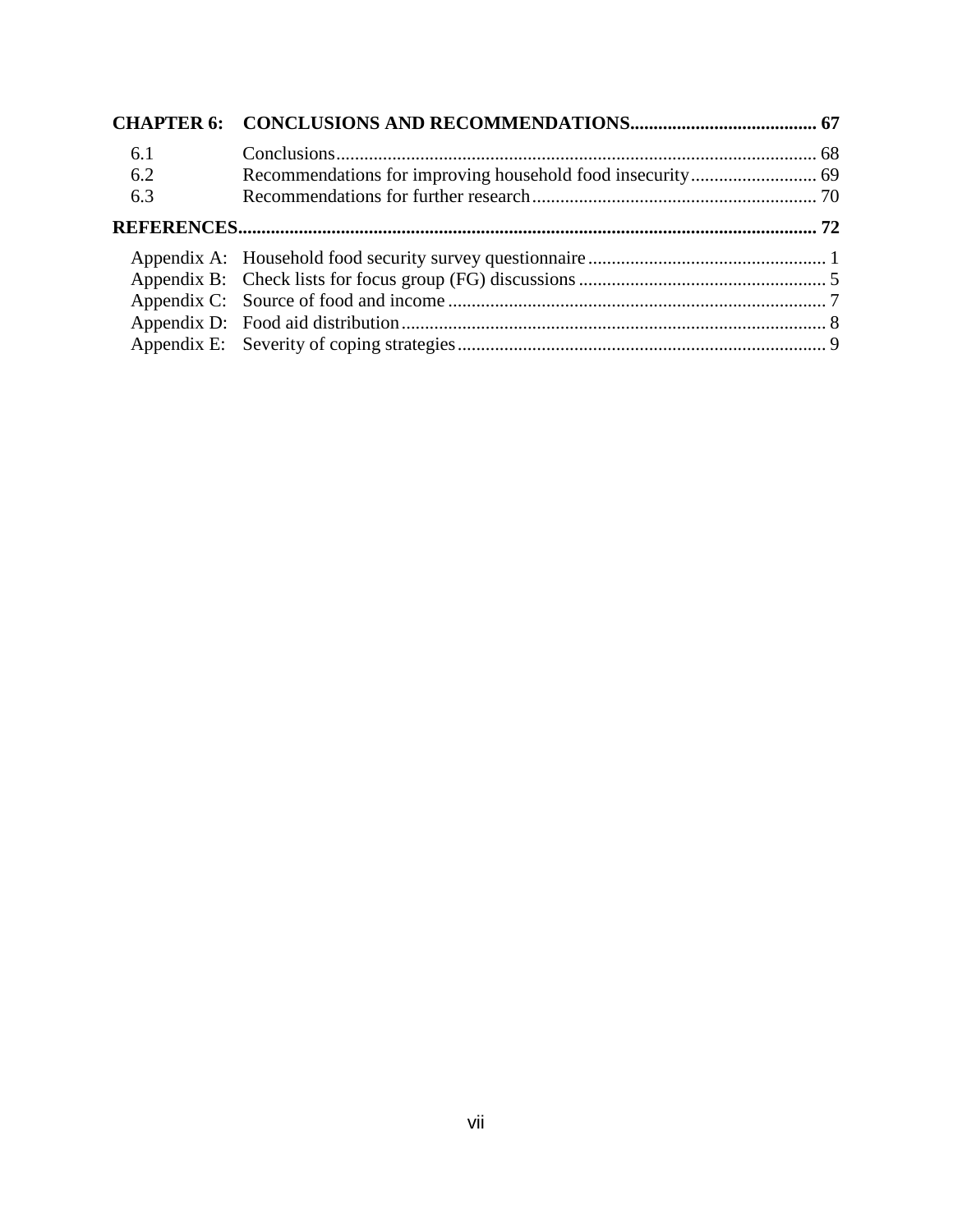## **LIST OF FIGURES**

| <b>Figure 5.4</b> CSI score by perceived socio-economic causes of household food insecurity64 |  |
|-----------------------------------------------------------------------------------------------|--|
|                                                                                               |  |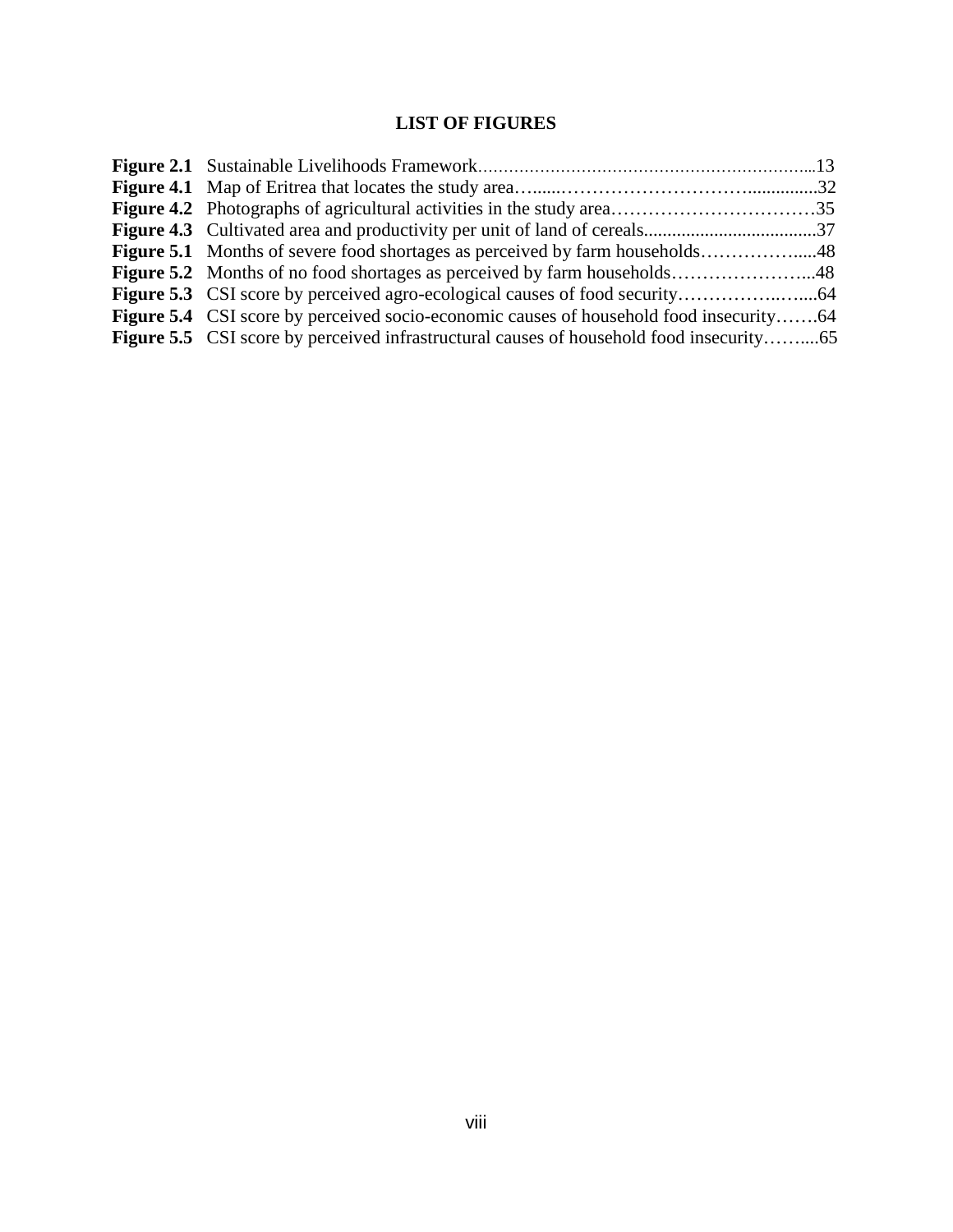## **LIST OF TABLES**

| Table 1.1:        |                                                                                            |  |
|-------------------|--------------------------------------------------------------------------------------------|--|
| Table 2.1:        |                                                                                            |  |
| Table 2.2:        |                                                                                            |  |
| Table 3.1:        |                                                                                            |  |
| <b>Table 4.1:</b> |                                                                                            |  |
| Table 4.2:        | Households' composition by gender in Dasse Administrative Area 38                          |  |
| Table $4.3$ :     |                                                                                            |  |
| Table 4.4:        |                                                                                            |  |
| Table 4.5:        | Productivity of major crops under good and bad year conditions 41                          |  |
| Table 4.6:        |                                                                                            |  |
| Table 4.7:        | Average land holding size by villages in Dasse Administrative area 42                      |  |
| Table 4.8:        |                                                                                            |  |
| Table 4.9:        |                                                                                            |  |
| Table 5.1:        |                                                                                            |  |
| Table 5.2:        |                                                                                            |  |
| Table 5.3:        |                                                                                            |  |
| Table 5.4:        | Farmers' perceptions of agro-ecological constraints causing food shortage 50               |  |
| Table 5.5:        | Perceived socio-economic constraints causing food shortages to households  52              |  |
| Table 5.6:        |                                                                                            |  |
| Table 5.7:        | Frequency of coping strategies by households using coping strategies  55                   |  |
| Table 5.8         |                                                                                            |  |
| Table 5.9:        | Severity level and frequency of application of coping strategies  58                       |  |
|                   | Table 5.10: Coping strategy categories commonly applied in the study area  59              |  |
|                   |                                                                                            |  |
|                   |                                                                                            |  |
|                   |                                                                                            |  |
|                   | Table 5.14: Correlations between CSI and perceived causes of household food insecurity  66 |  |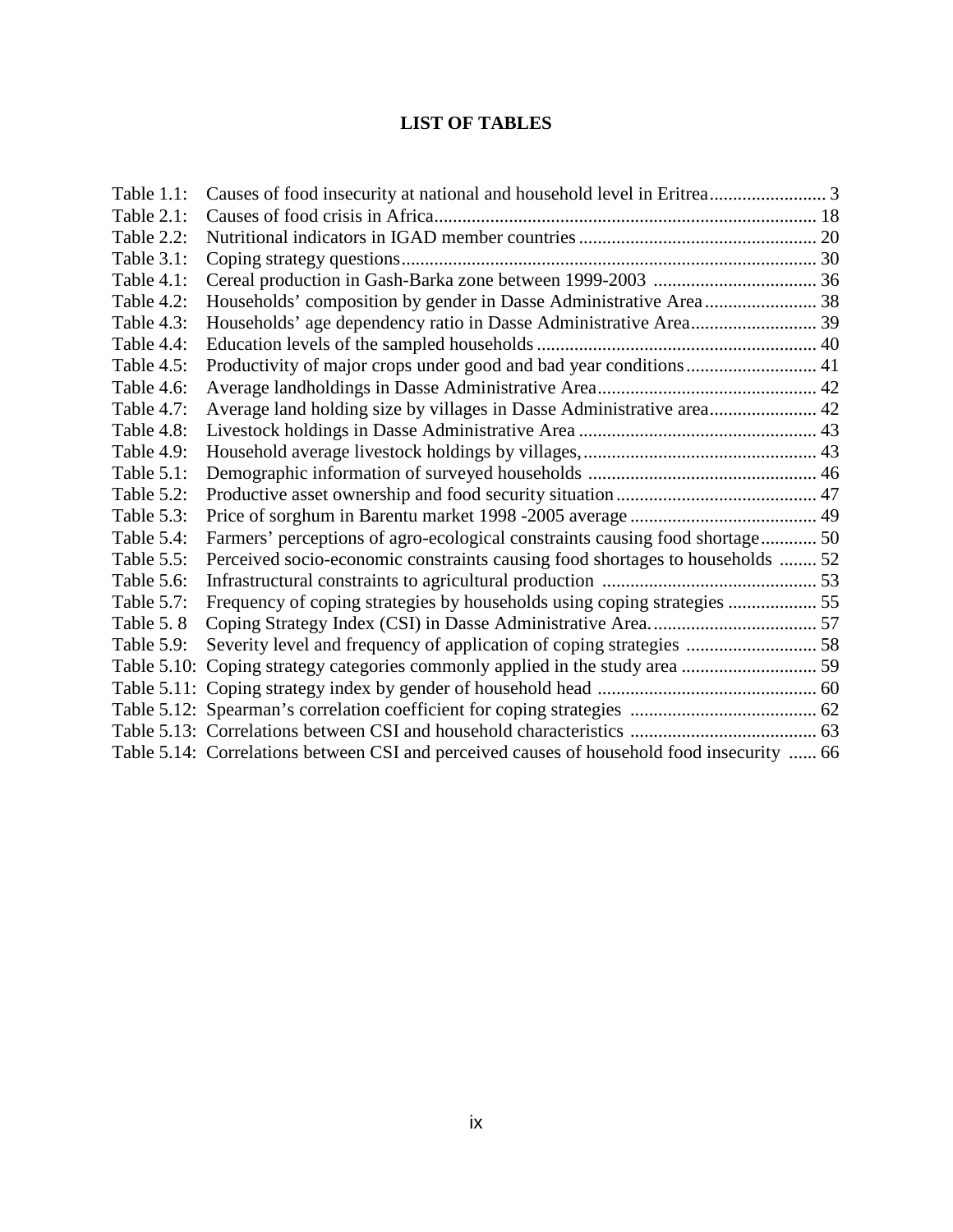## **CHAPTER 1: THE PROBLEM AND ITS SETTINGS**

## **1.1 Household food insecurity in Eritrea**

According to the United Nations Food and Agricultural Organisation (FAO) and the World Food Programme (WFP) Crop and Food Supply Assessment Mission's (CFSAM) 2004 report (FAO/WFP 2004) Eritrea is among the least developed countries that experience chronic food deficits in the world. The per capita Gross Domestic Product (GDP) (about US\$200 in 2001) declined by an additional 1.2 per cent in 2002 after severe drought induced the collapse of agricultural production. The overall poverty estimate for Eritrea is 66 per cent (where 6.6 out of 10 persons are living below the minimum threshold standard of living). Among these, approximately 37 per cent are living in extreme poverty (National Statistics and Evaluation Office (NSEO) 2003).

In good years, the country produces about 60 - 70 per cent of its total food needs, while in low production years, not more than 25 per cent of food needs is produced (Ministry of Agriculture (MOA) 2001). During the last decade, the country's per capita cereal production fluctuated from an annual low of 29 kg per capita in 1996 to 148 kg in 1998 (MOA 2001). Once in every ten years the country is threatened with famine. This national food insecurity translates into widespread household food insecurity (Government of the State of Eritrea (GSE) 2004) and leaves many farming households entirely dependent on food aid for most of their food needs (Hansen 1994).

On average, from 1993-2003, domestic food production met less than half of national requirements, and cereal production met only about 40 per cent of the total cereal requirements (140 kgs per person per annum). Food vulnerability has increased as a result of Eritrea's extremely limited and declining commercial food import capacity on the one hand, and because people face increasingly stressful situations in trying to cope (FAO/WFP 2004) on the other. Moreover, the GSE (2004) explained that increasing the food supply alone would not eliminate this problem, since it would not necessarily improve the incomes and purchasing power of the poor. The lack of food security is associated with a lack of purchasing power of people and nations. The scope and depth of poverty and food insecurity problems in Eritrea manifested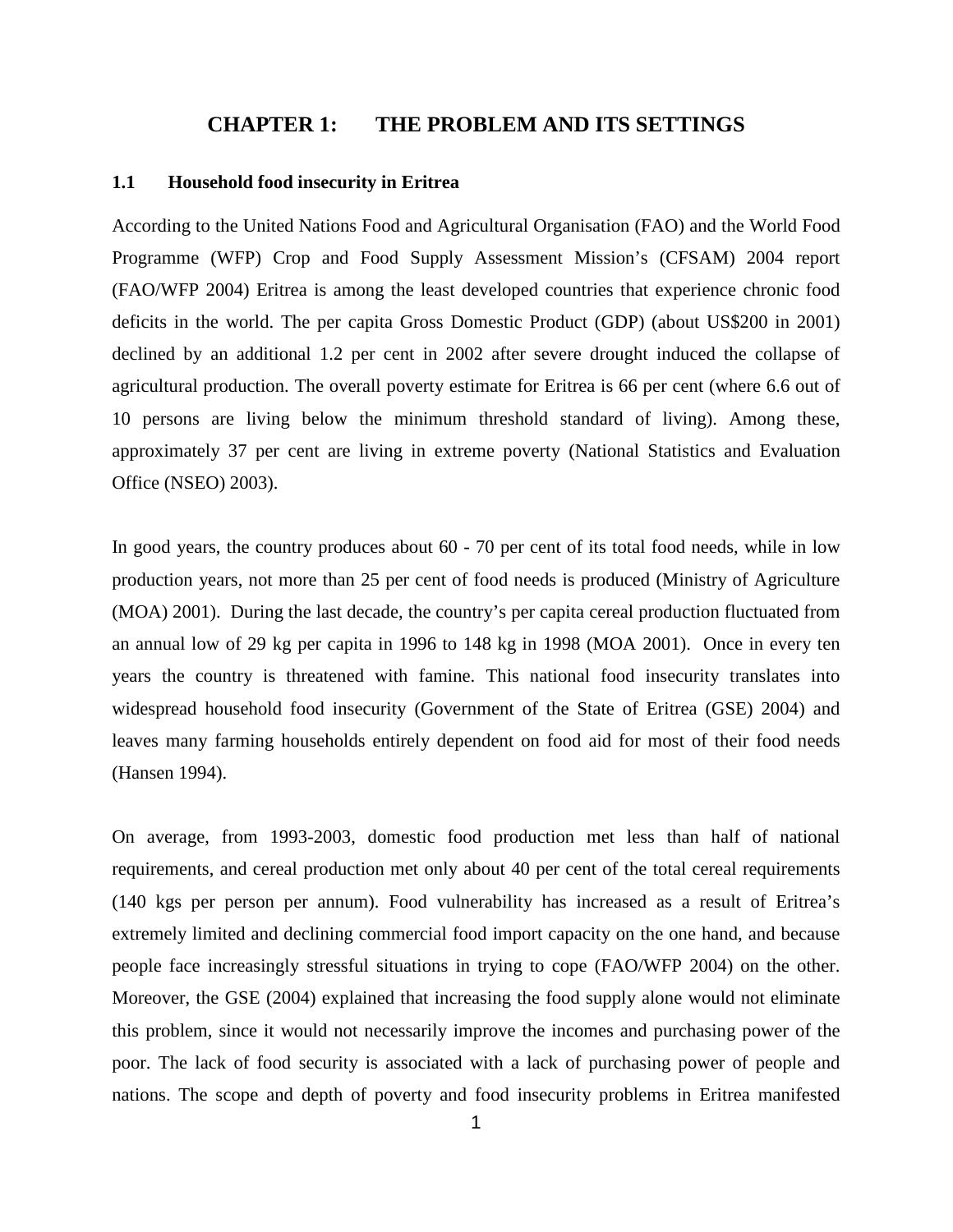directly in the inadequacy of farm output by households, lack of access to food which is related to poor purchasing power of households, and the inadequacy of food intake, reflected by malnutrition and vulnerability to disease. The poor have the least access to resources, entitlements, employment opportunities and income. They are also the most vulnerable to acute food insecurity when external shocks, such as drought or migratory pests, such as locusts, cause food shortages. Thus, there is a strong convergence between the objectives of reducing poverty and increasing food security (GSE 2004).

Agriculture is the mainstay of Eritrea's economy, with more than 80 per cent of Eritrean households depending on agricultural livelihoods. While explaining the negative effect of this situation, the GSE (2004) outlined that, due to heavy dependence on crop production, harvest failure leads to household food deficits. Concomittantly, food prices also rise, which makes vulnerability to food insecurity severe. According to GSE (2004) long-term factors such as the interaction between the environment, high population growth, diminishing land holding sizes, and a lack of on-farm technology innovation have led to a significant decline in productivity per household. The falling crop yields that characterise marginal areas are a result of the loss of massive quantities of topsoil throughout the country; declining soil fertility; a reduction in soil organic matter as manure is burnt for fuel; and shrinking holding sizes. These trends, combined with drought, have substantially eroded the productive assets of communities and households. A loss of community assets (e.g. pasture and forest) has led to increasing environmental degradation and increased pressure on farms, leading to declining investment in soil and water conservation practices. More importantly, households are less able to cope with shocks because they cannot accumulate savings (e.g. livestock holdings and food stores) even in good years. (GSE 2004); this is mainly due to poor asset base and low levels of agricultural productivity.

Food insecurity and malnutrition are realities faced by rural households (GSE 2004). Iannotli *et al.* (1998) pointed out that the food and nutrition situation in Eritrea is complex, given the postwar context, ongoing drought and persistent poverty. Rates of malnutrition are among the highest in the world. The situation is especially tenuous for infants, children under three years and women. Micronutrient deficiencies, particularly vitamin A, iron and iodine, are also a serious problem. There are few income-generating activities in the country other than agricultural related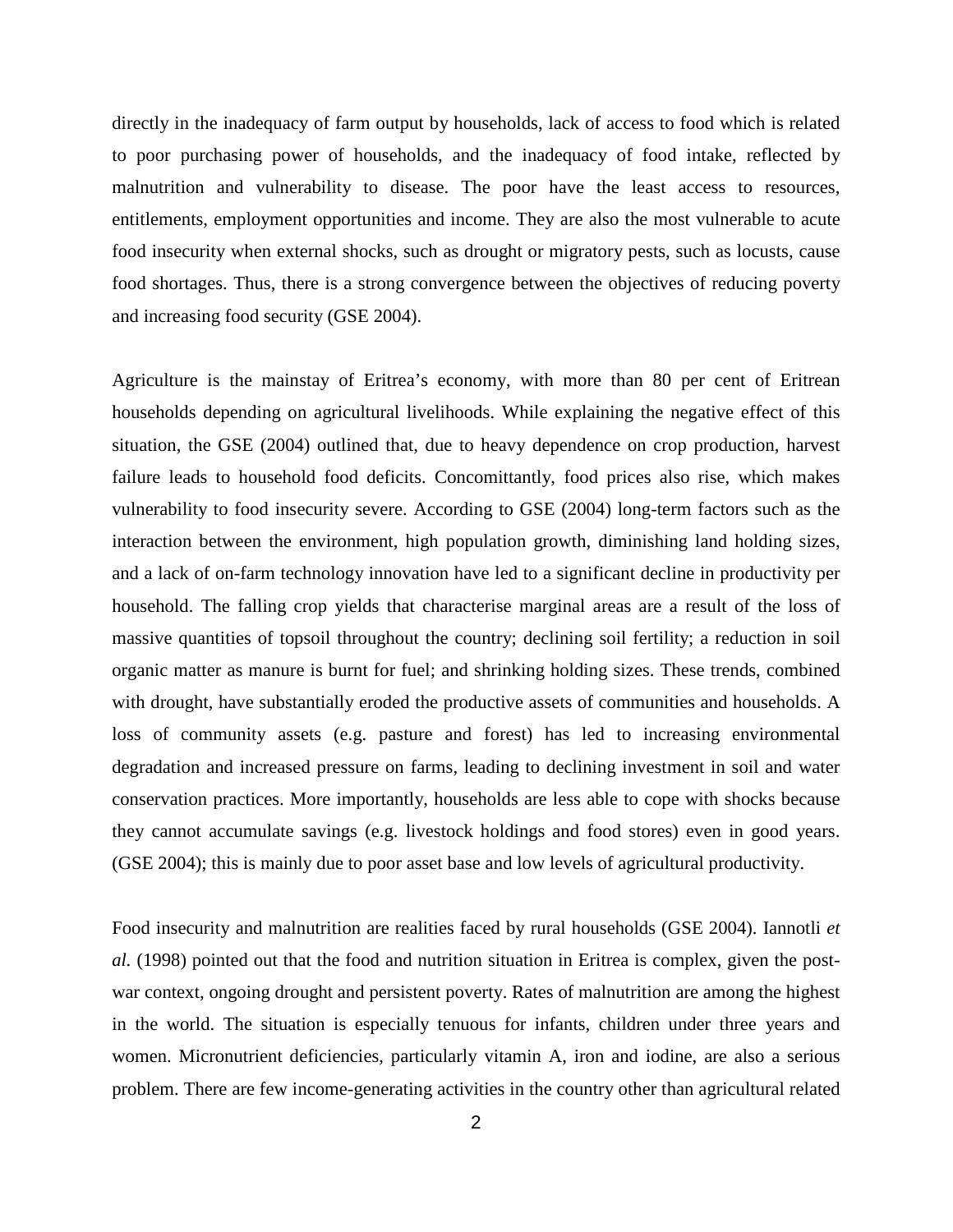incomes to provide households with the means to additional food. Other problems related to the utilisation of food, such as disease, limited access to healthcare, and low levels of knowledge, also contribute heavily to malnutrition.

Soil degradation and recurrent drought lead to dwindling rural farm and non-farm income, resulting in a growing number of people migrating to urban centres, seeking opportunities for employment and income. The HIV/AIDS pandemic has led to increased food insecurity and vulnerability, in both urban and rural communities (GSE 2004). Generally, although drought and war are the main factors that have exacerbated the food security problem in Eritrea, there are other factors that cause food insecurity and are listed in Table 1.1.

**Table 1.1: Causes of food insecurity at national and household level in Eritrea (MOA 2001, 2004)** 

| Underlying causes of national food insecurity                                                  |  |  |  |  |
|------------------------------------------------------------------------------------------------|--|--|--|--|
| Drought                                                                                        |  |  |  |  |
| War                                                                                            |  |  |  |  |
| Population growth                                                                              |  |  |  |  |
| Poverty                                                                                        |  |  |  |  |
| Fragile ecosystems                                                                             |  |  |  |  |
| Unsupportive policies                                                                          |  |  |  |  |
| Lack of foreign exchange to import food                                                        |  |  |  |  |
| Lack of capacity to forecast droughts and predict impending food shortages                     |  |  |  |  |
| Lack of capacity to store and transport food where and when it is needed                       |  |  |  |  |
| Major causes of household food insecurity                                                      |  |  |  |  |
| Dwindling rural farm and non-farm income resulting from soil degradation and recurrent drought |  |  |  |  |
| Lack of food in markets                                                                        |  |  |  |  |
| Isolation from markets                                                                         |  |  |  |  |
| Lack of capacity to produce food or earn income to purchase food                               |  |  |  |  |
| Lack of knowledge of nutrition and sanitation or proper childcare practices                    |  |  |  |  |
| Cultural practices that deny food to particular groups                                         |  |  |  |  |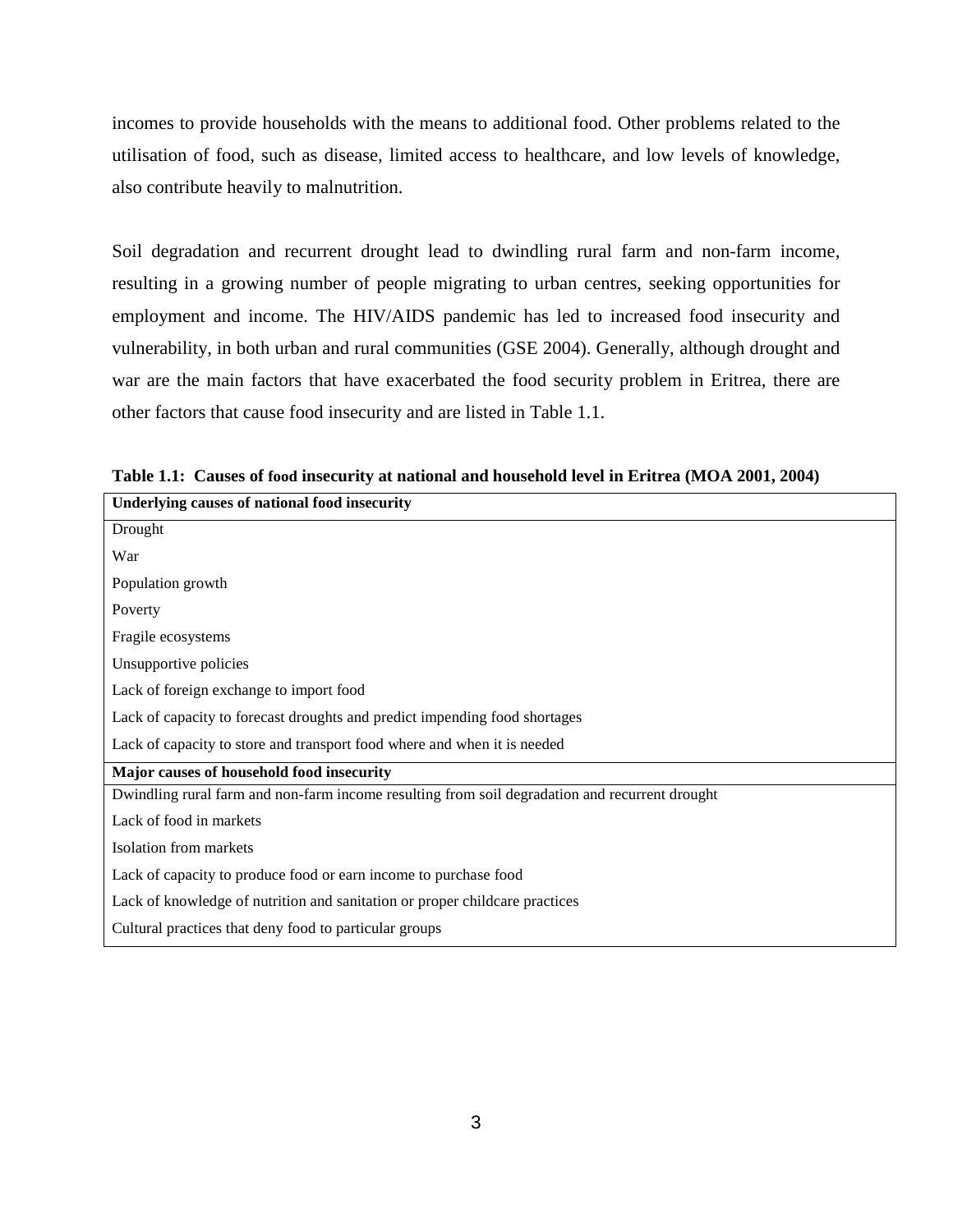#### **1.2 Food insecurity in Gash-Barka zone**

Gash-Barka zone is part of the Sudano-Sahelian agro-climatic zone and covers 27 per cent of Eritrea's total land area (IFAD 2002). With an area of 370,000 square kilometres (KM) it is the largest of the six zones in Eritrea. The majority of Eritrea's national cereal stock comes from Gash-Barka zone, as represented by 37 per cent of the cultivated land and 40 per cent of national production (FEWS NET 2004). However, the people of Gash-Barka zone have experienced severe food insecurity, triggered by a combination of factors that include war, recurrent droughts and poor productivity of the agriculture and livestock production system (Eyob 1999, Hansen 1994, IFAD 2002).

This zone has faced thirty years of war, ending in 1991, a widespread severe drought that killed people and destroyed crops and livestock in 1984 - 85, and a less severe drought between 1989- 91 (Hansen 1994). The situation showed some improvement between 1991 and 1998. Due to its proximity to the border with Ethiopia, and as a major battlefield during the recent war and previous war for independence, the livelihoods of the people of Dasse Administrative Area are severely threatened by the death of people and livestock, migration of people, and destruction of farming and productive resources (Eyob 1999). This situation has been aggravated by recurrent droughts that adversely affect agricultural production, leading to fluctuations in per capita production, a constant consumption gap (Eyob 1999) and widespread poverty.

Gash-Barka zone has experienced long-term problems that affect food security. Due to the longterm wars for independence, many farmers have sacrificed their lives for independence and many others have migrated, leaving their families, villages and country. This has caused a tremendous increase in the number of female-headed households. Hence, women have taken over the responsibility for agriculture, including those tasks that were traditionally carried by males (Hansen 1994).

According to the International Fund for Agricultural Development (IFAD 2002) two-thirds of households in Gash-Barka zone categorise themselves as poor, and are unable to produce enough food to satisfy household food requirements. In years of average rainfall, just 10 per cent of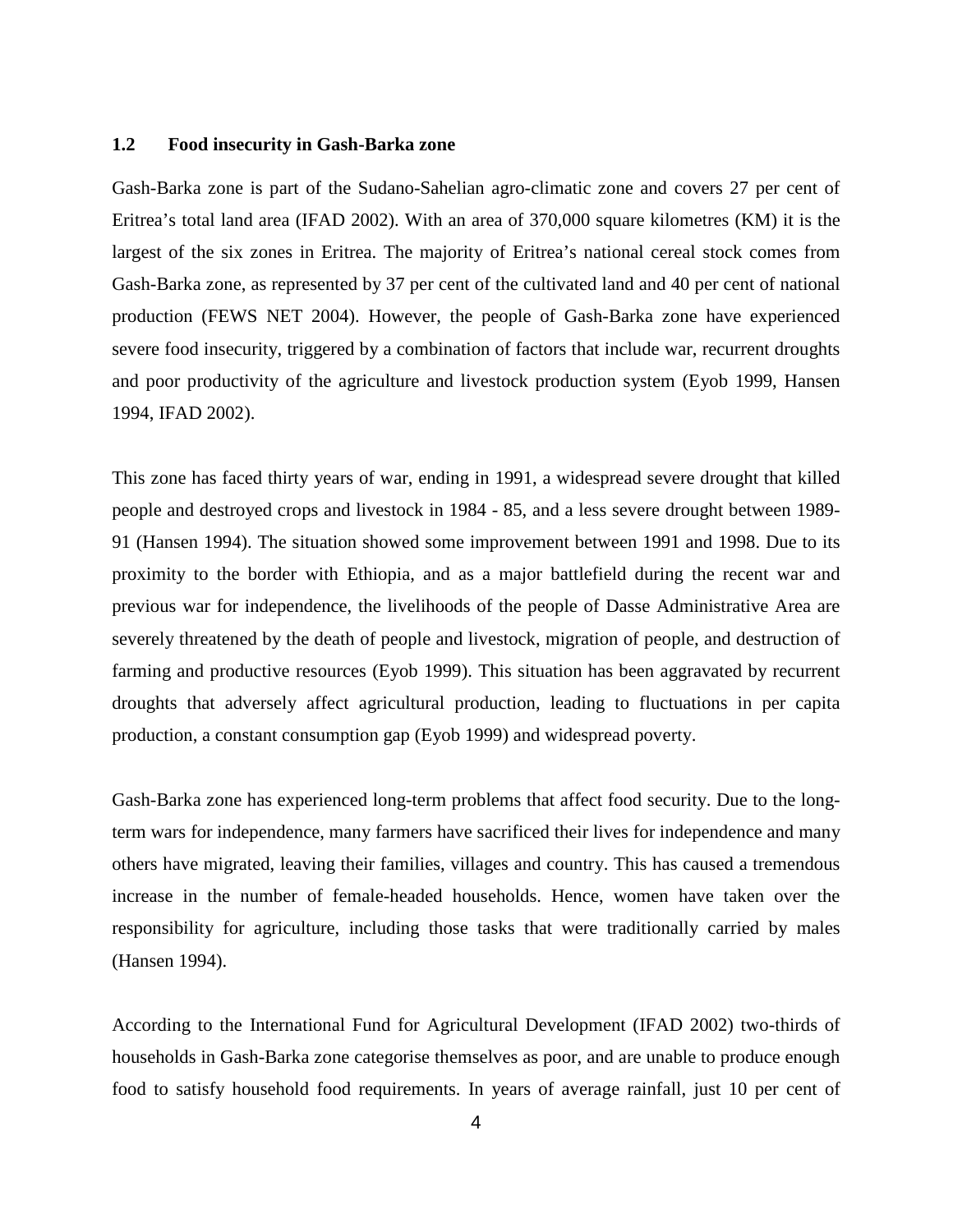households are categorised as food secure. Livestock and crop production for household consumption are the main sources of income, although the poorest households - many of them headed by females - rely on cash or food-for-work programmes and food donations because they have no livestock and few labour resources. The role of women varies greatly among the ethnic groups and ranges from women doing most of the work around the homestead in some agropastoralist communities, to an almost complete seclusion of women in certain pastoralist communities (IFAD 2002).

Discussing the economic situation of the people in Gash-Barka, IFAD (2002) pointed out that the people of Gash-Barka are poor because they depend on low-productivity crop and livestock enterprises, have few other opportunities for generating income, and cannot easily gain access to essential social services. Low and unreliable rainfall, malaria, tuberculosis, diarrhoea and mother and child health problems generally constitute the greatest livelihood risks.

Livestock play an important social and economic role, not only for pastoralists and agropastoralists, but also for agriculturalists. They are a source of food and cash income, a means of capitalisation, and a source of wealth and work (as draught and pack animals). Livestock are also an important buffer/insurance against droughts and other crises (Bonfiglioli 1998). Bonfiglioli further stated that due to ecological fragility, seasonal extremes and variability of resources, livestock production has always constituted an important ecological adaptation, and for centuries has permitted communities to survive and develop.

For Eritrean agriculturalists and agro-pastoralists, seasonal mobility of animals is a strategy aimed at sourcing forage and/or escaping localised shortages of rangelands and feed (Bonfiglioli 1998). Its main purpose is to bring animals into areas where more abundant and better pasture may be found. Contrary to the transhumance of pastoralist groups, for the large majority of agriculturalists and agro-pastoralists, seasonal movement is limited. Hansen (1994) pointed out that there appear to be four general patterns of transhumance in Gash-Barka. The first pattern is total stability, when the village stays in one spot and the people remain in the same house all year. A second pattern involves the entire village moving seasonally from one site to the other. The third pattern involves farmers moving to the fields during all or part of the cropping season.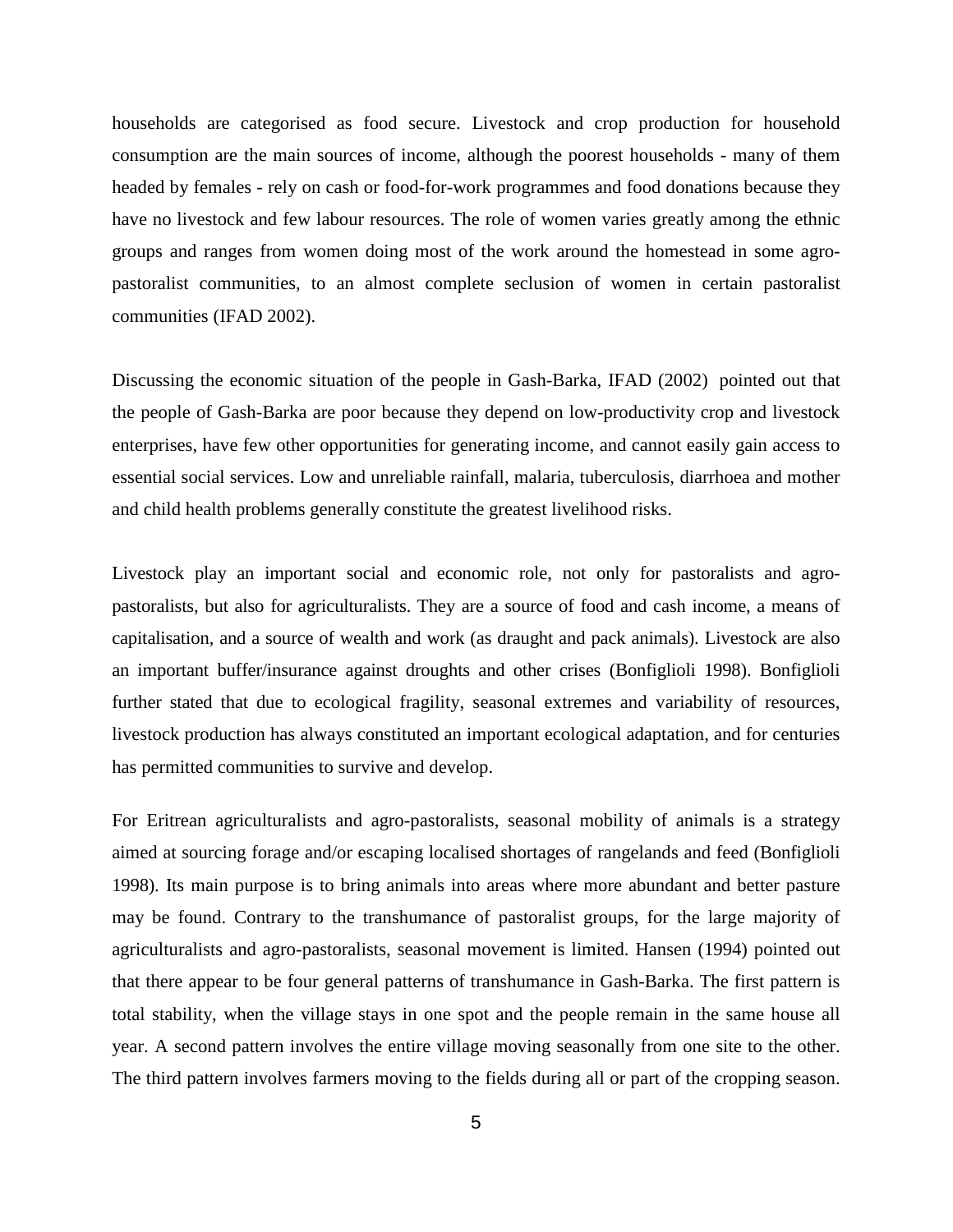The fourth pattern concerns people with more livestock, where one or more men live away from the village for part of the year herding the livestock (Hansen 1994).

#### **1.3 Introduction to the research problem**

While the food insecurity problem is recognised as a severe and major development challenge by the government, as stated in its National Food Security Strategy Paper (GSE 2004) adequate information on food insecurity is scant. Although local communities in Gash-Barka zone employ many coping strategies in response to the food crisis, these strategies are often damaging to livelihood sustainability and incur risks that may actually increase vulnerability to food insecurity in the long term (Hansen 1994). The effectiveness of food insecurity coping strategies in achieving food security in Eritrea has not been investigated. CARE/WFP/ERREC included coping strategies as one of the indicators in the 2003 Eritrea Rural Livelihood Survey, but no research into the impact of these strategies on household resilience has been conducted.

In order to plan appropriate food security interventions, decision makers need to appreciate why people are food insecure. People's own perceptions of the causes and determinants of food insecurity are an important aspect of understanding household food security and how coping strategies perpetuate or mitigate household vulnerability. Policy and programmes designed to address food insecurity in sustainable ways need to recognise the diversity of food security strategies and support the natural resiliency of households. Policy priorities should provide households and individuals with choices regarding support that contribute to self-determination and autonomy in livelihood strategies (Chang 2005).

The aim of this study is to examine farmers' perceptions of the impact of agro-ecological, socioeconomic and infrastructural constraints on food insecurity and the coping strategies employed by farm households, in order to understand how coping strategies applied by the households increase vulnerability or mitigate the effect of food shortages in the Dasse Administrative Area of Gash-Barka zone. The study contributes to current knowledge of the food security situation in Gash-Barka zone, and develops an understanding of how household coping strategies affect future household food security – an element that food security and agricultural development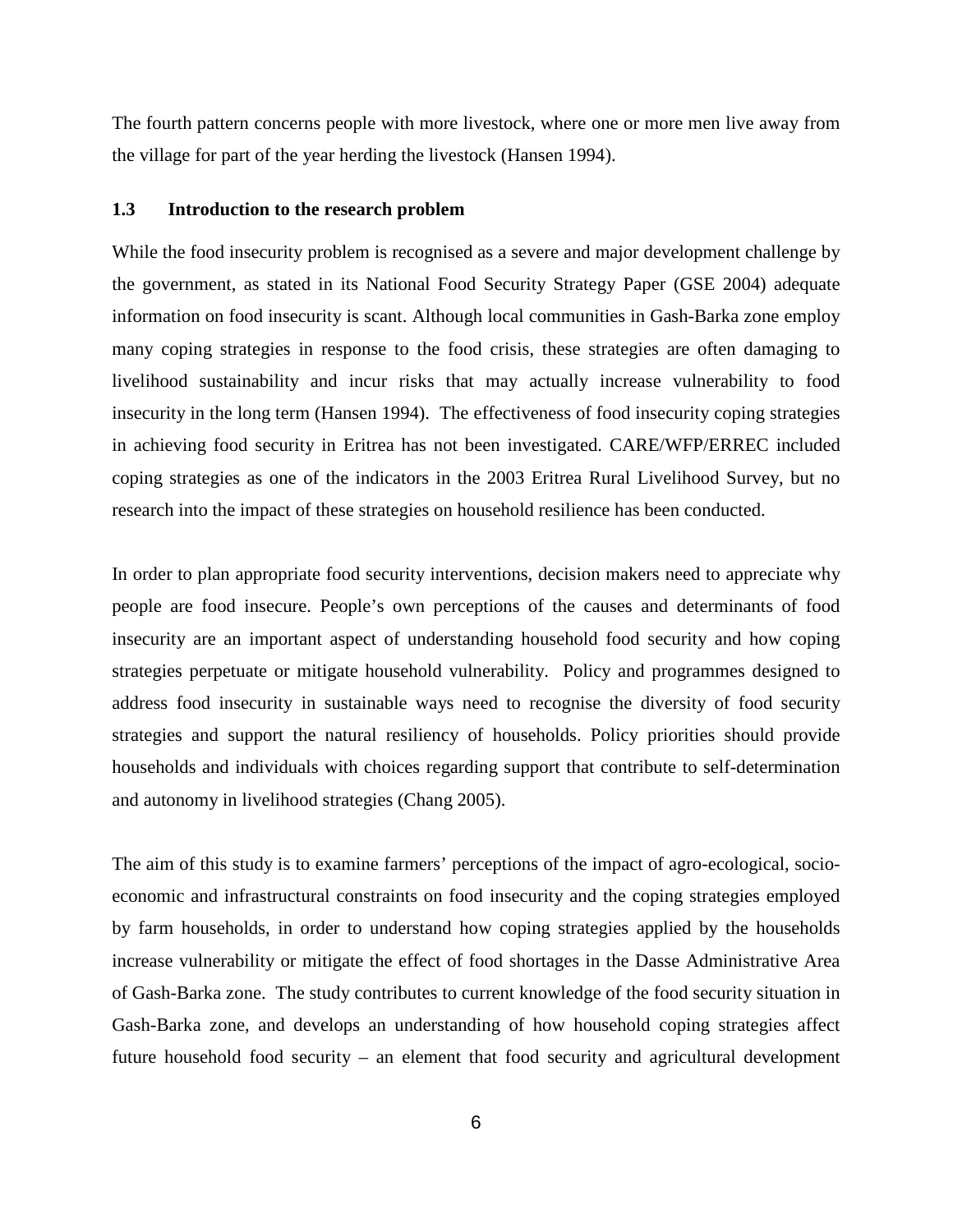project reports, such as the IFAD Agricultural and Livestock Development Project report of 2002 and other documents, have failed to address.

This study, therefore, has both basic (academic) and applied (practical) purposes and will contribute to addressing the literature gap regarding the causes, duration and dimensions of food insecurity and coping strategies. It will contribute to improved food security information systems and improve knowledge and understanding of the livelihood systems required to better manage humanitarian interventions, and safeguard the food and livelihood security of vulnerable groups and households. It will thus also help the government's policy and strategy development aimed at reducing food insecurity in Eritrea.

### **1.4 Statement of the problem**

The aim of this study is to examine farmers' perceptions of the impact of agro-ecological, socioeconomic and infrastructural constraints on food insecurity and the coping strategies employed by farm households, in order to understand how coping strategies applied by the households increase vulnerability or mitigate the effect of food shortages in the Dasse Administrative Area of Gash-Barka zone.

## **1.5 Sub-problems**

In order to address the above research problem, the researcher has identified the following subproblems:

**Sub-problem one:** How do households perceive the impact of each of agro-ecological, socioeconomic, and infrastructural constraints to the problem of household food insecurity?

**Sub-problem two:** What coping strategies do households employ and how do the coping strategies applied by the households increase vulnerability or mitigate the effect of food shortages in the Dasse Administrative Area of Gash-Barka zone?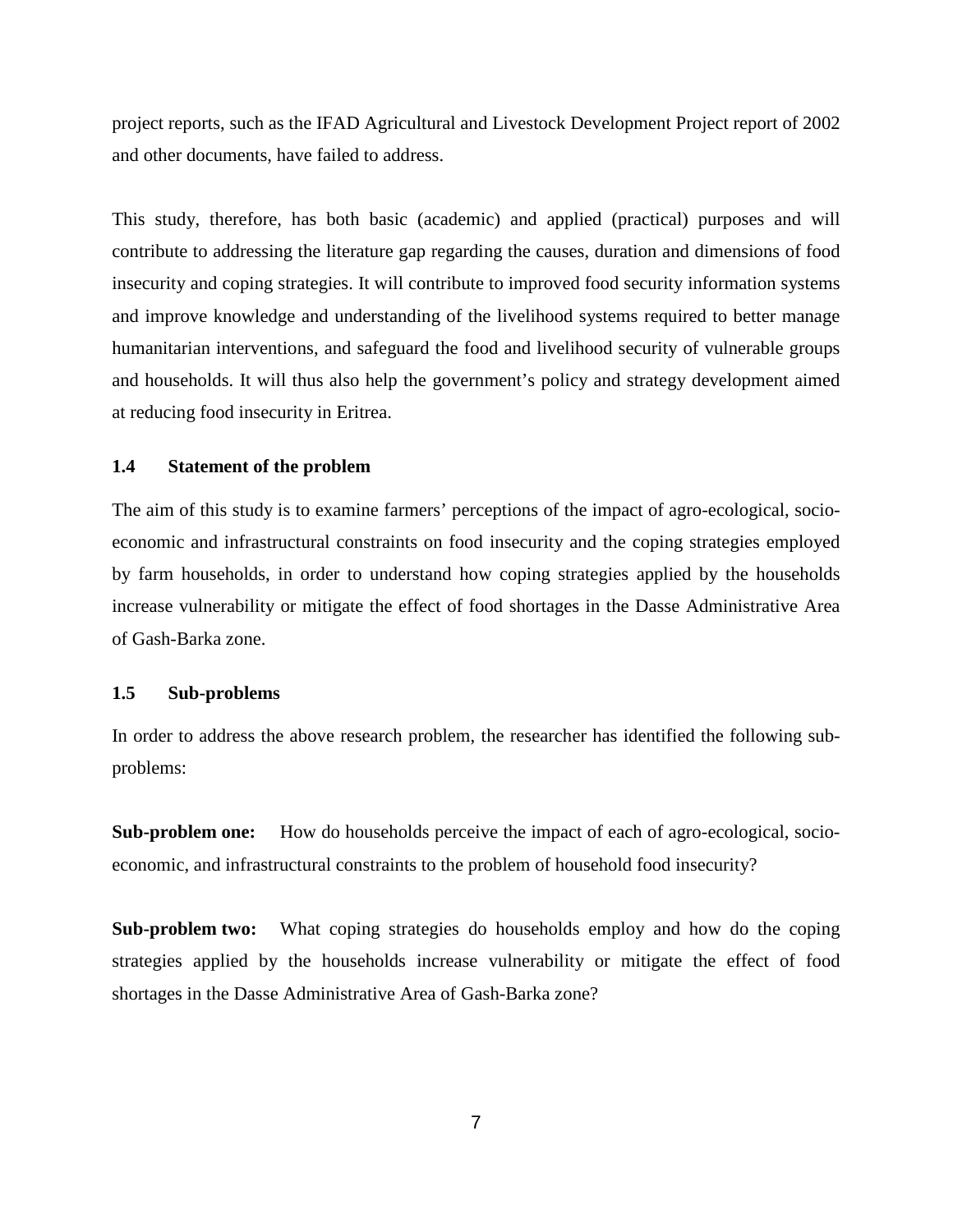### **1.6 Study limits**

No substantial research in the area of food security at national and household levels has been conducted in Eritrea. Therefore, there is a dearth of adequate reference materials for comparisons and examination of historical trends.

This study relies on survey data that is limited by the memory of individuals from sample households, who could only recall the current situation and recent past. Moreover, due to the unstable socio-economic environment and the highly fragile eco-system with its climatic irregularity, the current study may not give an adequate retrospective overview of the food insecurity situation of the study area.

Due to the fact that the Gash-Barka zone is a relatively large region, the study focused on a few villages in the Dasse Administrative Area that are predominantly inhabited by the Kunama ethnic group. Hence, the study does not give a comprehensive picture of the situation in the zone as a whole. Due to difficulties in obtaining detailed livestock information, the study focused on crops data to determine the per capita energy intake, and may not give an all-round picture of the food insecurity situation in the study area.

#### **1.7 Assumptions**

The following assumptions were made in this study:

- Taking into account the high degree of homogeneity in the livelihood systems of the people of the study area, the sample size (10 per cent of total household number) has been assumed to be representative of people in the areas under investigation
- It was assumed that the information provided by people was honest and a true reflection of their circumstances

#### **1.8 Organisation of the mini-dissertation**

This mini-dissertation has six chapters. The first chapter has presented the problem and its settings. Chapter two will present a review of the related literature that includes food security concepts and definitions, livelihood concepts, dimensions of food security in Africa and IGAD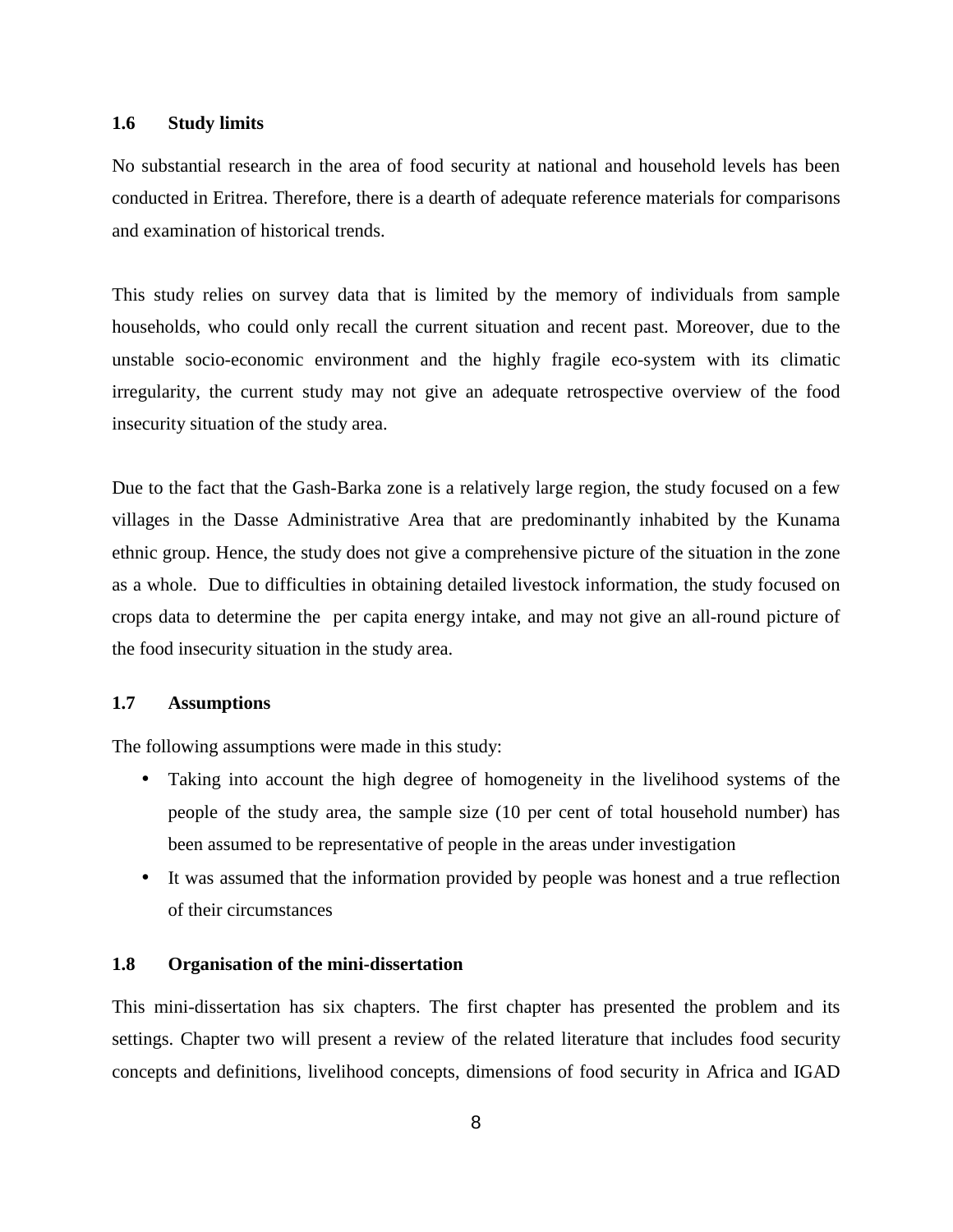sub-region, food security measurement and coping strategy theory. Chapter three provides the research methodology and includes the methods and procedures employed to answer the research questions. Chapter four presents characteristics of the study area and describes the demographic and socio-economic situation. Chapter five presents the results and discussions. Finally, concluding remarks and recommendations are presented in chapter six.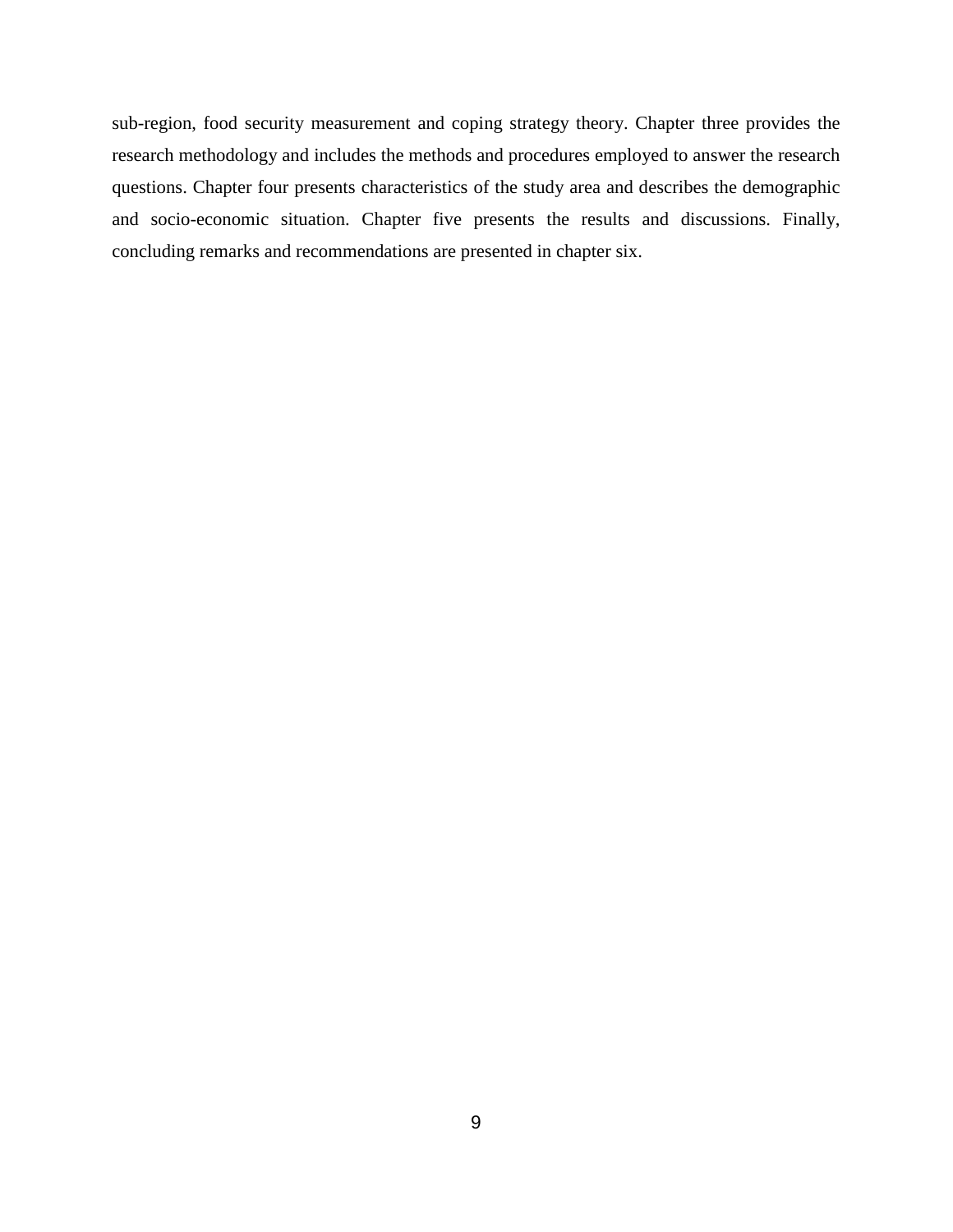## **CHAPTER 2: REVIEW OF RELATED LITRATURE**

The literature review for the study is organised into seven major sections. First, food security concepts and definitions are presented. Second, the sustainable livelihood framework is outlined and its relationship to food security coping strategies is explained. Third, the food security situation in Africa and the IGAD region is presented. Next, the available literature on household coping strategies in Eritrea is summarised. Finally, the measurement of food security and coping strategies is explored in order to establish a theoretical base for the methodology presented in Chapter 3.

### **2.1 Conceptual framework for food security**

To establish a common understanding of food security and a better understanding of why so many people are food insecure, this section will discuss food security concepts and definitions through a review of the available literature.

The most frequently cited definitions of food security revolve around that proposed over a decade ago by the World Bank that suggests that food security is "access by all people at all times to sufficient food for an active, healthy life" (World Bank 1986, pp 1), although some authors have counted as many as 200 different definitions (Smith *et al.* 1992). The World Bank definition is generally accepted as it includes not only **food availability** (adequate supply of food) but also **food access** through home production, purchases in the market or food transfers. Hoddinot (1999a) notes that adequate access to food can be achieved without households being self-sufficient in their own food production. More important is the ability of households to generate sufficient income, which, together with their own production, can meet food needs. More recent definitions of the concept of food security introduce a third dimension, utilisation, which refers to the appropriate biophysical conditions (good health) an individual requires to adequately utilise food to meet specific dietary needs. This is referred to as nutrition security. Very recently the issue of sustainability has been (or has started to be) attached to food security. The concept of sustainability stresses the temporal dimensions of food security, where the food supplies must be sustainable through seasons and from year to year in order to remove the fear of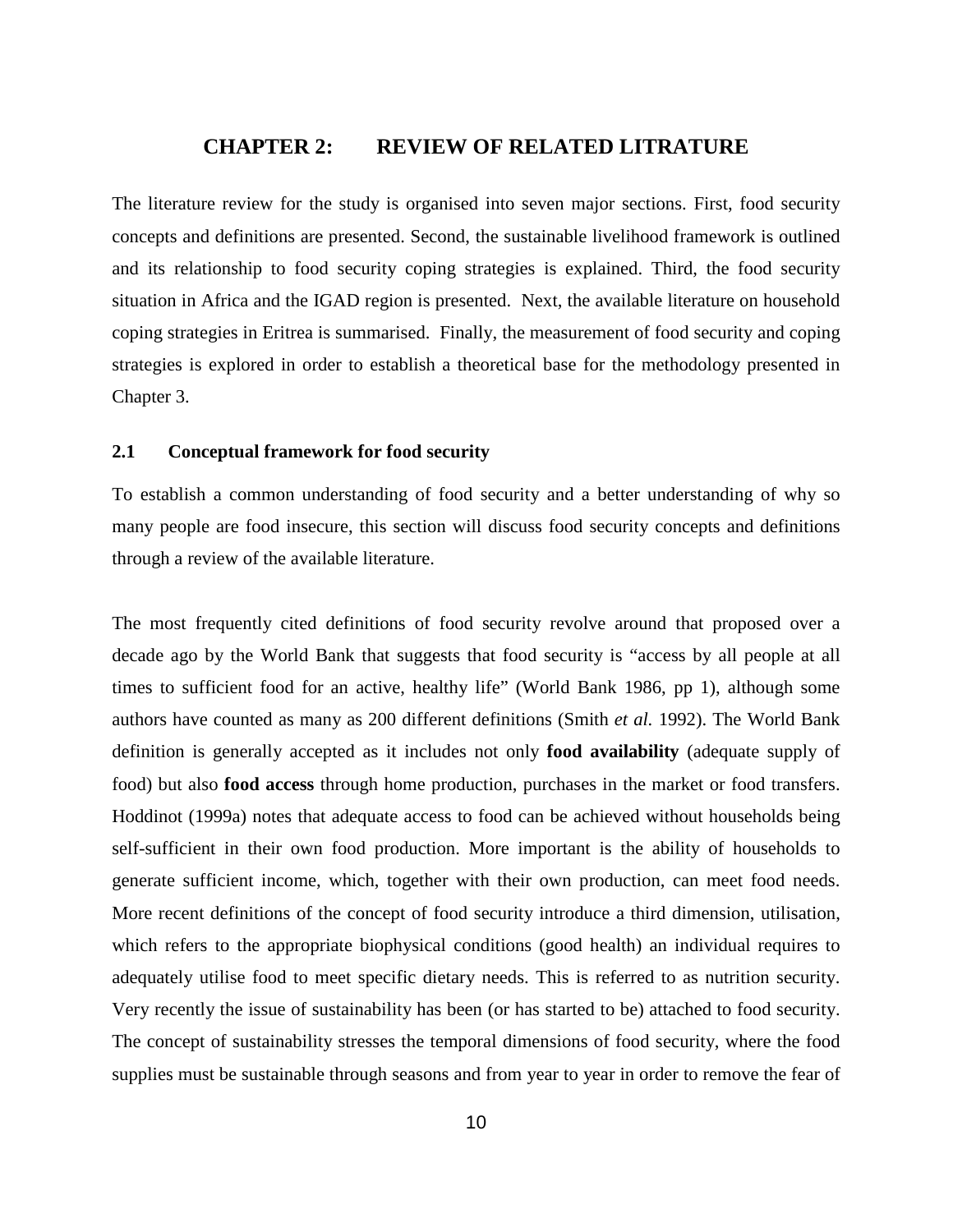food insecurity (Food and Agriculture Organisation(FAO)/World Health Organisation (WHO) 1992).

Benson (2004) outlines the fact that nutrition security is achieved when secure access to food is coupled with a good sanitary environment, adequate access to health services and knowledgeable care, to ensure a healthy and active life for all household members. In trying to differentiate nutrition security from food security, Chang (2005) points out that food security is necessary, but not sufficient for adequate nutrition. This is because individual nutritional status depends not only on how much food is consumed, but also on how the human body actually makes use of the nutrients in the food that is consumed.

In line with this concept, a comprehensive technical food security definition was given in a draft document prepared by the United Nations Administrative Committee on Coordination/Subcommittee on Nutrition (UN ACC/SCN) according to which "a household is food secure when it has access to the food needed for a healthy life for all its members'' (UN ACC/SCN 1991, pp 6). The food security concept addresses people's risk of not having access to adequate food. This risk could arise from low income and/or inadequate food production. Even in a normal situation, risks are typically higher the closer the household is to inadequate dietary intake (von Braun *et al.* 1992). Riordan *et al.* (2003) point out that people could be said to experience food insecurity when they fail to consume proper diets, even when food is available. Similarly, food insecurity can occur when people consume proper diets, but poor health stands in the way of their bodies' absorption of sufficient nutrients.

Based on the temporal dimension, two types of household food insecurity can be distinguished: chronic and transitory. Riordan *et al.* (2003) suggest that chronic food insecurity is a consistently inadequate diet caused by the inability to acquire sufficient food. Riordan *et al.* (2003) further explain that chronic food insecurity is rooted in poverty, while transitory food insecurity is a temporary decline in a country's or household's access to food. At the country level, transitory food insecurity results from instability in food production or export earnings. At the household level, transitory food insecurity results from instability in production, household income or employment, or raised food prices. Chronic food insecurity translates into a high degree of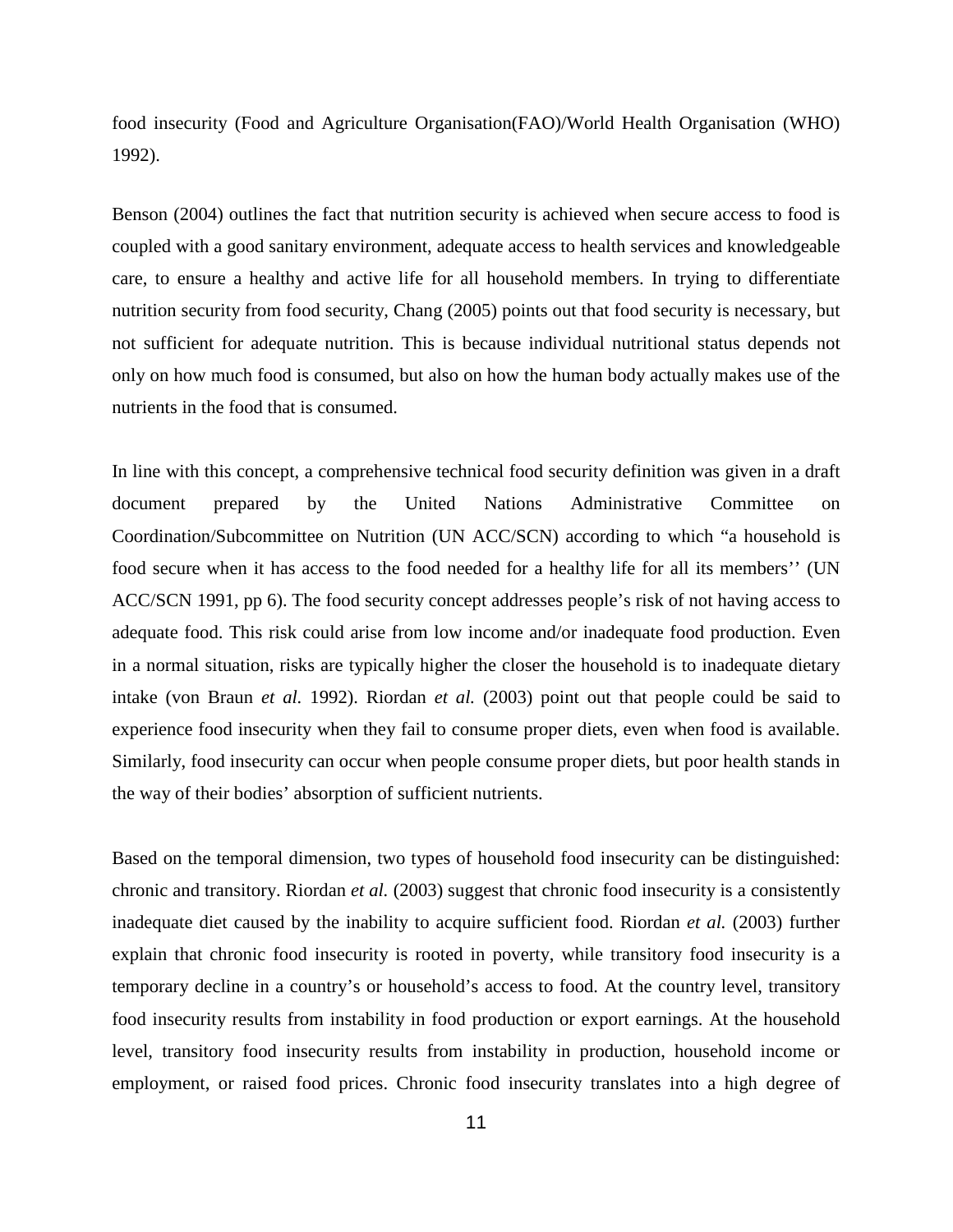vulnerability to famine and hunger whereas ensuring food security eliminates this vulnerability. With slight abnormalities in the food production-distribution-consumption process, vulnerable populations can reach the stage of famine. Therefore, in times of famine, there is always chronic food insecurity (Melaku 1997).

In the context of subsistence households, food security refers to the ability to establish access to productive resources such as land, livestock, agricultural inputs and family labour, to produce food (Diriba 1995). Consistent with this, Bonnard (1999) points out that with respect to the three components of food security, agriculture constitutes the most important factor in availability - a primary factor in access, where livelihoods are agriculture-based, and a complementary factor with regard to food quality and processing. In attempting to describe the function of aggregate food at a national level to household food security, Clover (2003) argues that food insecurity is no longer simply seen as a failure of agriculture to produce sufficient food at a national level, but instead as the failure of livelihoods to guarantee access to sufficient food at the household level.

In explaining the concerns of food security policy makers, Diskin (1994) points out that conventional wisdom among many policymakers who are concerned with food security has been that high degrees of correlation exist between food availability and access, between food access and consumption, and between food consumption and nutritional status. In other words, increased food availability leads to increased access, which leads to increased consumption, which in turn leads to increased nutritional well-being. Due in part to this "wisdom", efforts to solve the nutritional problems facing African countries have largely focused on strategies for promoting agricultural production, and sometimes income generation, with the implicit assumption that increases in production and incomes automatically lead to improved food consumption and nutritional welfare. However, Diskin (1994) points out that evidence in the literature suggests that, in many cases, and for many reasons, assumptions of strong and straightforward linkages along the pathway from food production to nutrition outcomes are not well founded. Many factors, other than household food production and income, for instance, may affect rural food consumption, for example intra-household resource allocation patterns. In addition, many factors other than food consumption may affect nutritional status, for example infectious diseases.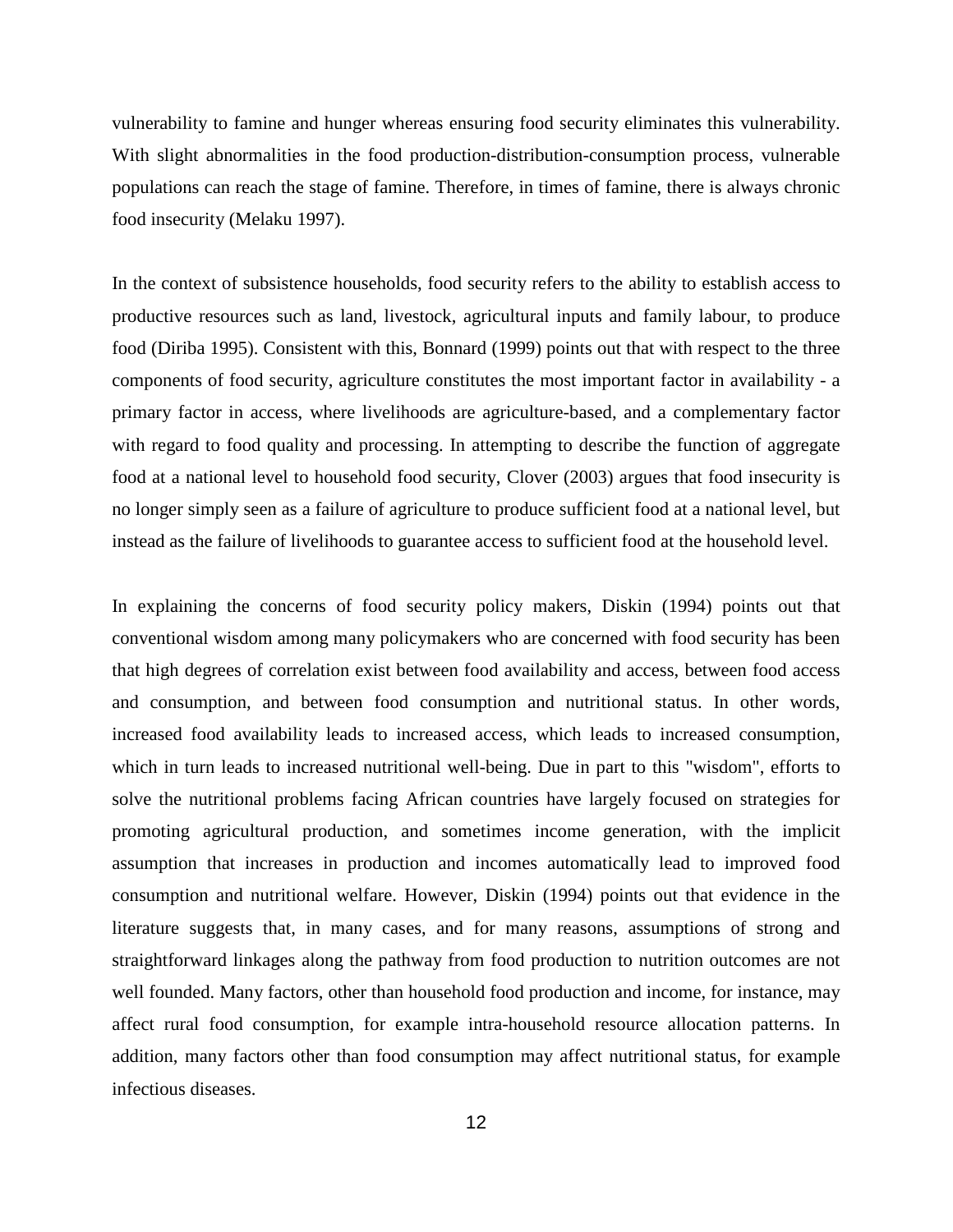## **2.2 Sustainable livelihoods and food security**

Agricultural production alone does not ensure food security, and very few households rely solely on own production for food security or their livelihoods. Instead, livelihoods consist of a mix of strategies aimed at mitigating risk and ensuring that multiple household goals are achieved. Among the outcomes of sustainable livelihoods is improved food security (as reflected in the Department for International Development (DFID) Livelihoods Framework presented in Figure 2.1).



**Figure 2.1: Sustainable Livelihoods Framework (DFID 1999, pp 1)** 

The word *livelihood* can be used in many different ways. The following definition captures the broad notion of livelihood: 'A livelihood comprises the capabilities, assets (including both material and social resources) and activities required for a means of living. A livelihood is sustainable when it can cope with and recover from stresses and shocks and maintain or enhance its capabilities and assets both now and in the future, while not undermining the natural resource base (DFID 1999, pp1).

The Sustainable Livelihood Framework (SLF) presented in Figure 2.1, has been developed by DFID (1999) to help understand and analyse the livelihoods of the poor. It is also useful in assessing the effectiveness of existing efforts to reduce poverty. The framework endeavours to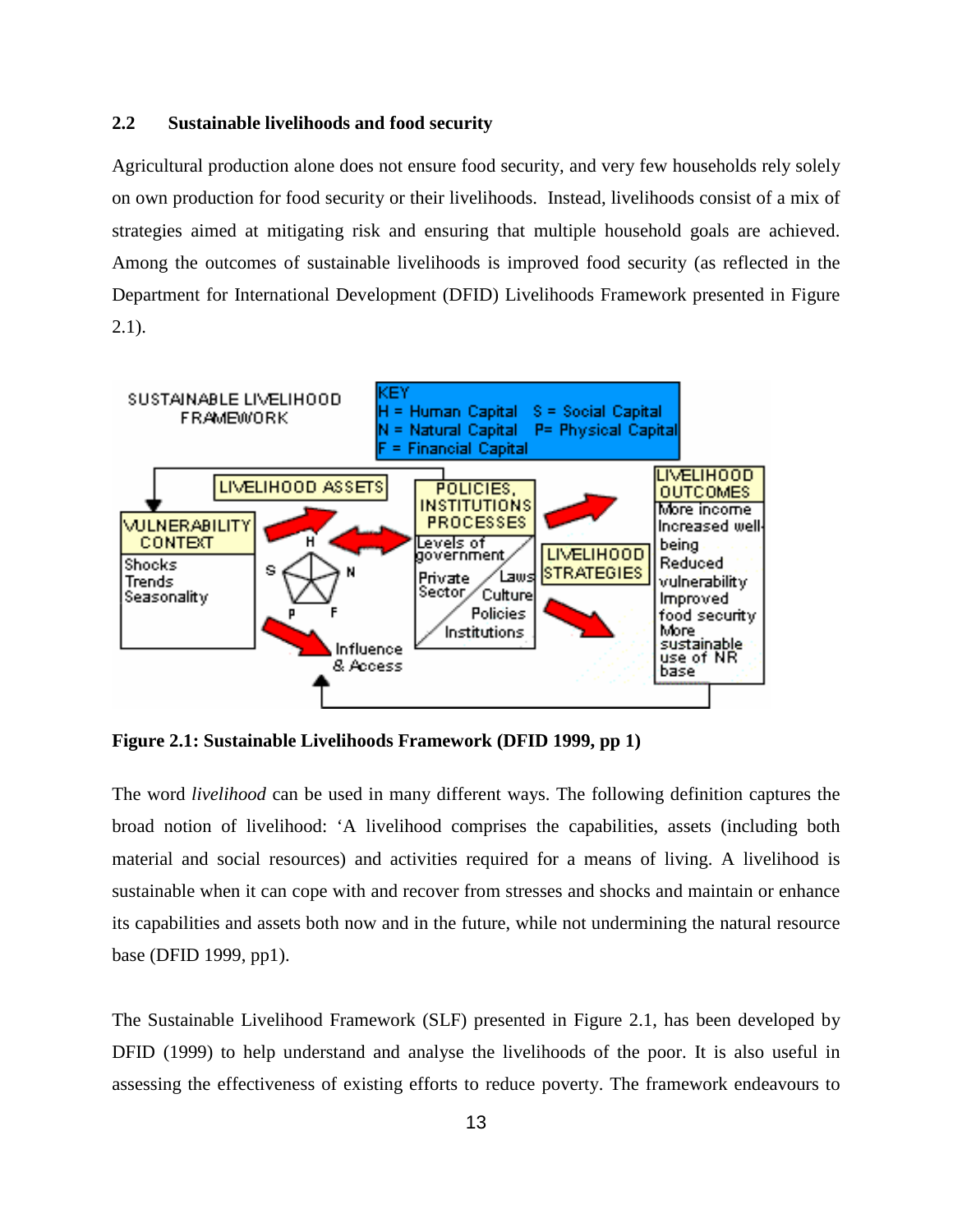provide a way of thinking about the livelihoods of poor people to stimulate debate and reflection, as it presents people as operating in a context of vulnerability, but with access to assets that can help reduce poverty within their prevailing social, institutional and organisational environments.

The concept of livelihoods broadens traditional understandings of food security. In a livelihood system, the goal is to procure all the capabilities, assets and activities required for a means of living in which adequate food is a central concern, but not the only one (World Food Programme 1998). By investigating how poor households meet their basic needs and cope with shocks and stresses, the importance of adaptation and risk diversification in the battle against vulnerability is understood. The implication for policy-making is the realisation that increased agricultural productivity is not the only solution to food insecurity, but that supporting diversification of income sources and assets and promoting investments and activities, help households face shocks and reduce risks (WFP 1998).

While most food security assessment methods focus on food availability, the livelihoods approach focuses on food access (Famine Early Warning System Net Work (FEWS NET 2005). Thirty years of food security research in highly food insecure countries has shown that poorer households in low-income countries rely on a balance of livelihood strategies to make a living and gain access to their basic needs, including food. Livelihoods analysis strives principally to clarify the mechanisms by which people obtain access to food and other essential resources, and services within communities (FEWS NET 2005).

## **2.3 Understanding household coping strategies**

Households actively try to protect their livelihoods, adopting several actions and mechanisms when faced with shocks and stresses that affect their livelihood or livelihood outcomes, one of which is food security. These behavioural responses are termed "coping strategies" and encompass a wide range of economic, social, political and behavioural responses to declining food security or perceived threats to food security. They need to be understood in terms of strategies with easily reversible effects, versus strategies that incur unacceptable costs (Young *et al.* 2001, pp5).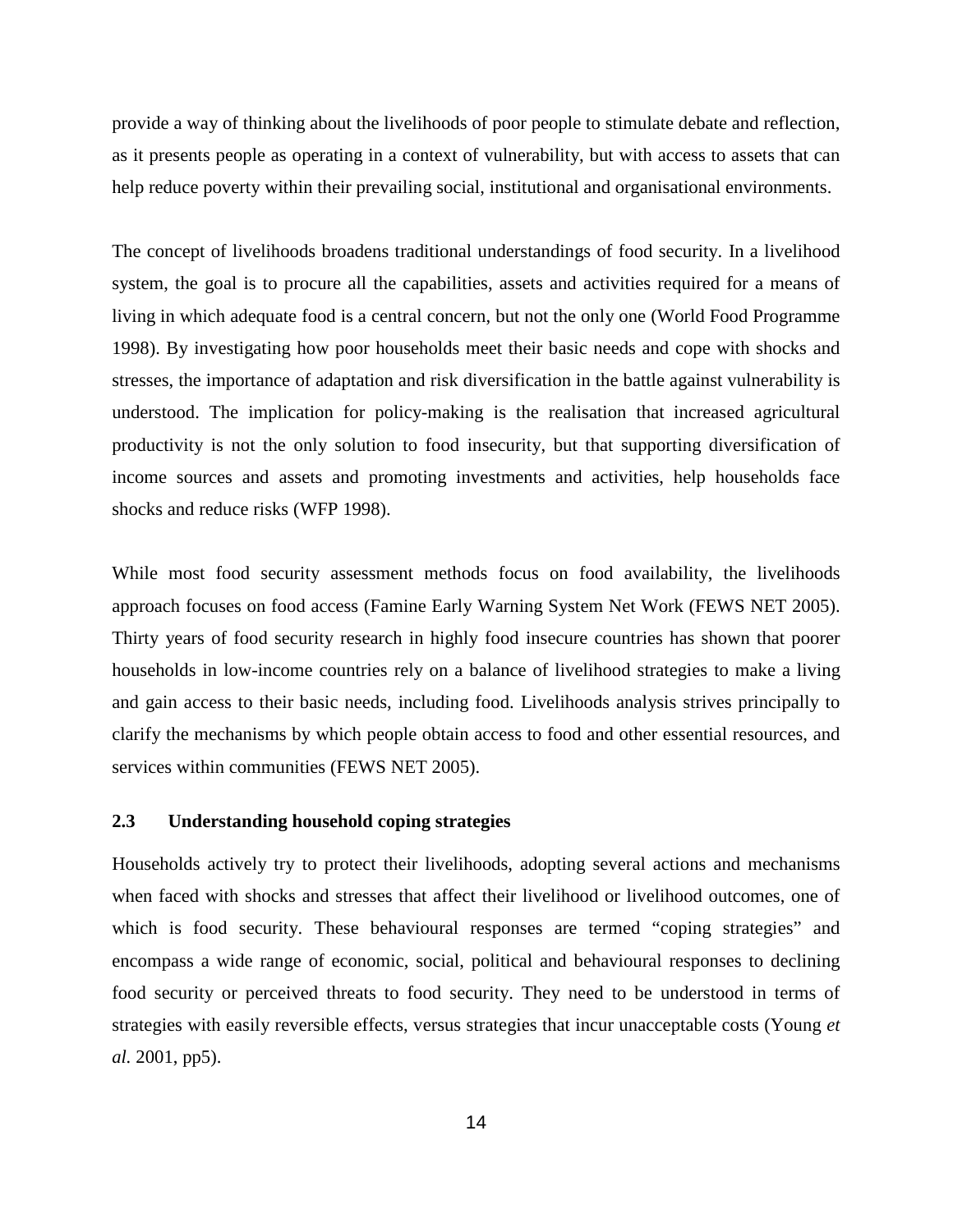Webb and von Braun (1994) discovered that coping mechanisms adopted by households form a continuum of strategies from "risk minimization" to "risk absorption" and finally to "risk taking". Risk minimization involves asset accumulation, saving and income diversification. Risk absorption follows on from risk minimization and involves drawing on savings and existing food reserves, and often restriction of consumption of food and non-food items. The final stage is risk taking which involves households taking desperate measures, such as breaking up the family through migration, consumption of survival or famine foods and sale of private possessions. Many of the household responses, especially during the last phase, clearly have irreversible impacts on household well-being, and conditions get worse unless external assistance arrives. Due to the irreversible nature of the risk-taking strategies and their adverse impact on post-crisis recovery, households would be reluctant to sell assets, especially agricultural assets in an agrarian community, and would only do so as a measure of last resort (Webb and von Braun 1994).

Different studies present a variety of coping strategies that households are likely to adopt when faced with food shortages. For instance, when faced with famine, Ethiopian villagers were shown to draw on savings, use food reserves, diversify sources of income and reduce expenditure on non-food items in the initial stages on the famine, whereas during the later stages of the famine, they switched to consuming famine foods, and even migrated (Webb and von Braun 1994). According to Corbett (1988) the sequence of responses farm households typically employ when faced with food crisis are divided into three distinct stages.

- *Stage one*: In the earliest stage of the crisis, households employ types of risk minimizing and loss management strategies. These typically involve a low commitment of domestic resources, enabling speedy recovery once the crisis has eased
- *Stage two*: As the crisis persists, households are increasingly forced into a greater commitment of resources just to meet subsistence. There may be a gradual disposal of key productive assets, making it harder to return to a pre-crisis state. At this stage the household's vulnerability to food insecurity is extremely high.
- *Stage three***:** Strategies are signs of failure to cope with the food crisis and usually involve destitution and distress migration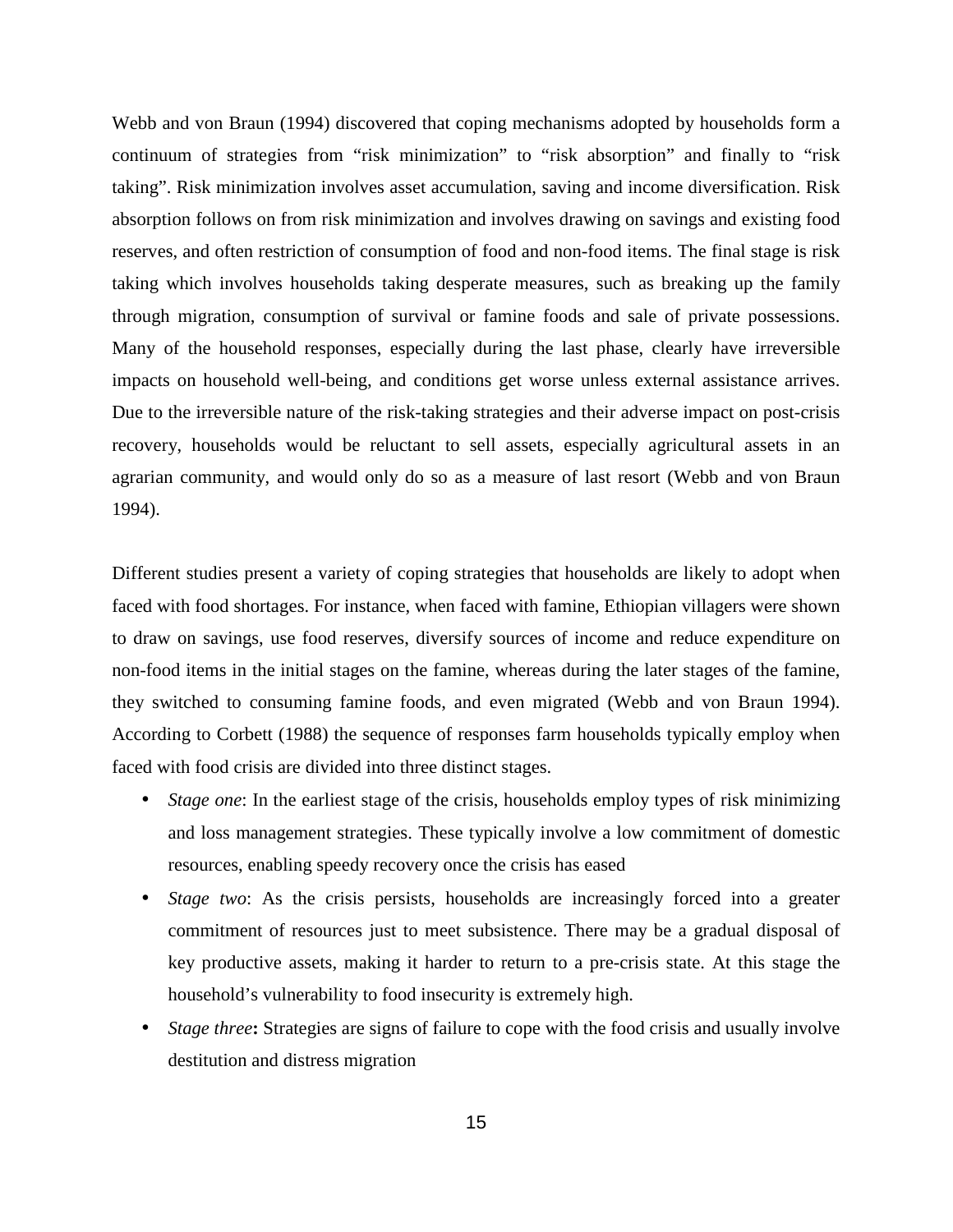Maxwell *et al.* (2003) distinguish between two different classes of coping strategies: short-term adjustments to consumption patterns and more permanent adjustments to food production. Davies (1993) discriminates between adaptive, diversification, and insurance strategies – which involve the expansion of the resource base and the means of acquiring food in order to minimize the risk of future disruption, and coping strategies – a set of responses to an atypical situation, often requiring a mortgaging of the means of production with a potentially irreversible impact on future livelihoods.

According to the International Fund for Agricultural Development (IFAD 1996) the determinants of coping ability are classified as follows: determinants that reduce fluctuations in income, and determinants that reduce fluctuations in consumption, given the fluctuation in income. Perhaps the most important determinant within the first category is the degree of diversification of a household's livelihood strategy or, in other words, the way in which household members allocate their time in pursuit of various means of earning a living. Poor rural households seldom allocate the entire labour time of all their members to a single pursuit. The harsh experience of life has taught these people not to 'put all their eggs in one basket'. Diversification is an essential feature of their livelihood strategy. However, the degree of diversification differs from one household to another, depending on household resource constraints and the constraints and opportunities presented by the external environment. The greater the degree of diversification, the better the ability to cope with temporary shocks. The second category, namely the scope for consumptionsmoothing strategies, refers to the ability of a household to maintain the normal level of food consumption in the face of an income shock (IFAD 1996).

### **2.4 Food security in Africa**

In Africa, food has become the most important item in any discussion of development during the last three decades. To this end, there have been attempts of varying degrees to find effective ways of ensuring that all Africans have access at all times to the minimum quantities of food necessary to lead active and healthy lives (Economic Commission for Africa (ECA), 1992). In spite of this intention, and the great emphasis on the food production sector, food deficiency remains a persistent problem in Africa, particularly in Sub-Saharan Africa. As a result, the number of hungry and malnourished people in the 1970s reached 80 million, which jumped to a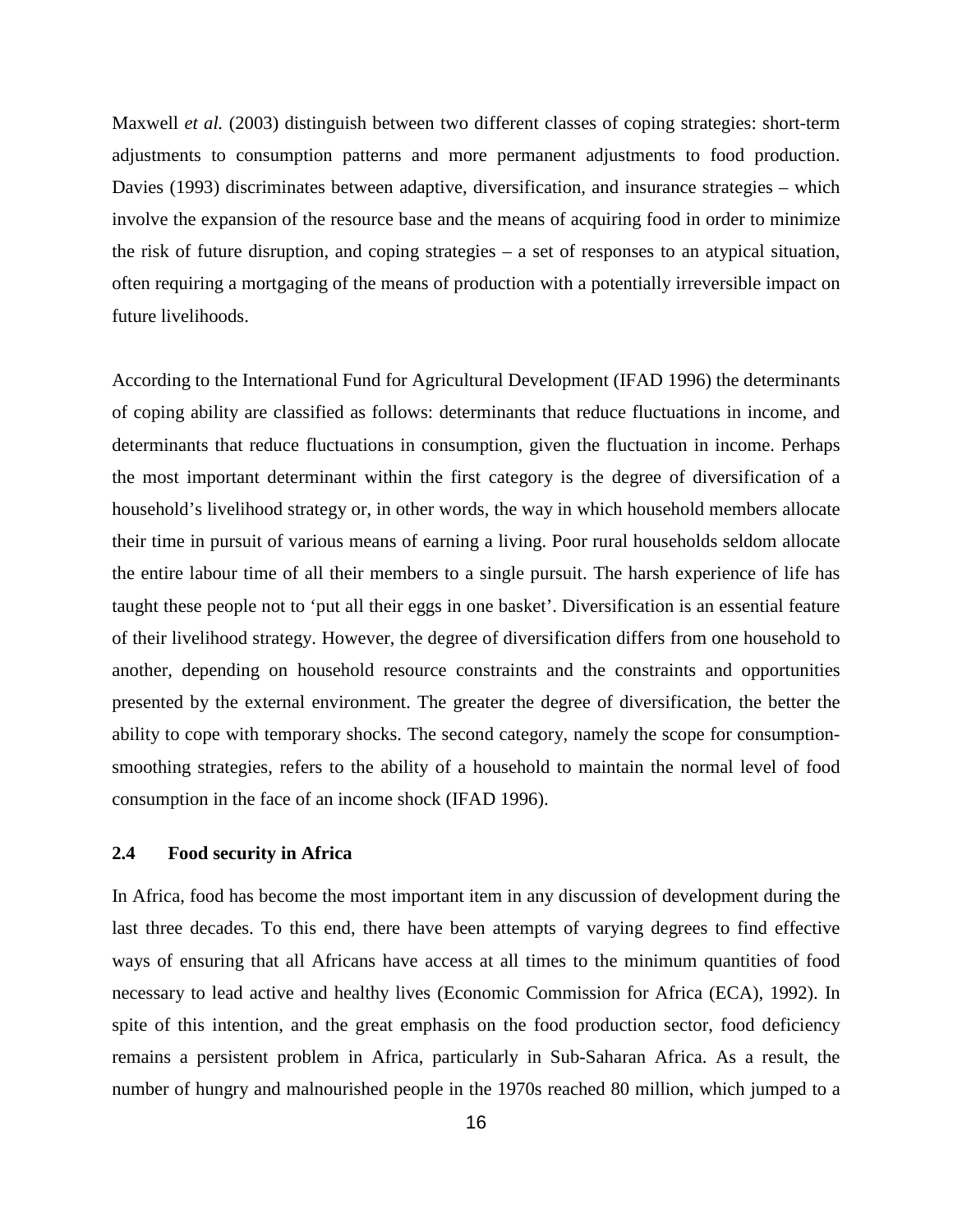level exceeding 100 million in 1984 (Tekolla 1990). The corresponding figure in the 1990s was projected to be 140 million. Currently, Sub-Saharan Africa produces less food per person than it did three decades ago (FAO 1998).

Dittoh (2003) points out that food and nutrition insecurity is still very prevalent in almost all parts of Africa. Africa is the only region in the world currently facing widespread chronic food insecurity and persistent areas of hunger (Dittoh 2003). The most food insecure environments in Africa are arid and semi-arid zones, where drought is the major recurring factor. Benson (2004) points out that food and nutrition security remain Africa's most fundamental challenges for human welfare and economic growth. Far too many people on the continent are unable to acquire and effectively utilise at all times the food they need for a healthy life. Undernutrition is the major risk factor underlying over 28 per cent of all deaths in Africa (some 2.9 million deaths annually) (Benson 2004). In explaining the severity of the food insecurity problem in the continent, Yambi (1999) points out that Africa remains the most malnourished region in the world: one in every three under the age of five years is underweight and about 42% are stunted. The continuing human costs of inadequate food and nutrition are enormous, and aggregate costs of food and nutrition insecurity at the national level impose a heavy burden on efforts to foster sustained economic growth and improved general welfare (Benson 2004).

The causes of food crises in Africa are numerous, varied and complex (see Table 2.1). Clover (2003) indicates that analysts generally believe that Africa's current food emergencies are the result of a combination of problems, and that no single factor is responsible. Southern Africa, for instance, Clover (2003) argues, is no stranger to natural hazards, but this time a very broad area has been affected by drought, and many countries did not have strategic grain reserves. There are also a far higher number of dependents and child-headed households because of HIV/AIDS. What is undeniable is that "Africa's persistent vulnerability is arguably due as much to a failure of understanding as to a failure of interventions" (Devereux and Maxwell 2001, pp 2).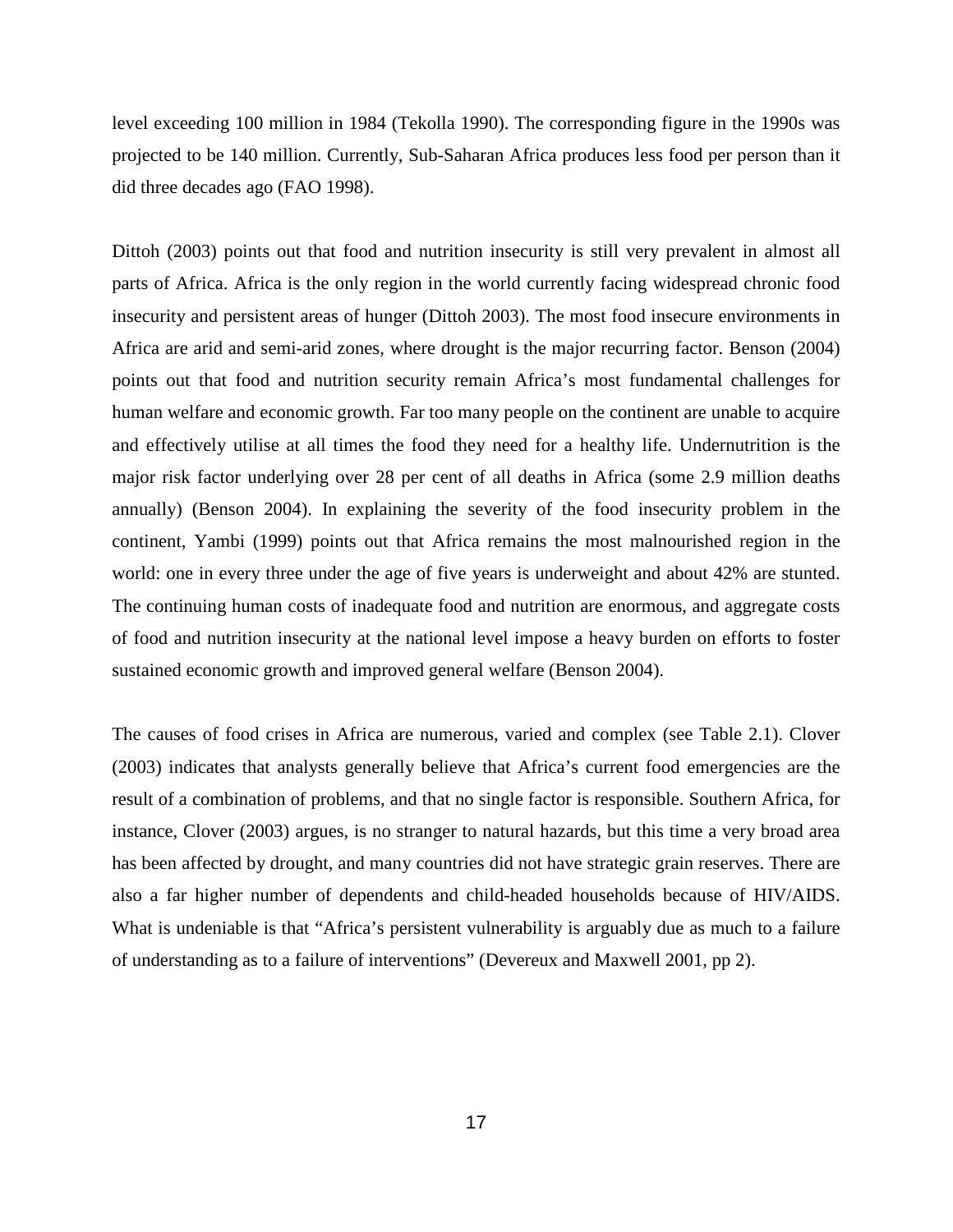|  |  |  |  | Table 2.1: Causes of food crisis in Africa (After FAO 2004 and Clover 2003) |
|--|--|--|--|-----------------------------------------------------------------------------|
|--|--|--|--|-----------------------------------------------------------------------------|

| Climatic hazards                                                                               |
|------------------------------------------------------------------------------------------------|
| Severe environmental degradation                                                               |
| Rapid population growth outstripping agricultural growth                                       |
| Unstable macroeconomic environment and inappropriate government policies in some nations       |
| Low purchasing power of the people (poverty)                                                   |
| The absence of food security policies at national or regional levels                           |
| Lack of storage facilities                                                                     |
| Limited access to infrastructure and basic services                                            |
| Civil wars                                                                                     |
| Inappropriate incentives                                                                       |
| Low productivity of agriculture resulting from insufficient fertilizer use and poor control of |
| weeds                                                                                          |
| <b>HIV/AIDS</b>                                                                                |

Clover (2003) argues that the reasons why action plans to address food security have continued to fall short can be attributed to faulty analysis and faulty actions by governmental and nongovernmental actors involved in food security interventions. What is needed is an understanding that goes beyond conventional, orthodox wisdom to work more strategically in developing and implementing effective, international, national and regional policies. Availability, access and affordability are all elements of food security; complex issues that encompass a wide range of interrelated economic, social and political factors, internal and external, which challenge Africa's ability to address food security (Clover 2003).

Although progress has been made in reducing nutrition insecurity globally, estimates of reductions in malnutrition have been an unfortunate exception to these trends (de Onis *et al.* 2004). Over the period 1980 to 2000, stunting rates in Africa declined by less than four per cent, so that, with population growth, the actual number of stunted children actually increased by more than 12 million. Both relative and absolute numbers of underweight children in Africa increased over the same period. The African continent is now the continent receiving most food aid, with some 30 million people requiring emergency food aid in any one year. Sixty per cent of the WFP's work now takes place in Africa (Clover 2003).

Benson (2004) concludes that food and nutrition insecurity is a critical constraint to economic growth in Africa and an immediate cause of widespread suffering. Millions of Africans seek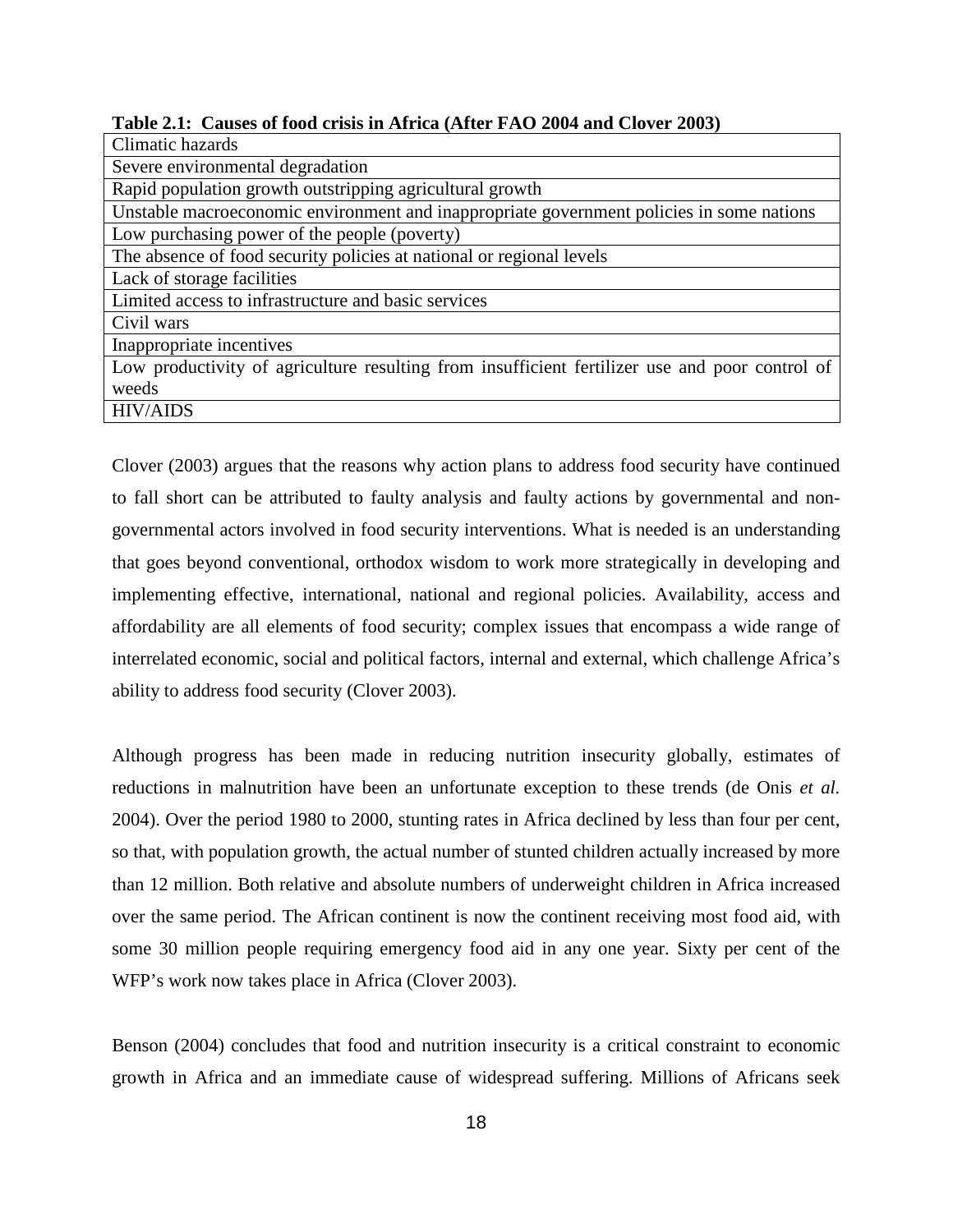enhanced food and nutrition security. National governments and their development partners can do a great deal on many different scales to facilitate and ensure their citizens' access to the tools that will allow them to meet their food and nutrition requirements.

## **2.5 Food security in IGAD Sub-Region**

 $\overline{a}$ 

According to FAO (2000) , the horn of Africa is one of the most food-insecure regions in the world. The seven countries of the sub-region, which are also members of the Inter Governmental Authority on Development  $(IGAD)^1$ , have a combined population of 160 million people, 70 million of whom live in areas prone to extreme food shortages (FAO 2000). Over the past 30 years, these countries have been threatened by famine at least once in each decade. In the subregion as a whole, more than 40 per cent of people are undernourished, and in Eritrea and Somalia the proportion rises to around 60 and 70 per cent respectively.

Ahmed and Teka (1999) outline the fact that the horn of Africa is characterised by four broad based systems of land use. These systems are pastoralism, agro-pastoralism, rain-fed and irrigated agriculture. However, these four systems are closely interlinked through symbiotic relationships. High potential areas are normally put under agriculture, whether rain-fed or irrigated, and have a better chance of supporting the systems of livelihoods that use them.

Even in normal years, the IGAD countries do not have enough food to meet their peoples' needs. The sub-region, which is only 75 per cent self-sufficient in its food requirements, imports at least 1.5 million metric tones of cereals each year (FAO 2000). In four of them - Eritrea, Ethiopia, Kenya and Somalia - the average per capita dietary energy supply (DES) is now substantially less than the minimum requirement (Table 2.2). This has a devastating effect on children, in particular, who face lifelong physical and cognitive disabilities. Poor nutritional and health status indicators are another dimension of high food insecurity (Table 2.2).

<sup>&</sup>lt;sup>1</sup> The Inter-Governmental Authority on Development (IGAD), with its headquarters in Djibouti, was founded in 1996. IGAD member states include Djibouti, Eritrea, Ethiopia, Kenya, Somalia, the Sudan and Uganda. IGAD has a task of revitalising and expanding cooperation among member states. Its mandate is to coordinate the efforts of member states to advance their development goals in economic cooperation, political and humanitarian affairs, food security and environmental protection.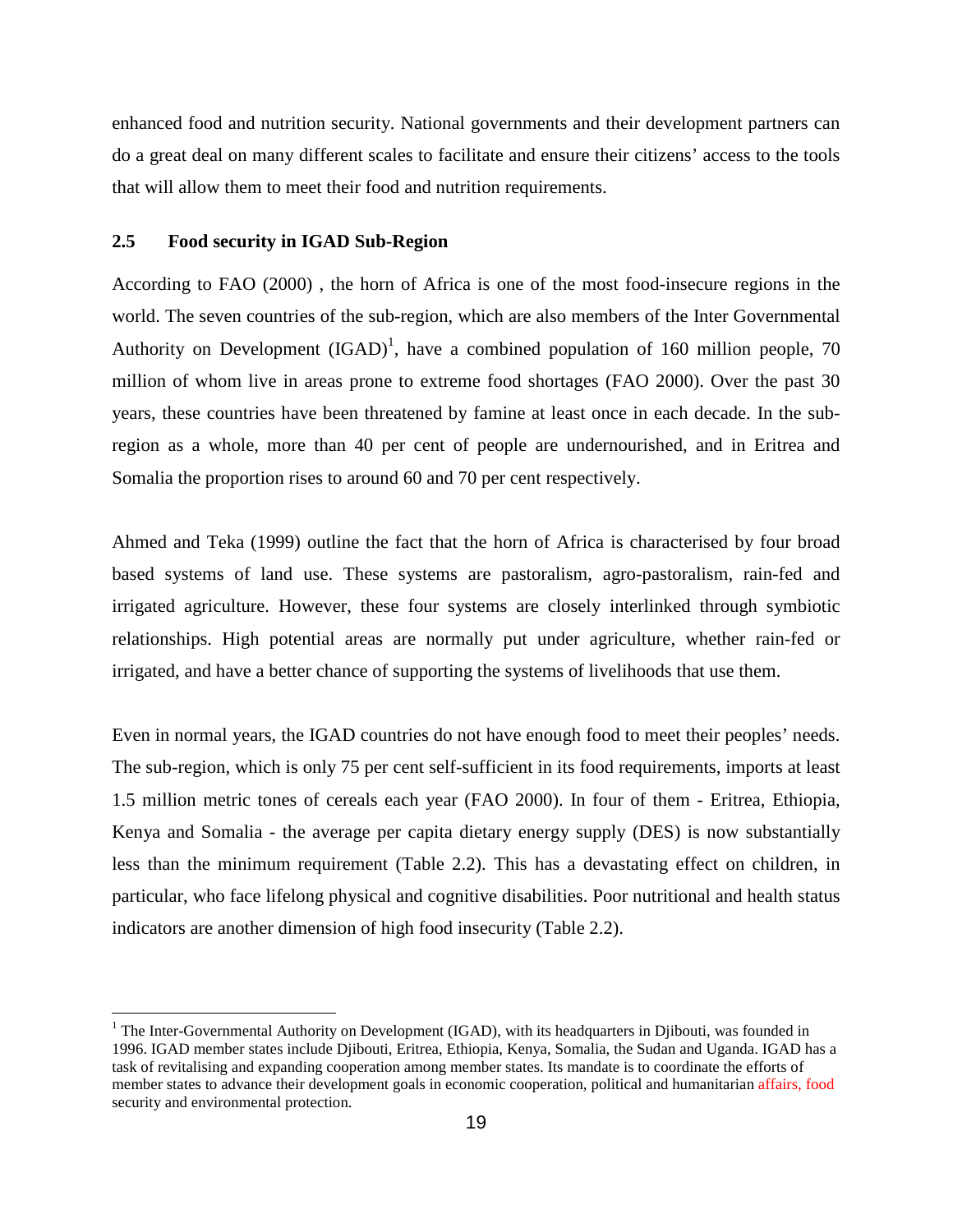| <b>IGAD</b><br>member | $%$ of<br><b>Dietary</b><br>infants<br>energy<br>with low<br>supply<br>birth<br>(DES)<br>weight | $%$ of under-fives (1995-2003*)<br>suffering from: |                      |                          | Vitamin A<br>supplementation | $%$ of<br>households            |                           |
|-----------------------|-------------------------------------------------------------------------------------------------|----------------------------------------------------|----------------------|--------------------------|------------------------------|---------------------------------|---------------------------|
| <b>Countries</b>      |                                                                                                 |                                                    | Underweight          | <b>Wasting</b>           | <b>Stunting</b>              | coverage rate (6-59)<br>months) | consuming<br>iodized salt |
|                       | (1998-<br>$2000)*$                                                                              | 1998-2003*                                         | Moderate<br>& severe | Moderate<br>& severe     | Moderate<br>& severe         | 2002                            | 1997-2003*                |
| Djibouti              |                                                                                                 | $\qquad \qquad -$                                  | 18                   | 13                       | 26                           | 91                              |                           |
| Eritrea               | 1710                                                                                            | 21                                                 | 40                   | 13                       | 38                           | 51                              | 68                        |
| Ethiopia              | 1880                                                                                            | 15                                                 | 47                   | 11                       | 52                           | 16                              | 28                        |
| Kenya                 | 1960                                                                                            | 11                                                 | 20                   | 6                        | 31                           | 91                              | 91                        |
| Somalia               | 1600                                                                                            | $\qquad \qquad \blacksquare$                       | 26                   | 17                       | 23                           | 60                              |                           |
| Sudan                 | 2360                                                                                            | 31                                                 | 17                   | $\overline{\phantom{a}}$ | $\overline{\phantom{0}}$     | 93                              |                           |
| Uganda                | 2330                                                                                            | 12                                                 | 23                   | $\overline{4}$           | 39                           | 46                              | 95                        |

**Table 2.2: Nutritional indicators in IGAD member countries (After FAO 2002)** 

According to FAO (2000), the main natural hazard affecting food security in the horn of Africa is drought. Large parts of the region are arid or semi-arid. The rainfall is low, unreliable and unevenly distributed and, although there have always been cycles of drought and flooding, there is evidence that the climate is becoming unstable and the weather more severe. Drought is frequent in the region, which the pastoralists regard as 'an act of God'. A rough collection of recorded incidents in the previous century suggests major incidents occur every 10 years. Droughts are remembered because they are usually accompanied by famine (Markakis 2004). What all of this means is that crop cultivation using locally available technology cannot be relied upon to sustain a sizeable human population in the arid region. It does not mean that cultivation is not pursued, but it is a precarious and unreliable enterprise (Markakis 2004). Faced with this unstable environment, the people of the region have developed specific coping strategies. Farmers, for example, stagger their crop planting and, when the situation is exceptionally bad, they may even resort to hunting and gathering. Pastoralists, too, have various options: they can split their herds, set aside pasture land to provide grazing reserves, or migrate to new pastures. Nevertheless, even the best coping mechanism can be overwhelmed by an extended drought (FAO 2000).

In explaining the role of cross-border trade in food security of pastoral communities, Little *et al.* (2001) points out that because most herders in the sub-region finance food purchases through the sale of livestock, any downward trends in cross-border commerce and prices would have a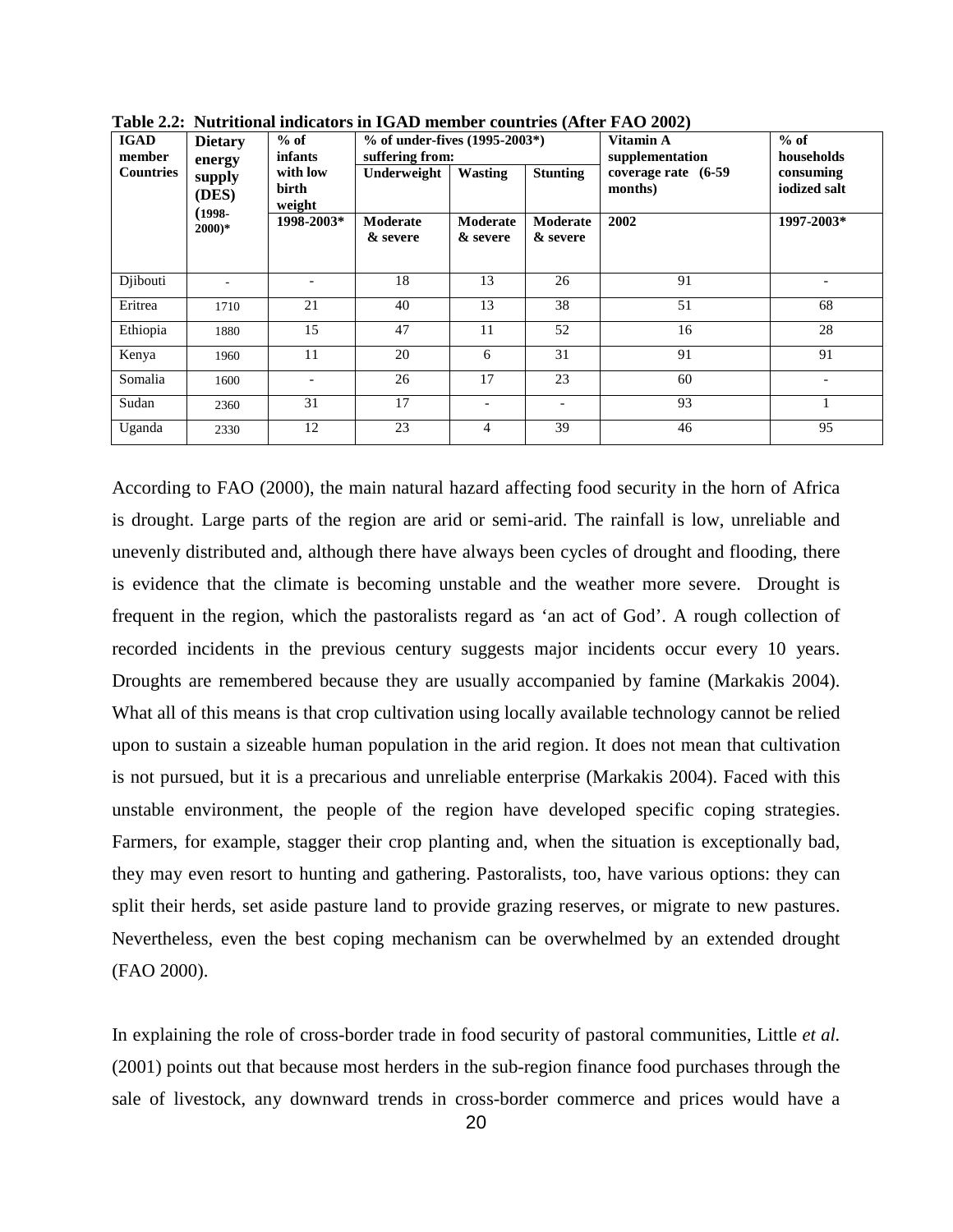negative effect on pastoral food security. Cross-border trade networks affect the food security situation in the border areas in one or more of the following ways: Firstly, cross-border trade broadens available market options for commodities produced in the area, and pastoralists benefit from increased demand for their animals. Secondly, people in the area consume food items produced elsewhere and imported across the border that could not be supplied officially or cheaply from domestic markets (Little *et al.* 2001).

The fact that almost 80 per cent of the population of the countries of the IGAD sub-region is rural and depends almost exclusively on agriculture for its consumption and income needs, means that measures to address the problems of poverty and food insecurity must mainly be found within the agricultural sector (FAO 2000). Furthermore, the United States Agency for International Development (USAID 1994) pointed out that at the root of this alarming description of food insecurity is an unstable social and political environment that has precluded sustainable economic growth. A number of factors have converged to create this instability: poor economic policies, retarded economic growth, growing population pressures, civil strife, scarcity of democratic institutions, uneven natural resource base and limited areas of high agricultural production potential (USAID 1994). The civil wars, droughts and famines of the last decade (1986-1996) have culminated in a widespread food shortage with intense human suffering and many deaths, especially among children, women and the elderly, due to malnutrition (Ahmed and Teka 1999). The farmers living at subsistence level in the higher rainfall areas form the subregion's largest group of food-insecure, who tend to have little land and very few assets, and typically work in remote areas far from markets. Also at risk are the 15 to 20 million pastoralists inhabiting the vast areas of arid and semi-arid lowlands. In times of drought, these herding communities not only go hungry, but can also lose their productive assets (FAO 2000).

Mochoge and Zziwa (2004) summarise the food security challenges facing the IGAD region and Africa at large as including (1) the determination of governments to make real change in implementing policies and strategies (2) proper planning in the use of resources in viable investments, institutions, infrastructure, storage facilities, and enhancing productivity (3) mainstreaming food security concerns in the ongoing Poverty Reduction Strategy Papers (PRSP) process.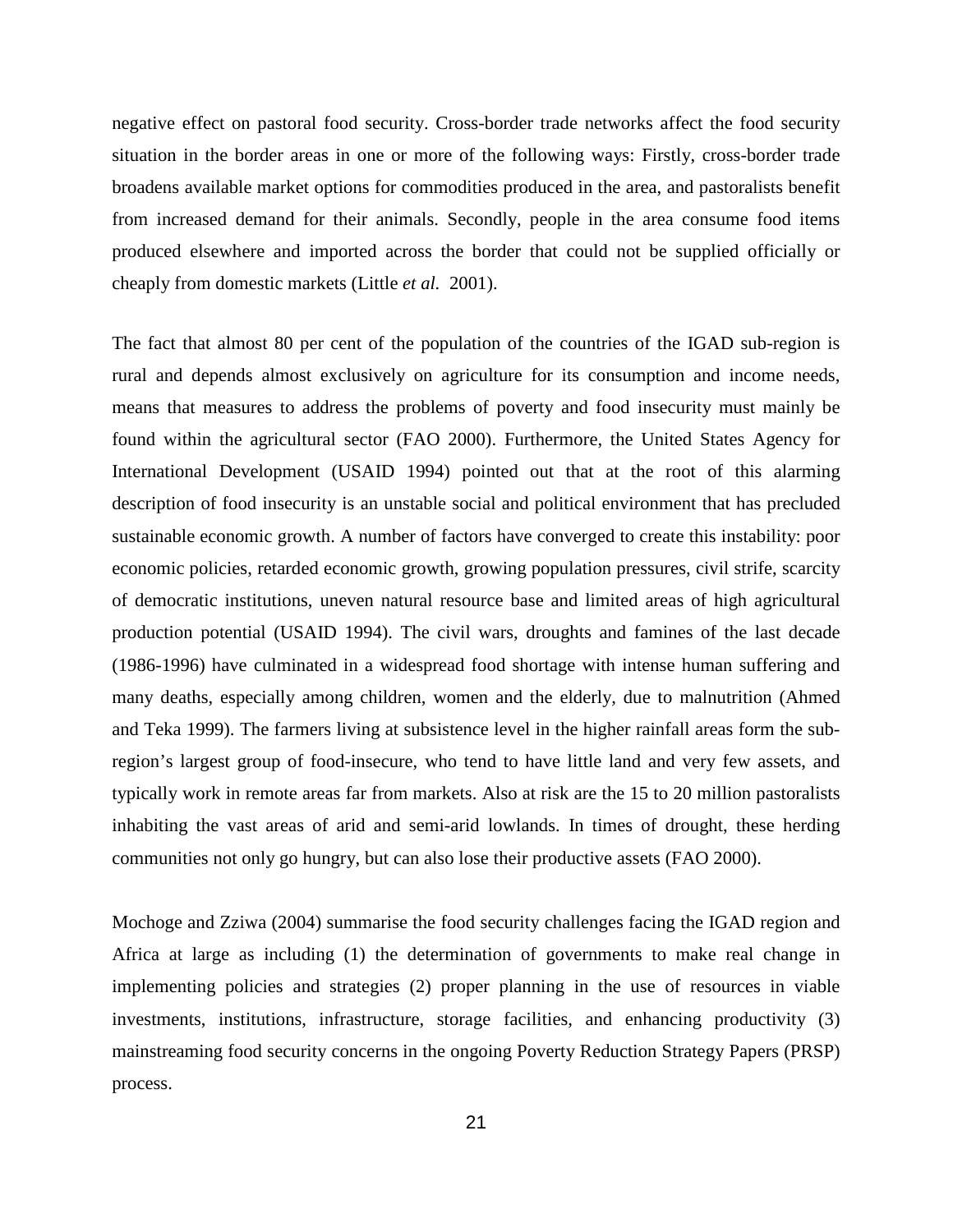## **2.6 Household food security coping strategies in Eritrea**

As outlined in section 1.1 food insecurity is severe and a perpetual problem in Eritrea. However, Eritrean communities have developed indigenous social welfare systems and ecological coping mechanisms that protect the poor from hunger, starvation and death, even under the most difficult circumstances (GSE 2004).

When the normal agro-pastoral system of production faces difficulties, the community supports one another by rebuilding the herds of destitute families to the level at which they can be selfsupporting. Whereas the ecological coping mechanisms are ultimately vulnerable to climatic hazards, the social mechanisms can continue to function during periods of crises. They begin to decline only when the extent of poverty is so pervasive and so deep that the well-off members of the community also become impoverished and the traditional safety net system buckles. The GSE (2004) distinguished the coping strategies employed by Eritrean rural households into social coping mechanisms and ecological coping mechanisms.

The social coping mechanisms include three groups of people. The first group includes those who look for alternative sources of income such as fetching gold and forest products, ploughing the fields of villagers who have neither plough animals nor labour to do the job, and collecting water or firewood and selling it in villages and towns. The second group includes those who seek jobs in towns and neighbouring countries, selling the remaining productive assets to keep the family alive, and, as a last resort, selling jewellery that was given to the women of the households on their marriage (GSE 2004)**.**

Ecological coping mechanisms include three groups of people. The first group of people are the conservationists, who lived in the same environment for many generations and have a deep knowledge of the natural vegetation. For example, knowledge of the trees whose leaves are edible therefore becomes important, because such leaves are available year round and can compensate for the seasonally restricted availability of the green leafy vegetables. The second group are the pioneers who moved away from their original habitats during the last generation or two, and left their barren, degraded fields in the highlands to seek their fortune in the great river basins of the lower Mareb, the Gash, and the Barka rivers. They see their habitat as a production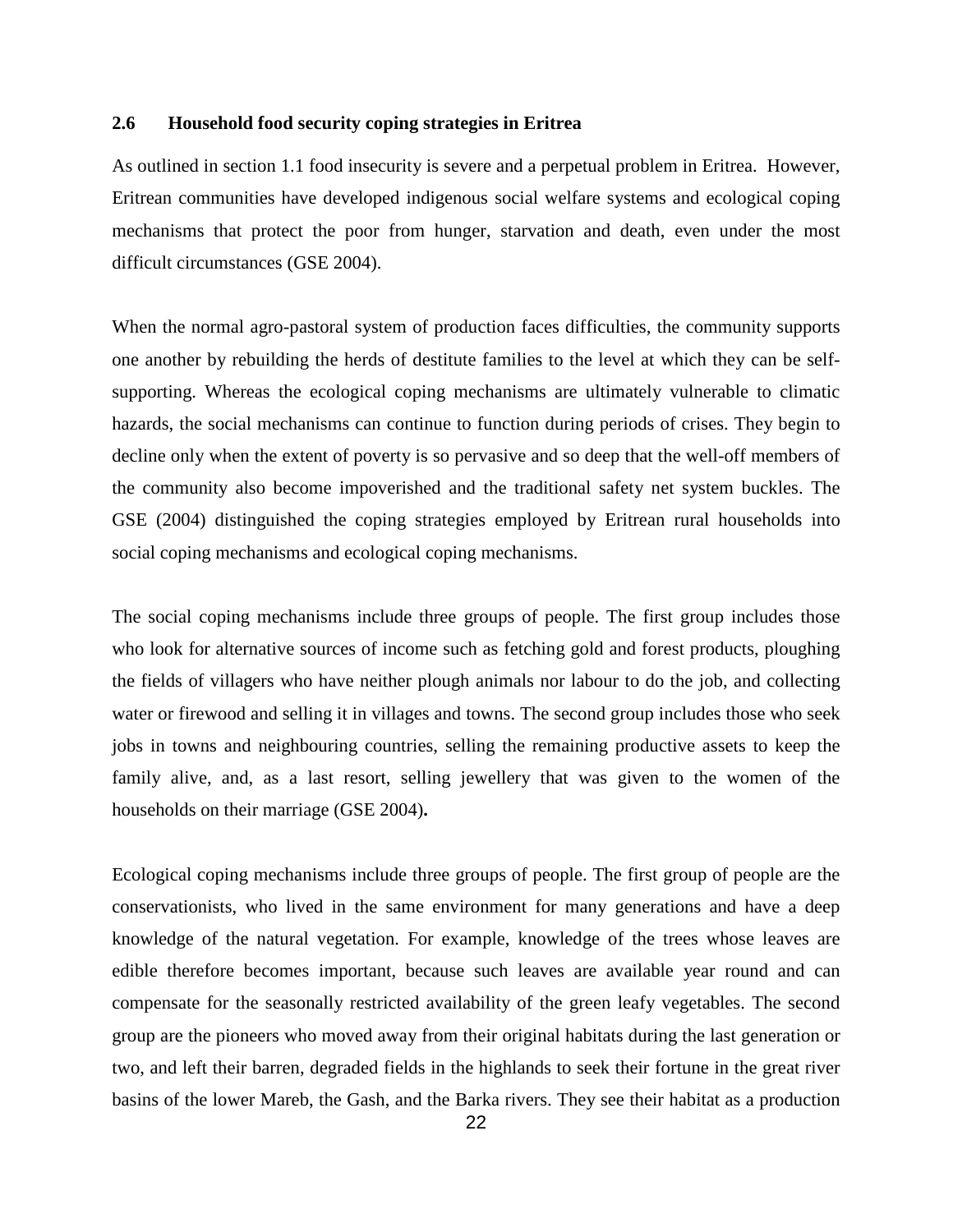site. The third group is pastoralists. The pastoralists have a highly protective attitude toward the riverine forests that give them fodder for their animals, supplementary food for humans, construction materials for their homes, and materials for their craft products. They have an adequate body of knowledge of trees and use it in times of drought and famine (GSE 2004)**.** 

### **2.7 Measuring household food security**

Household food security is an important dimension of well-being. Although it may not capture all dimensions of poverty, the inability of households to obtain access to enough food for an active and healthy life is surely an important component of their poverty. It is important, therefore, to measure and monitor food security over time because it is fundamentally linked to wellbeing. Measurement is necessary at the outset of any development project to identify the food insecure, assess the severity of their food short fall and characterise the nature of their insecurity (seasonal versus chronic). Furthermore, it provides the basis for monitoring progress and assessing the impact of these projects on the beneficiaries' food security (Hoddinot  $1999<sub>b</sub>$ ).

Kassa (2000) points out that the multiple dimensions of food security in both space and time (local and regional, chronic and transitory, short-term and long term) as well as in levels (global, national/regional, household, and individual) make assessment of food insecurity a difficult task. The general tendency is, therefore, to work with indicators. Riely *et al.* (1999) point out that measures commonly reflect the various dimensions of food security, and that there are usually a number of ways of measuring any single indicator. For example, an indicator defined as the average energy consumption per capita may be measured through a detailed dietary intake survey based on weighing food portions, or from information based on a 24-hour recall. Similarly, measures of household income can be derived as a lump estimate based on the recall of a household head over the past month, or as an aggregate of income from an individual household member's activities, based on individual recall. Obviously, decisions regarding the measurement of indicators are critical to their eventual credibility, cost and interpretation (Riely *et al.* 1999).

Wolf and Frangillo (2000) explain that existing measures of regional or even local food availability are often inadequate for project level decision-making, since availability is only one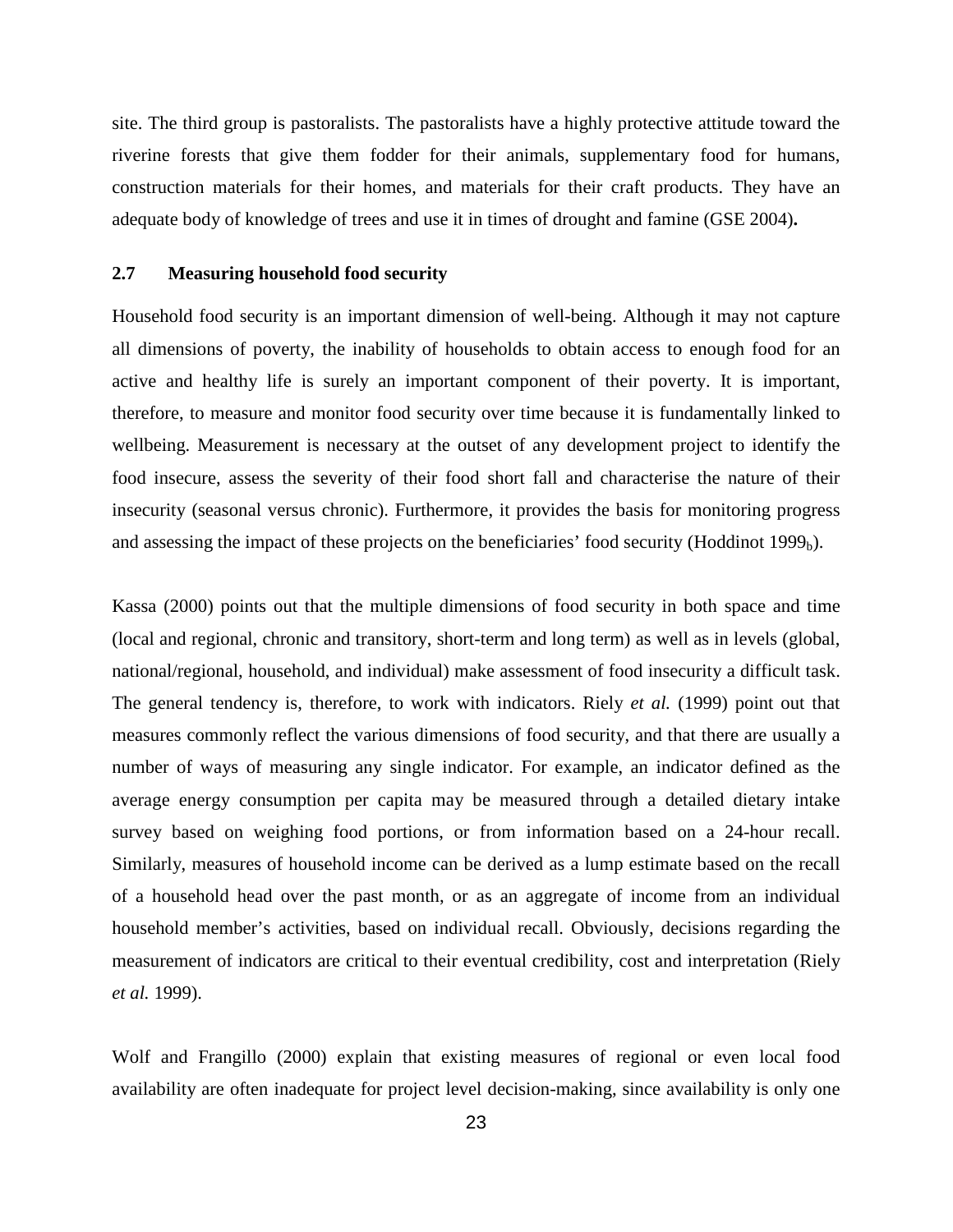component of household food security. They further explain that other components, such as access to food and certainty of the food supply, are also important. Moreover, they suggest that one way to develop direct measures that include these components and compliment existing measures is to base them on an in-depth understanding of the experience of food insecurity at household level. Currently, the most common and well-recognised experiential food security assessment measurers include the United States Food Security Core Module (FSCM) and the Coping Strategy Index (CSI).

The Coping Strategies Index (CSI) is an indicator of household food security that is relatively simple and quick to use, straightforward to understand, and correlates well with more complex measures of food security. A series of questions about how households manage to cope with a shortfall in food for consumption results in a simple numeric score. In its simplest form, monitoring changes in the CSI score can indicate whether household food security status is declining or improving (Maxwell *et al.* 2003)

The FSCM scale is designed to yield a single score (from 0 to 10) denoting severity of household food insecurity over the past twelve months. Different types of experiences and behaviours indicate insecurity as measured by the FSCM, and this score serves as a useful starting point against which to assess other country and subpopulation experiences (Coates 2004).

Although currently there are a number of descriptors commonly applied to describe experiential measures, the most useful descriptor, which applies equally well to any of the questions in the FSCM scale and to several conceptually similar types of instruments (including the CSI) is experiential – derived from peoples' experiences. The experiential food insecurity scale can be understood as a measure that quantifies a range of behaviours known to reflect food-related stress (Coates 2004). This 18-item scale, now called the Food Security Core Module (FSCM) or simply the United States Food Security Scale, essentially measures qualitative and quantitative compromises in food intake with declining household resources, recognising differences between adults' and children's experiences of resource constraints (Coates 2004).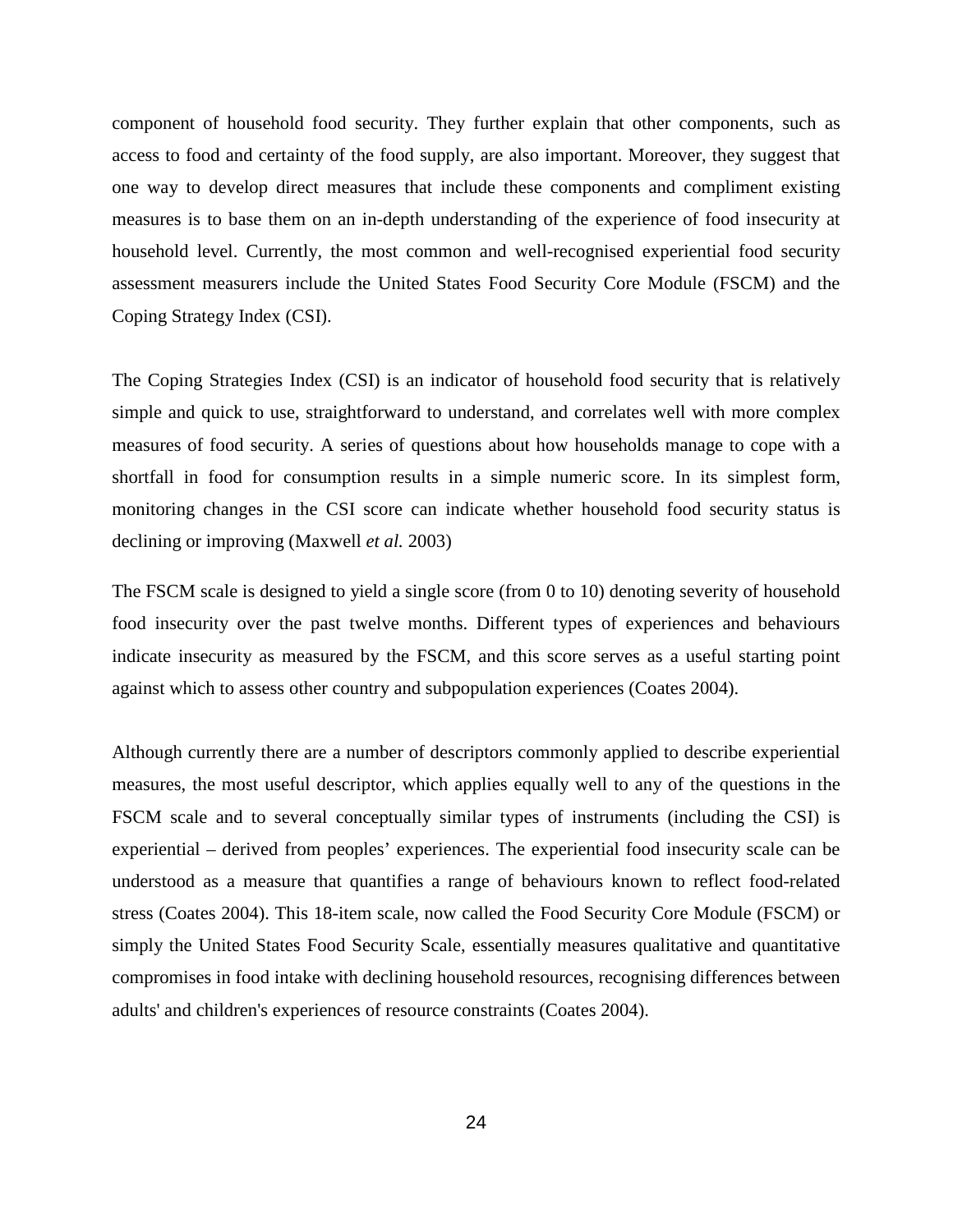## **2.8 Summary**

This chapter presented a comprehensive literature review of food security concepts and coping strategies. It shows the importance of examining the causes, determinants, and magnitude of the food shortages faced by farm households, as this is crucial to enhancing understanding of food security strategies, which could then lead to better food security interventions. The literature review has also discussed the livelihood approach as a framework for livelihood and food security analysis, and indicated various internal and external factors that could influence livelihood processes and outcomes. Investigating a food security situation from the livelihood perspective is thus essential to understanding how various man-mad and environmental factors contribute to food security/insecurity.

The food security situation in Africa and IGAD was summarised, and it was shown that Eritrean rural households employ a variety of traditional coping mechanisms during food shortages. Adopting any of the coping strategies has implications for the household and its members, and this is why we need to study these strategies. Therefore, studying and anticipating these strategies becomes important. Only when we are able to anticipate the reaction of the food insecure can we design pre-emptive measures to strengthen the resilience of households against shocks, without their having to suffer the adverse consequences of resorting to potentially harmful coping mechanism (Qureshi 2007).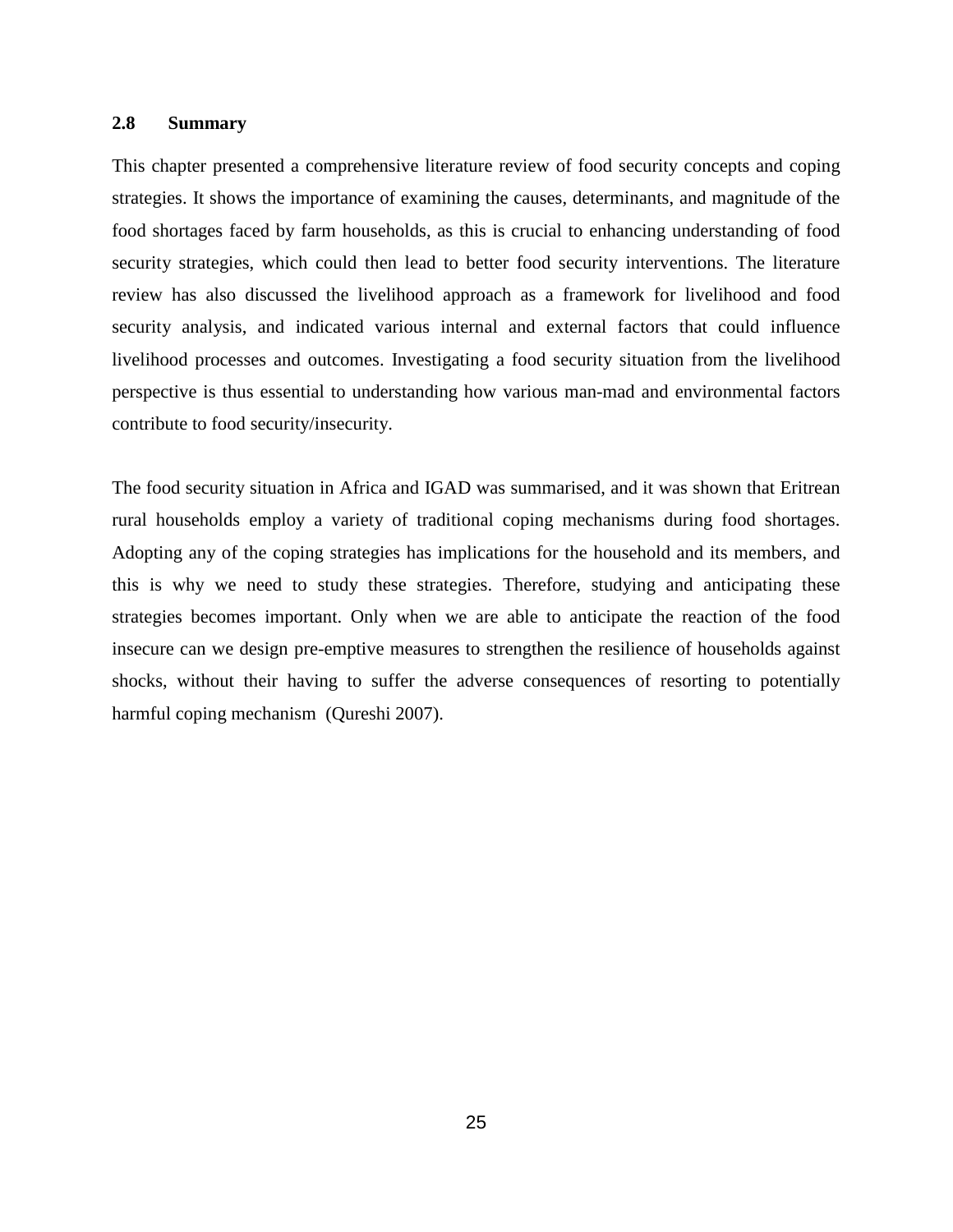### **CHAPTER 3: RESEARCH METHODOLOGY**

This chapter provides a description of the various data collection methods proposed for the study. Methodological notes are important for transparency in any study in order to allow the reader to know the procedures followed in the data collection so that he/she is able to gauge the validity of the research conclusions. This section, therefore, includes research methods and techniques used, justification for using them, and the techniques by which the gathered data are analysed.

#### **3.1 Research design**

Considering the time available for field research, the long distances between villages, lack of access to transportation between villages and the hot climate of the area, the study was conducted in one administrative area. The study used various data collection methods. It is designed as a holistic assessment, comprised of both quantitative and qualitative components, to capture information on multiple characteristics of household food (in)security.

#### **3.2 Sampling**

A list of all households in the study area was obtained from the Dasse Administrative Area administration office. All six villages under Dasse Administrative Area were included in the survey. Male and female-headed households were selected to participate in the household survey. Due to similar agro-ecological conditions, which in turn lead to similar agricultural production systems, the livelihood support mechanisms prevailing in all six villages are more or less the same. Taking into account the high degree of homogeneity in the livelihood systems of the people of the study area, only 10 per cent of the households from each village were included in the survey. The same percentages of households from both male and female-headed households were selected. In this case, 5 per cent of female-headed households and five per cent of maleheaded households were selected from each village by randomly selecting names from the list of people from each village that were provided by the local administration. For focus group discussions, the village chief and the researcher selected six to ten people for each group discussion from the villagers' lists. Village elders with good reputations as community leaders were in discussion with the local administration office and were consulted to identify names of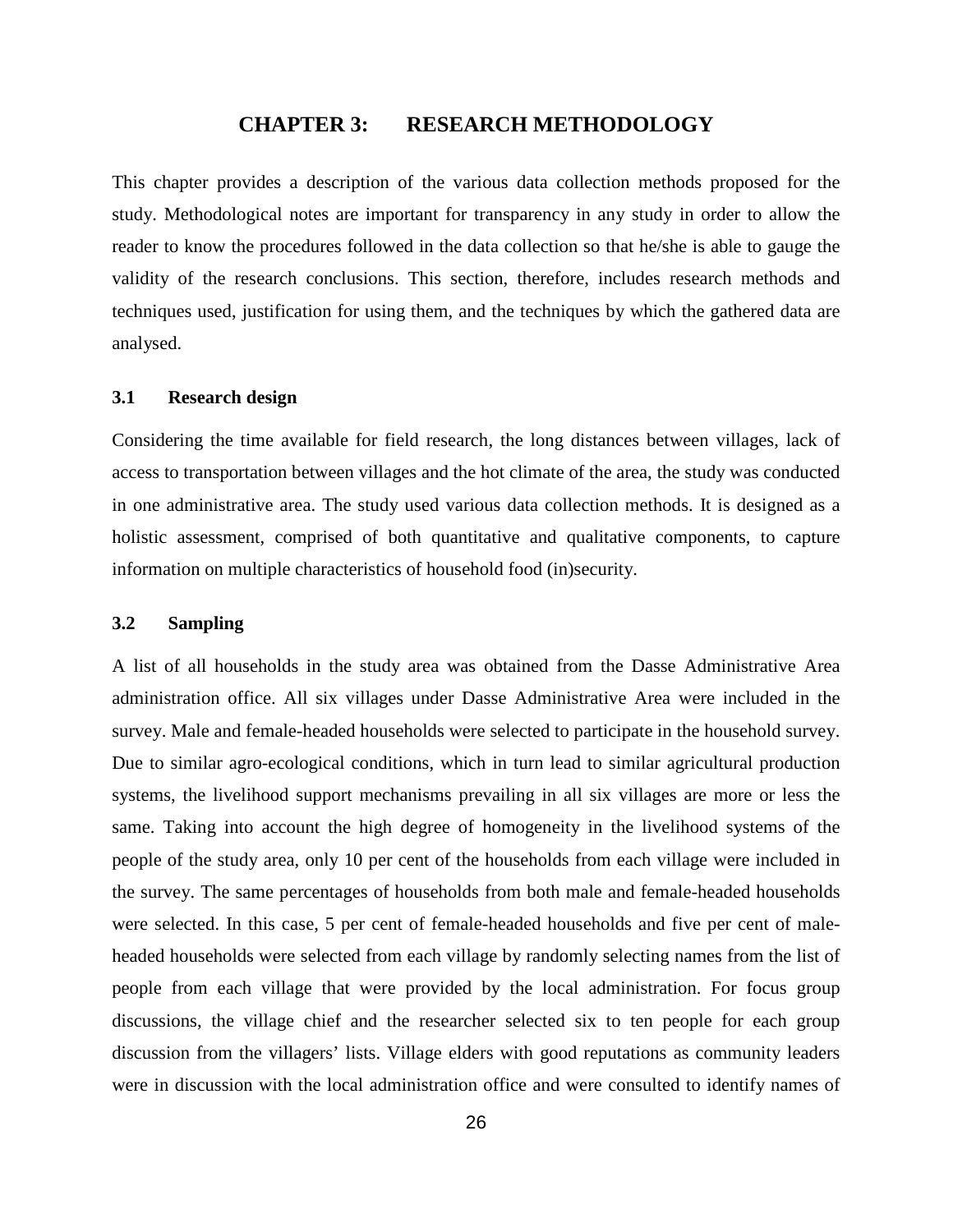people from the village who had reliable and useful knowledge about the locality. Both male and female villagers were included in each group.

## **3.3 Data collection tools**

The study included a household survey questionnaire and qualitative assessment tools. Secondary data sources provided basic information regarding livelihood and the food security situation, and essential contextual information about rural households and communities in the study area.

#### **3.3.1 Household surveys**

Household surveys were carried out to obtain information on the food security status at household level. The community profiles, which were obtained during earlier phases of the preparation of the questionnaires, were helpful in designing questionnaires for both focus group discussions and household sample surveys. Household sample surveys generated both qualitative and quantitative data pertaining to social, demographic and economic characteristics. Information on food consumption patterns and food security indicators were also collected through the surveys. The researcher, assisted by locally available enumerators, carried out faceto-face interviews with selected sample households at six selected villages, namely; Dasse (it is also the name of the administrative area), Darettele, Shigilliti, Ugaro, Aburna, and Berbere. The quantitative household survey was designed to collect the following information (see questionnaire in Appendix A).

- *Household demographic information*: including age, gender and level of education of the household head
- *Household access to resources*: ownership of household assets, access to land for farming, and ownership of livestock
- *Livelihood activities***:** activities in which household members are engaged, which include agricultural production and sales, other sources of cash income, and borrowing
- *Household livelihood outcomes:* estimates of household food consumption per family member, source of household food, basic social services (education, health)
- *Coping strategies***:** household's response in case of food shortages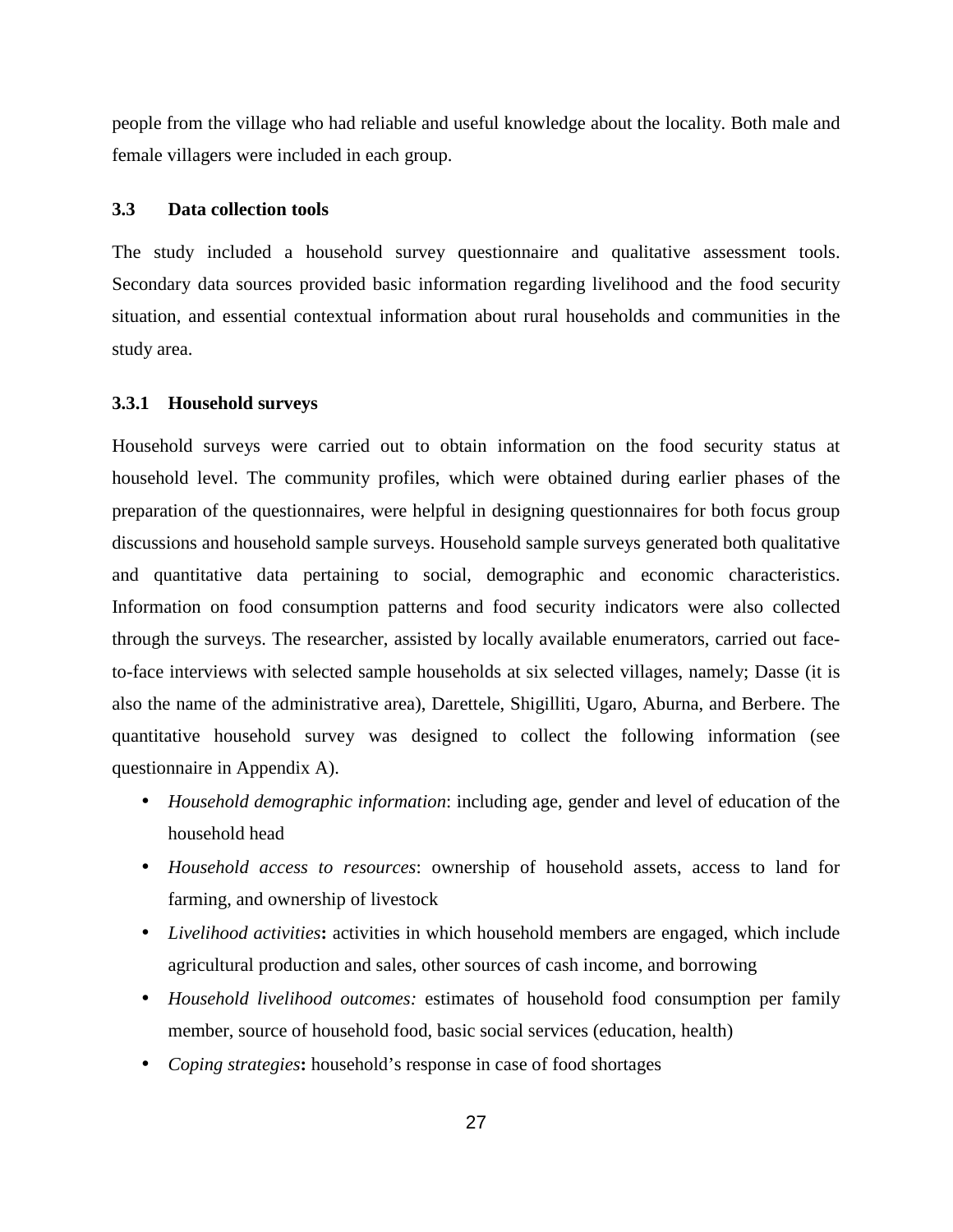## **3.3.2 Focus group discussions**

Focus group discussion is a technique whereby a sample of people (as few as 6 and as many as 30) is brought together for a joint interview (Bernard 1988) with a group leader getting people talking about an issue. In this study, focus group discussions were held in the study communities before the household survey. The participants involved were representatives of various villages of the communities and from both genders to maintain a gender balance. The participants were asked to express their own feelings (perceptions) and to offer their experiences regarding the issues under study (see Appendix B on the issues included in the focus group discussion). In collaboration with village elders and local administrators, six groups of six to ten people were selected in the study area.

In order to supplement the results of the household survey, focus group discussions were centred on identification of primary coping strategies and community perceptions of the degree of severity of each strategy. In addition to the seasonal variations of food availability, food shortages, coping strategies, climatic and other seasonal events were discussed during the focal group discussion.

#### **3.3.3 Secondary data sources**

Data obtained from various sources have been important sources of information that complement the results of the household survey. Household demographic data obtained from Dasse Administrative Area office have been important secondary sources for demographic characteristics of the population and their surroundings. Other supplementary data that included rainfall data, market price, cultivated areas and production, and availability of service-giving institutions were gathered through discussions with governmental and non-governmental institutions involved in food security and related topics in the study area. Information obtained from zone and sub-zone Ministry of Agriculture (MoA) offices on agricultural and natural resources development issues supplemented the household survey results.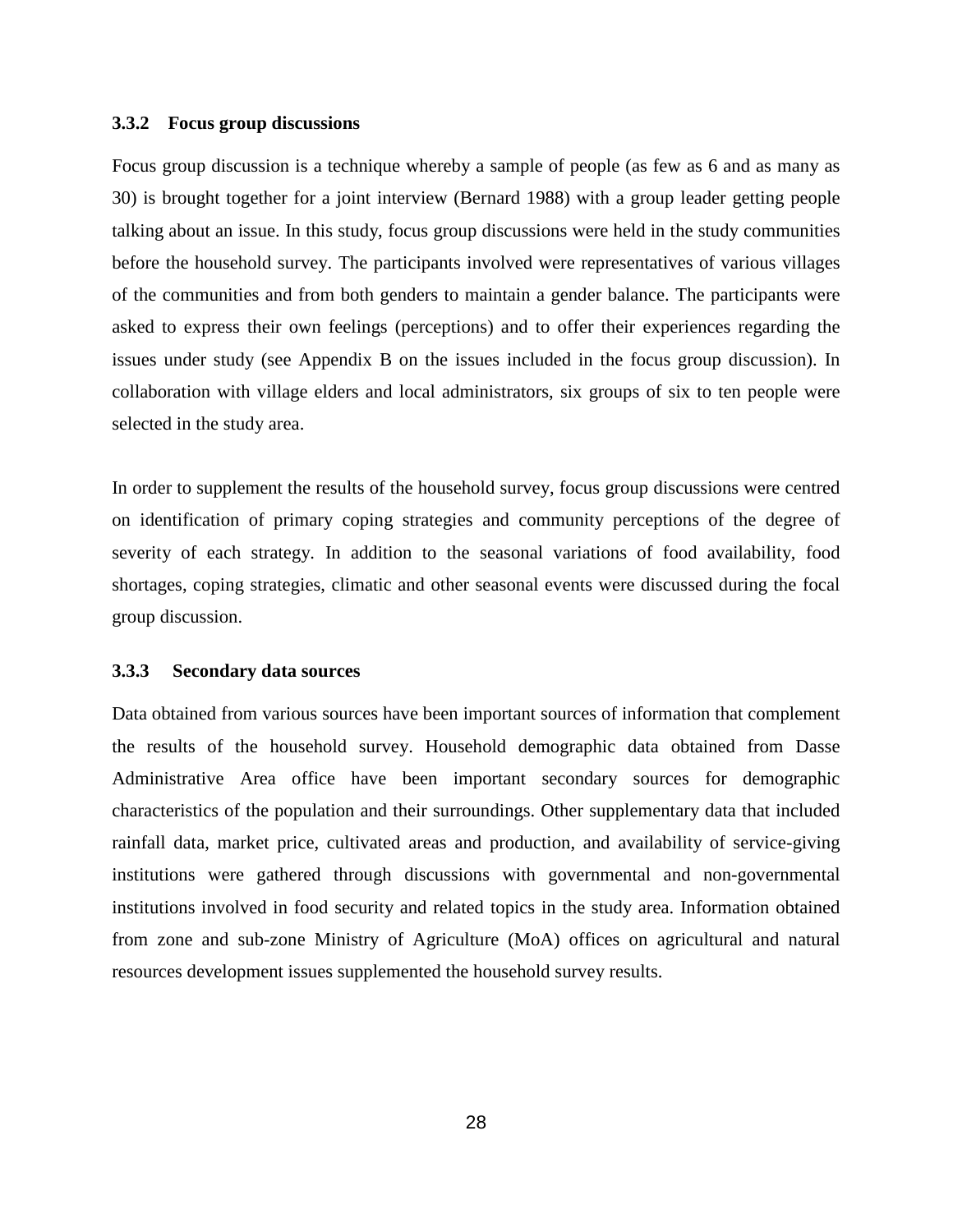#### **3.3.4 Topographic maps and satellite images**

Existing topographic and thematic maps are the sources of data on physical resource bases (agroecology, vegetation cover and soil) of the zone and their implications for agricultural production. Satellite imagery products, mainly developed for supporting food security early warning information needs, were of great value in the identification of the agro-ecological situation in the study area.

#### **3.4 Data analysis**

The household survey data was coded and entered into a computer for analysis. The Microsoft Excel Data Analysis Tool Pack (version 2003) was used for data analysis. Tables and graphs were generated and analysed in line with the outcome of household surveys, focus group discussions and observations made by the researcher. The household food balance model was used to quantify food availability at the household level. The point score analysis was employed to measure farmers' perceptions about the predominant causes of household food insecurity, ranking perceptions according to the scores recorded. The relative frequency score recorded during the household surveys was multiplied by the severity score. The severity levels were grouped into three scores and were represented as zero to nil, one to moderate, and two to severe. The Coping Strategy Index (CSI) was employed to identify the most important coping mechanisms farm households employ in cases of serious food shortages. Spearman's rank correlation was used to explore correlations between coping strategies and other variables (as used by Chingondole 2008, Mnjonono 2009, Ngidi 2008 and Shisanya 2008).

### **3.4.1 Matrices and tables**

Matrices and tables are ways of representing qualitative information in a visual way. This technique was used to analyse information that was gathered using semi-structured and openended interviews with groups of men and women, as well as some data collected through observations and informal conversations.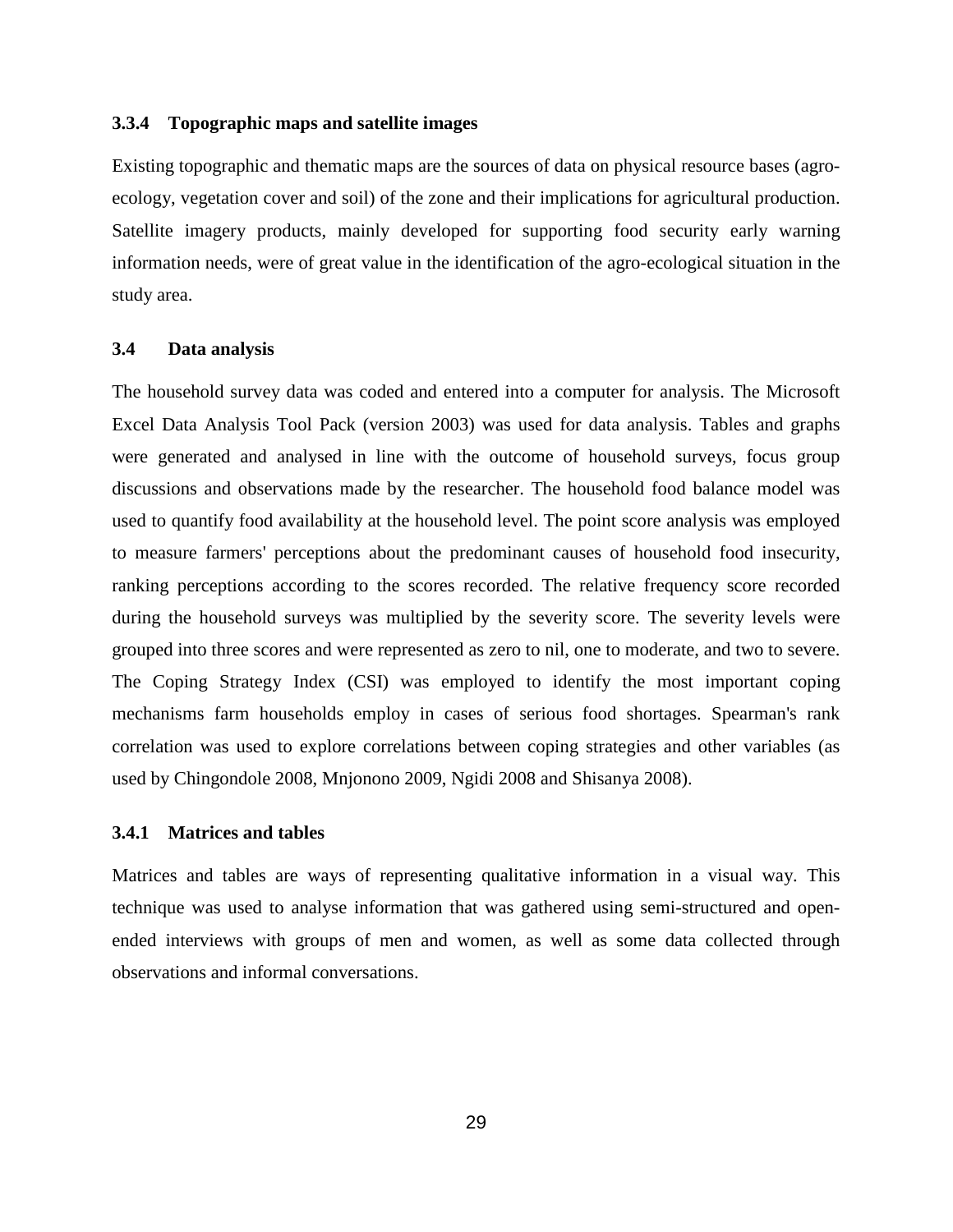### **3.4.2 Coping Strategy Index (CSI)**

The CSI is a measurement of behaviour, namely, the things that people do when they cannot access enough food. There are several regular behavioural responses to food insecurity – "coping strategies" for short – that people use to manage household food insecurity. The CSI revolves around the answers to the question: "What do you do when you don't have enough food, and don't have enough money to buy food?" The answers to this simple question comprise the basis of the CSI tool (Maxwell *et al.* 2003).

The CSI measures the frequency and severity of a household's coping strategies for dealing with shortfalls in food supply. Information on the frequency and severity are combined into a single CSI score. The CSI gives a quantitative score for each household and is a cumulative measure of the level of coping — and therefore the measure of food insecurity. In brief, the higher the numeric score of the CSI, the more coping a household has reported — and therefore the more food insecure it is. A lower score means fewer coping strategies were employed, and so, the more food secure the household is. Comparing scores and averages gives a good comparison of overall household food security and establishes the baseline for monitoring trends in emergencies and for measuring the impact of interventions (food aid) (Maxwell *et al.* 2003).

A list of the 11 questions developed by WFP/CARE through focus group work and field-testing the CSI were used for this exercise (Table 3.1).

#### **Table 3.1: Coping strategy questions**

- 1. Rely on less preferred and less expensive foods?
- 2. Borrow food, or rely on help from friends or relatives?
- 3. Purchase food on credit?
- 4. Gather wild food?
- 5. Consume seed stock held for next season?
- 6. Send household members to live elsewhere?
- 7. Limit portion sizes at mealtimes?
- 8. Restrict consumption of adults so children can eat?
- 9. Reduced the number of meals eaten in a day?
- 10. Skip entire days without eating?
- 11. Sold farm implements to purchase food?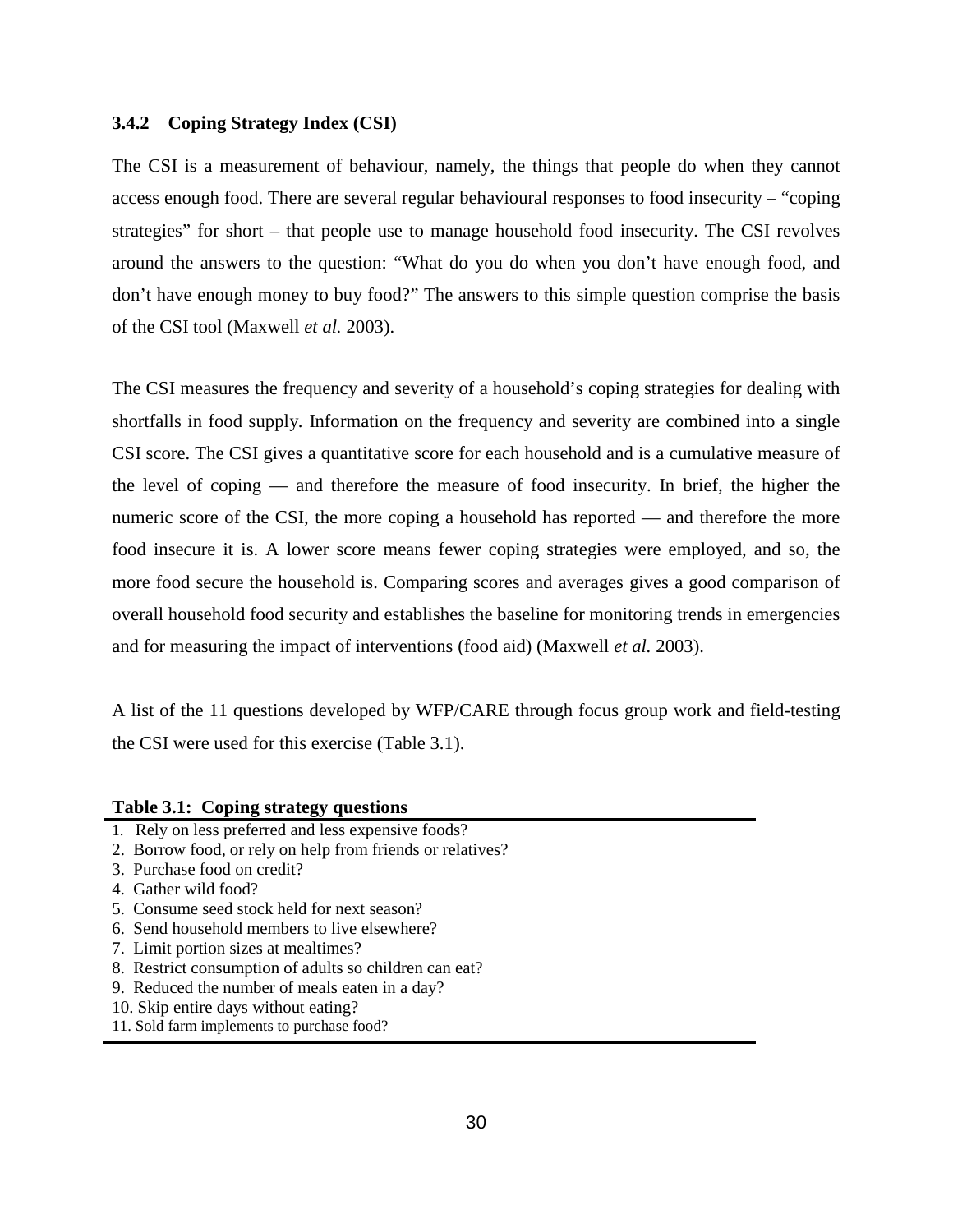This list of strategies was included in the survey questionnaire with four relative frequency categories ranging between 'every day per week' to 'never'. This same list of coping strategies was included in participatory focus group discussions. Through focus group work, the assessment collected contextual information on the relevance of coping strategies among sample communities and determined the relative severity of each coping strategy by assigning a value between one and four to each strategy – or severity score. To analyse the data, the relative frequency score recorded during the household surveys was multiplied by the severity score (following Maxwell *et al*. 2003). These individual scores were then summed to give an overall score or quantitative indicator for the household.

In order to rank the severity level, the coping strategies listed above were grouped into four categories, where one = the least severe category, and four the most severe. Based on these categories, six focus groups were consulted about their perceptions of the severity of the various strategies (see Appendix E).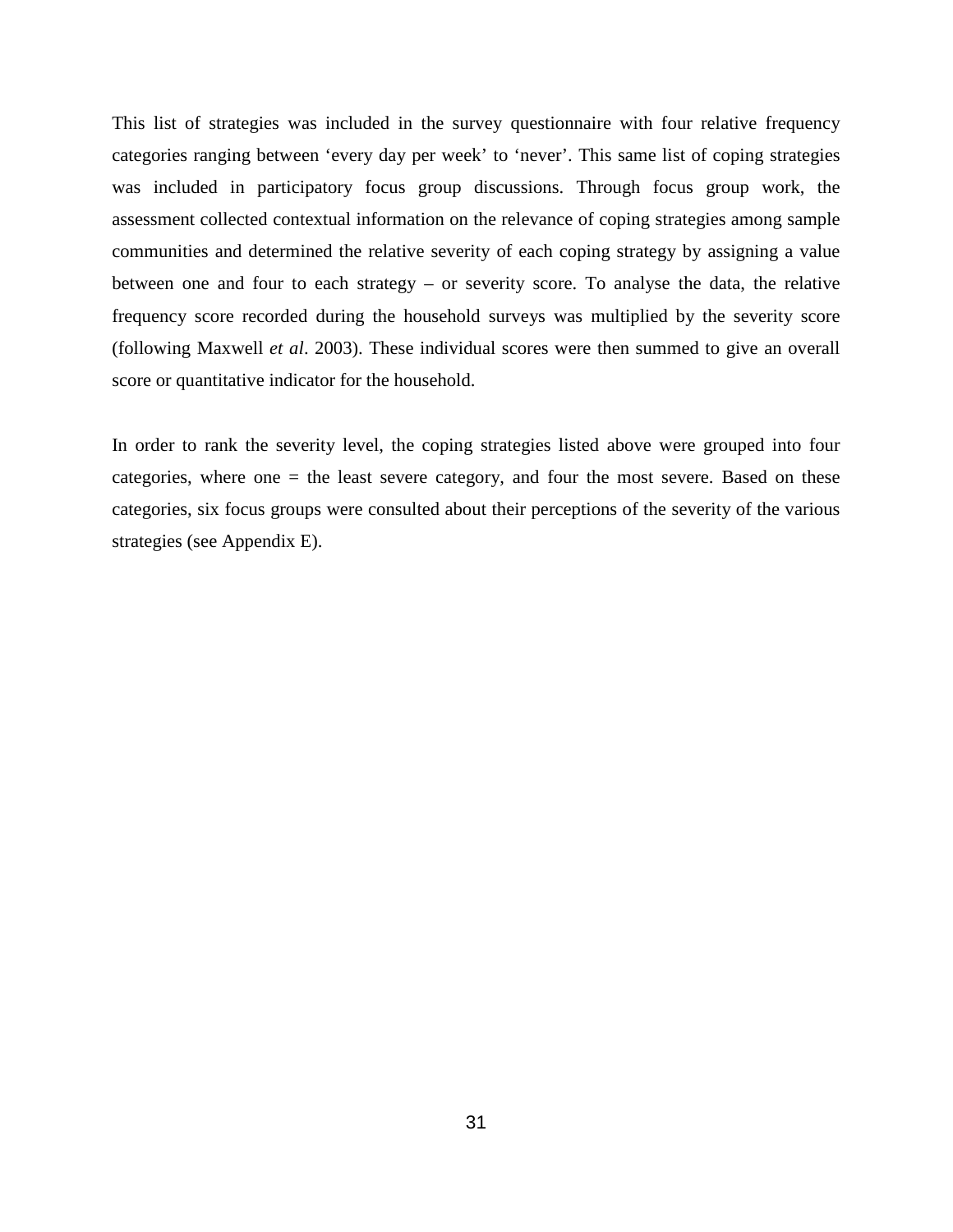# **CHAPTER 4: CHARACTERSTICS OF THE STUDY AREA**

#### **4.1 Country background**

Eritrea is a country of north eastern Africa bordered on the east by the Red Sea, the south by Djibouti and Ethiopia, and the north and west by Sudan. It is located between latitudes  $12^0$  42`N to 18<sup>0</sup> 2`N and a longitudes 36<sup>0</sup> 30`E to 43<sup>0</sup> 20`E in the north eastern part of Africa. Eritrea is a relatively small country that covers a total area of 124,324 square kilometres (KM). It is divided into six agro-ecological zones based on agro-climate and soil parameters (FAO 1994). An estimated 80 per cent of the country's population is dependent on subsistence farming. Subsistence farming is characterised by the use of local varieties of crops and livestock, manual labour and animal traction. It is a multi-ethnic, pluralistic society. The ethnic pattern and composition of its population is complex and consists of nine distinct indigenous or linguistic groups (Eyob 1999).

# **4.2 Gash-Barka zone**

With an area of 370,000 square kilometres (KM) Gash-Narka is the largest of the six zones in Eritrea. It borders Maekel zone to the east, Debub zone to the southwest and Anseba zone to the west (Figure 4.1).

Internationally, Gash-Barka zone borders Sudan to the west and northwest, and Ethiopia to the south and southeast. It lies between  $14^0$  25" and  $15^0$  51" north and between " $36^044$ " and  $38^0$  15" east. According to the Ministry of Agriculture's National Food Information Project (MOA/NFIS 2005), Gash-Barka zone is sub-divided



**Figure 4.1: Map of Eritrea which locates administrative zones and the study area (Famine Early Warning System Network (FEWS NET) 2004, pp 4)**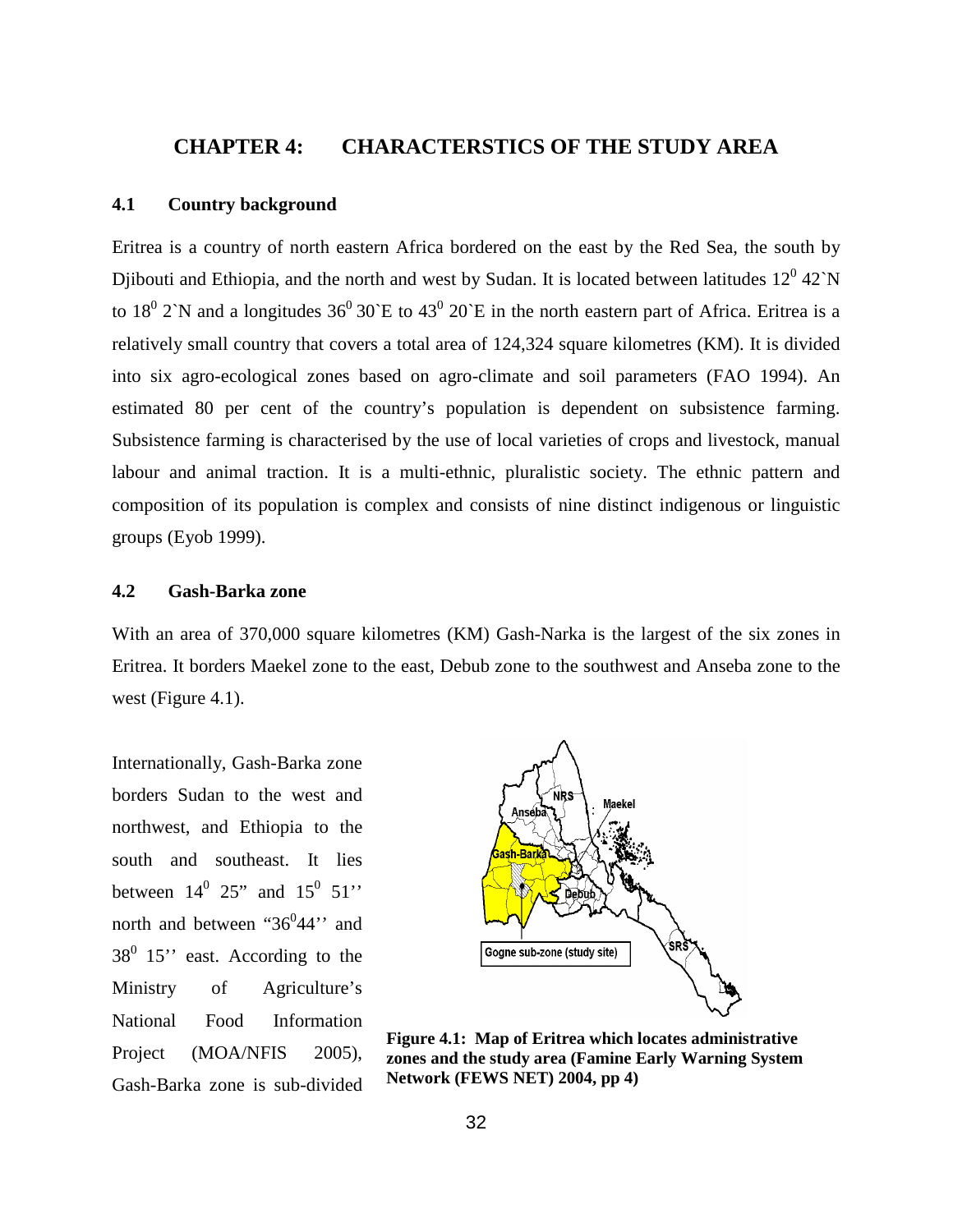into 11 sub-zones and 176 Kebabis (local administrative areas) within which there are 784 villages (MOA/NFIS 2005). The institutional capacities of the zone and sub-zone administrations are very restricted. At the community level; organisation, leadership and orientation towards supporting the least advantaged community members are strong and constitute a good basis for a community-led interventions (IFAD 2002).

#### **4.2.1 Population**

Nine ethnic groups namely, the Bilen, Hidareb, Kunama, Nara, Rashaida, Saho, Tigre and Tigrigna, inhabit Gash-Barka zone. The Tigre and Hidareb ethnic groups are semi-sedentary pastoralists while the remaining ethnic groups are sedentary agro-pastoralists, except the Rashaida who are mobile, following their goats and being actively involved in cross border trade (MOA/NFIS 2005).

In 2002, the local Government estimated the population of Gash-Barka zone to be 512,764. With an average household size of 3.9 persons, the population density was estimated as 14 persons per square kilometre and 1.5 persons per hectare of cultivable land. Gash-Barka has 92.4 per cent of its population in rural areas, deriving their livelihoods from animal and agricultural production.

### **4.2.2 Physiographic conditions**

With the exception of Dighe, Logo Anseba and Molqui sub-zones, where the terrain is rather mountainous and hilly, form part of the highlands, the remaining sub-zones belonging to the western lowlands. There are valleys in the highlands of the east and northeast. The vegetation coverage is rather poor in almost all areas, except in some parts of Guluj and La'elay Gash subzones, and riverine areas along the banks of river Gash, Barka and Setit. The altitude of the zone varies between 630-2300 meters above sea level. Gash-Barka zone can be divided into three distinct areas based on altitude. These are:

**The Highland** (2000-2370 meters above sea level) that consists mainly of the high grounds which include parts of sub-zone Logo Anseba, Molqui and Dighe. The major crops that grow in these areas are barley, wheat, maize, sorghum and horse beans.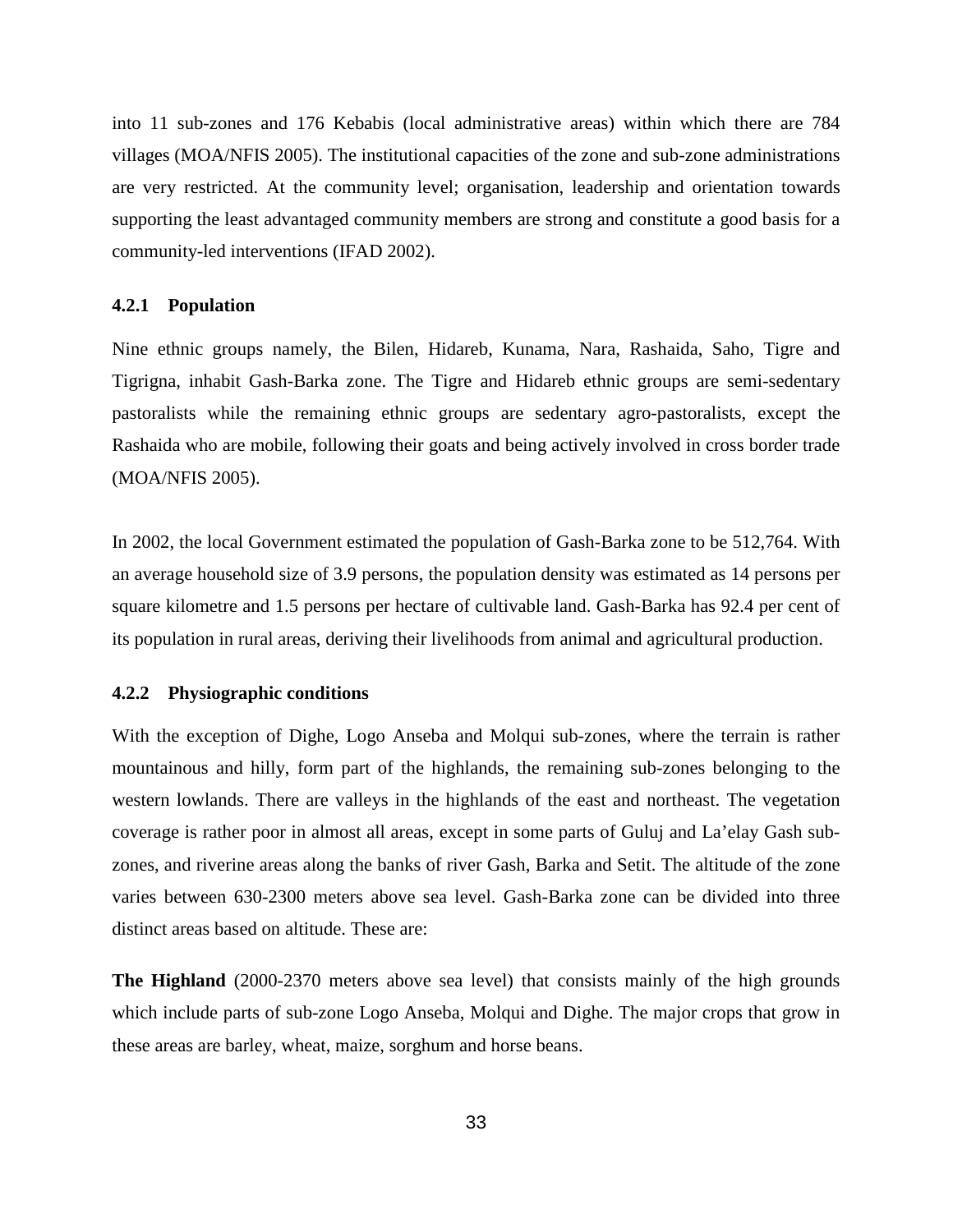**The Midland** (1500-2000 meter above sea level) includes parts of sub-zone Logo Anseba and Molqui, Barentu, Lae'lay Gash, Guluj, Shambqo, Mogolo, Gogne and Haikota. Major crops such as wheat, barley, sorghum, maize, finger millet, chickpeas, horse beans, peas and lentils are grown.

**The Lowland** (630-1500 meters above sea level) consists of sub-zones Akurdet, Forto, Mensura, Tesseney and parts of Haikota and Dighe. The major crops grown in these areas are sorghum, pearl millet and sesame.

### **4.2.3 Climate and water resources**

There are three main rivers of interest in Gash-Barka, namely the Gash, Barka and Setit. The River Setit, which flows to Sudan throughout the year, forms the southern border of Gash-Barka with Ethiopia. The banks of the Setit were known for their grazing potential and used to be an important grazing area during the dry season before the border war broke out. Many of the livestock from other parts of Gash-Barka are taken there for grazing. The other two rivers (Gash and Barka) are seasonal, with running water for a maximum of three to four months after the rainy season (MOA/NFIS 2005).

Rainfall occurs between June and September. Its intensity is greater in the southern part but gets weaker as it reaches the northern part of the zone. Rainfall ranges from below 300 mm per annum in the northwest lowlands, to above 700 mm per annum in the mountainous and submountainous areas in the southeast of the zone. Over 70 per cent of the zone receives less than 500 mm per annum and only 10 per cent of the zone receives 700 mm or more. There are large variations in annual rainfall among some parts of the zone (MOA/NFIS 2005).

### **4.2.4 Agricultural production systems**

Crop production is predominantly rain-fed and cereals-based. Major crops grown are sorghum, pearl millet and sesame, which are all drought resistant. Oxen and camels are used for draught power. Very few fields are ploughed by tractor but available tractors were rented from the MOA or private individuals (MOA/NFIS 2005). There is only one rainy season in Gash-Barka zone between June and September. Subsistence crop production is exclusively dependent on rain and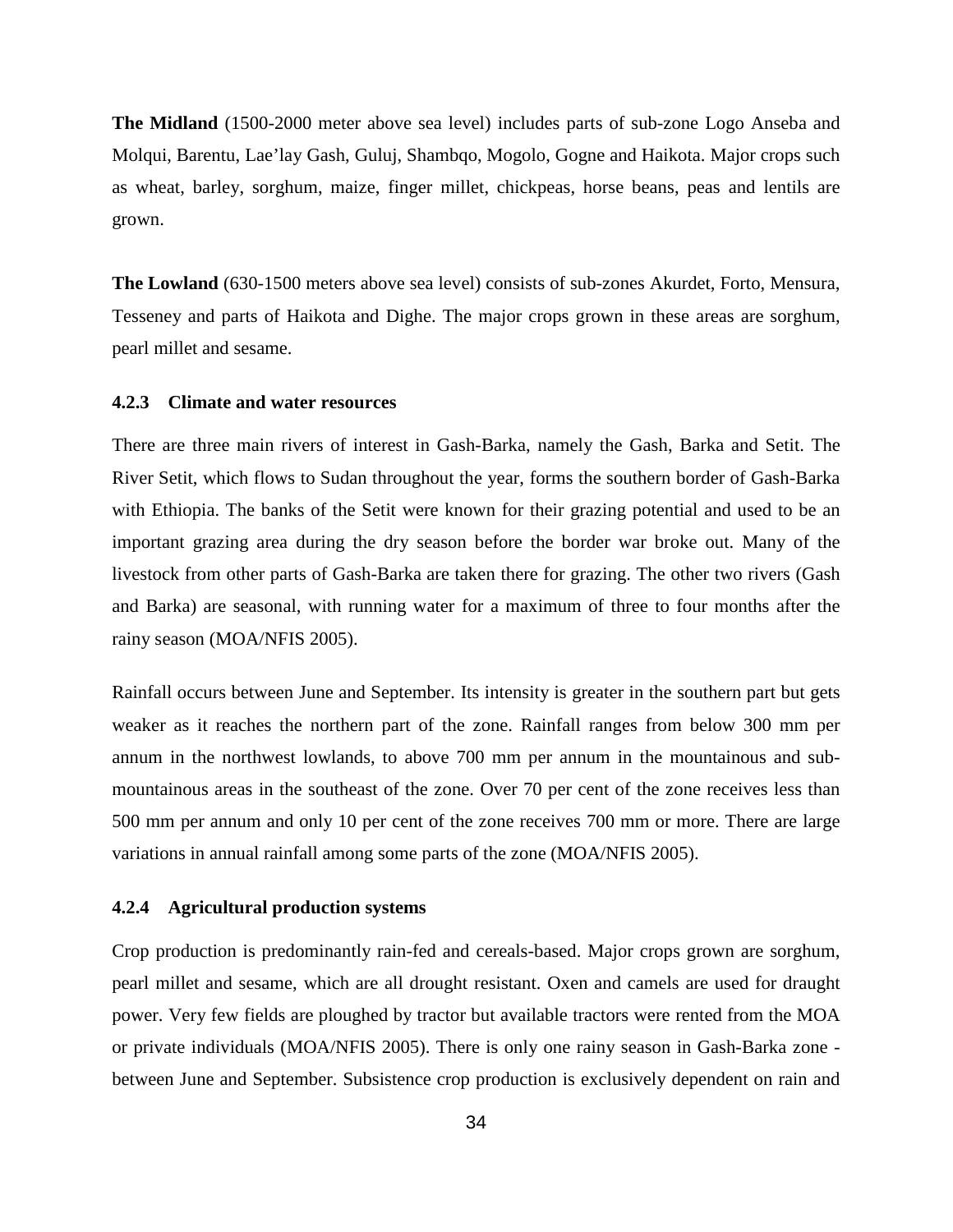is based on traditional methods of production (see Figure 4.1). Average yields of most crops are very low and do not exceed one Metric Tonne per hectare (MT/ha) (MOA 2003).



Farmers ploughing their land by oxen plough in Dasse village of Dasse Administrative Area



Farmers ploughing by camel plough in Shigilliti village of Dasse Administrative Area



Herds of sheep and cattle moving in search of water and pasture in Dasse village **Figure 4.2: Photographs of agricultural activities in the study area.**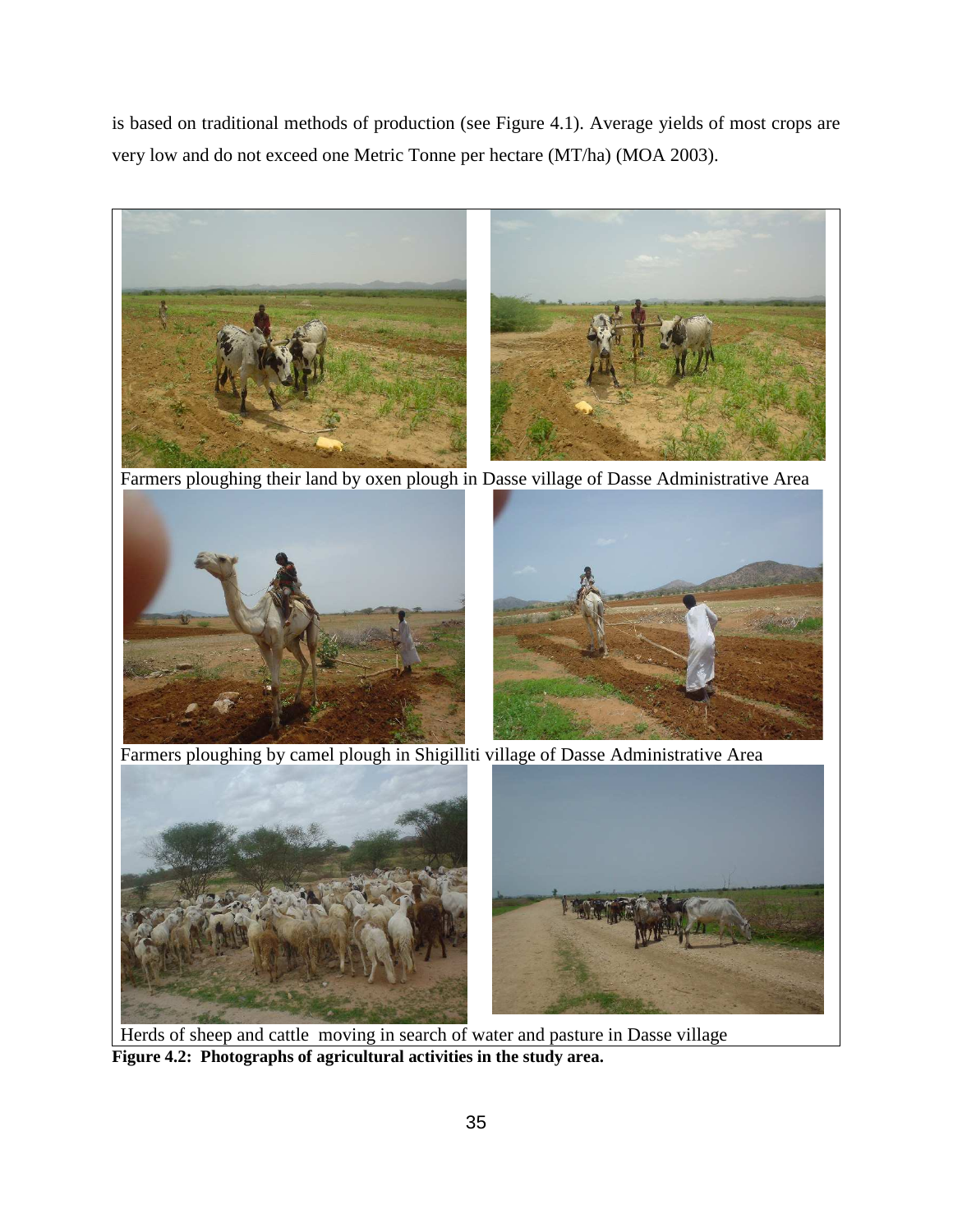The majority of national cereal stock comes from Gash-Barka zone, which represents 37 per cent of the cultivated land and 40 per cent of national production. Sorghum was by far the most important cereal crop in the zone followed by pearl millet, which represented 87 and 88 per cent of cereals in terms of area covered and yields, respectively (FEWS NET 2004). As illustrated in Table 4.1, sorghum covered on average about 94 per cent of the cultivated area and 95 per cent of production in Gash-Barka zone.

|               |        | Cultivated area in hectare and production in metric tones (MT) |          |              |              |       |        |       |                                                                           |         |         |         |  |  |
|---------------|--------|----------------------------------------------------------------|----------|--------------|--------------|-------|--------|-------|---------------------------------------------------------------------------|---------|---------|---------|--|--|
|               |        | 1999                                                           |          | 2000         |              | 2001  | 2002   |       |                                                                           | 2003    |         | Average |  |  |
| Crop types    | Area   | Yield                                                          | Area     | Yield Area   |              | Yield | Area   | Yield | Area                                                                      | Yield   | Area    | Yield   |  |  |
| Sorghum       |        |                                                                |          |              |              |       |        |       | 170,772 148,454 79,797 39,478 78,428 41,434 134,162 21,440 136 379 51 688 |         | 115,790 | 60,499  |  |  |
| Maize         | 941    | 1.123                                                          | 1.172    | 1.272        | 1.182        | 179   | 217    | 38    | 636                                                                       | 83      | 830     | 519     |  |  |
| Pearl millet  | 15,181 | 6.026                                                          | 5,747    | 398          | 11,637 3,588 |       | 12.298 | 1,089 | 41 513                                                                    | 8 3 0 3 | 11,216  | 3,881   |  |  |
| Finger millet | 2,347  | 1,272                                                          | 878      | 89           | 1,781        | 732   | 2,524  | 74    | 4 7 9 1                                                                   | 623     | 1,883   | 558     |  |  |
| Wheat         | 21     | 26                                                             | 207      | 24           | 273          | 27    |        |       | 386                                                                       | 50      | 177     | 25      |  |  |
| Barley        | 1,630  | 95                                                             | 2,540    | 277          | 8,034        | 1.056 | 2.404  | -99   | 2 9 0 0                                                                   | 348     | 3,652   | 375     |  |  |
| Teff          | 233    | 54                                                             | 555      |              | 337          | 125   |        |       | 410                                                                       | 53      | 307     | 46      |  |  |
| Hanfets*      | 154    | 62                                                             | $\Omega$ |              | 42           | 49    | 63     |       | 303                                                                       | 61      | 112     | 35      |  |  |
| <b>Total</b>  | 2,017  | 157, 113 3, 095                                                |          | 41,538 8,413 |              |       |        |       | 47,089 151,668 22,741 187 318 61 209                                      |         | 41,298  | 8,242   |  |  |

**Table 4.1: Cereal production in Gash-Barka zone between 1999-2003 (MOA 2006)** 

\*Mixture of barley and wheat

As depicted in Figure 4.3, productivity per unit area of cereals in Gash-Barka zone was on average 0.30 MT/ha. Sorghum had a relatively better yield of 0.5 MT/hectare compared with other cereals (see Figure 4.3). These figures were extremely low when compared with regional and global levels. Cereal production in sub-Saharan Africa, Southeast Asia, and Latin America were estimated to be between  $0.5 - 1$ ,  $2 - 2.5$ ,  $2 - 2.5$  MT respectively (FAO 1996).

### **4.3 Characteristics of Dasse Administrative Area**

Dasse Administrative Area is located in the south eastern part of Gash-Barka zone and is inhabited by the Kunama ethnic group, one of nine ethnic groups in Eritrea. Although Kunamas rely more on crops than livestock for food, almost all villagers in the Dasse administrative area are agro-pastoralists, which means that they rely directly on both crops and livestock. Both crop producers and pastoralists rely on livestock for draught power. Thus, livestock is an essential part of the crop production system. Although the villagers in Dasse Administrative Area are primarily oriented toward producing crops and raising livestock for own-home use, most people are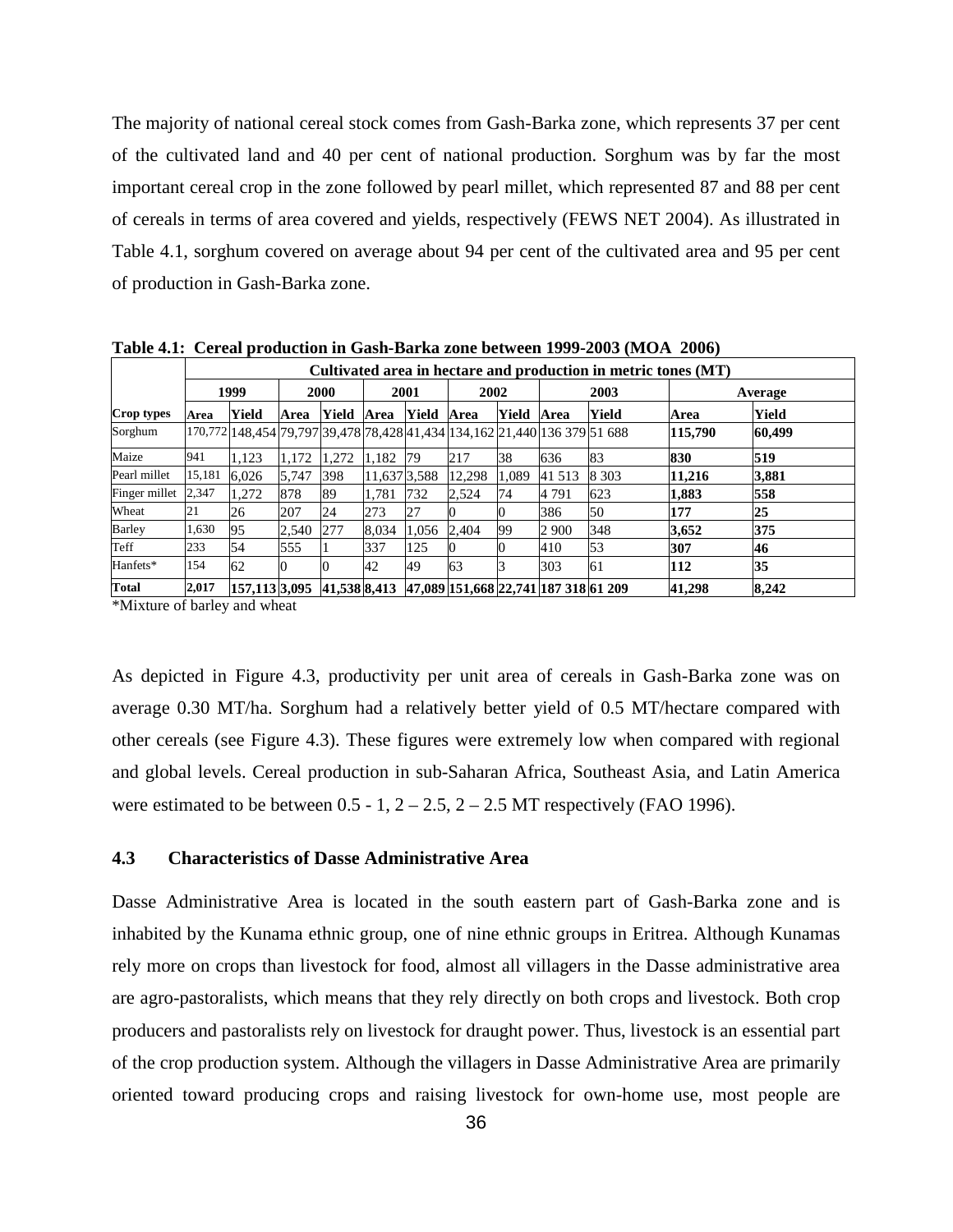involved in market (buying and selling) activities. The villagers are oriented primarily towards producing food to eat, with something to sell or exchange for other commodities. Sorghum and pearl millet are sold and bartered, and sesame is a cash crop (Eyob 1999).



 **Figure 4.3: Area covered, production, and productivity per unit of land of cereal in Gash-Barka zone (1999–2003 average, data collected from MoA's Planning and Statistics Unit, January 2006)**

Dasse administrative area is situated about 20 km south of the capital of the Gash-Barka zone, Barentu. It is located near a road that reaches the sub-zone, Laelay Gash, and extends to the border of Ethiopia in the south. The central market area of the administrative area is located in a small town called Dasse. In Dasse there are some service and administrative facilities that include a well with a hand pump, a central clinic for the administrative area, an elementary school, the administration office of the administrative area and a local market, which people from these villages and from other nearby villages use.

### **4.3.1 Demographic features**

Dasse Administrative Area is predominantly inhabited by Kunama, who comprise about two per cent of Eritrea's population and are adherents of Islam and Christianity, with a few practitioners of the traditional religion. Their Nilotic languages distinguish them sharply from the majority of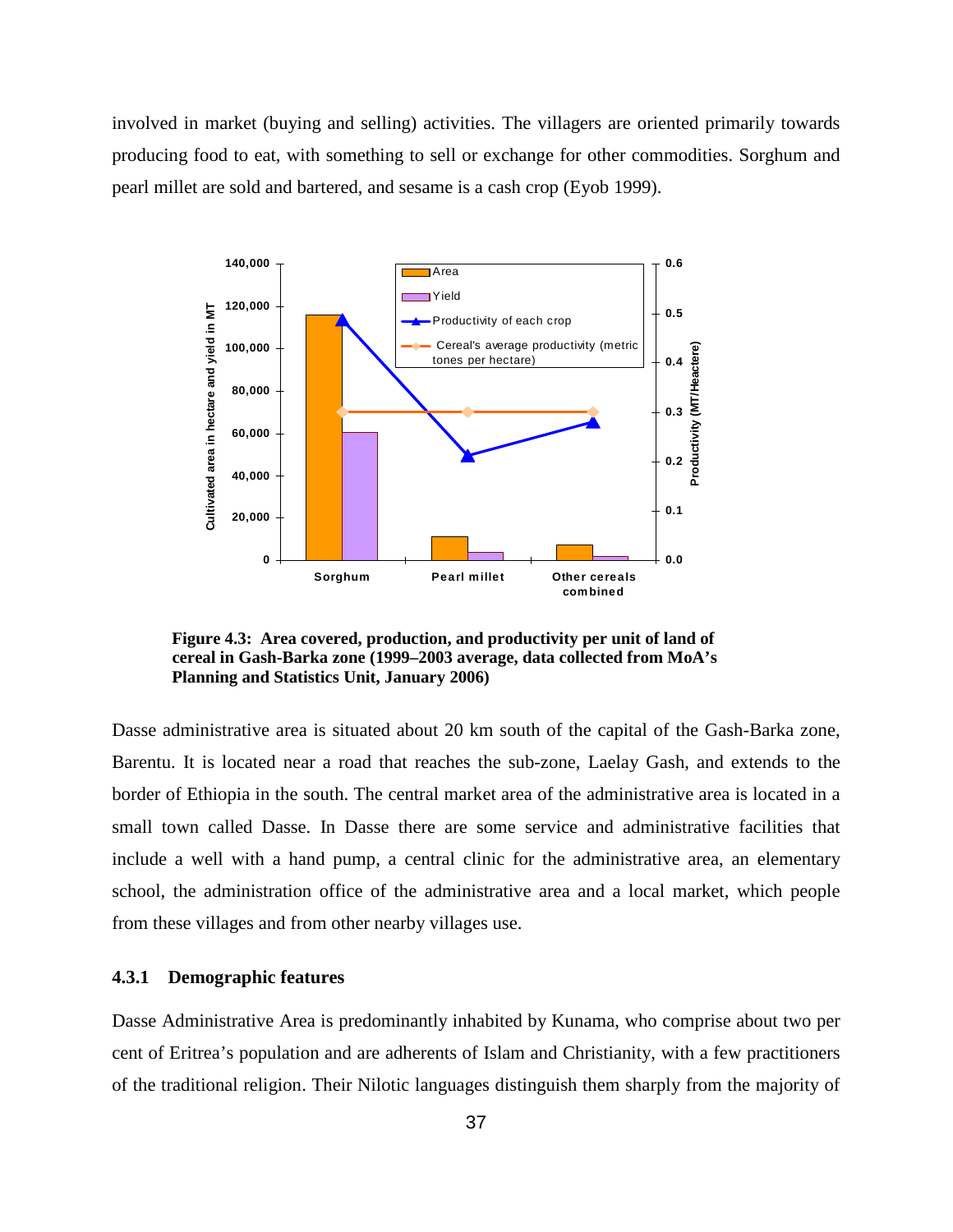Eritrean people, whose languages fall into the Afro-Asiatic and Semitic groups (Gebremedhin 1996). All the Kunama people in this country reside in Gash-Barka zone. Most Kunama people are included in the crop/livestock mixed production system where people never shift homes during the year and crop production is more important. Kunama people are thus agropastoralists, and cultivating farmland is more important to them than keeping animals. However, animals are also important in their economy.

The administrative area has a population size of around 3690 people, from 1000 households. Table 4.2 summarizes characteristics of surveyed households in terms of households' composition and by gender. Overall, the average household size was five persons. Male-headed households had slightly larger household sizes than female-headed households. Household size ranged from 3.9 in Ugaro to 6.3 in Darettele villages.

| <b>Villages</b> |                                     |               | ັ<br>Household members by gender and head of households |                                   |      |        | <b>Total household size</b> |
|-----------------|-------------------------------------|---------------|---------------------------------------------------------|-----------------------------------|------|--------|-----------------------------|
|                 | Female-headed households $(n = 58)$ |               |                                                         | Male headed households $(n = 43)$ |      | (mean) |                             |
|                 | Female                              | Male<br>Total |                                                         |                                   | Male | Total  |                             |
| Aburna          | 3.0                                 | 1.7           | 4.7                                                     | 2.2                               | 2.8  | 4.8    | 4.8                         |
| Berbere         | 2.2                                 | 2.0           | 4.2                                                     | 2.9                               | 2.0  | 4.9    | 4.5                         |
| Darettele       | 3.5                                 | 2.2           | 5.7                                                     | 1.5                               | 5.4  | 6.9    | 6.3                         |
| Dasse           | 3.1                                 | 2.6           | 5.7                                                     | 2.5                               | 3.0  | 5.5    | 5.6                         |
| Shigilliti      | 3.3                                 | 1.6           | 4.9                                                     | 2.5                               | 3.2  | 5.7    | 5.3                         |
| Ugaro           | 2.3                                 | 1.6           | 3.9                                                     | 1.9                               | 2.0  | 3.9    | 3.9                         |
| <b>Total</b>    | 3.0                                 | 2.0           | 4.9                                                     | 2.3                               | 3.1  | 5.5    | 5.0                         |

**Table 4.2: Households' composition by gender in Dasse Administrative Area, November 2005 (n = 101)** 

In order to study the impact of household structure on food consumption, the number of dependent household members was compared to the number of working members to identify the dependency ratio. In this case, a dependency ratio was defined as individuals younger than 15 years or older than 65 years of age, relative to the total number of people in the household (CARE International(CARE)/World Food Programme (WFP)/Eritrean Relief and Rehabilitation Commission (ERREC) 2003). The result revealed that the age dependency ratio was 52 (out of 100) which was almost similar to the result of the national Rural Household Survey that was conducted jointly by CARE, WFP, and Eritrean Relief and Rehabilitation Commission (ERREC) in 2003, in which the dependency ratio was found to be 53.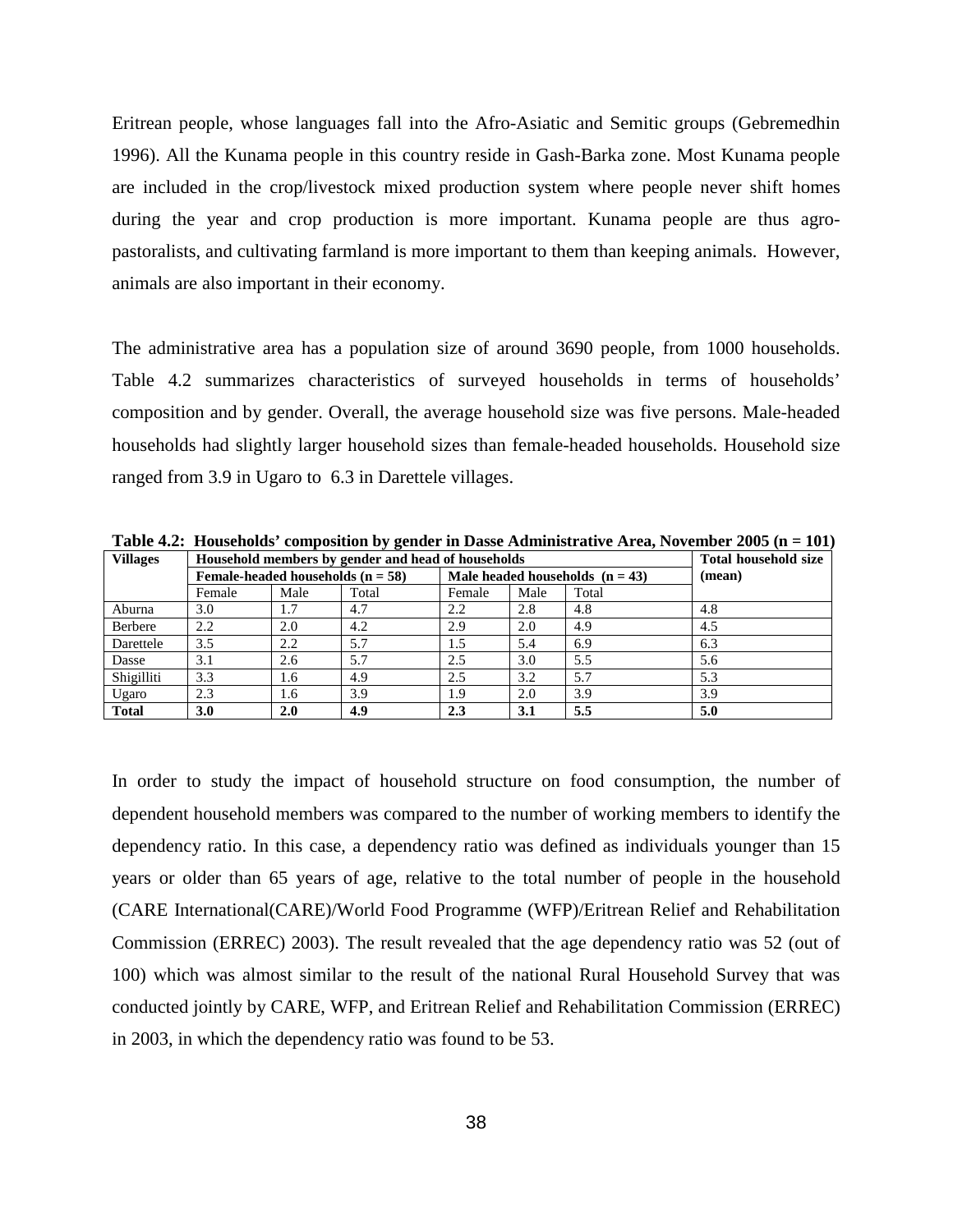Older dependents constituted the largest proportion of dependents (57 out of 100). Table 4.3 shows the disparity in the study villages, with ranges from 45 dependents per 100 household members in Shigilliti to 57 dependants in Aburna. A slight variation in the age dependency ratio was observed between male-headed and female-headed households with female-headed households having higher dependency ratios than male-headed households.

| <b>Villages</b> |              | Average number of household members, below 15 and above Dependency<br>65 years age and total dependency ratio | of<br>ratio<br>heads<br>by<br>households |                                  |                      |                                  |
|-----------------|--------------|---------------------------------------------------------------------------------------------------------------|------------------------------------------|----------------------------------|----------------------|----------------------------------|
|                 | $<$ 15 vears | $> 65$ years                                                                                                  | Total<br>number                          | <b>Total dependency</b><br>ratio | Female<br>households | headed Male headed<br>households |
| Aburna          | 0.8          | 1.8                                                                                                           | 2.6                                      | 0.57                             | 0.57                 | 0.57                             |
| <b>Berbere</b>  | 0.9          | 1.2                                                                                                           | 2.1                                      | 0.45                             | 0.56                 | 0.33                             |
| Darettele       | 1.5          | 1.5                                                                                                           | 3.0                                      | 0.50                             | 0.53                 | 0.46                             |
| Dasse           | 1.4          | 1.7                                                                                                           | 3.1                                      | 0.52                             | 0.51                 | 0.52                             |
| Shigilliti      | 1.1          | 1.6                                                                                                           | 2.7                                      | 0.50                             | 0.43                 | 0.57                             |
| Ugaro           | 1.1          | 1.0                                                                                                           | 2.1                                      | 0.52                             | 0.53                 | 0.50                             |
| Average         | 1.1          | 1.5                                                                                                           | 2.6                                      | 0.51                             | 0.52                 | 0.48                             |

**Table 4.3: Households' age dependency ratio in Dasse Administrative Area, November 2005 (n = 101)** 

The illiteracy rate, defined as people without any primary or basic education, was found to be 64 per cent (see Table 4.4). Sixty nine per cent of members of female-headed households were found to be illiterate. This rate was 10 per cent greater than the rate recorded in male-headed households. Of all literate household members, the majority (79 per cent) had attained elementary and middle level education. The remaining 21 per cent of literate household members had a high school education. Male-headed households constituted a larger proportion of highschooled members compared to female-headed households (see Table 4.4).

Generally speaking, the result of the data analysis of education levels reveal that the illiteracy rate in Dasse Administrative Area is high. The rate was found to be even higher than the national average of 44 per cent (GSE 2004).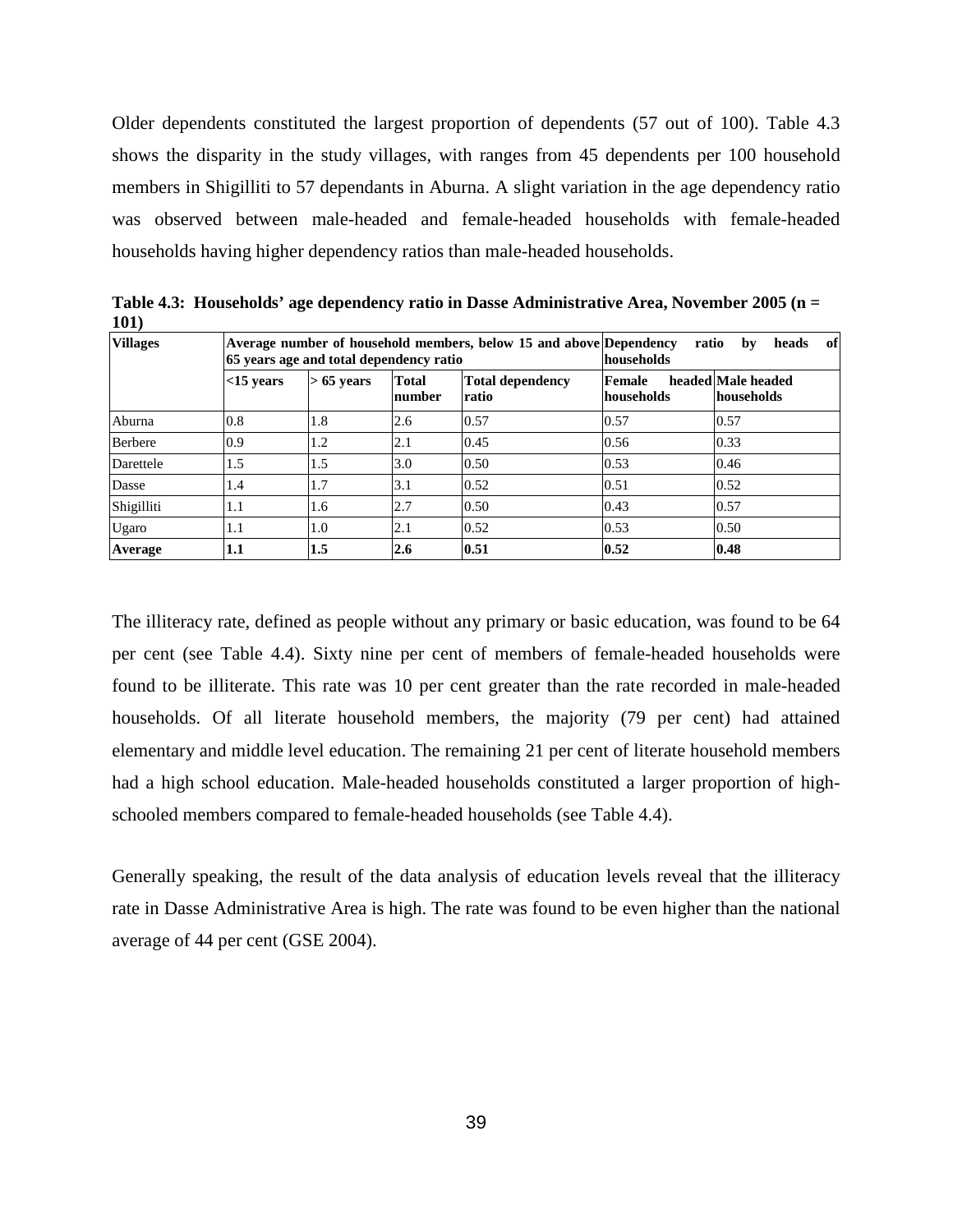| <b>Households</b> | Average   | <b>Illiterate</b> |       | Level of education |                | (average number of people) |       | per      |  |  |  |
|-------------------|-----------|-------------------|-------|--------------------|----------------|----------------------------|-------|----------|--|--|--|
| characteristics   | household | household         |       |                    | household)     |                            |       |          |  |  |  |
|                   | size      | members           |       |                    |                |                            |       |          |  |  |  |
|                   |           | Average           | Per   | Elementary         | Middle         | High school                | Total | Per cent |  |  |  |
|                   |           | number per        | cent  | $(Years 1-5)$      | (Years $6-8$ ) | $(Years 9-12)$             |       | of total |  |  |  |
|                   |           | household         | of    |                    |                |                            |       |          |  |  |  |
|                   |           |                   | total |                    |                |                            |       |          |  |  |  |
| Female headed     | 4.9       | 3.4               | 69    | 0.8                | 0.5            | 0.2                        | 1.5   | 31       |  |  |  |
| households        |           |                   |       |                    |                |                            |       |          |  |  |  |
| Male<br>headed    | 5.1       | 3.0               | 59    | 0.7                | 0.8            | 0.6                        | 2.1   | 41       |  |  |  |
| households        |           |                   |       |                    |                |                            |       |          |  |  |  |
| <b>Total</b>      | 5.0       | 3.2               | 64    | 0.8                | 0.7            | 0.4                        | 1.9   | 36       |  |  |  |

**Table 4.4: Education levels of the sampled households in Dasse Administrative Area, November 2005 (n = 101)** 

### **4.3.2 Livelihood systems**

According to the baseline livelihood survey conducted by MOA/NFIS (2005), Gash-Barka zone has been divided into eight livelihood systems. Dasse administrative area belongs to Traditional Sedentary Agro-pastoralism in Lowlands livelihood system*.* The communities in this livelihood system are sedentary and have permanent villages with some members of the household migrating seasonally with their livestock to the banks of the Gash and Setit rivers.

Crops and livestock are of roughly equal importance to their livelihoods. It must be noted here that the migration is during the dry season. It is only for the livestock with one or two members of the family taking part. Some households in these areas arrange to send their livestock with other people. Major crops grown in this livelihood system include sorghum, pear millet, and sesame. The landform varies from hilly to flat alluvial planes. The livestock types include cattle, sheep, goats, camels, and donkeys. Camels are used for animal traction and donkeys are used for transportation and fetching water.

Other income generating activities include handcrafts from doum palm leaves, the sale of crops and livestock, and employment in towns. In sum, the farmers in the studied area follow an agropastoral livelihood system that combines both livestock and agricultural production as main sources of food and income. The area is not adequately provided with basic service-providing institutions and has poorly developed infrastructures.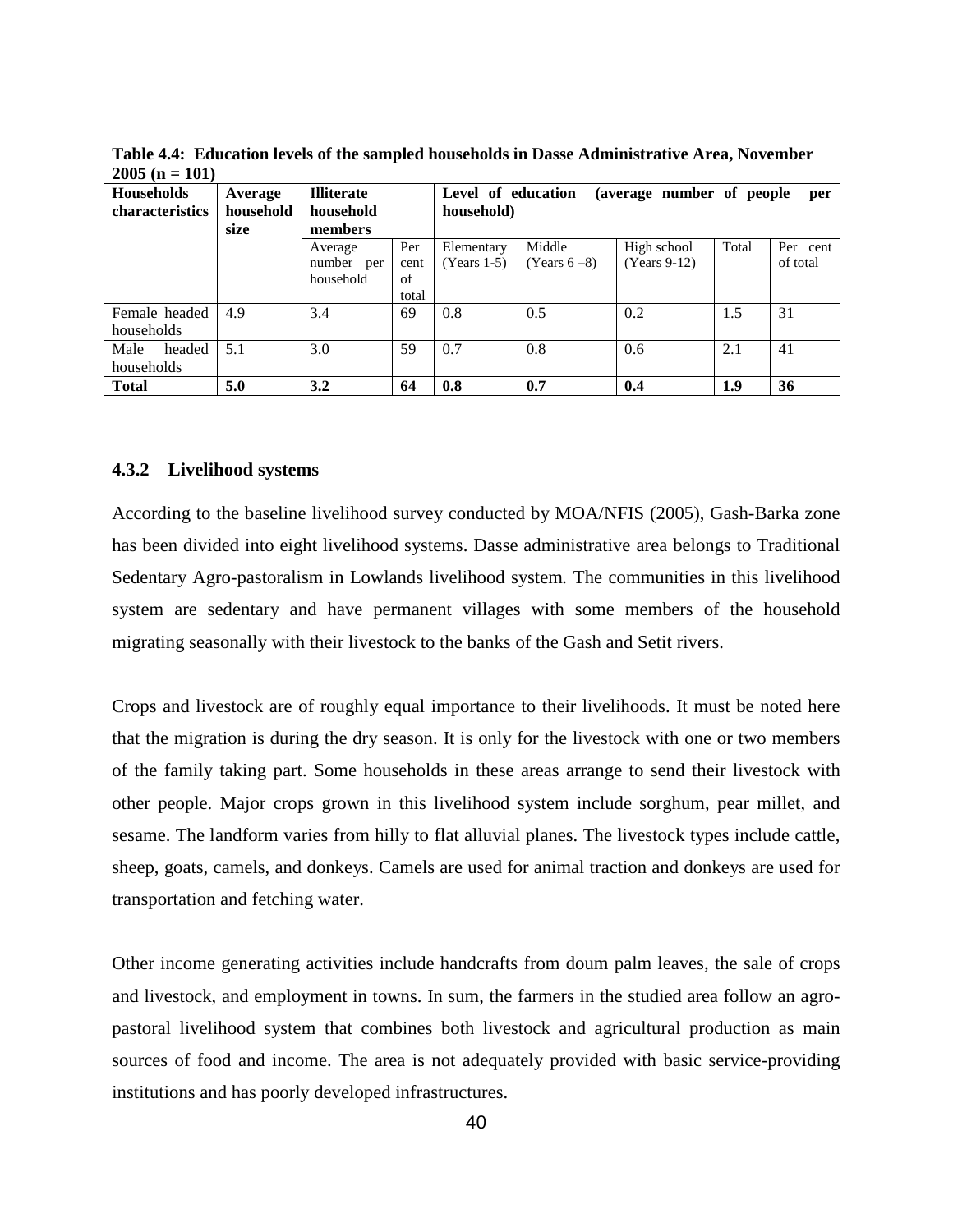#### **4.3.3 Crop production system**

The level of production in an average year in the study area was much lower than the zone average of 0.30 MT/ha. In good years, the productivity per unit area of sorghum and pearl millet combined (the major cereals in the study area) was 0.42 MT/ha. However, in an average year this was, on average, much lower, i.e.,  $(0.19 \text{ MT/ha})$  (Table 5.5). Assuming the 1.5-hectare average cultivated land per household, total annual production per household per annum was 285 kg or 57 kg per person per annum. This was extremely low compared with estimated annual requirements of 140 kg/person (FAO/WFP 2004) for Eritrea

| Crop type    | <b>Yield (MT/hectare)</b> |              |                 |  |  |  |  |  |
|--------------|---------------------------|--------------|-----------------|--|--|--|--|--|
|              | Good year                 | Average year | <b>Bad</b> year |  |  |  |  |  |
| Sorghum      | 0.53                      | 0.24         | 0.07            |  |  |  |  |  |
| Pearl Millet | 0.31                      | 0.13         | 0.04            |  |  |  |  |  |
| Sesame       | 0.19                      | 0.08         | 0.02            |  |  |  |  |  |

**Table 4.5: Productivity of major crops under good and bad year conditions in Dasse Administrative Area (MOA 2006)** 

All rain-fed crops are local varieties established by farmer selection over generations and are adapted to the short growing season (MOA 2003). Farmers broadcast the seeds by hand before ploughing, irrespective of the type of crop, and ploughing covers the seed. Land preparation is carried out with traditional ploughs drawn by oxen or camels. Weeding is done by hand or with hand tools if weeds are thorny. Sorghum and pearl millet are usually weeded once while sesame is weeded two to three times per season (Eyob 1999). Chemical fertilisers and other chemical treatments are rarely used.

On average, land-holding size per household was found to be 1.4 ha, which appears to be large compared to the figures for the national average of 0.60 hectare estimated in the rural household survey (CARE/WFP/EREC 2003). The holding size varied from 0.5 ha to 4.0 ha. Sixty seven per cent of the households indicated that they owned  $0 - 1.5$  ha, 32 per cent owned  $1.6 - 3.0$  ha while only one per cent owned above 3 ha of farmland (Table 4.6). Considering the relatively larger average holding size than the national average, it is apparent that land size was not a major constraint to production in the study area.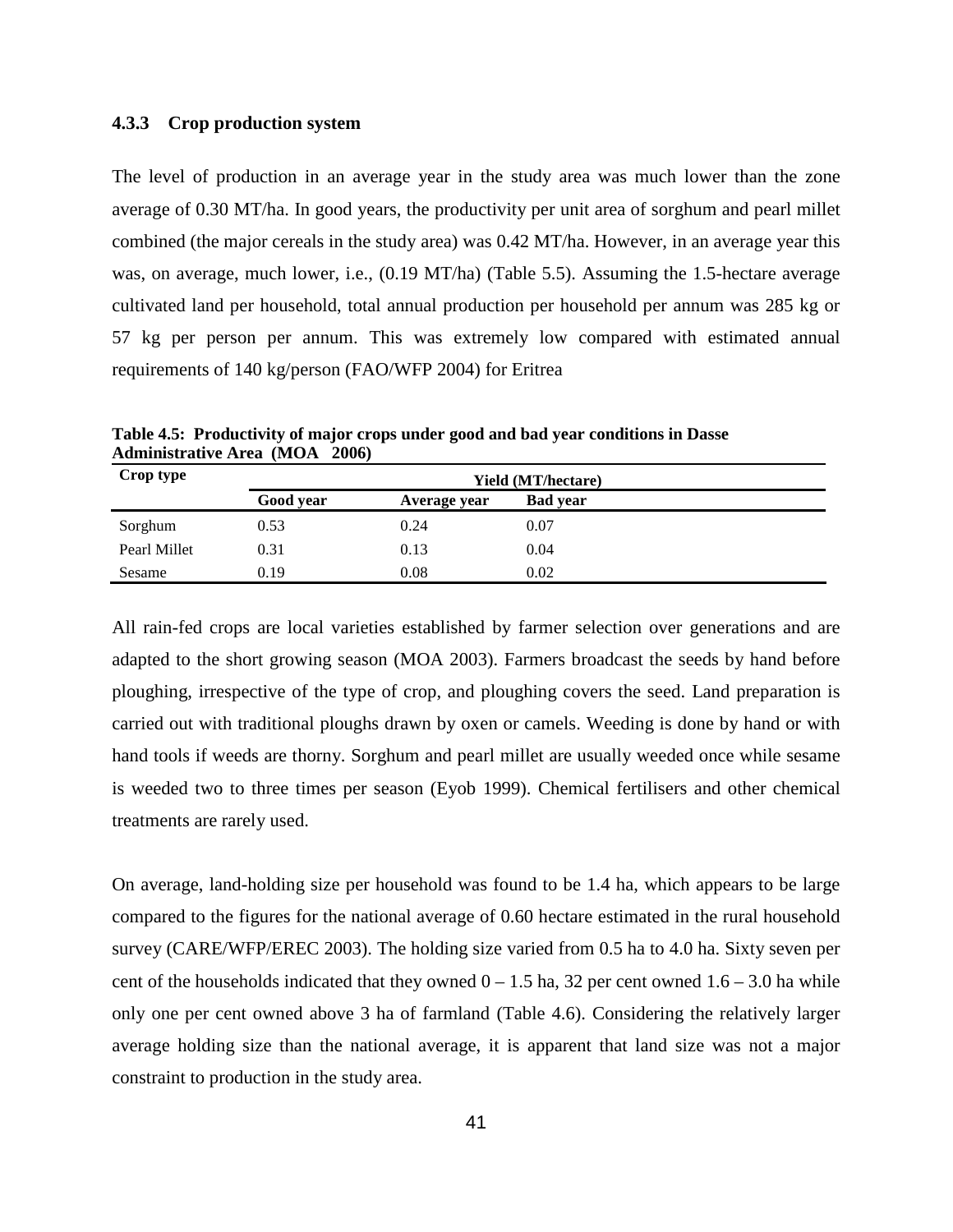| <b>Hectares of</b> |                      | Number of respondents by head of households |              |                        |  |  |  |  |
|--------------------|----------------------|---------------------------------------------|--------------|------------------------|--|--|--|--|
| farm land per      | <b>Female</b> headed | Male headed                                 | <b>Total</b> | that responded to the  |  |  |  |  |
| household          | households           | households                                  |              | ranges of landholdings |  |  |  |  |
| $0 - 1.5$          | 40                   | 28                                          | 68           | 67                     |  |  |  |  |
| $1.6 - 3.0$        | 18                   |                                             | 33           | 32                     |  |  |  |  |
| $3.1 - 4.5$        |                      |                                             |              |                        |  |  |  |  |
| >4.5               |                      |                                             |              |                        |  |  |  |  |
| <b>Total</b>       | 58                   |                                             | 101          |                        |  |  |  |  |

**Table 4.6: Average landholdings in Dasse Administrative Area, November 2005 (n = 101)** 

Table 4.7 shows the disparity in the study villages regarding average land holding size, with ranges from 0.97 hectare in Aburna to 0.97 hectare per household in Ugaro. The land is predominantly used for rain-fed farming. As depicted in Table 4.7, none of the sample households reported that they owned irrigable land.

**Table 4.7: Average land holding size by villages in Dasse Administrative area, Nove 2005 (n=101)** 

| <b>Villages</b> | <b>Average size (Hectare)</b> | <b>Rain fed</b> | Irrigable | <b>Total</b> |
|-----------------|-------------------------------|-----------------|-----------|--------------|
| Aburna          | 1.0                           | 0.97            | 0         | 0.97         |
| <b>Berbere</b>  | 1.3                           | 1.3             | 0         | 1.3          |
| Darettele       | 1.7                           | 1.7             | 0         | 1.7          |
| Dass            | 1.8                           | 1.8             | 0         | 1.8          |
| Shigilliti      | 1.4                           | 1.4             | 0         | 1.4          |
| Ugaro           | 1.5                           | 1.5             | 0         | 1.5          |
| <b>Total</b>    | 1.5                           | 1.4             | 0.0       | 1.4          |

#### **4.3.4 Livestock production system**

Livestock play a significant role in the production system as a means of food, income and draught power. Table 4.8 depicts the average number of livestock per household and their distribution in the study area. The figures revealed that average stock holdings per household were very low. The principal livestock were found to be goats and sheep with averages of 2.7, and 1.5 respectively, followed by poultry (1.3 birds per household), cattle (1.0), donkeys (0.7) and camels (0.3). For an agro-pastoral farming area, the average livestock holdings per household in the study area appears to be very small and the farmers can generally be regarded as being very poor in terms of livestock resources. According to the GSE (2004) these figures are lower than the national average of 3-5 sheep and/or goats per rural household in Eritrea.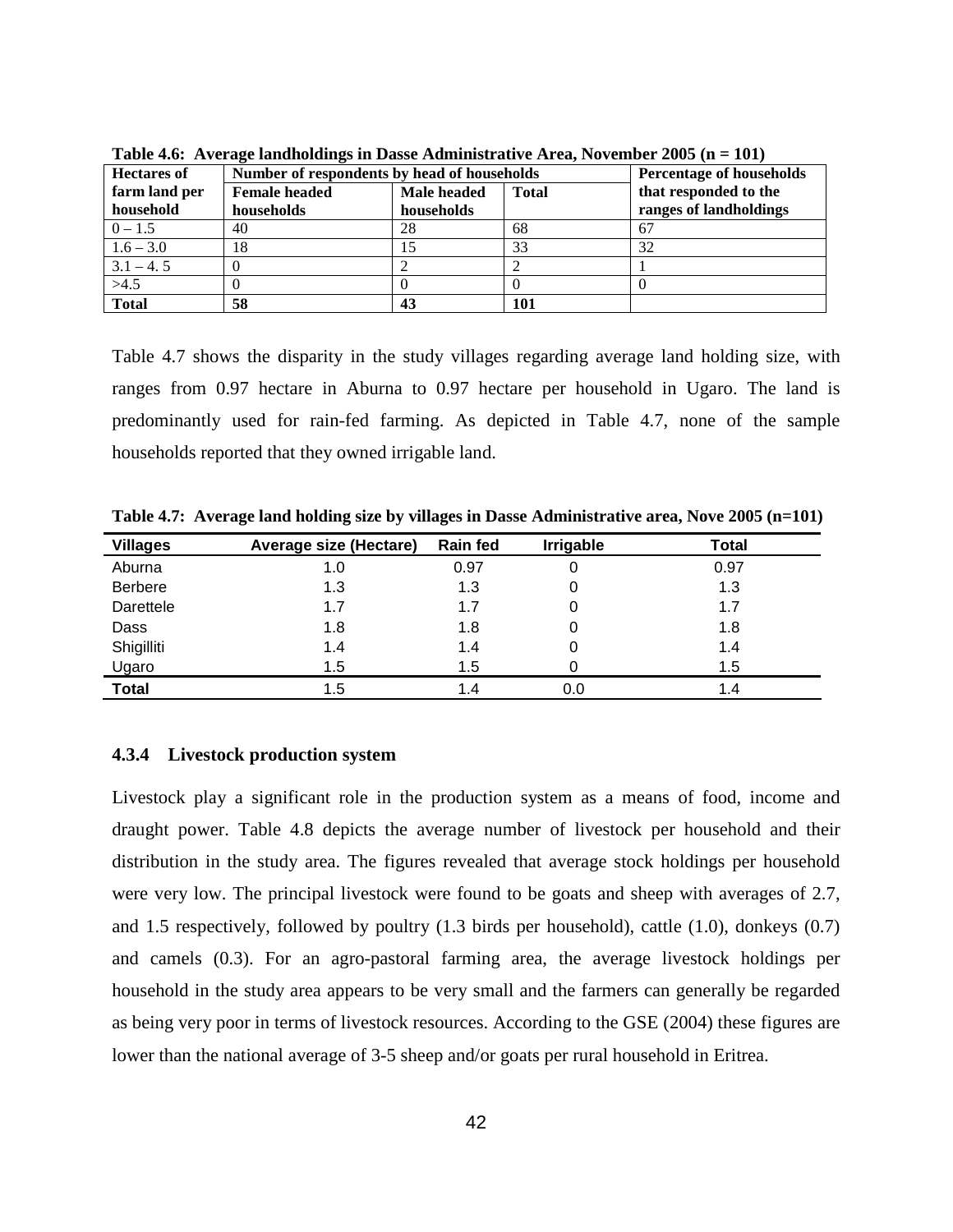| Livestock type |             |     | Livestock numbers per household |      | Average holding per household |
|----------------|-------------|-----|---------------------------------|------|-------------------------------|
|                | <b>None</b> |     | $2 - 5$                         | $6+$ |                               |
| Cow            | 55          | 26  | 20                              |      | 0.9                           |
| Oxen           | 80          | 18  |                                 | v    | 0.3                           |
| Sheep          | 48          | . . | 36                              | O    | 1.5                           |
| Goat           | 42          |     | 41                              | 16   | 2.7                           |
| Donkey         | 33          | 65  |                                 | v    | 0.7                           |
| Camel          | 76          | 20  |                                 |      | 0.3                           |
| Poultry        | 63          |     | 27                              |      | 1.3                           |

**Table 4.8: Livestock holdings in Dasse Administrative Area, November 2005 (n = 101)** 

According to Table 4.9, there was a disparity in livestock holding size among villages in Dasse Administrative Area. The largest number of sheep per household was reported in Aburna (2.0) while the smallest number was in Berber (1.0). The number of goats was the highest in Aburna (3.0) and the lowest in Berbere 3.0).

**Table 4.9: Household average livestock holdings by village in Dasse Administrative Area, November 2005 (n=101)** 

| <b>Villages</b> | <b>Cows</b> | Oxen | <b>Sheep</b> | Goat | <b>Donkey</b> | Camel | <b>Poultry</b> |
|-----------------|-------------|------|--------------|------|---------------|-------|----------------|
| Aburna          | 1.3         | 0.4  | 1.6          | 3.0  | 0.6           | 0.5   | 1.8            |
| Berbere         | 0.6         | 0.2  | 1.0          | 1.4  | 0.6           | 0.1   | 0.3            |
| Darettele       | 0.9         | 0.3  | 1.3          | 2.2  | 0.6           | 0.3   | 1.0            |
| Dasse           | 0.5         | 0.1  | 1.7          | 2.5  | 0.8           | 0.2   | 1.7            |
| Shigiliti       | 0.8         | 0.1  | 1.6          | 4.1  | 0.6           | 0.3   | 1.5            |
| Ugaro           | 1.1         | 0.4  | 2.0          | 2.7  | 0.8           | 0.3   | 1.4            |
| Average         | 0.9         | 0.3  | 1.5          | 2.7  | 0.7           | 0.3   | 1.3            |

According to MOA/NFIS (2005), the deterioration of livestock-production and the reduction in herd size could be a result of the consecutive droughts experienced in the area over the past few years. The Norwegian People's Aid Development Fund (NPADF) (1996) highlighted animal diseases as being a further serious constraint on livestock production and productivity in the study areas. The NPADF (1996) identified the diseases that were present in the study area as rinderpest, pasteurolisis, anthrax, hemorrhagic septicaemia, black leg, tuberculosis, and tryponosomiasis. Another constraint to livestock production is related to poor grazing and increasing competition for grazing land.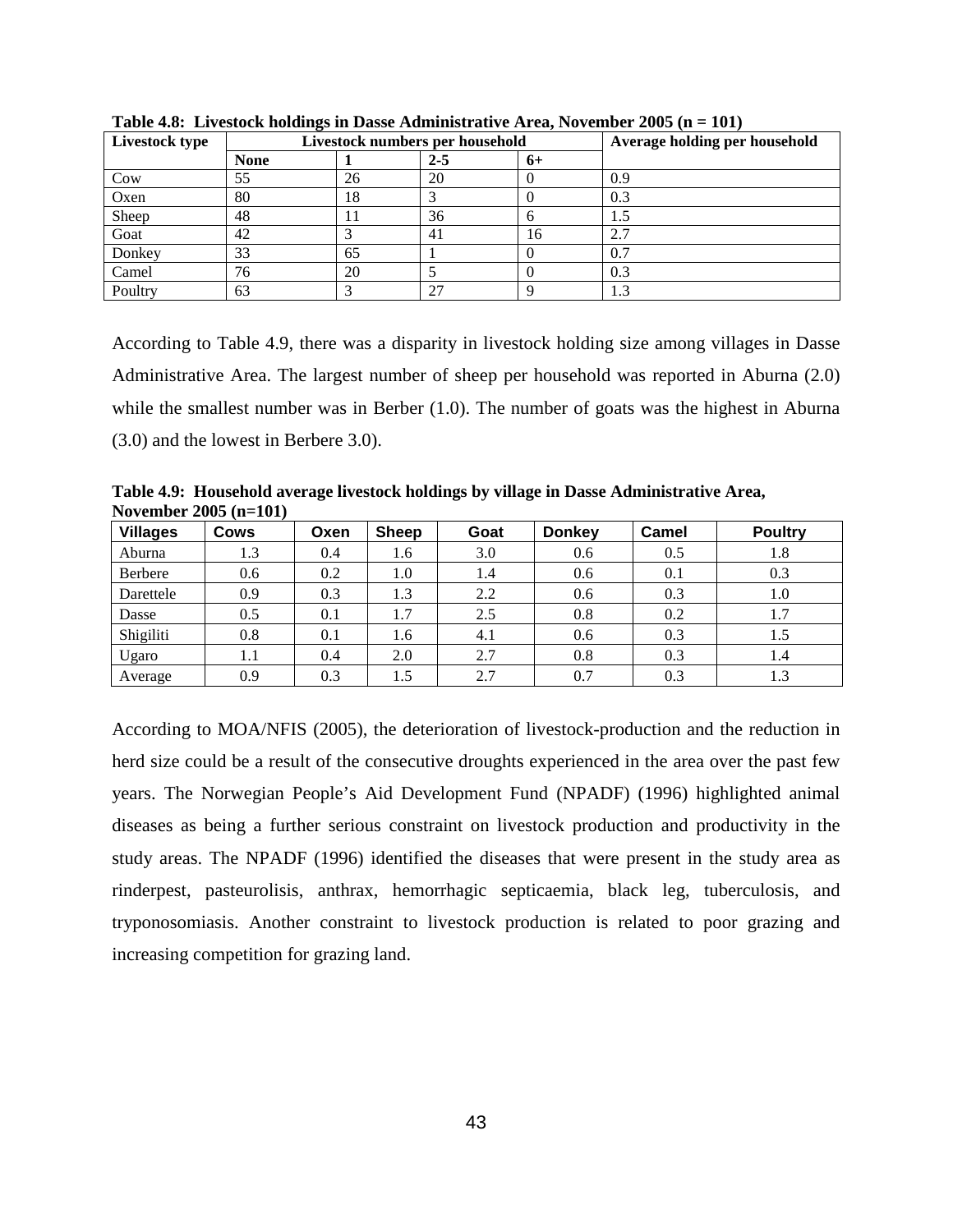### **CHAPTER 5: RESULTS AND DISCUSSIONS**

This chapter discusses the results of the study in relation to the research sub-problems. As was described at the outset, the aim of this study was to examine perceived causes and determinants of household insecurity and the coping mechanisms employed by farm households to reduce the effect of food shortages in the Dasse Administrative Area of Gash-Barka zone. The outcome of the study will enhance understanding of the food security strategies employed by the rural households in the study area and contribute towards an improved capacity in food security information systems, particularly vulnerability assessment and monitoring of food security interventions.

In order to attain the study objectives, data were collected through household surveys, focus group discussions, secondary data sources, and formal and informal discussions with local government officials and Ministry of Agricultural personnel at zone and sub-zone levels.

### **5.1 Agricultural production and household food security**

In the context of subsistence households, food security refers to the ability to establish access to productive resources such as land, livestock, agricultural inputs and family labour, to produce food (Diriba 1995). Consistent with this, Bonnard (1999) points out that, with respect to the three components of food security, agriculture constitutes the most important factor in availability - a primary factor in access where livelihoods are agriculture-based, and a complementary factor regarding food quality and processing.

In the previous chapter, it was indicated that the level of agricultural production was extremely low, not only in the study area, but also in Gash-Barka zone. Considering that agriculture primarily crop production - is the main source of livelihood in the study area, productivity per unit area of major crops was very low. Various reasons could be given as to why agricultural production was low and failed to meet even the minimum annual food requirements at household level in the largely agriculture based livelihood system of Dasse Administrative Area.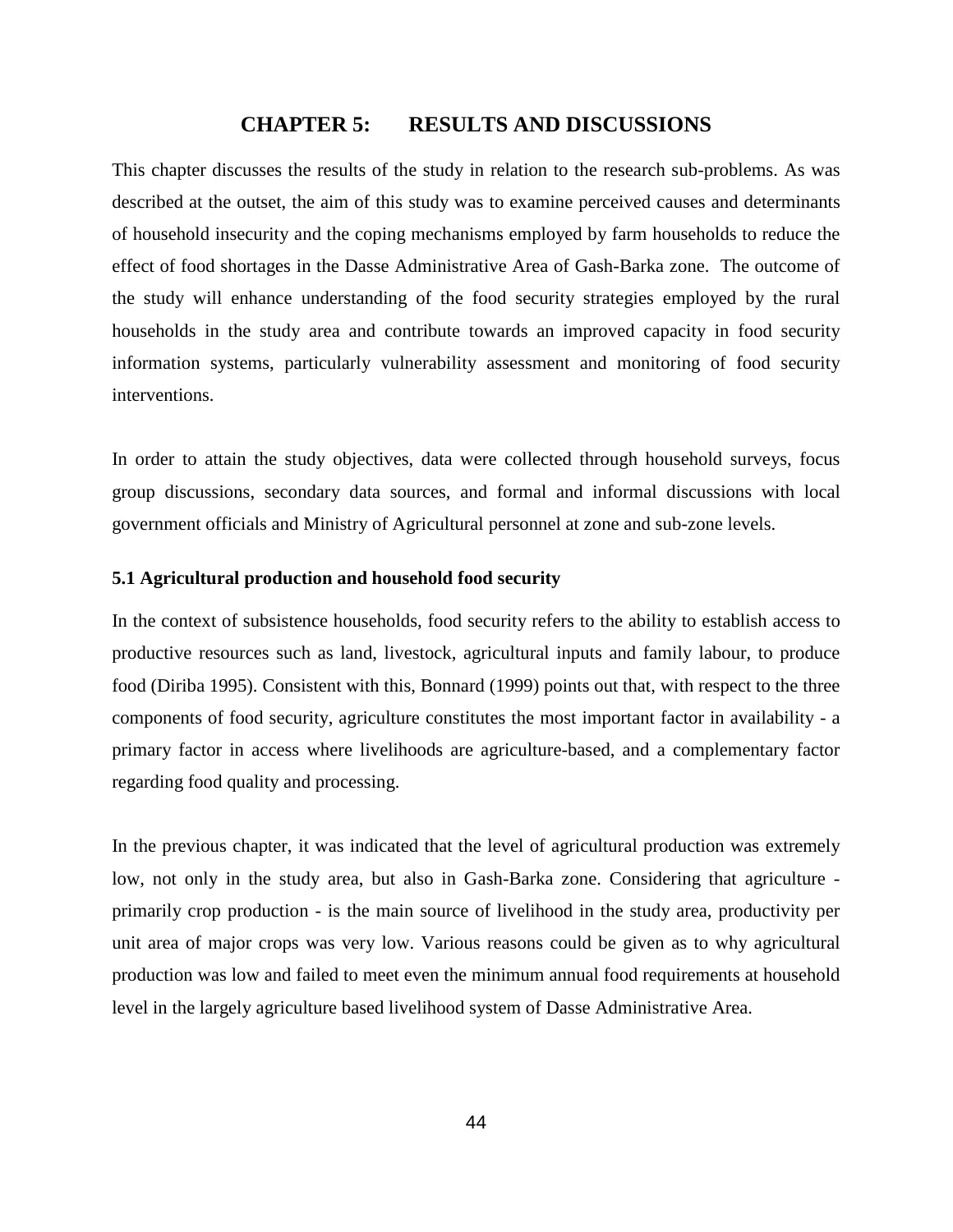The result of the household survey revealed that farmers in the study area had access to food from three sources: home (own) production (43%), purchases from market (37%), and relief aid (20%) (see Appendix C). Crop production was cereal based and total available food from own harvests was on average 55kg/capita/annum or 4.6kg/capita/month. Compared with Eritrea's cereal requirements of 140kg/capita/annum or 11.6kg/capita/month (FAO/WFP 2004), the study area's average cereal production represents only 39 per cent of the requirements. This means that self-sufficiency in grain obtained from own production was only sufficient for about four months per year. This was consistent with the findings of the survey made by the Norwegian People's Aid Development Fund (NPADF 1996) in Gash-Barka zone in 1995. The NPADF survey found that the average self-sufficiency (enough grain for 12 months) was 39 per cent and ranged between 12 and 60 per cent.

The food deficit that occurred due to inadequate domestic production was being covered by food aid obtained from international donor communities and, to a lesser extent, by the government. Between 2000 and 2003, most households in the study area were receiving free food aid. Though in less frequent form and smaller ration size than the previous years, it continued in 2004 and 2005 (FEWS NET 2004). The frequency of distribution varied from once in a month to once in every three months, depending on availability of food in stocks (see Appendix D).

Cross tabulation was used to explore the correlation between availability of food from domestic production and demographic characteristics of households. Table 5.1 shows that household size and the age of household head were positively related to the availability of food from domestic production. Female-headed households fell in the low to very low level food availability categories, while male-headed households were in the high to medium level availability categories (Table 5.1). This revealed that female-headed households obtained less food from domestic harvests than male-headed households. There was also a positive relationship between food availability from domestic harvest and educational status of household heads. This may be attributed to the increased exposure of educated heads to modern production techniques. No clear pattern of variation was established between food availability and the age dependency ratio.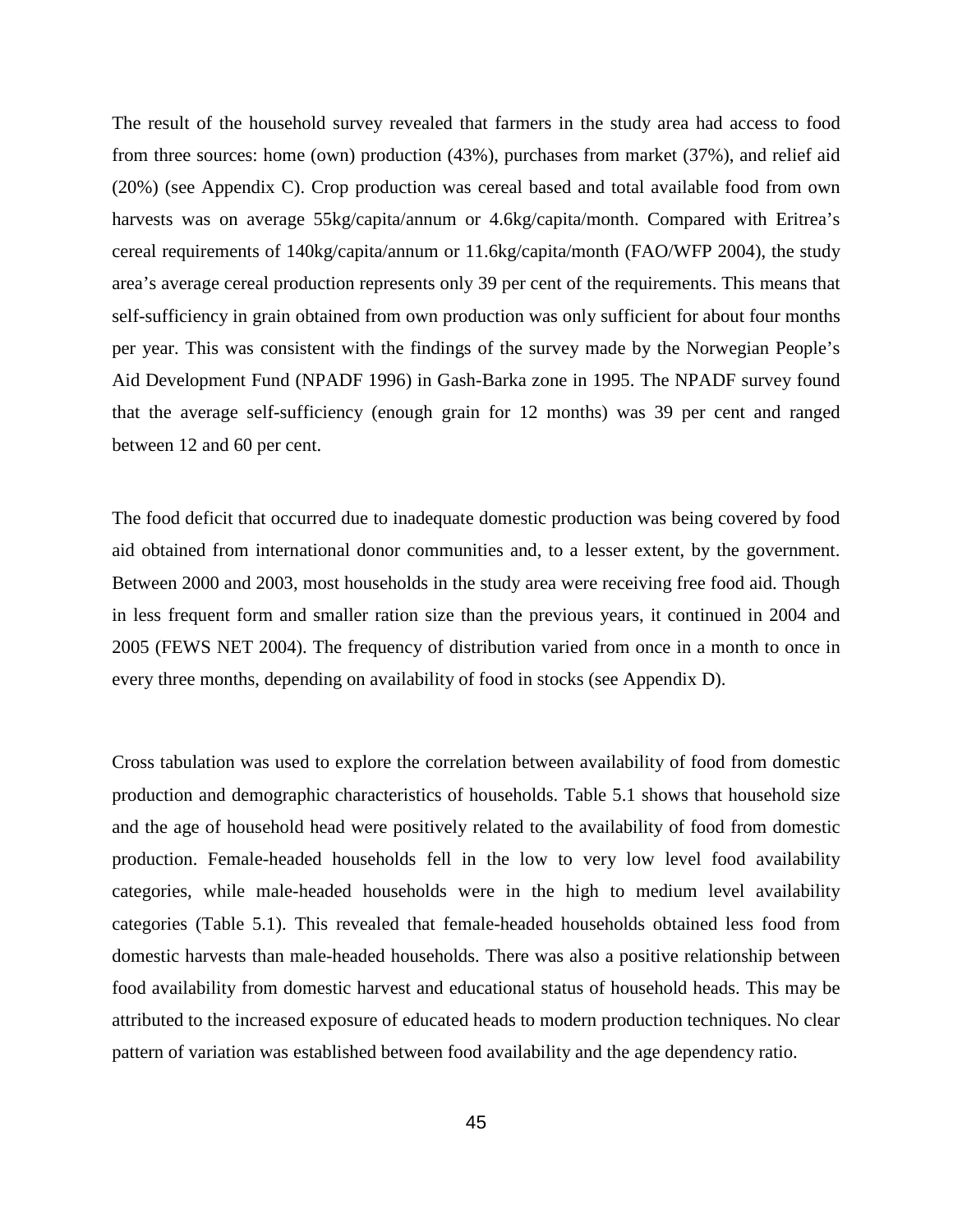| Available food<br>from own<br>harvest per<br>household per<br>$annum$ (in kg) | Classifi-<br>cation | Average<br>househol<br>d size | $\alpha$ and $\alpha$ and $\alpha$ and $\alpha$ and $\alpha$ and $\alpha$ and $\alpha$ and $\alpha$ and $\alpha$ and $\alpha$ and $\alpha$ and $\alpha$ and $\alpha$ and $\alpha$ and $\alpha$ and $\alpha$ and $\alpha$ and $\alpha$ and $\alpha$ and $\alpha$ and $\alpha$ and $\alpha$ and $\alpha$ and $\alpha$ and $\alpha$<br>Percentage<br>of female-<br>headed<br>households | Percentag<br>e of male-<br>headed<br>household<br>s | Age of<br>house-<br>hold<br>head | Age<br>dependency<br>ratio $(DR)$ | Percentage of<br>household<br>heads with<br>primary level<br>education |
|-------------------------------------------------------------------------------|---------------------|-------------------------------|--------------------------------------------------------------------------------------------------------------------------------------------------------------------------------------------------------------------------------------------------------------------------------------------------------------------------------------------------------------------------------------|-----------------------------------------------------|----------------------------------|-----------------------------------|------------------------------------------------------------------------|
| $0 - 150$                                                                     | Very low            | $\overline{4}$                | 63                                                                                                                                                                                                                                                                                                                                                                                   | 37                                                  | 38                               | 0.54                              |                                                                        |
| $151 - 300$                                                                   | Low                 |                               | 84                                                                                                                                                                                                                                                                                                                                                                                   | 16                                                  | 46                               | 0.52                              | 66                                                                     |
| $301 - 450$                                                                   | Medium              | 5                             | 26                                                                                                                                                                                                                                                                                                                                                                                   | 74                                                  | 49                               | 0.52                              | 39                                                                     |
| $451 - 600$                                                                   | High                | 6                             | 33                                                                                                                                                                                                                                                                                                                                                                                   | 67                                                  | 58                               | 0.48                              | 67                                                                     |
| >600                                                                          | Very high           |                               | $\theta$                                                                                                                                                                                                                                                                                                                                                                             | 100                                                 | 52                               | 0.66                              | 100                                                                    |

**Table 5.1: Demographic information of surveyed households in Dasse Administrative Area broken down by availability of food from domestic production, November 2005 (n = 101)** 

Farmers' productive assets ownership affected the quantity and quality of food available for consumption. It is likely that this was because the levels of agricultural outputs were determined by the adequate and timely availability of productive resources such as land, labour and farm implements. Livelihoods are secure when households have secure ownership of or/and access to resources and income earning activities (Legesse 1999). It is therefore of paramount importance to examine the availability of food in relation to differences in access to major production resources, specifically land, livestock and farm implements.

As indicated in Table 5.2 and as was expected, there was a positive relationship between asset ownership and food availability levels, with the highest proportion of households in the highest food availability levels having better asset bases than households in the lower levels. The relationship between asset ownership and food availability was most visible through the strong positive relationship between food availability from domestic harvests and land holding size. Although the relationships were not as strong as with land holding size, positive relations were also found between food availability and availability of farm implements. Unexpectedly, the relationship between food availability from domestic harvests and availability of labour was negative. This implies that other factors had a stronger influence than labour in determining availability of food from domestic harvest, including the effect of drought on production.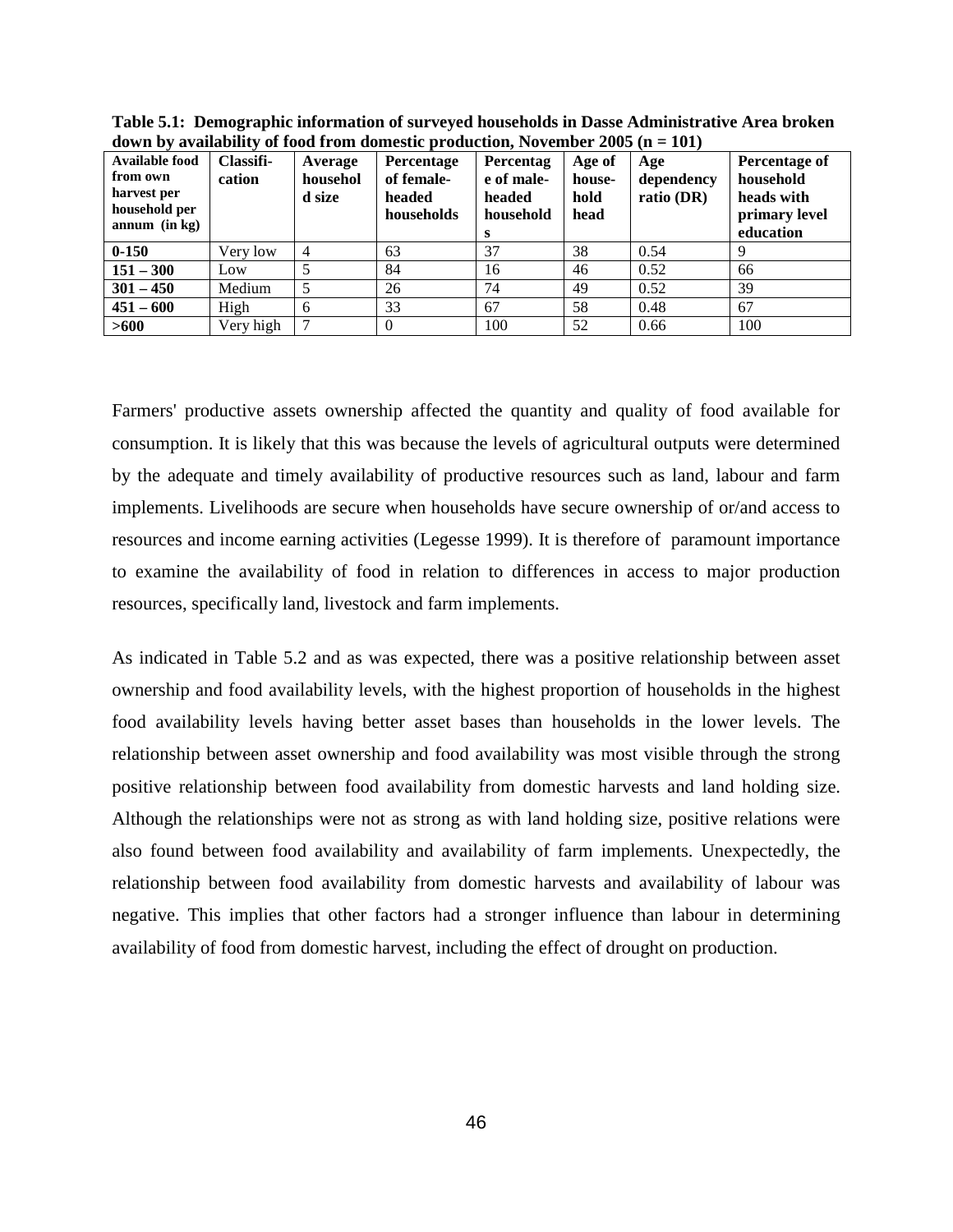| $1000$ if $001$ own hat vest, two emperations ( $1 - 101$ ) |                                  |                   |                                 |  |  |  |  |  |  |  |  |  |
|-------------------------------------------------------------|----------------------------------|-------------------|---------------------------------|--|--|--|--|--|--|--|--|--|
| Average land                                                | <b>Average livestock holding</b> | Percentage of     | <b>Percentage of households</b> |  |  |  |  |  |  |  |  |  |
| holding size per                                            | per household (large and         | households with   | without severe labour           |  |  |  |  |  |  |  |  |  |
| household                                                   | small ruminants)                 | adequate farm     | shortage                        |  |  |  |  |  |  |  |  |  |
| (hectare)                                                   |                                  | <i>implements</i> |                                 |  |  |  |  |  |  |  |  |  |
|                                                             |                                  |                   | 73 (N                           |  |  |  |  |  |  |  |  |  |
|                                                             | 0.9                              | 50                | 62                              |  |  |  |  |  |  |  |  |  |
|                                                             | 1.2                              | 71                | 87                              |  |  |  |  |  |  |  |  |  |
|                                                             | 1.2                              | 67                | 67                              |  |  |  |  |  |  |  |  |  |
|                                                             | 1.3                              | 67                | 33                              |  |  |  |  |  |  |  |  |  |
|                                                             |                                  |                   |                                 |  |  |  |  |  |  |  |  |  |

**Table 5.2: Productive asset ownership and food security situation in relation to availability of food from own harvest, November 2005 (n=101)**

In summary; household size, age of the household head and educational level of the household head were found to be important demographic factors that determine food availability from domestic harvests. Land ownership and holding size were found to be important asset-base factors determining physical availability of food at the household level.

### **5.2 Seasonality of food shortages**

Seasonal food shortages are partly explained by the seasonality of agricultural operations. Under normal circumstances, harvest and immediate post-harvest periods are generally times when food supply is adequate. On the other hand, planting and pre-harvest times are seasons of food shortage. *Kremti* is the main rainy season in Eritrea, which occurs between June and September, and although there are two other minor rainy seasons in Eritrea, *Azmera* (March-May) and *Bahri* (October – February), the study area only benefits from the main (*Kremti*) rain. Reliance on a single harvest of the *Kremti* season greatly contributed to households' food deficits.

As demonstrated in Figure 5.1, more than 65 per cent of households encountered severe food shortages during June, July, and August. July appeared to be the worst month with 93 per cent of respondents reporting a period of severe food shortages during this month. Food availability was relatively better after the start of the harvest in September, and continued through April (Figure 5.2). October, November and December were identified as good months when 82, 78 and 72 per cent of the respondent households respectively reported that they do not face food shortages (see Figure 5.2).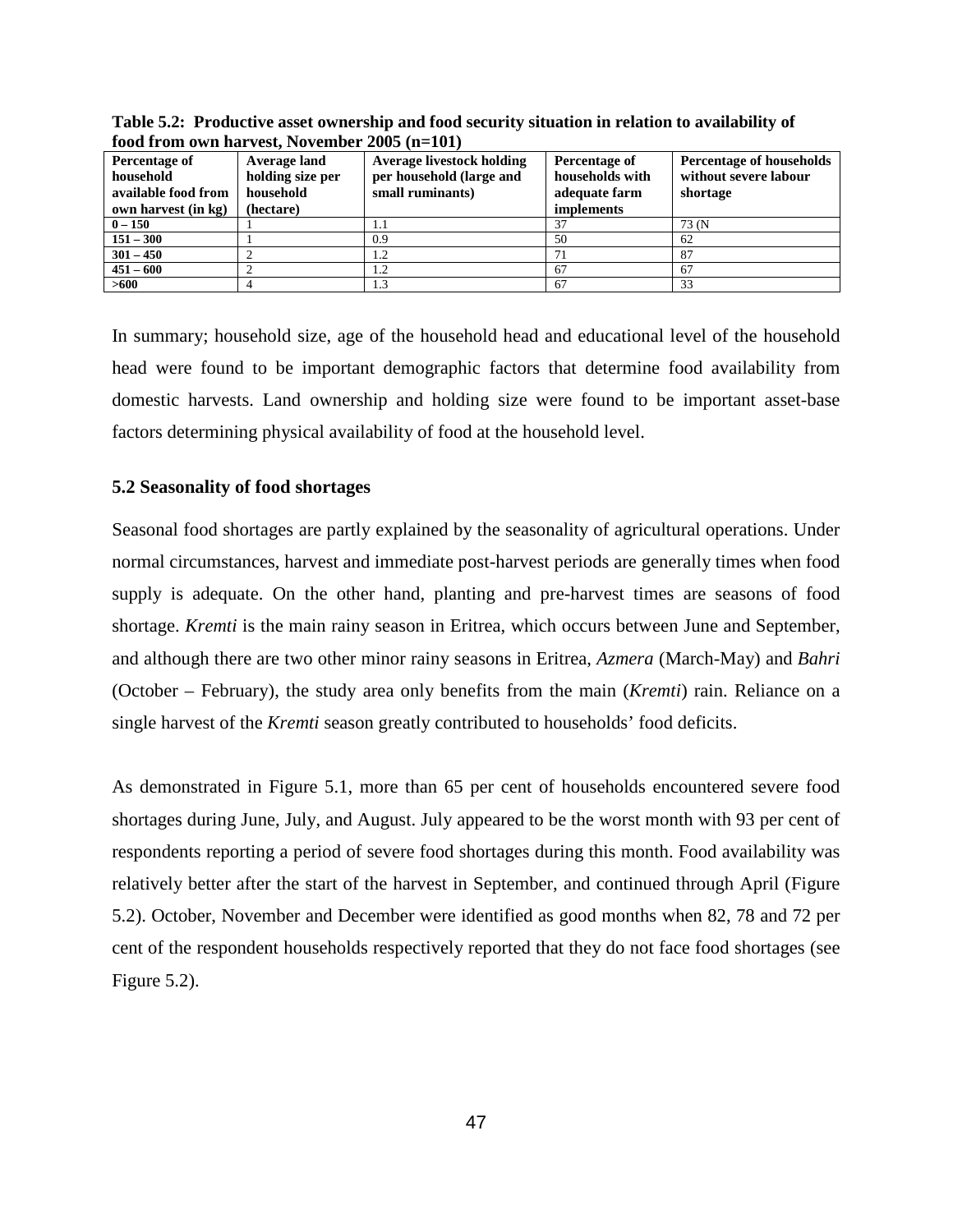

**Figure 5.1. Months of severe shortages as perceived by farm households in Dasse Administrative Area, November 2005 (n = 101).**



**Figure 5.2. Months of no food shortages as perceived by farm households in Dasse Administrative Area, November 2005 (n =101)**

As illustrated in Table 5.3, the price of sorghum, which is the main staple food in the study area and its surroundings, was higher during the last few months before the harvest (pre-harvest time) and was cheaper during the first few months after the harvest (post-harvest). This trend reflects more or less the same as the households' perceptions of seasonal variations on food access that have been indicated in Figure 5.1 and 5.2 above. For example, the 1998 -2005 average prices of sorghum in July in Barentu market, a market place on which households in the study area heavily depend, were by 46 and 34 per cents higher than the price in December and January respectively. There are two things to consider here. Firstly, stocks diminish during the late stages of postharvest months and farmers become more dependent on market supply for purchasing food requirements at this time. Secondly, during the late stage of pre-harvest months, food supplies to market diminish while demand increases because of stock depletion, which eventually triggers higher prices.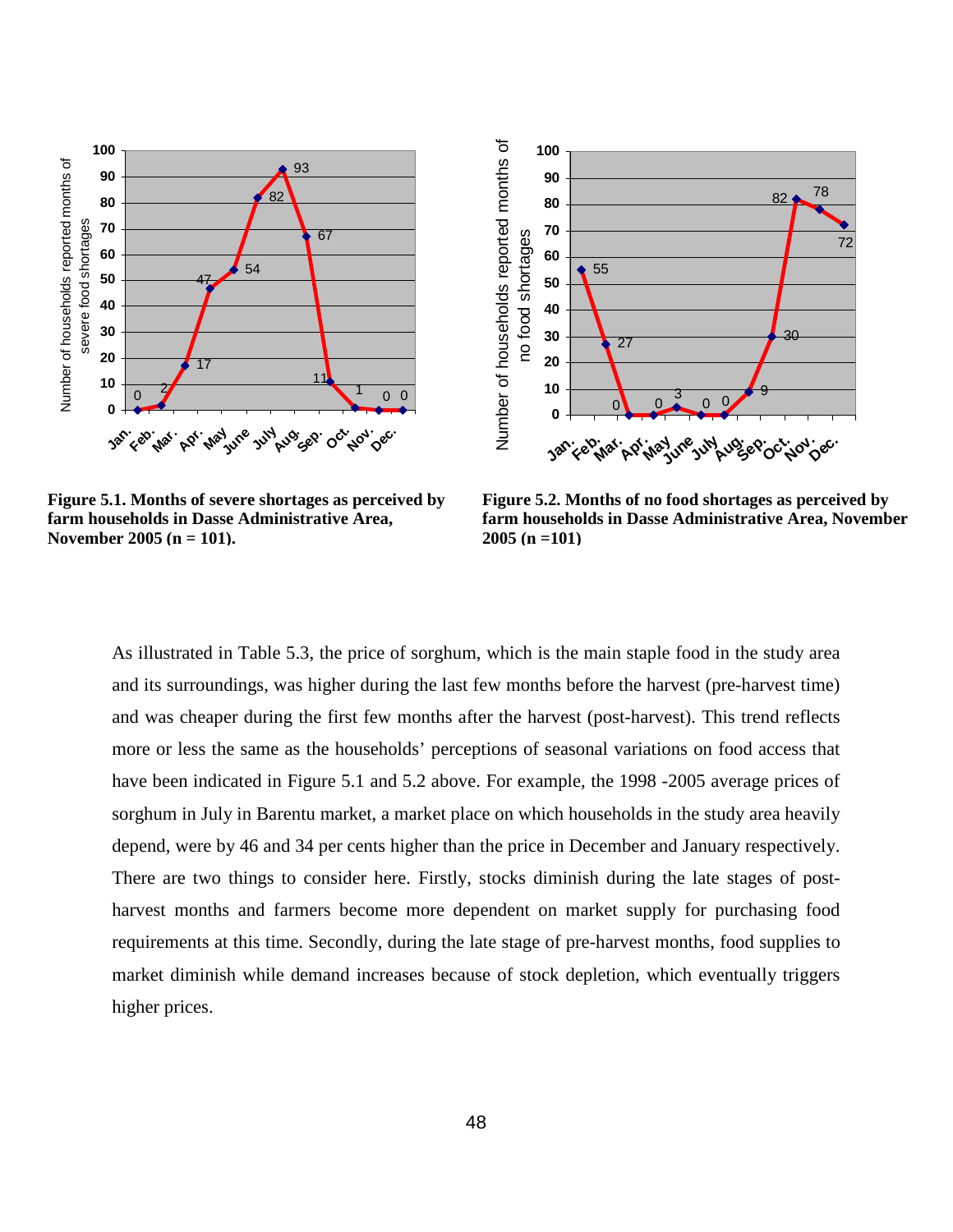|         | Price $(ERN* / 100 kg)$ |      |      |      |     |      |      |      |      |      |      |           |
|---------|-------------------------|------|------|------|-----|------|------|------|------|------|------|-----------|
| Year    | Jan.                    | Feb. | Mar. | Apr. | May | June | July | Aug. | Sep. | Oct. | Nov. | Dec.      |
| 1998    | 180                     | 228  | 220  | 275  | 275 | 284  | 260  | 233  | 169  | 173  | 173  | 135       |
| 1999    | 153                     | 162  | 158  | 180  | 170 | 180  | 190  | 200  | 131  | 244  | 236  | 240       |
| 2000    | 180                     | 180  | 207  | 225  | 240 | 250  | 275  | 275  | 195  | 188  | 169  | 173       |
| 2001    | 250                     | 275  | 300  | 310  | 325 | 325  | 312  | 300  | 225  | 237  | 236  | 313       |
| 2002    | 280                     | 315  | 405  | 550  | 550 | 565  | 400  | 410  | 315  | 319  | 413  | 375       |
| 2003    | 450                     | 450  | 495  | 625  | 630 | 625  | 600  | 550  | 413  | 375  | 461  | 465       |
| 2004    | 495                     | 495  | 720  | 433  | 500 | 525  | 800  | 800  | 600  | 600  | 600  | <b>NA</b> |
| 2005    | 630                     | 630  | 720  | 810  | 815 | 800  | 780  | 800  | 533  | 510  | 488  | 488       |
| Average | 338                     | 351  | 418  | 443  | 438 | 444  | 452  | 446  | 323  | 331  | 347  | 313       |

**Table 5.3: Price of sorghum in Barentu market 1998 -2005 average (FEWS NET 2005, MOA 2006)** 

 $*ERN = Eritrean Nacfa$ , I US  $$ = 15$  ERN

#### **5.3 Perceived causes of household food insecurity**

One of the research problems was identification of the perceived causes of food insecurity typically encountered by farm households. This section presents farmers' viewpoints of why they encounter persistent food shortages. Data input for this purpose were generated in different ways.

First, the researcher carried out field observations and held informal interviews with local officials in the study area. During the same phase of fieldwork, discussions were held with local government officials and agricultural officers at zone and sub-zone level. All these have contributed to identifying multiple factors that were assumed to constrain farmers' agricultural production, and thus induce food deficits among the farmers. Therefore, the designing of the main instrument for the inquiry on why farm households were unable to produce adequate food at home was largely based on those preliminary assessments and consultations of secondary data sources.

Constraints were grouped into agro-ecological, socio-economic and infrastructural constraints based on the nature of their occurrence. Not all factors have equal magnitude of influence on each household. Hence, in order to identify the impact of the main perceived causes of household food shortages, sampled farmers were asked to respond to each constraint by giving it a rating in relation to its impact on food supply (adapted from Tollosa 2002). The survey data were analysed through point score analysis (an approach adapted from Tollosa 2002).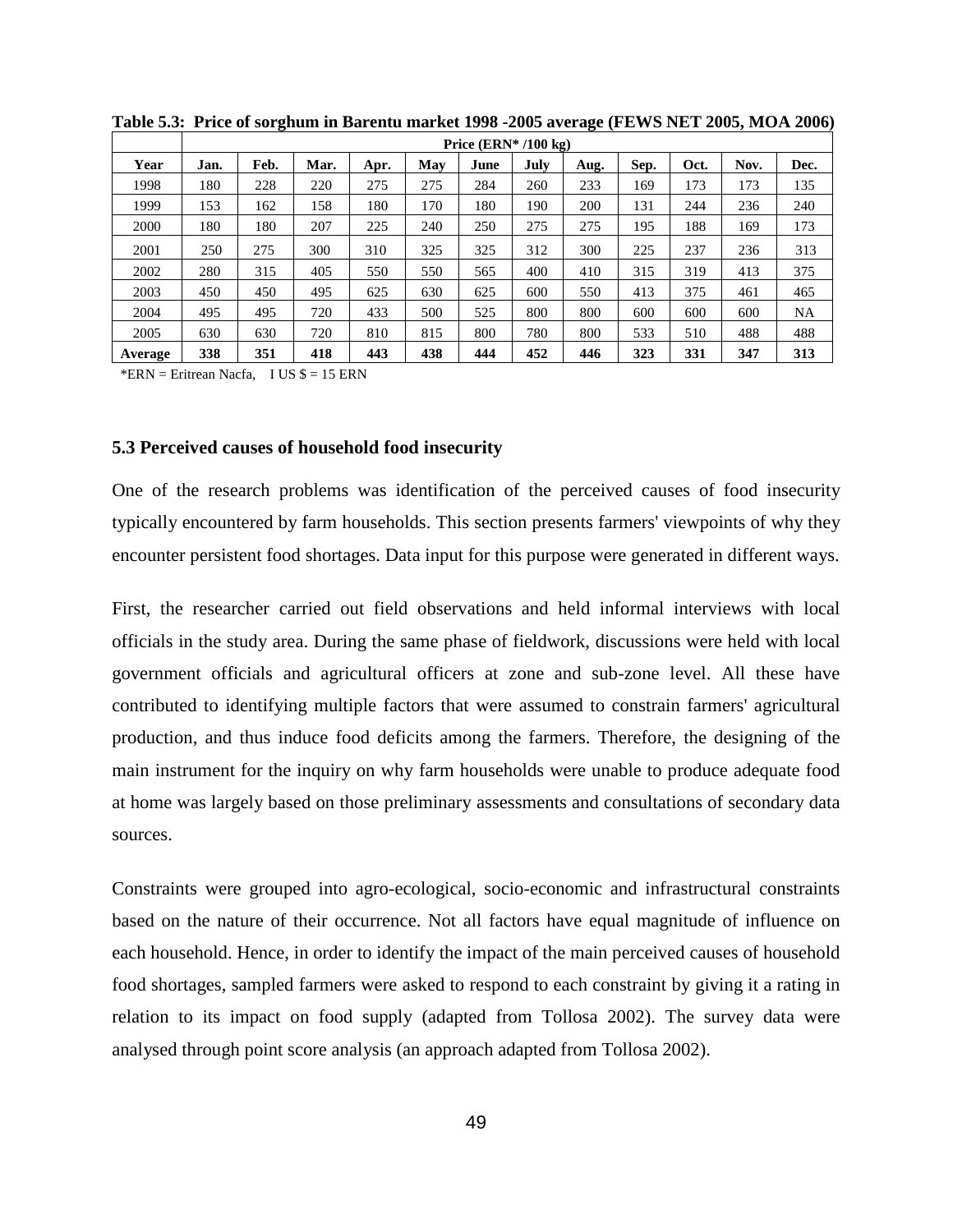### **5.3.1 Agro-ecological constraints to household food security**

The farm households rated drought and erratic rainfall patterns as the most influential of all agroecological factors and other variables under consideration (Table 5.4). The farm households in the study area had several experiences of crop failure and resultant severe seasonal food shortages. The dependency on only one rainy season and a single annual harvest affects production in the study area. The National Food Security Strategy Paper of 2004 explains that water is the most crucial factor in shaping Eritrea's agricultural outputs, which shows wide fluctuations in staple and cash crop production and supply (GSE 2004: pp 15).

The farmers felt that insect pests and weeds negatively affected agricultural production and were rated as the second and third most important problems respectively, following drought and erratic rainfall (see Table 5.4). Insect pests and weeds were perceived as major causes of household food security because they lowered the productive potential of domestic production.

Land degradation was also perceived as a problem, as explained by 69 per cent of the interviewed farmers. During focus group discussions and meetings with the agricultural experts of the Ministry of Agriculture, it was indicated that land degradation was a production constraint and a major threat to production in the study area and other parts of the country. Land degradation, therefore, was perceived as a major factor affecting household food security through depressing productivity per unit area and availability of food from domestic harvests.

| <b>Problems</b>      | Number of respondents |          |               | Score and rank of perceived problems |      |                           |  |  |
|----------------------|-----------------------|----------|---------------|--------------------------------------|------|---------------------------|--|--|
|                      | Nil                   | Moderate | <b>Severe</b> | <b>Score</b>                         | Rank | Per cent of applicability |  |  |
| Drought              |                       | 36       | 60            | 156                                  |      | 96                        |  |  |
| Erratic rain         |                       | 56       | 40            | 136                                  |      | 96                        |  |  |
| Insect pest          | 29                    | 50       | 22            | 94                                   |      | 72                        |  |  |
| Weed infestation     | 20                    | 64       | 17            | 98                                   | 3    | 81                        |  |  |
| Land degradation     | 36                    | 64       |               | 69                                   | 6    | 65                        |  |  |
| Dependence on single | 22                    | 61       | 18            | 87                                   | 5    | 79                        |  |  |
| harvest              |                       |          |               |                                      |      |                           |  |  |

**Table 5.4: Farmers' perceptions of agro-ecological constraints causing food shortage in Dasse Administrative Area, November 2005 (n = 101)**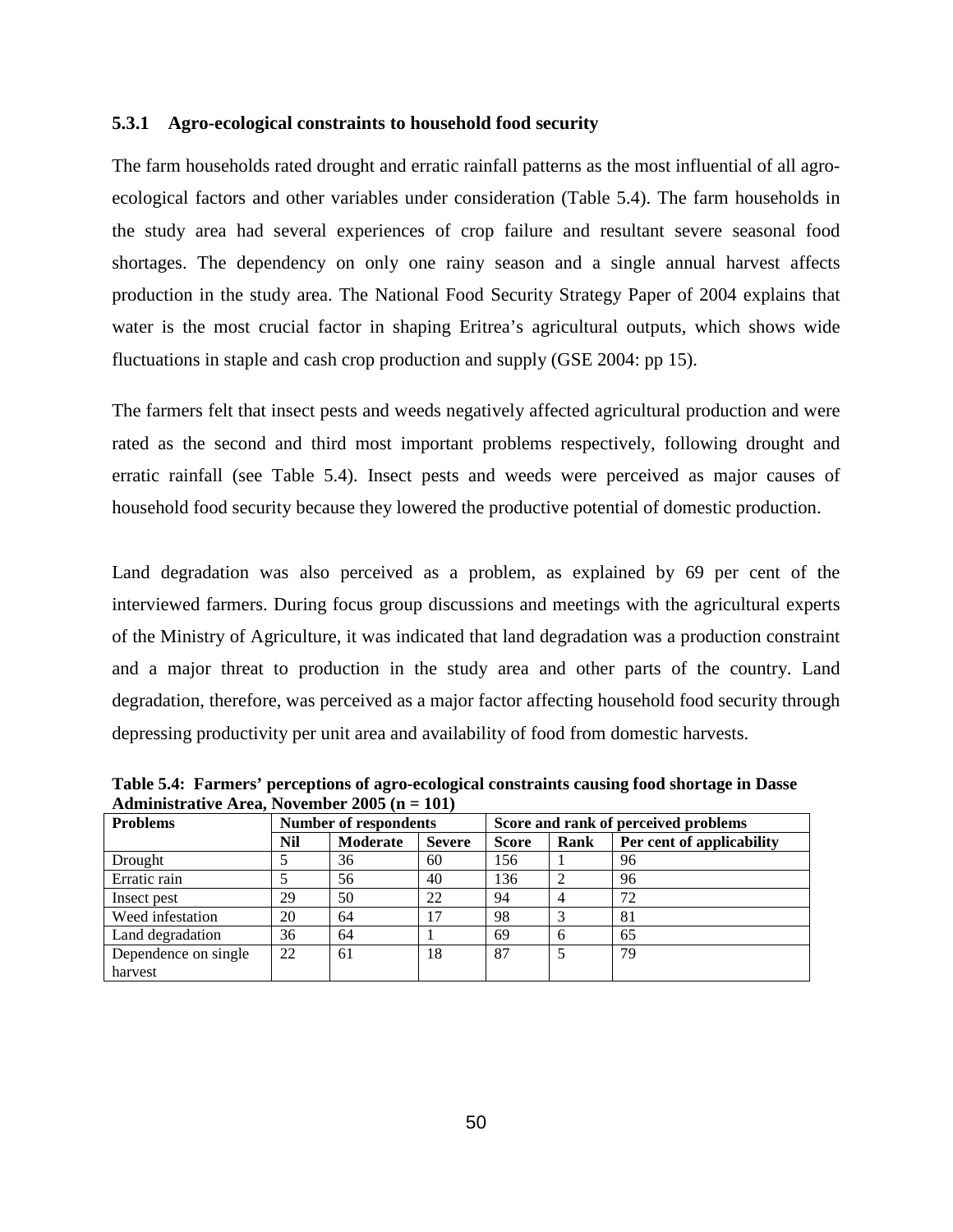### **5.3.2 Socio-economic constraints to household food security**

Among the socio-economic variables presented to the farmers, 91 per cent of households indicated that the shortage of draught animals was the main bottleneck against promoting food security through constraining agricultural production (Table 5.5). Lack of draught animals greatly affects livelihoods. Farmers with no draught animals cannot prepare their farmlands in a proper or timely fashion. They had either to rent out their land to other farmers with adequate draught power or rent draught animals. This means, in both circumstances, farmers lose some of their produce through shares or income, which directly affects household food security

Shortage of labour was indicated as a second major socio-economic constraint affecting agricultural production and food security (Table 5.5). Continued mobilisation of large numbers of farmers into the national army, due to the 1998-2000 border war with Ethiopia, has created a serious shortage of labour. Communal labour exchange arrangements have been widely employed as an alternate source of labour in response to the crisis. The most applied type of communal labour in the study area is known as *kowa.* It is a sort of communal labour arrangement whereby shortage of farm labour in a family is solved. This is done during the peak labour seasons, such as ploughing, weeding, harvesting and threshing. *Kowa* is normally organised by the owner of the field, and the wife has to prepare food and drink (local beer called *ifa*) for those who participate in the work.

The sampled farmers are purely subsistence cultivators, with no reported surplus production. The opportunities to diversify cash income through employment in off-farm or non-farm activities appear very limited, and as many as 70 per cent of the farmers mentioned the absence of such opportunities (Table 5.5). The lack of cash impacts not only on farmers' livelihoods, but also directly reflects a lack of capacity to modernize agricultural systems, which in turn impact negatively on household food security. The lack of cash among farmers results in the inability to purchase farm inputs and a limited scope to innovate outdated and overused farm implements. Consequently, both labour and land productivity was extremely low. Seventy-five and 76 per cent of the households attributed poor productivity and food shortages to the inability to purchase and properly apply modern farm inputs, and to unproductive traditional practices, respectively (Table 5.5).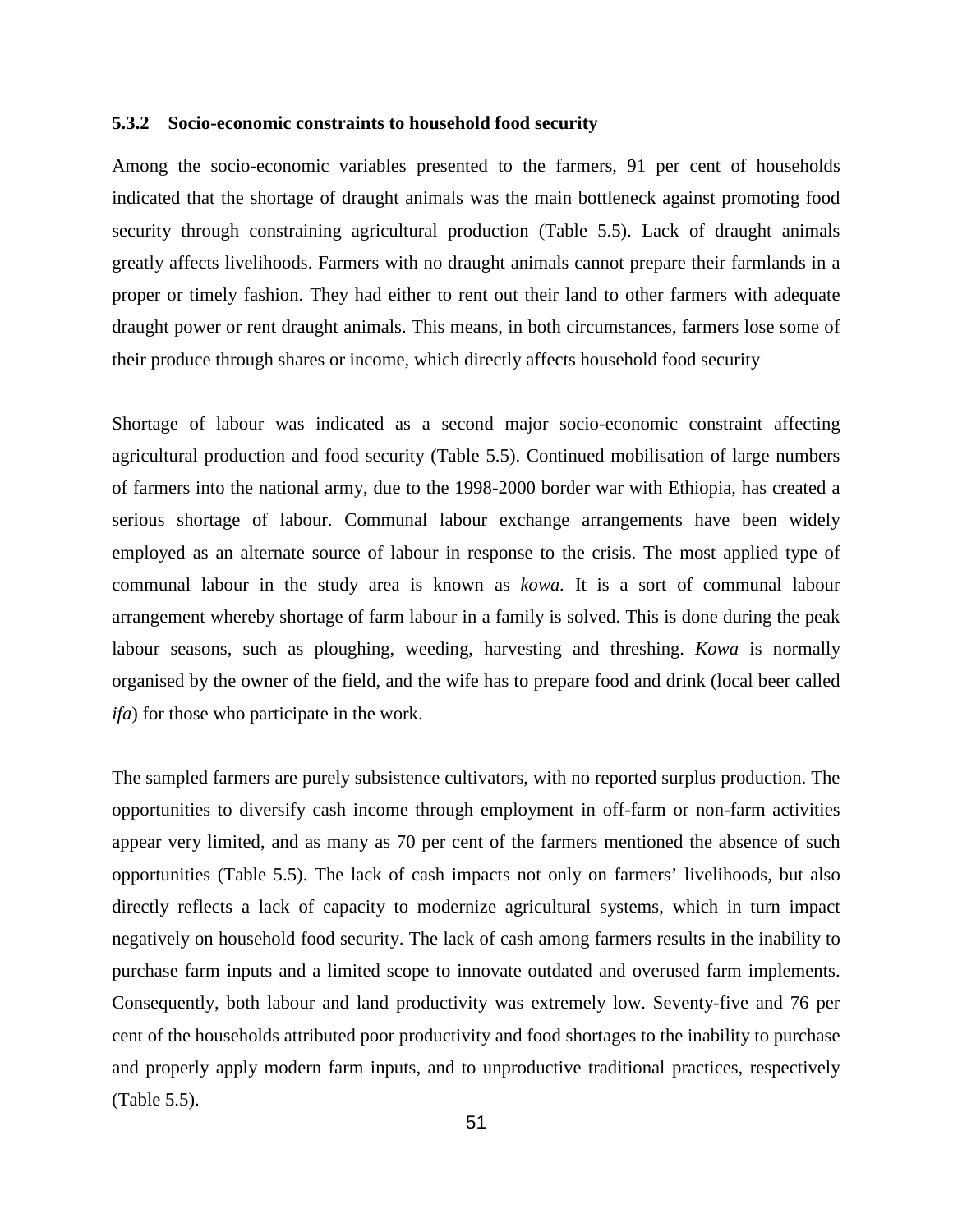Crop production system in the study area have not employed modern production technologies and productivity was very low. This has been true in all phases of production activities, from planting to harvesting. Farmers do not use commercial fertilisers; instead, they use traditional organic fertiliser (compost and manure). Use of herbicides was a very uncommon practice. Labour intensive hand weeding and farming tools were used to control weeds.

**Problems** Number of respondents Score and rank of perceived problems Nil | Moderate | Severe | Score | Rank | Per cent of applicability Lack of cash income  $16 \mid 63 \mid 22 \mid 107 \mid 3 \mid 70$ Absence of off-farm income 19 71 11 93 5 73 Shortage of labour 22 49 30 109 2 79 Shortage of draught animals 10 53 38 129 1 91 Shortage of farming implements  $\begin{array}{|c|c|c|c|c|c|c|c|c|} \hline 24 & 63 & 13 & 89 & 6 & 76 \ \hline \end{array}$ Low modern input and traditional farming practice 26 65 10 102 4 75

**Table 5.5: Perceived socio-economic constraints causing food shortages to households in Dasse Administrative Area, November 2005 (n = 101)** 

#### **5.3.3 Infrastructural constraints**

Access to farm credit could compensate for small farmers' cash deficiencies. However, over 85 per cent of the surveyed households indicated that no such support was provided by government or development partners (Table 5.6). Agricultural extension services were weak due to low resources and poor commitment by the Ministry of Agriculture towards strengthening the extension service. Seventy two per cent of farmers agreed with this comment and complained about the inadequate extension services offered by the Ministry of Agriculture (Table 5.6). Extension staff were few and only located at the sub-zone level, with weak logistical support and poor working conditions. According to the FAO/WFP's (2004) Crop and Food Supply Assessment Mission report, an extension presence in Gash-Barka zone was spread too thinly with a maximum of five staff per sub-zone.

Post-harvest grain losses due to poor storage structures were indicated as one of the major constraints to household food security. Over half of the surveyed farmers reported post-harvest crop losses due to poor and traditional storage practices (Table 5.6). Considering the already low production, the poor post-harvest handling further affected household food security through diminishing the amount of available food from domestic production.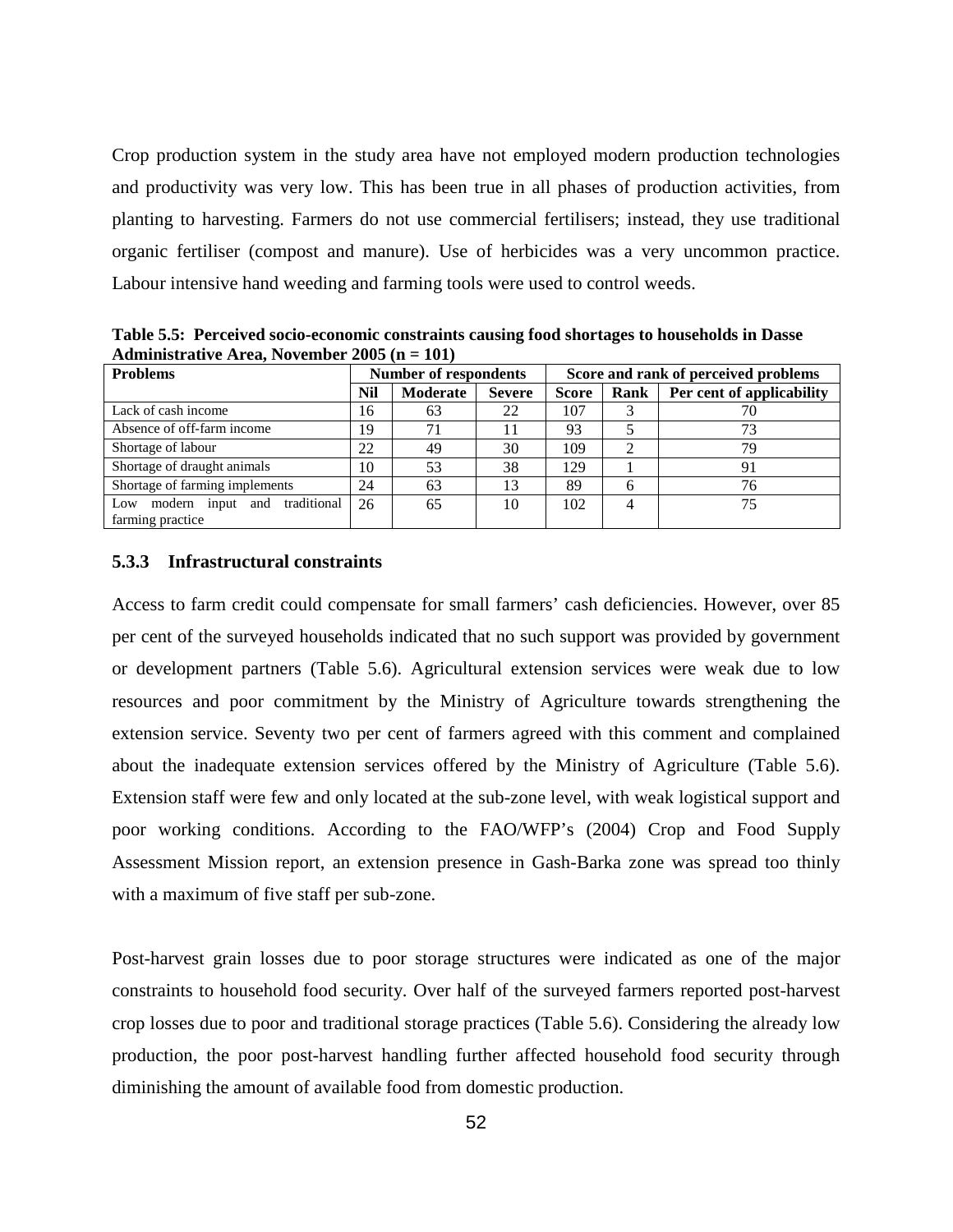Health problems were perceived as an important social problem constraining agricultural production. Malaria was identified as the main disease affecting production in the study area (Table 5.6). Malaria's direct effect on household food security was through loss of labour for farm operations. The outbreak of an epidemic during critical agricultural operations, such as cultivation, weeding and harvesting, adversely affected agricultural productivity.

Considering that farmers in the study area are agro-pastoralists, adequate veterinary services are crucially important. However, 64 per cent of the farmers complained about the lack of veterinary services. This affects household food security both directly and indirectly (Table 5.6).

**Table 5.6: Infrastructural constraints to agricultural production as perceived by farmers in Dasse Administrative Area, November 2005 (n = 101)** 

| <b>Problems</b>              | <b>Number of respondents</b> |                 |               | Score and rank of perceived problems |      |                           |  |
|------------------------------|------------------------------|-----------------|---------------|--------------------------------------|------|---------------------------|--|
|                              | <b>Nil</b>                   | <b>Moderate</b> | <b>Severe</b> | <b>Score</b>                         | Rank | Per cent of applicability |  |
| Inadequate farmers' advisory | 27                           | 70              |               | 74                                   | 3    |                           |  |
| service (extension)          |                              |                 |               |                                      |      |                           |  |
| Lack of farm credit          | 15                           | 73              | 13            | 99                                   |      | 86                        |  |
| Inadequate irrigation        | 44                           | 54              |               | 60                                   | 6    | 57                        |  |
| practices                    |                              |                 |               |                                      |      |                           |  |
| Post harvest losses          | 43                           | 47              |               | 69                                   |      | 58                        |  |
| Health problems (malaria)    | 29                           | 62              | 10            | 82                                   | ◠    | 72                        |  |
| Lack of veterinary services  | 37                           | 60              |               | 68                                   |      | 64                        |  |

In sum, households perceived drought, erratic rainfall patterns and weed infestation as the first three major agro-ecological constraints that hindered self-sufficiency in food production. Shortage of farm implements and labour, and lack of monetary and off-farm income were perceived as the most important and top ranked  $(1<sup>st</sup> -3<sup>rd</sup>)$  agro-ecological constraints. Among the infrastructural constraints, lack of farm credit, health (malaria) problems and lack of farmers' advisory services respectively, were perceived as the top three constraints most affecting household food security through impending agricultural production.

### **5.4 Household coping strategies**

Coping strategies are response actions to the effects of food shortages**.** People adopt coping strategies in response to different risks and shocks. The range of coping and adaptive strategies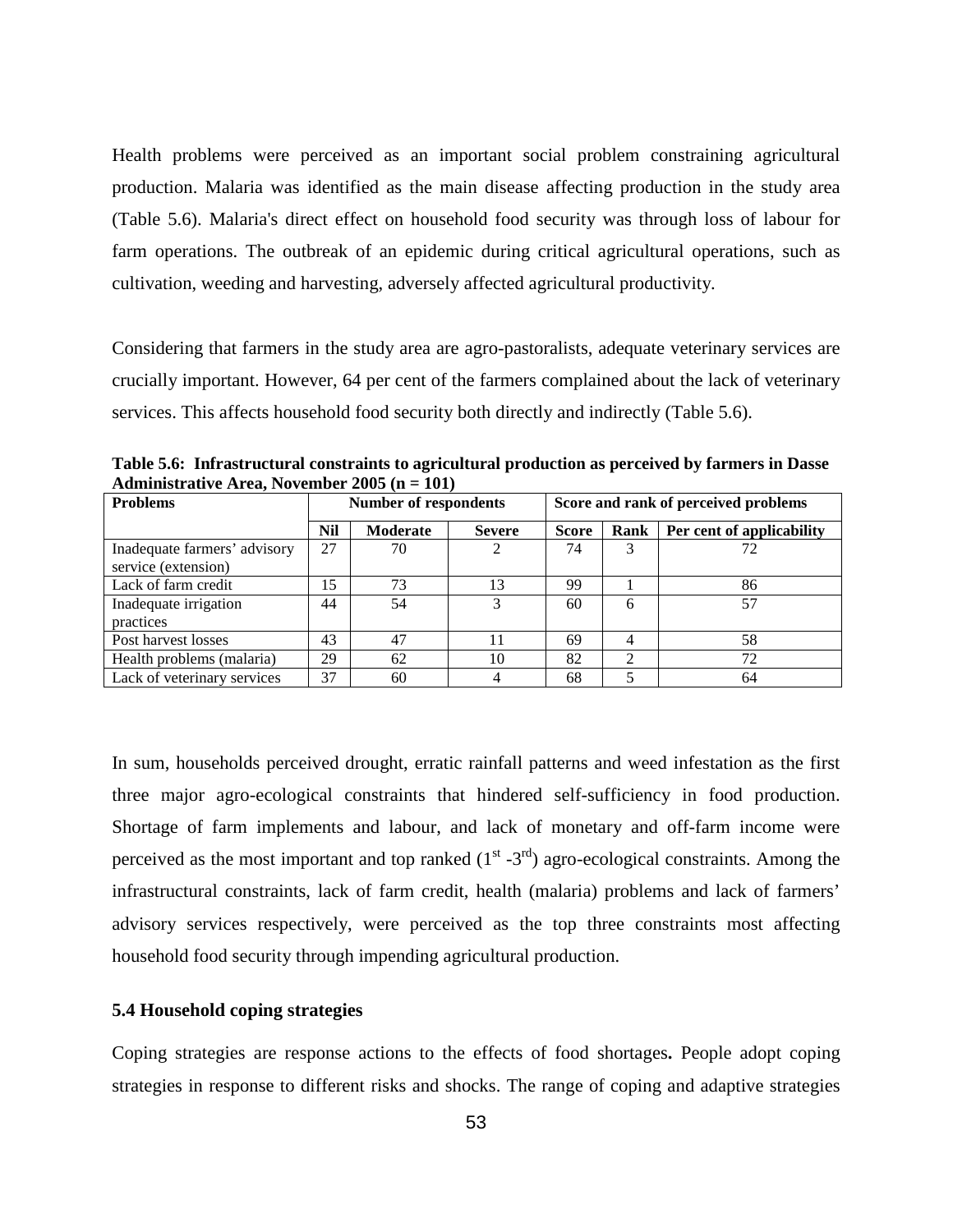employed by people is copious, and they differ according to prevailing conditions. Investigating what coping mechanisms households employ during times of food shortages was one of the research problems identified at the outset of the study, as the coping strategy index measures perceived food insecurity. This section describes how people in the study area viewed the situation.

### **5.4.1 Frequency of application of coping strategies**

As was described in the previous sections, farmers in the study area often failed to produce enough grain for household consumption to carry them through the year. Thus, it was inevitable that they depended on alternative food sources and/or had to optimally use what they had produced to escape inter or intra-annual food shortages.

Attempts were made to identify the most often employed coping strategies through household surveys and focus group discussion, and by employing the Coping Strategy Index (see section 3.3.3 for methodological details). As illustrated in Table 5.7, the coping strategies identified as most often occurring in the study area were: relying on less preferred foods; gathering wild foods; limiting portion sizes at meal times; reducing the number of meals eaten per day; restricting consumption of adults in order to let small children eat, and consumption of seeds held for the next season. More than 70 per cent of the sampled households indicated that they had employed these coping strategies as short-term measures during times of food shortages. With the exception of consumption of seeds held for next season, most of these coping strategies cause no lasting damage to livelihoods and are usually reversible.

The vast majority (98 per cent) of households relied on less preferred food and gathering of wild foods respectively, during the time of food shortage. While 56 per cent of these households were relying on less preferred foods once or twice a week, about 36 per cent of them were applying these strategies 3-6 days a week. With regard to gathering of wild foods, the majority of the households (62 per cent) were relying on this strategy for about 3-6 days a week (see Table 5.7).

Table 5.7 shows that the second most important coping strategies that were applied often by the majority of households were limiting meal portions; reducing the number of meals eaten in a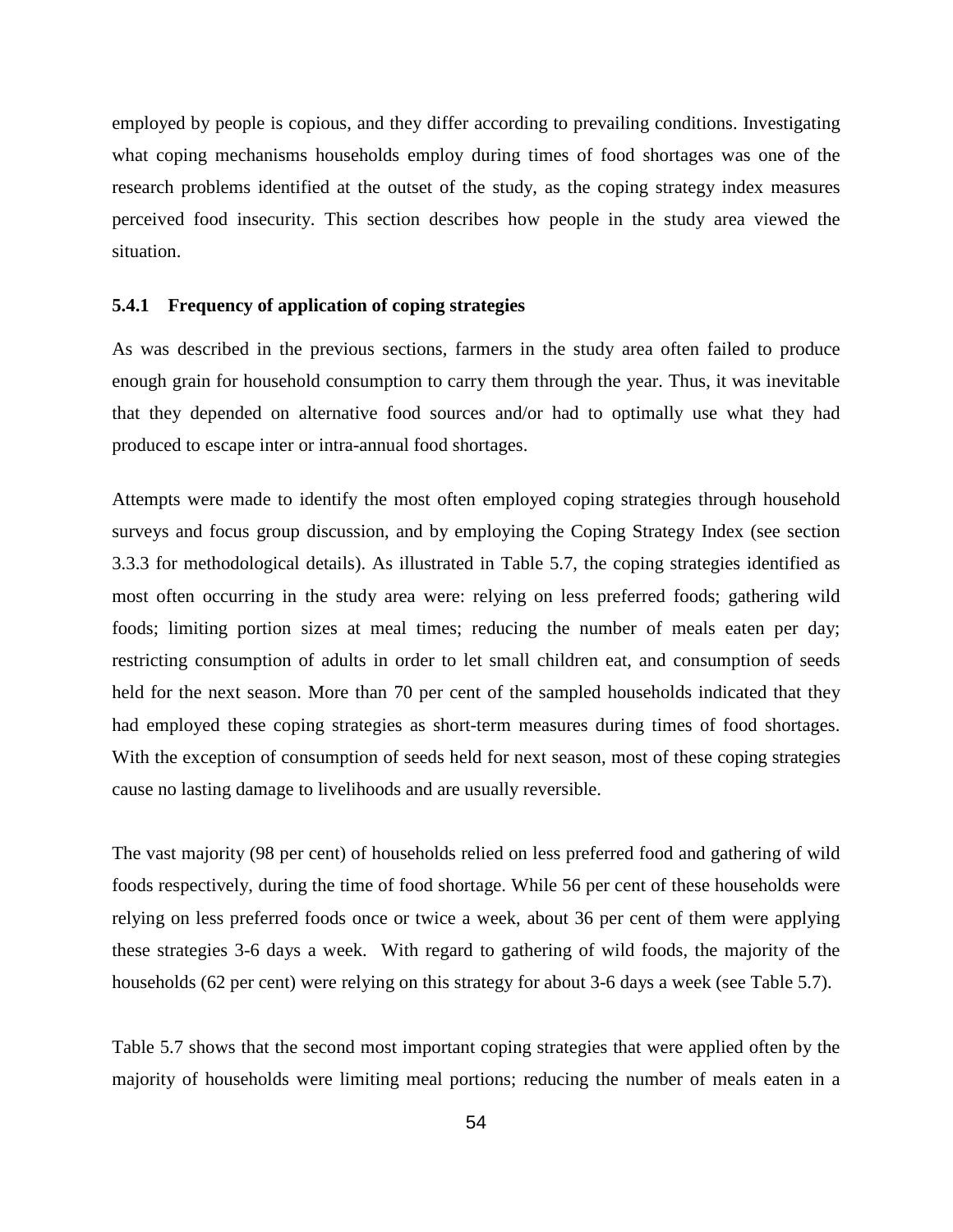day; and consumption of seed stock held for next season. In all cases, 86 per cent of households relied on these strategies to ensure constant availability of food. About 56 per cent of the households who relied on limiting the portion sizes of meals applied this strategy once or twice a week. About 45 per cent of the households who relied on reducing the number of meals eaten a day applied this coping strategy once or twice a week. About 75 percent of households who relied on consumption of seeds held for next season apply this strategy seldom, once or twice a week.

Restricting consumption of adults in order for small children to eat was also another important coping strategy that was employed by 74 per cent of the households as a short-term mechanism to avert a food crisis. Most households (61 per cent) reported that they employed this strategy once or twice a week. About 35 per cent employed this strategy often (3-6 days a week).

| <b>Coping strategies</b>                                                 | <b>Total</b><br>percentage of                   | Relative frequency by percentage of households<br>using coping strategy $(n=101)$ | Average<br>severity                      |                                                  |                                            |                                  |
|--------------------------------------------------------------------------|-------------------------------------------------|-----------------------------------------------------------------------------------|------------------------------------------|--------------------------------------------------|--------------------------------------------|----------------------------------|
|                                                                          | households<br>using the<br>coping<br>strategies | Never $(0)$<br>days/week)                                                         | Once in a<br>while $(1-2)$<br>days/week) | <b>Pretty</b><br>often $(3-$<br>6 days<br>/week) | All the<br>time(7)<br>days<br>$/$ week $)$ | index by<br>coping<br>strategies |
| 1. Rely on less preferred food                                           | 98                                              | $\overline{2}$                                                                    | 58                                       | 36                                               | $\overline{4}$                             | 5.5                              |
| 2. Borrow food, or rely on help<br>from a friend or relatives            | 25                                              | 75                                                                                | 22                                       | $\overline{2}$                                   | 1                                          | 1.4                              |
| 3. Purchase food on credit                                               | $\overline{4}$                                  | 96                                                                                | $\overline{2}$                           | $\overline{2}$                                   | $\theta$                                   | 0.2                              |
| 4. Gather wild food                                                      | 98                                              | $\overline{c}$                                                                    | 34                                       | 62                                               | $\overline{c}$                             | 3.5                              |
| 5. Consume seed stock held for<br>next planting season                   | 86                                              | 16                                                                                | 75                                       | 10                                               | 1                                          | 6.5                              |
| 6. Send household members to<br>other family members or eat<br>elsewhere | 18                                              | 82                                                                                | 13                                       | $\overline{4}$                                   | $\mathbf{1}$                               | 1.8                              |
| 7. Limit portion size at meal times                                      | 86                                              | 15                                                                                | 55                                       | 28                                               | 2                                          | 4.5                              |
| 8. Restrict consumption of adults in<br>order for small children to eat  | 74                                              | 16                                                                                | 61                                       | 12                                               | 1                                          | 10.0                             |
| 9. Reduce the number of meals<br>eaten in a day                          | 86                                              | 14                                                                                | 45                                       | 35                                               | 6                                          | 7.8                              |
| 10. Skip an entire day without<br>eating                                 | 21                                              | 88                                                                                | 18                                       | $\overline{4}$                                   | $\Omega$                                   | 1.8                              |
| 11. Sell farm implements to<br>purchase food                             | 11                                              | 89                                                                                | 9                                        | 2                                                | $\Omega$                                   | 1.5                              |

**Table 5.7: Frequency of coping strategies by households using coping strategies in Dasse Administrative Area, November 2005 (n =101) (Adapted from CARE/WFP 2004)** 

Borrowing food or relying on help from a friend or relatives was not a common coping strategy. This was employed only by about 25 per cent of households. Most of these households relied on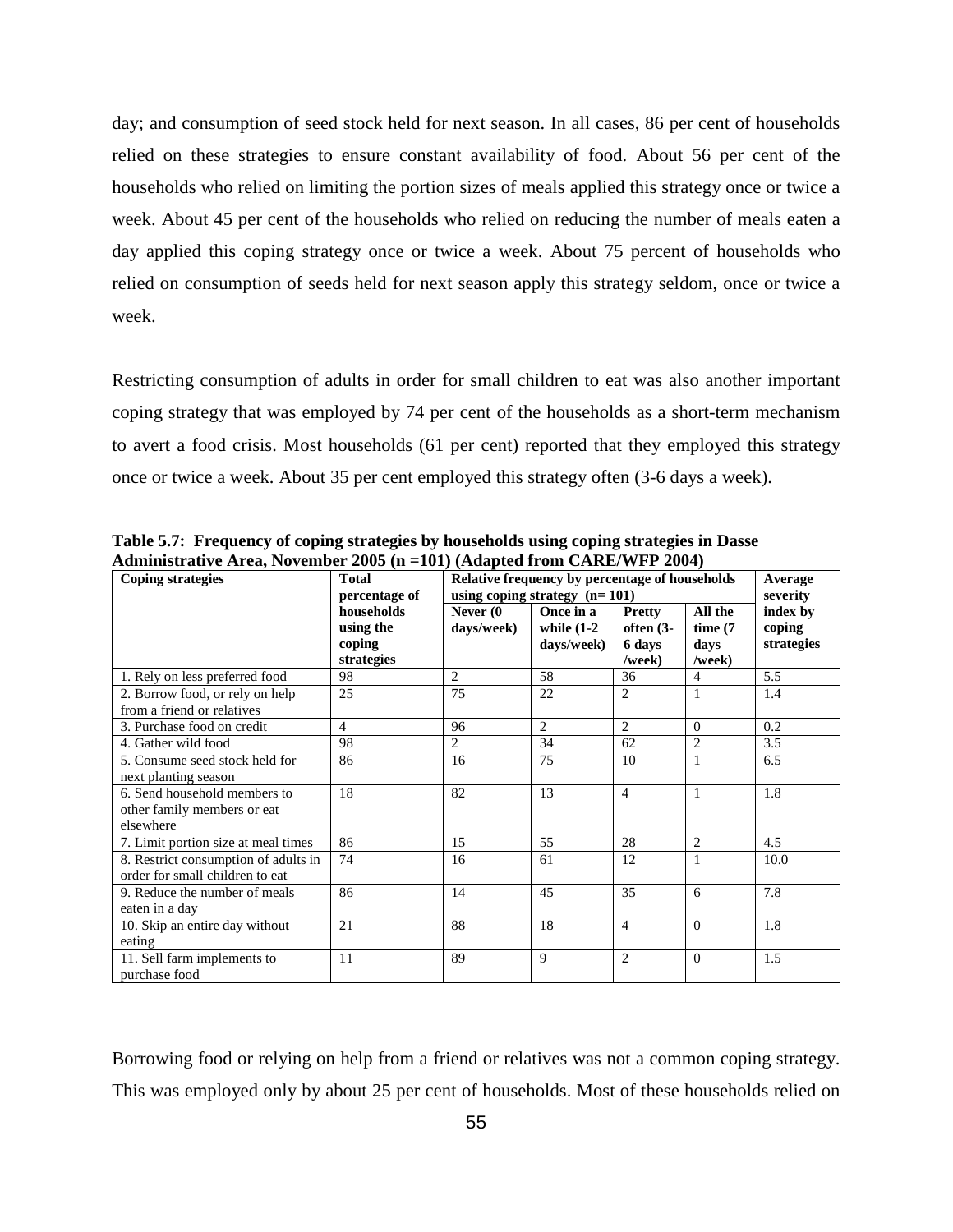this strategy only once or twice a week. Available data also indicated that 98 percent of households in the study area received food aid (see Appendix D). Skipping entire days without eating, and selling off farm implements to purchase food, were reported as most infrequent coping strategies, represented by 12 and 11 per cent of households respectively. This coping strategy was a most uncommon practice, as was purchasing food on credit. Purchasing food on credit was employed only by 4 per cent of the households.

In sum, with the exception of consuming seed stocks held for next season, most coping strategies employed by farm households in Dasse Administrative Area would not cause long-term damage to food and livelihood security. The selling off of farm implements was uncommon. Similarly, as large livestock holdings were already low, selling of animals was an uncommon strategy to cope with food shortages. Skipping entire days without eating was also rare. Other strategies that were not commonly practiced included purchasing food on credit and sending household members to live elsewhere with family or friends.

#### **5.4.2 Severity index of coping strategies**

The CSI provides a quantitative food security score for each household. This score is a cumulative measure of the level of coping practices and severity of these practices. In brief, the higher the numeric score on the CSI, the more coping strategies employed by a household and the more food insecure it is. A lower numeric score means fewer coping strategies are employed and the household is more food secure (see section 3.3 for a detailed methodological note).

As illustrated in Table 5.8, the majority (86 per cent) of households recorded a CSI score of 21 – 49 percent of which recorded CSI scores of more than 40. After conducting a country-wide rural livelihood survey in 2003, an understanding was reached by WFP, CARE, and ERREC that in Eritrea, food security in terms of CSI score could be explained with a CSI score of 0, 0.1-40, and >40 as indicators of high, moderate, and severe food insecurity, respectively (Ministry of Health (MOH) 2005). Almost half of the interviewed households (49%) recorded CSI scores of above 40, thus they were severely food insecure. The CSI scores among female-headed households and male-headed households differed. While 52 per cent of female-headed households recorded CSI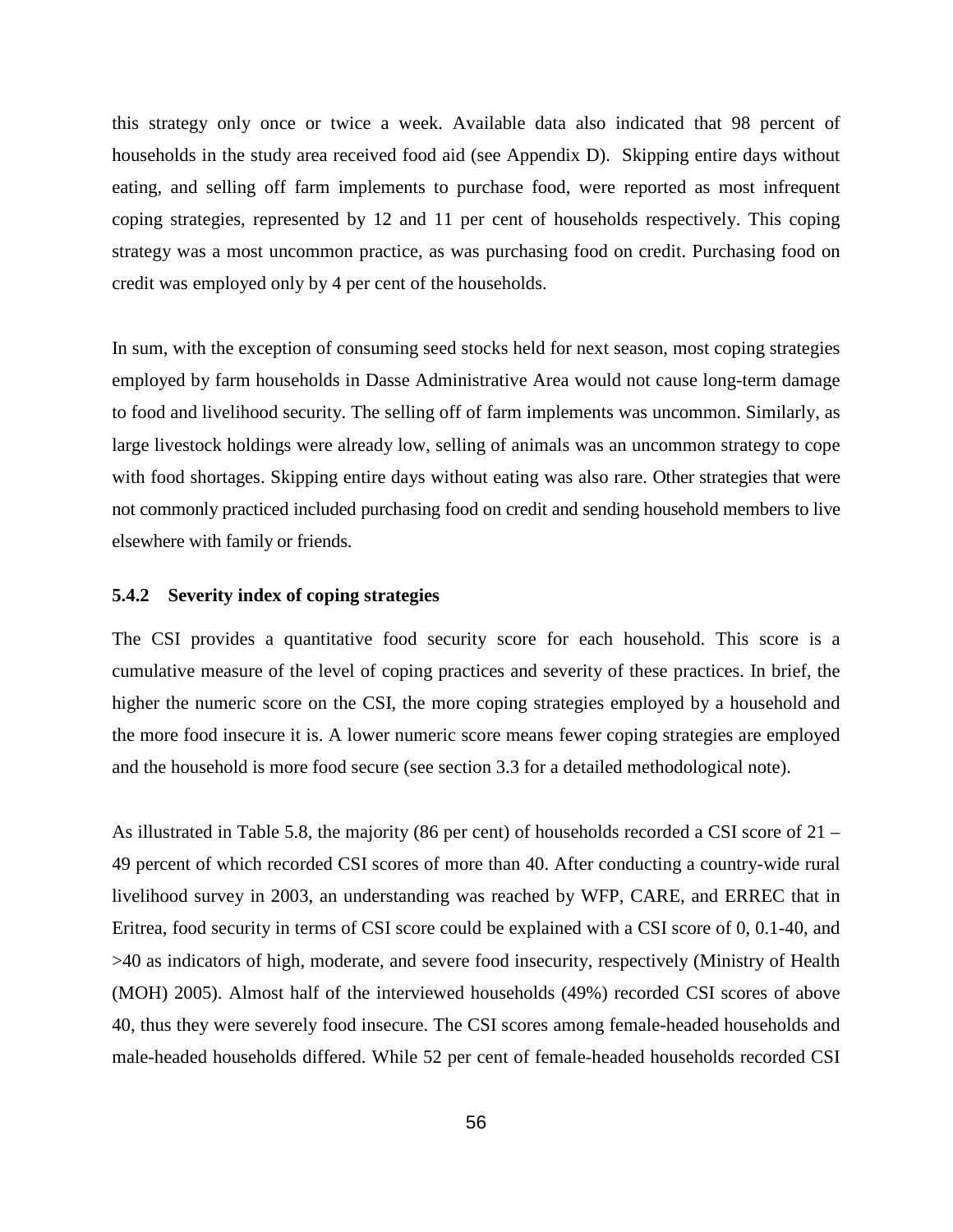scores of more than 40, only 46 per cent of male-headed households recorded CSI scores of more than 40.

| Table 5.0 Coping betaining through the Dask Training theory in case of 2000 (iii) = 101 |                        |               |     |                                 |       |               |  |  |
|-----------------------------------------------------------------------------------------|------------------------|---------------|-----|---------------------------------|-------|---------------|--|--|
| <b>CSI</b>                                                                              | Male-headed households |               |     | <b>Female-headed households</b> | Total |               |  |  |
|                                                                                         | No.                    | $\frac{6}{9}$ | No. | $\frac{6}{9}$                   | No.   | $\frac{0}{0}$ |  |  |
| $0 - 20$                                                                                |                        |               |     |                                 |       |               |  |  |
| $21 - 40$                                                                               |                        | 42            |     |                                 |       |               |  |  |
| $41 - 60$                                                                               |                        | 39            |     |                                 |       |               |  |  |
| $61 - 80$                                                                               |                        |               |     |                                 |       |               |  |  |
| <b>Total</b>                                                                            |                        | 100           | 58  | 100                             |       | 100           |  |  |

**Table 5. 8 Coping Strategy Index (CSI) in Dasse Administrative Area, November 2005 (n. = 101)** 

### **5.4.3 Level of severity of coping strategies**

The eleven coping strategies employed by households were categorised into different levels of severity during the focus group discussions. Investigations sought to identify the proportion of households experiencing various levels of severity.

Gathering wild food was classified as the least severe coping strategy and was employed by the majority of interviewed households (98 per cent). Relying on less preferred and less expensive foods, purchasing food on credit and limiting portion sizes at meal times were considered as moderately severe strategies. These moderately severe coping strategies, with the exception of purchasing food on credit, were found to be employed by more than 80 per cent of interviewed households (see Table 5.9)

Borrowing food or relying on help from friends or relatives, restricting consumption of adults so children can eat, reducing the number of meals eaten in a day, and selling of farm implements to purchase food were identified as severe coping strategies. These strategies were employed by a small number of households (see Table 5.9).

Skipping entire days without eating, consuming seed stock held for next season, and sending household members to live elsewhere were identified as most severe coping strategies. In terms of frequency of application, consumption of seed stocks held for next season was found to be the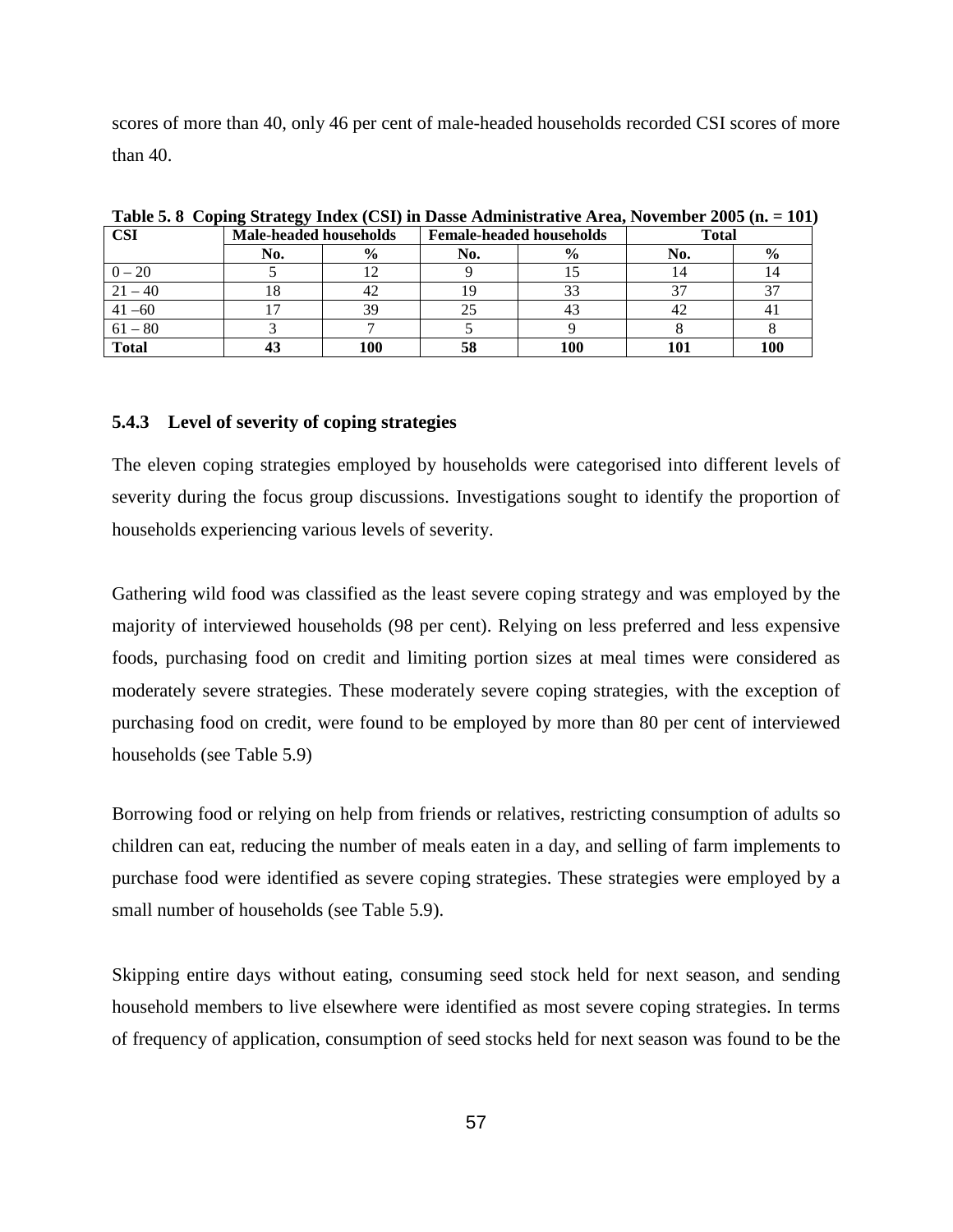most often applied strategy (86 per cent) while the rest were employed less often, (20-30 per cent) as a mechanism to tackle food insecurity problems.

| $\ldots$ , $\ldots$ , $\ldots$<br>Coping strategies severity level<br>(As calculated from the focus group discussion) | Percentage of households using the strategy |
|-----------------------------------------------------------------------------------------------------------------------|---------------------------------------------|
| <b>Least severe</b>                                                                                                   |                                             |
| Gather wild food                                                                                                      | 98                                          |
| <b>Moderately severe</b>                                                                                              |                                             |
| Rely on less preferred and less expensive foods                                                                       | 98                                          |
| Purchase food on credit                                                                                               | $\overline{4}$                              |
| Limit portion sizes at mealtimes                                                                                      | 86                                          |
| <b>Severe</b>                                                                                                         |                                             |
| Borrow food, or rely on help from friends or relatives                                                                | 25                                          |
| Restrict consumption of adults so children can eat                                                                    | 74                                          |
| Reduced the number of meals eaten in a day                                                                            | 86                                          |
| Selling of farm implements to purchase food                                                                           | 11                                          |
| <b>Most severe</b>                                                                                                    |                                             |
| Skip entire days without eating                                                                                       | 12                                          |
| Consume seed stock held for next season                                                                               | 86                                          |
| Send household members to live elsewhere                                                                              | 18                                          |

| Table 5.9: Severity level and frequency of application of coping strategies in Dasse Administrative |  |  |
|-----------------------------------------------------------------------------------------------------|--|--|
| Area, November 2005, (n=101)                                                                        |  |  |

Generally, with rare exceptions, the coping strategies classified as severe were applied by fewer households than the least and moderately severe coping strategies. The least and moderately severe strategies were employed by more than 80 percent of households. Most households (98 per cent) applied least severe and moderately severe coping strategies. This implies that the coping strategies applied by the sample households indicated widespread food insecurity, but the coping strategies applied did not infer that coping strategy responses were severe.

### **5.4.4 Erosive and non-erosive coping strategies**

Coping strategies are categorised into erosive and non-erosive coping strategies. Erosive coping strategies are detrimental to the future food security of households and non-erosive coping strategies are not detrimental to the future food security of households.

As indicated in Table 5.10, most strategies employed by households fell under non-erosive coping strategies. Selling farm implements and consumption of seeds held for next season were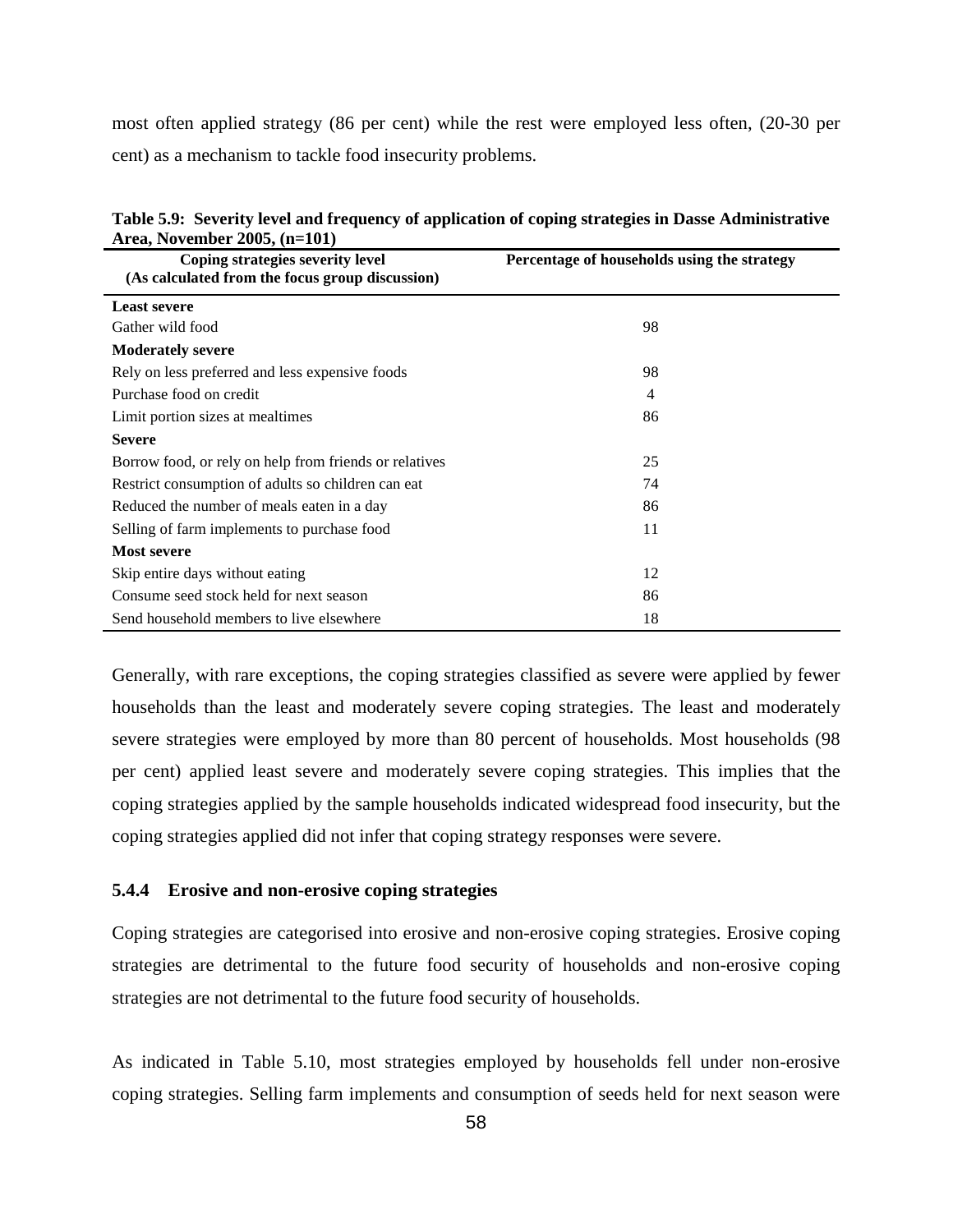commonly considered the most severe strategy, as these could have an effect on the next season's food production and lead to food shortages and therefore food insecurity, though these were employed by less than 40 percent of the households. In terms of the theory presented in the literature review, these households demonstrated a fair level of resilience to food insecurity and that the coping strategies applied did not undermine future food security.

| <b>Coping categories</b> | <b>Type of strategies</b>                               | Households using the strategy<br>(percentage) |
|--------------------------|---------------------------------------------------------|-----------------------------------------------|
| <b>Non-</b> erosive      | Rely on less preferred food                             | 98                                            |
|                          | Gather wild food                                        | 98                                            |
|                          | Limit portion size at meal times                        | 86                                            |
|                          | Restrict consumption of adults in order for small       | 74                                            |
|                          | children to eat                                         |                                               |
|                          | Reduce the number of meals eaten in a day               | 86                                            |
|                          | Skip an entire day without eating                       | 12                                            |
|                          | Purchase food on credit                                 | 4                                             |
|                          | Send household members to other family members or       | 18                                            |
|                          | eat elsewhere                                           |                                               |
|                          | Borrow food, or rely on help from a friend or relatives | 25                                            |
| <b>Erosive</b>           | Consume seed stock held for next planting season        | 34                                            |
|                          | Sell farm implements to purchase food                   | 11                                            |

**Table 5.10 : Coping strategy categories commonly applied in Dasse Administrative Area, November 2005 (n=101)** 

#### **5.4.5 Gender and household coping strategies**

The gender dimension of food security was investigated in terms of coping strategies employed during food shortage. The analysis of the CSI score revealed that female-headed households had slightly lower CSI scores than male-headed households (see Table 5.11). The interpretation of the scores indicates that male-headed households were slightly more food secure than femaleheaded households. However, the differences in the CSI score were not significant, meaning that there were no significant differences in the food security status between male-headed and female-headed households.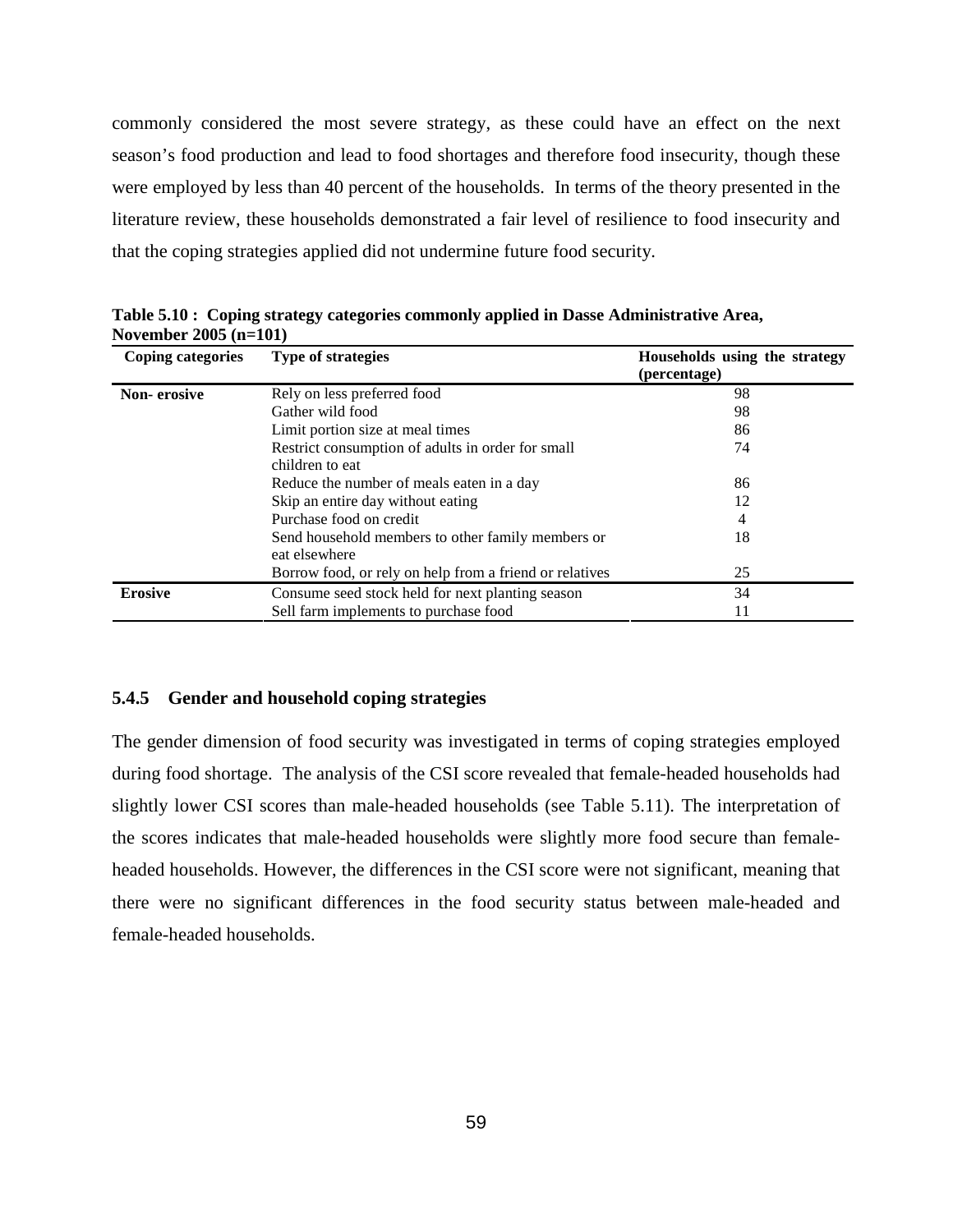|                                                                       | Per cent of households             |                                     |                | <b>Average Severity index per coping</b><br>strategy |                           |              |  |
|-----------------------------------------------------------------------|------------------------------------|-------------------------------------|----------------|------------------------------------------------------|---------------------------|--------------|--|
| <b>Coping strategies</b>                                              | <b>Female headed</b><br>households | <b>Male</b><br>headed<br>households | <b>Total</b>   | Female<br>headed<br>households                       | Male headed<br>households | <b>Total</b> |  |
| Rely on less preferred food                                           | 97                                 | 98                                  | 98             | 5.3                                                  | 5.7                       | 5.5          |  |
| Borrow food, or rely on help<br>from a friend or relatives            | 22                                 | 33                                  | 28             | 1                                                    | 1.9                       | 1.5          |  |
| Purchase food on credit                                               | 3                                  | 5                                   | $\overline{4}$ | 0.3                                                  | 0.1                       | 0.2          |  |
| Gather wild food                                                      | 97                                 | 98                                  | 98             | 3.5                                                  | 3.4                       | 3.5          |  |
| Consume seed stock held for<br>next planting season                   | 88                                 | 86                                  | 87             | 6.5                                                  | 6.6                       | 6.5          |  |
| Send household members to<br>other family members or eat<br>elsewhere | 17                                 | 18                                  | 18             | 1.4                                                  | 2.2                       | 1.8          |  |
| Limit portion size at meal times                                      | 84                                 | 86                                  | 85             | 5                                                    | 3.8                       | 4.4          |  |
| Restrict consumption of adults in<br>order for small children to eat  | 74                                 | 72                                  | 73             | 10.1                                                 | 9.7                       | 9.9          |  |
| Reduce the number of meals<br>eaten in a day                          | 84                                 | 86                                  | 85             | 8.5                                                  | $\tau$                    | 7.8          |  |
| Skip an entire day without eating                                     | 22                                 | 19                                  | 21             | 1.9                                                  | 1.7                       | 1.8          |  |
| Sell farming implements to<br>purchase food                           | 10                                 | 12                                  | 11             | 1.4                                                  | 1.6                       | 1.5          |  |

**Table 5.11: Coping strategy index by gender of household head in Dasse Administrative Area, November 2005, (n=101)** 

### **5.4.6 Correlation of coping strategies with cumulative CSI**

Spearman's correlation revealed that most of the individual coping strategies were significantly correlated to the cumulative CSI scores of households. Relying on less preferred food; gathering wild food; sending household members to other family members; limiting portion size at meal time; reducing the number of meals eaten in a day; restricting consumption of adults in order for small children to eat; skipping entire days without eating and selling of farm implements to purchase food were the coping strategies that were strongly correlated with the cumulative CSI score. Apparently, these were the strategies that were influential in increasing the CSI scores.

According to the result indicated in section 5.4.3 above, relying on less preferred foods and gathering wild foods were identified as the least and moderately severe coping strategies respectively. The strong correlations (r = 0.2436, p =  $<$  0.05; r = 0.03578, p =  $<$  0.01 respectively) with the CSI therefore, were mainly due to the high (98 per cent) frequency of application, as CSI is the function of severity and frequency of application.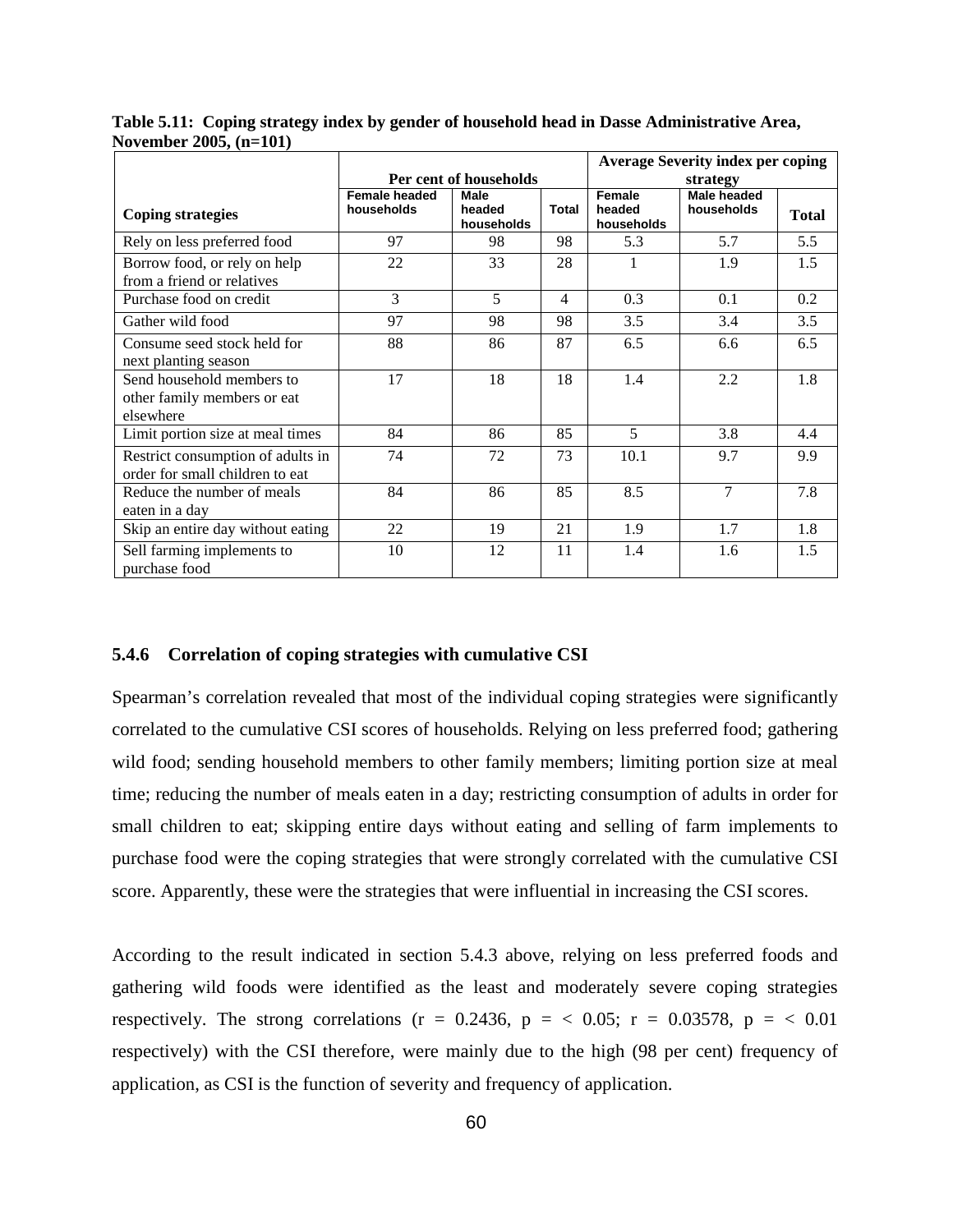Sending household members to other family members or to eat elsewhere were also positively correlated to the CSI ( $r = 0.3562$ ,  $p < 0.01$ ). This strategy was described in section 5.4.3 as the most severe strategy and as being applied less frequently (18 per cent). Thus, the strong correlation with the CSI was mainly due to its high severity level. The strong relationship ( $r =$ 0.6428,  $p \le 0.01$ ) between limiting portion sizes at meal times and the cumulative CSI scale was mainly due to the high frequency (86 per cent) of application of the strategy, as its severity level was moderate.

Reducing the number of meals eaten a day was identified as a severe coping strategy. The strong correlation with the CSI ( $r = 0.7588$ ,  $p < 0.01$ ) therefore, was because of both the high frequency of application (86 per cent) and the high level of severity. Restricting consumption by adults in order for small children to eat was categorised at the severe coping strategies level. As was mentioned in the previous section, this strategy was applied very often. The strong correlation it had with cumulative CSI, therefore, was as a result of both the severity level and high frequency of application (74 per cent).

Skipping an entire day without eating and selling of farm implements to purchase food were strongly correlated with the CSI score ( $r = 0.321$ ,  $p \le 0.01$ ;  $r = 0.4168$ ,  $p \le 0.01$  respectively). As described in section 5.4.3, these strategies were applied less often (11 and 12 percent respectively) and the severity level was moderately severe and severe. The strong correlation with the CSI score, therefore, was mainly due to the high severity levels.

As indicated on Table 5.12, consuming seed stocks held for next season was weakly correlated with CSI ( $r = 0.0855$ ,  $p < 0.05$ ) although it was the most frequently applied strategy (86 per cent of households). Consuming seeds stocks held for the next season was classified as a severe coping strategy, and the weak correlation with the cumulative CSI score was not expected.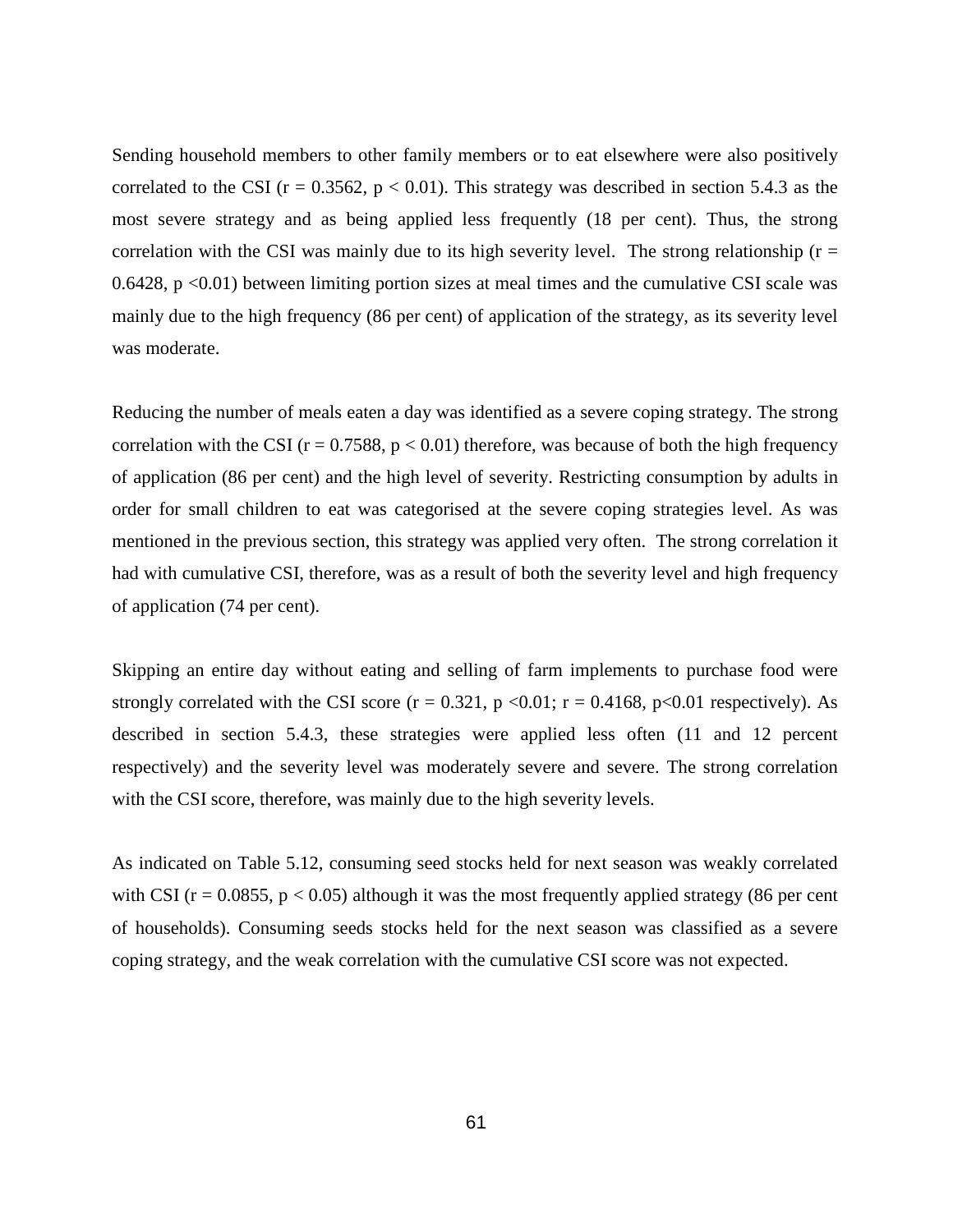| <b>Coping strategies</b>                                          | <b>Spearman's correlation</b><br>coefficient |
|-------------------------------------------------------------------|----------------------------------------------|
| Rely on less preferred food                                       | $0.2436*$                                    |
| Borrow food or rely on help from a friend or relatives            | 0.0623                                       |
| Purchase food on credit                                           | 0.052                                        |
| Gather wild food                                                  | $0.3578*$                                    |
| Consume seed stock held for next planting season                  | $0.0855**$                                   |
| Send household members to other family members or eat elsewhere   | $0.3562*$                                    |
| Limit portion size at meal times                                  | $0.6428*$                                    |
| Restrict consumption of adults in order for small children to eat | 0.7299                                       |
| Reduce the number of meals eaten in a day                         | 0.7588*                                      |
| Skip an entire day without eating                                 | $0.321*$                                     |
| Sell farm implements to purchase food                             | $0.4168*$                                    |

**Table 5.12: Spearman's correlation coefficient for individual coping strategies and cumulative CSI in Dasse Administrative area, November 2005 (n=101)** 

\*\*Significant at P<0.05 (two tailed)

\* Significance at P<0.01 (two tailed)

#### **5.4.7 Correlation of the CSI score with household characteristics**

Table 5.13 describes correlation coefficients for the household characteristics (see chapter 4 for detail) with the CSI. These results indicate that the CSI scores were positively correlated with household size, age of household head, dependency ratio, land holding and food aid.

A positive correlation existed between the CSI and age of household head interpreted as the older the household head, the higher the CSI, and the more food insecure than those households headed by relatively younger people. The dependency ratio was positively correlated with the CSI, i.e. the higher the dependency ratio the higher the CSI scores and therefore the more severe the food insecurity situation was. It indicated that the more dependent members in the household, the more food insecure the household is. The educational status of the household head was positively correlated with the CSI and was interpreted as the more educated the household heads, the less food secure they are. It contrasted with the usual assumption that households headed by educated members are more productive, with better income earning opportunity, and were thus more food secure than non-educated ones.

A positive correlation was found between the CSI and land holding size. This means that the bigger the land holding size of the household, the higher the CSI and the more food insecure they are. Those who had smaller land size recorded lower CSI. This finding is unusual and most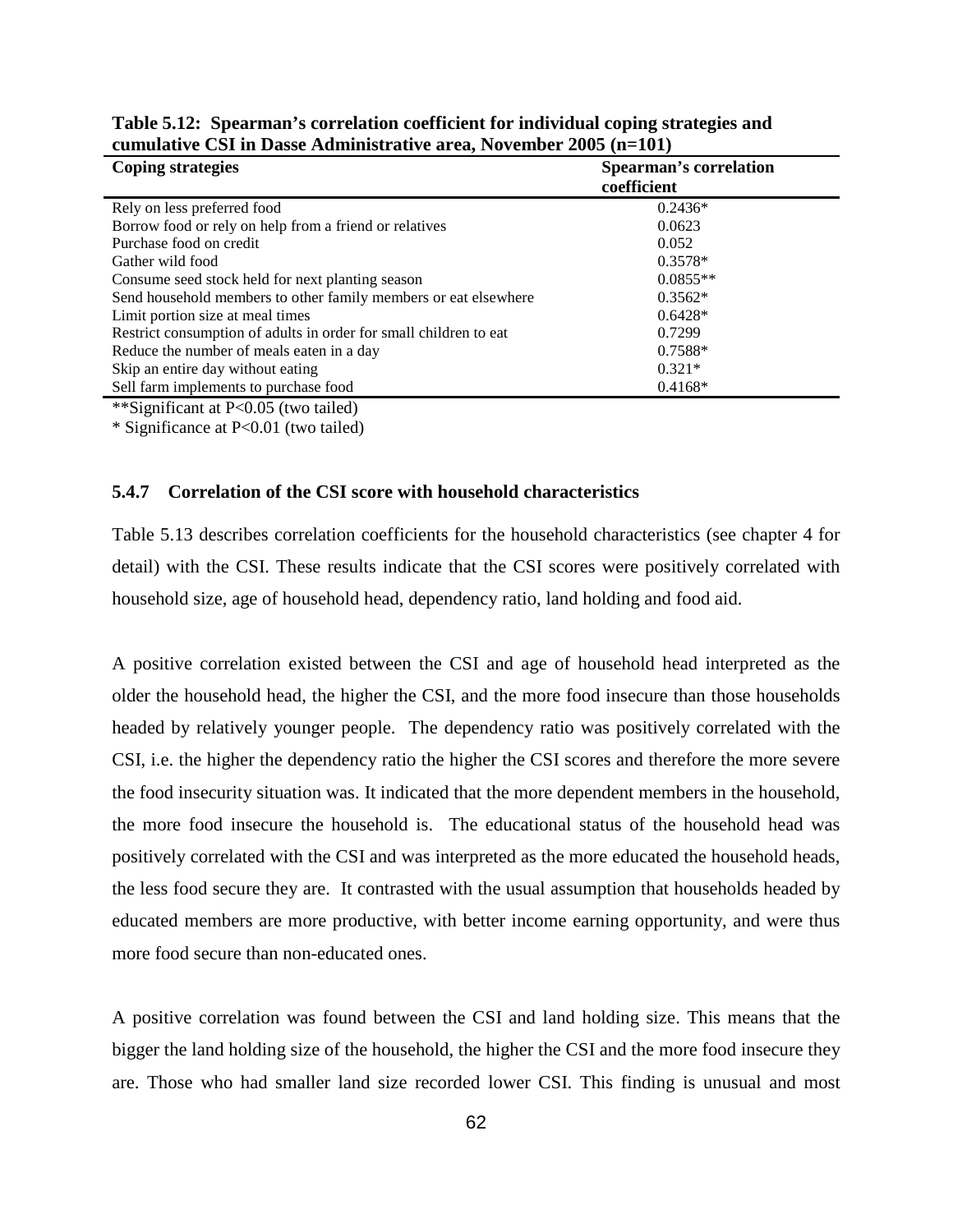unexpected, and may need further investigation to identify other influencing factors. It may be related to more agricultural livelihoods and the impact of drought on agricultural livelihoods.

| <b>Household characteristics</b>     | Spearman correlation coefficient |  |
|--------------------------------------|----------------------------------|--|
| Household size                       | $0.2148**$                       |  |
| Dependency ratio                     | $0.2687*$                        |  |
| Age of household head                | $0.1786**$                       |  |
| Food intake in kilojoules per capita | $-0.0538$                        |  |
| Livestock holdings per household     | 0.0662                           |  |
| Available food from own harvest      | 0.1447                           |  |
| Available food from purchase         | 0.1225                           |  |
| Productivity per hectare             | 0.0143                           |  |
| <b>Education</b> level               | $0.1946**$                       |  |
| Land holding                         | $0.2237*$                        |  |
| Food aid                             | $0.168**$                        |  |

**Table 5.13: Correlations between CSI and household characteristics in Dasse Administrative area, November 2005 (n =101)**

\*\*Significant at P<0.05 (one tailed)

\* Significance at P<0.01 (one tailed)

### **5.4.8 Coping strategies and perceived causes of household food insecurity**

The relationship between coping strategies and perceived causes of household food insecurity was investigated in view of CSI score and the severity of the perceived problems as discussed in section 5.3. The CSI scores were compared with the perceived causes of household security as categorised under agro-ecological, socio-economic and infrastructural constraints. Spearman's correlation coefficient was employed to identify these relationships in terms of strength of the linkages and statistical significances (Table 5.14).

Figure 5.3 shows that the CSI scores were found to be higher among households who reported the perceived agro-ecological constraints as severe, compared with households who reported these causes as non-existent (nil) or somewhat existent. This was particularly true among households who perceived drought, erratic rain, land degradation, and insect pests as severe constraints. As indicated in Table 5.14, the relationship was statistically significant with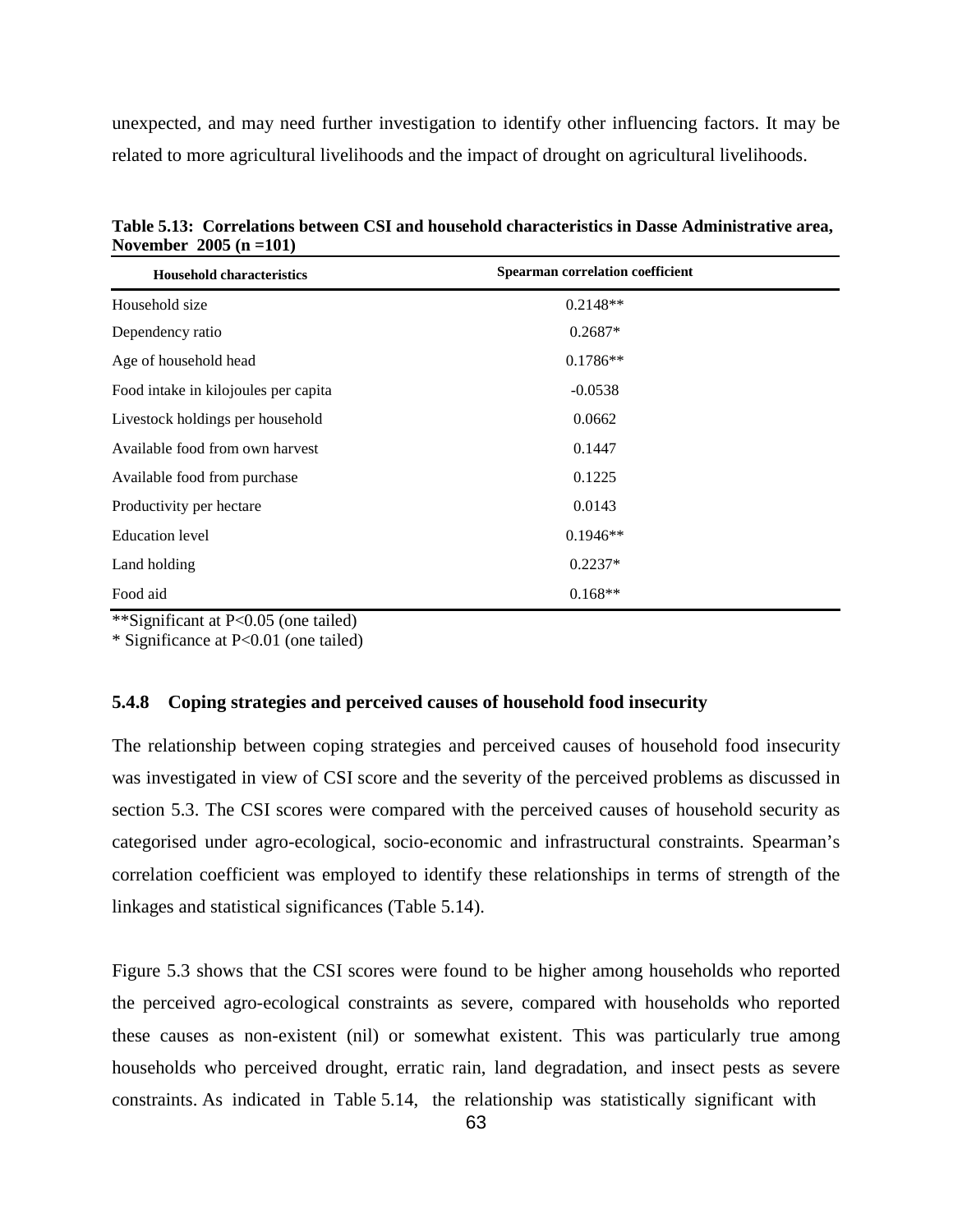perceived drought and land degradation ( $r = 0.178$ ,  $p <$ 0.05 and  $r = 0.235$ ,  $p < 0.05$ respectively) as perceived causes of household food insecurity This implies that the more severe the problems of drought and land degradation were perceived to be, the higher the CSI, and the higher the perceived food insecurity situation.



 **Figure 5.3: CSI score by perceived agro-ecological causes of household food Insecurity in Dasse Administrative Area, November 2005 (n = 101).**

Figure 5.4 shows that the relationships between coping strategies and perceived socio-economic constraints of household food security were investigated in terms of the CSI score and the

severity of the problems as discussed in section 5.3. The CSI scores were found to be higher among households who reported the perceived causes as severe and moderate, compared with the households who reported these causes as non-existent (nil). The CSI was higher for households who reported lack of income, shortage of labour, shortage of draught animals and traditional



 **Figure 5.4: CSI score by perceived socio-economic constraints of household food insecurity in Dasse Administrative Area, November 2005 (n = 101).** 

farming implements and practices as severe constraints to household food security. However, a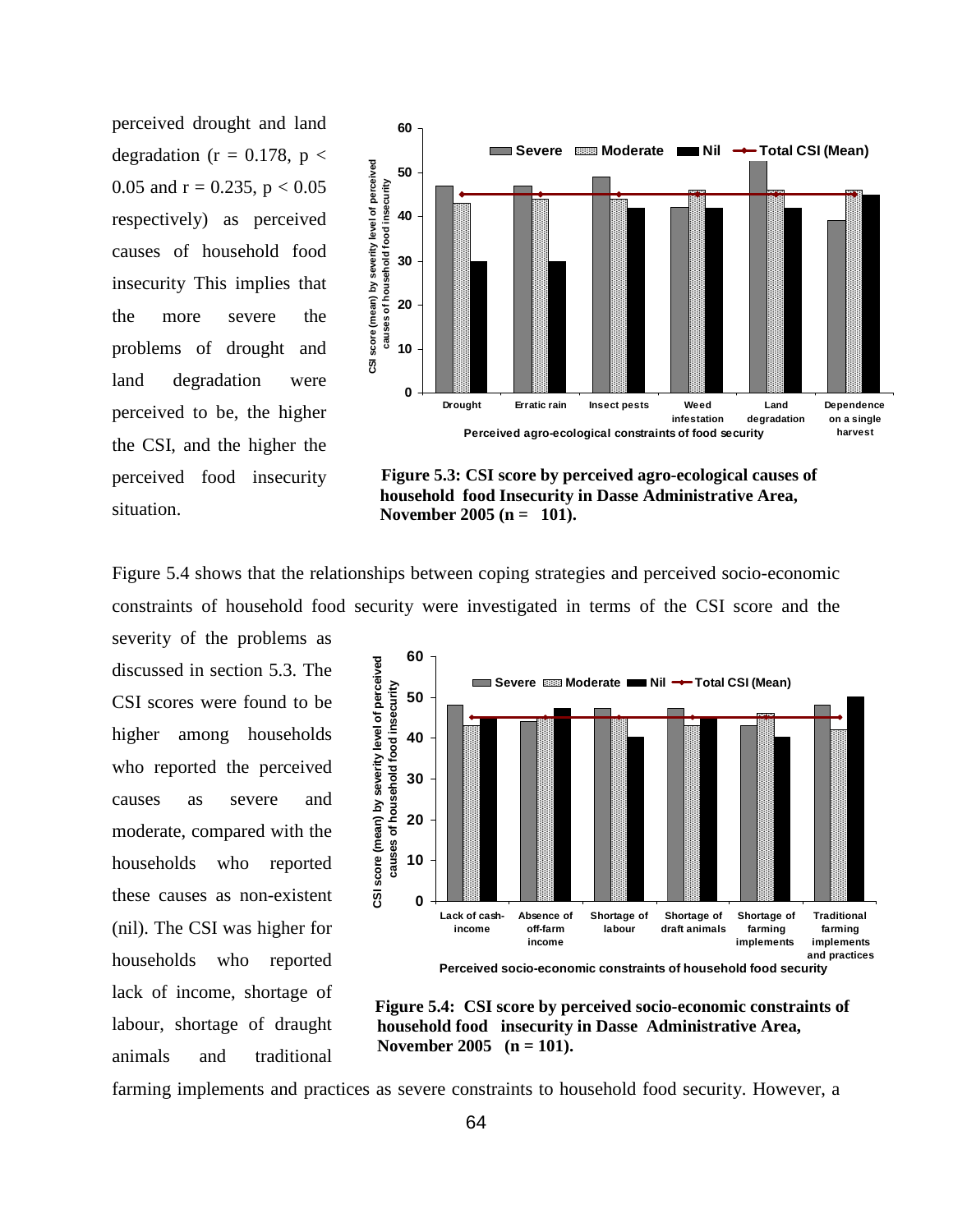positive and statistically significant relationship was established only between the CSI and shortage of farm implements ( $r = 0.223$ ,  $p < 0.05$ ). It implies that the more severe the shortage of farm implements was perceived to be, the higher the CSI and the higher the food insecurity situation, implying that shortage of farm implements is critical to determining severity of the household food insecurity situation in the study area.

Figure 5.5 illustrates the relationship between the CSI score and perceived infrastructural constraints to household food security. The CSI scores were found to be higher among households who reported the perceived causes of household food insecurity as severe or non-existent. The CSI scores were high for those households that perceived lack of agricultural credit services, inadequate irrigation, and



 **Figure 5.5: CSI score by perceived infrastructural causes of Household Food insecurity in Dasse Administrative Area, November 2005 (n = 101).**

health problem as severe constraints of household food security. However, a positive and statistically significant relationship was established with lack of agricultural credit service ( $r =$ 0.293,  $p < 0.01$ ). It implies that the more severe the lack of agricultural credit was perceived to be, the higher the CSI and the higher the food insecurity situation, implying that lack of credit services are critical in determining the severity of the household food insecurity situation in the study area. .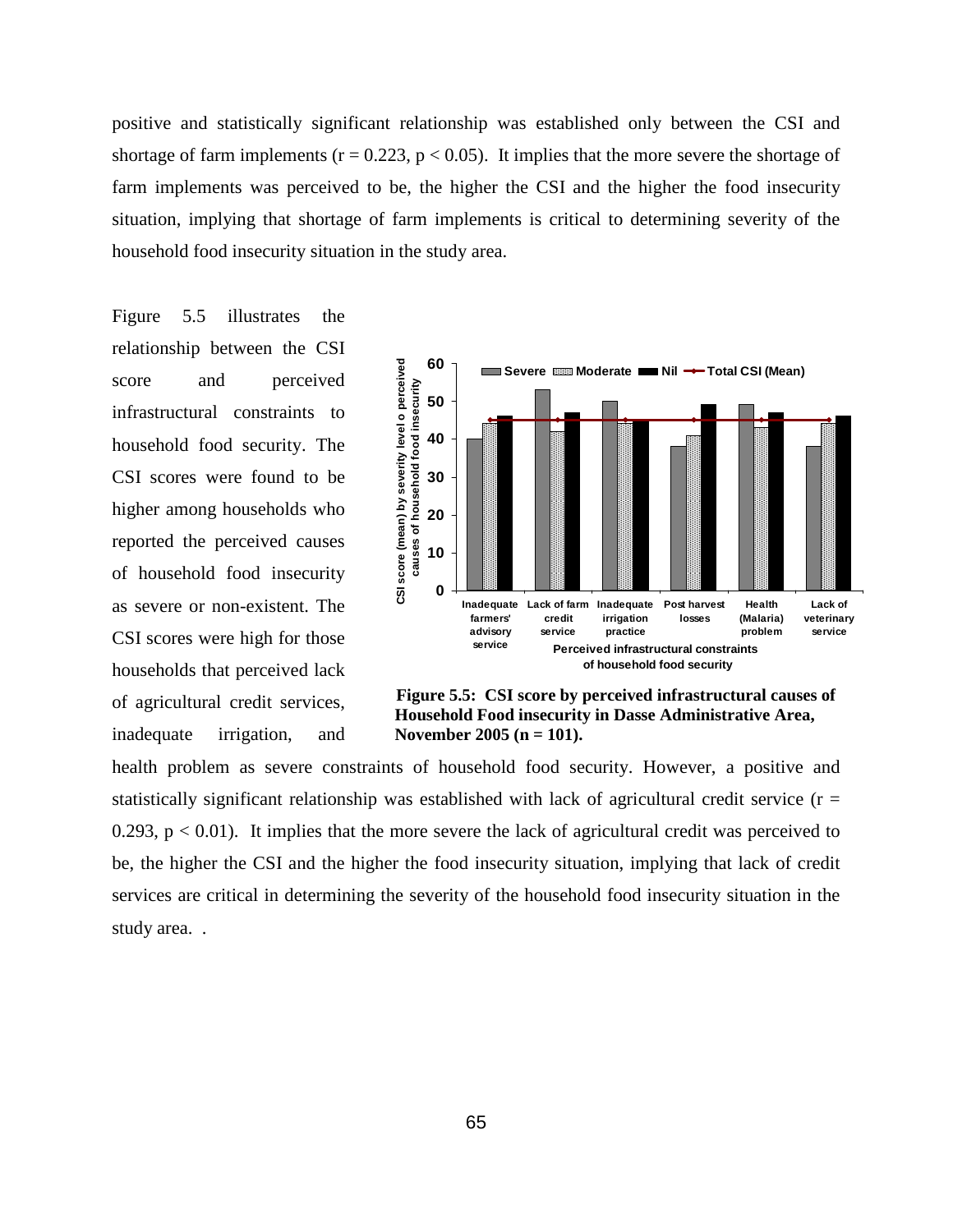| Perceived causes of household insecurity          | <b>Spearman correlation coefficient</b> |
|---------------------------------------------------|-----------------------------------------|
| <b>Agro-ecological constraints</b>                |                                         |
| Drought                                           | $0.1784**$                              |
| Erratic rain                                      | 0.008949                                |
| Insect pests                                      | 0.1556                                  |
| Weed infestation                                  | 0.182                                   |
| Land degradation                                  | $0.2351**$                              |
| Dependence on single harvest                      | 0.04004                                 |
| Socio economic constraints                        |                                         |
| Lack of cash-income                               | 0.0798                                  |
| Absence of off-farm income                        | 0.07312                                 |
| Shortage of labour                                | 0.1043                                  |
| Shortage of draught animals                       | 0.07812                                 |
| Shortage of farm implements                       | $0.2207**$                              |
| Traditional farm implements and farm practices    | 0.007426                                |
| <b>Infrastructural constraints</b>                |                                         |
| Inadequate farmers advisory service               | 0.1531                                  |
| Lack of agricultural credit service               | $0.2925*$                               |
| Inadequate irrigation practice                    | 0.1057                                  |
| post harvest losses                               | $-0.1229$                               |
| Health (malaria) problem                          | 0.09348                                 |
| Lack of veterinary service                        | 0.04901                                 |
| $\bullet$ $\bullet$ $\bullet$ $\bullet$ $\bullet$ |                                         |

**Table 5.14: Correlations between CSI and perceived causes of household food insecurity in Dasse Administrative area, November 2005 (n =101)** 

\*\*Significant at P<0.05 (one tailed),

\* Significance at P<0.01 (one tailed)

### **5.4.9 Summary**

Among the agro-ecological factors that were assumed to affect household food insecurity, in sum, drought and erratic rain were perceived as most affecting household food insecurity. Similarly, shortage of farm implements, shortage of labour and lack of monetary and off-farm income were among the perceived socio-economic constraints identified as most affecting household food security. Lack of farm credit, health (malaria) problem, and lack of farmers' advisory service were perceived as constraints that affected household food security the most among the infrastructural constraints.

Apart from consumption of seeds held for next season, as a means of managing food shortfalls and sustaining livelihoods, the coping strategies applied by the studied households were largely consumption-based and non-erosive, i.e. they were largely not damaging to livelihoods in the long term and could tide households over for a period.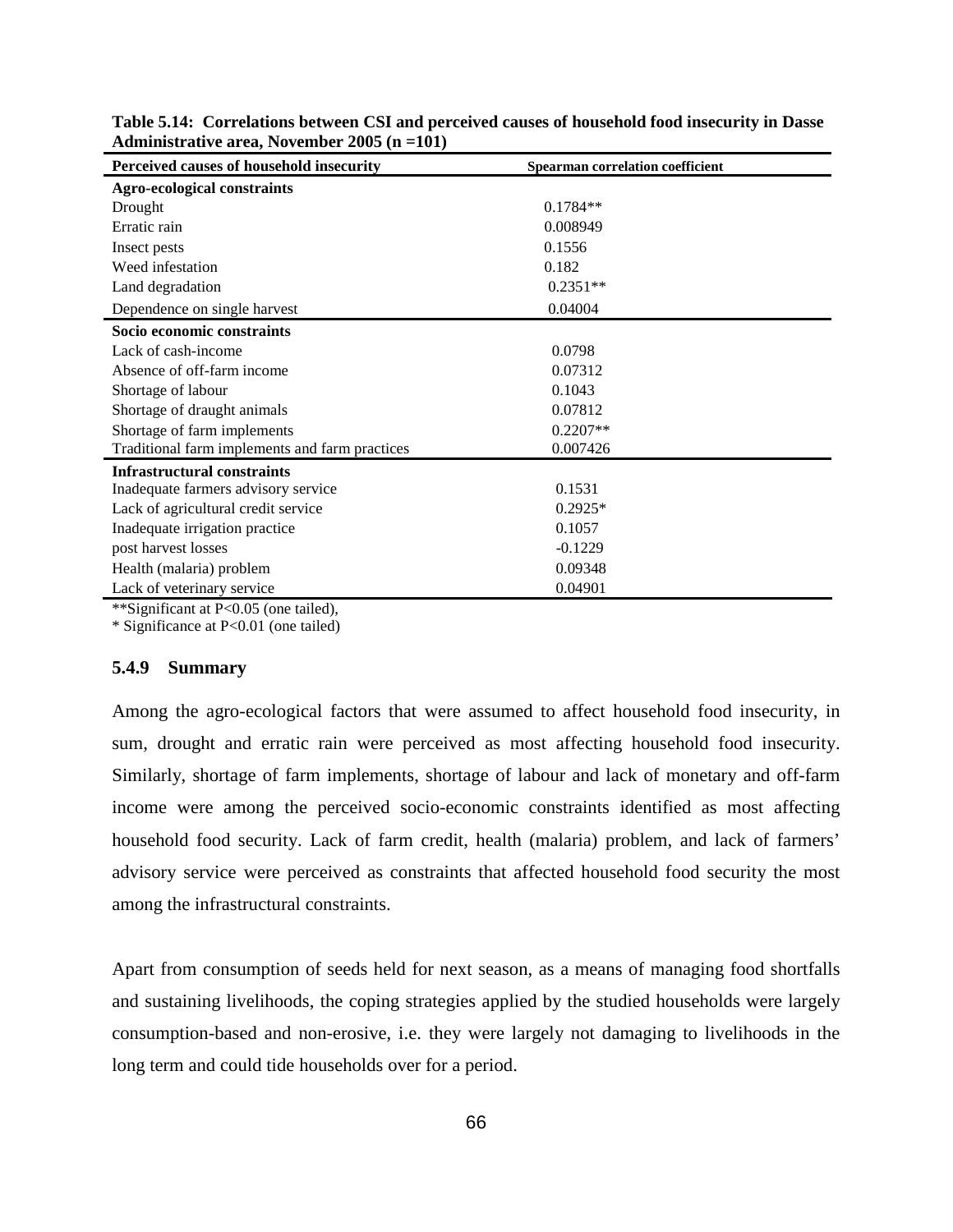### **CHAPTER 6: CONCLUSIONS AND RECOMMENDATIONS**

The aim of this study is to examine farmers' perceptions of the impact of agro-ecological, socioeconomic and infrastructural constraints on food insecurity and the coping strategies employed by farm households, in order to understand how coping strategies applied by the households increase vulnerability or mitigate the effect of food shortages in the Dasse Administrative Area of Gash-Barka zone.

Male-headed and female-headed households were selected to participate in the household survey. Various sources were used to generate the necessary data from both primary and secondary sources. The main methods of acquiring the primary data included household sample surveys, focus group discussions, and field observations. Production data from the Ministry of Agriculture, rural survey reports and documents contributed the sources for the secondary data. Qualitative and quantitative analysis techniques were employed. Spearman's rank correlation (for examining the relationship of coping strategies and other variables) and point score analysis (for identifying the main perceived agro-ecological, socio-economic, and infrastructural causes of food shortage) were applied. The following two sub-problems were explored:

- How do households perceive the impact of each of agro-ecological, socio-economic and infrastructural constraints to the problem of household food insecurity?
- What coping strategies do households employ and how do the coping strategies applied by the households increase vulnerability or mitigate the effect of food shortages in the Dasse Administrative Area of Gash-Barka zone?

Households in the study area are agro-pastoralists and rely almost entirely on growing a small range of crops and keeping livestock. In other words, they are dependent on a narrow livelihood base that renders them vulnerable to external shocks. The agricultural system is rain-fed which gives few options for diversification. Without irrigation, farmers find it hard to switch to other crops and, since they lack education, they have few opportunities to branch out into other forms of employment.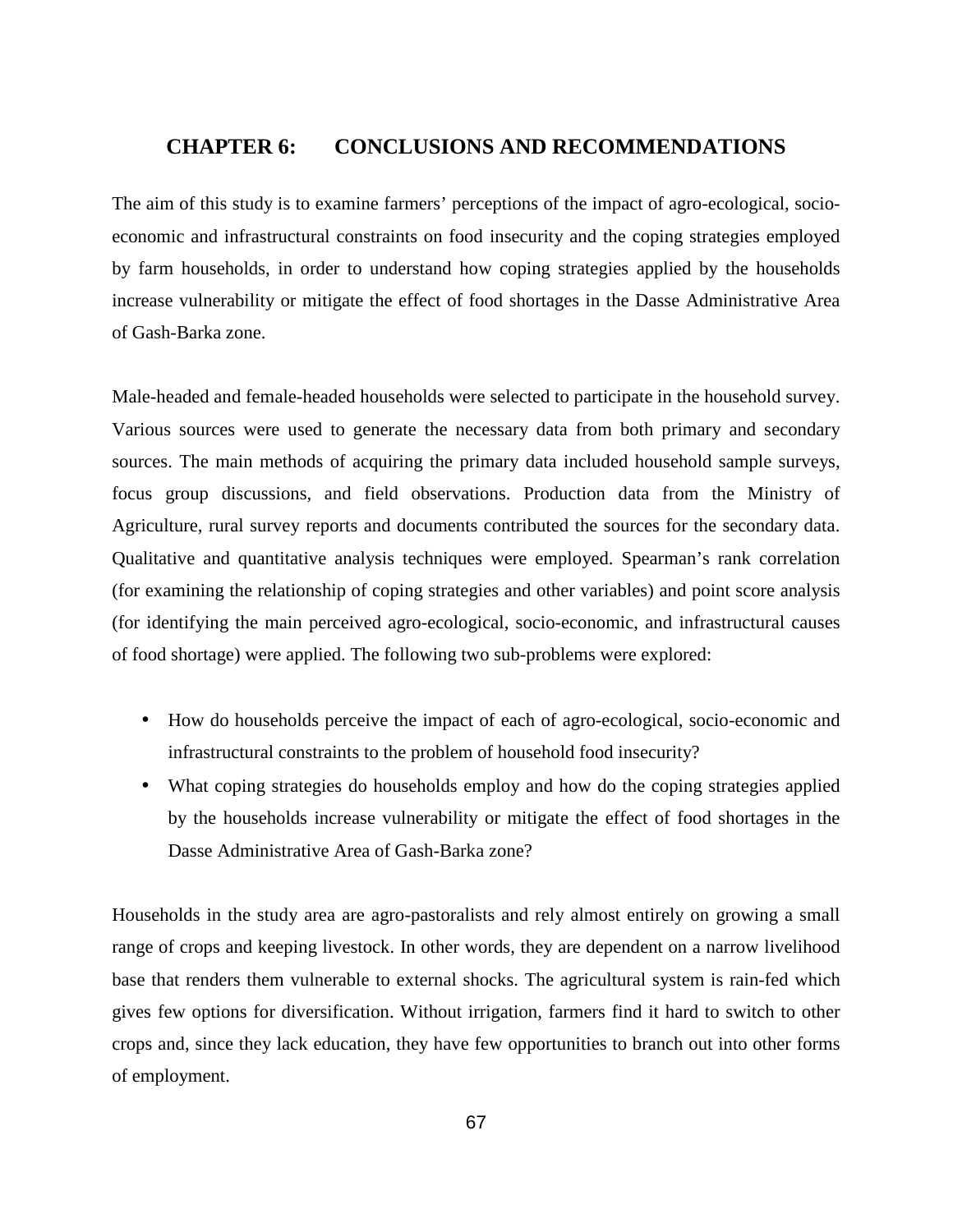Food production was inadequate and did not meet the year-round food requirements of households. Low income meant that households were not able to purchase food to fill the food gap between harvests and were forced to apply consumption smoothing coping strategies. There were seasonal fluctuations in terms of availability of food annually. Seasonal food shortages were partly explained by the seasonality of agricultural operations and partly by farmers' income levels from on and off-farm activities. The harvest and immediate post-harvest periods were times when food supply was adequate, but shortages were experienced during planting and preharvest times.

Household inability to produce adequate food has been explained in terms of the interplay between agro-ecological, socio-economic, and infrastructural factors. Households perceived drought, erratic rainfall patterns, livestock and crop pests, and their dependency on a single harvest per year as the major agro-ecological constraints that hindered self-sufficiency in food production. Lack of monetary and off-farm income; labour shortages; lack of draught animals and farm implements; lack of modern agricultural technologies and use of traditional farming practices were some of the socio-economic constraints that affected production and household food security. The study also found that health problems, especially malaria, adversely affected household food security.

With the exception of consumption of seeds held for next season, the copings strategies applied by the studied households were largely consumption-based and non-erosive, i.e. they were not damaging to livelihoods in the long-term and could tide households over for a period, indicating that households were relatively resilient to food security shocks. If continually practised, these strategies could push households into employing erosive coping strategies.

### **6.1 Conclusions**

Agro-ecological factors that included drought and erratic rains coupled with entrenched socioeconomic and infra-structural impediments were among the formidable constraints perceived as most detrimental to household food security by sampled households because they hinder domestic production. This shows that food security interventions need to be built around mitigating these perceived causes.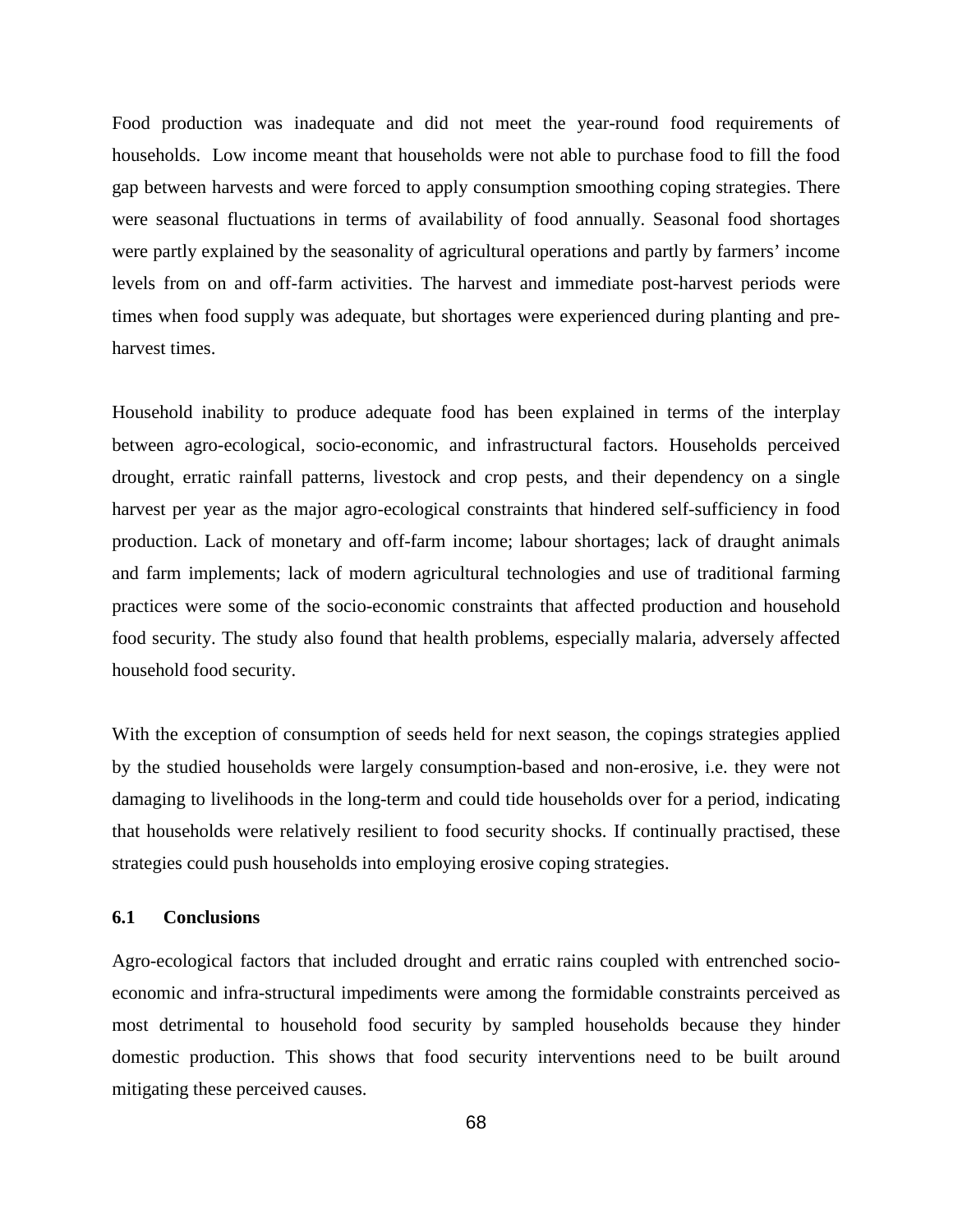Households were found to rely largely on consumption-based coping strategies when faced with food shortages. These included relying on less preferred food, gathering wild foods, limiting portion sizes at meal times, and reducing the number of meals eaten in a day. These strategies are detrimental to the nutritional status of household members and proper nutrition is critical for active and productive life. Consumption of seeds held for next season was employed very often and could cause lasting damage to long-term food security. Food security interventions need to support livelihoods in ways that protect and buffer the natural resilience of households, providing direct assistance when erosive coping strategies are employed to ensure that households remain resilient to the fragile and variable situations in which they exist.

### **6.2 Recommendations for improving household food insecurity**

Increasing food availability is crucial to ensure adequate food supply and smooth seasonal fluctuations. However, this has been affected by various agro-ecological, socio-economic and infrastructural constraints. This shows that food security interventions need to be built around these constraints. As a primary measure to address availability of food among households in the study area, sustainable production systems should be promoted at household level. In view of this, the following issues need to be considered by the Ministry of Agriculture and development partners to address the food availability problem in the study area: introduction of adaptive and high yielding production technologies and input support interventions; strengthening agricultural extension services; supporting the small-scale livestock production system through pasture rehabilitation and restocking programmes and supporting natural resource conservation measures that include promotion of soil and water conservation practices.

As a strategically important method of minimising risks, the agro-pastoral production system needs to be diversified. Diversification helps to reduce risks, especially those related to seasonality in rain-fed agriculture. In view of this, apiculture, poultry, and micro-irrigation at household level are potentially promising areas to diversify the production systems and therefore strengthen livelihood support options. Moreover, subsistence agriculture is unsustainable and households' survival depends on adopting more viable livelihood options.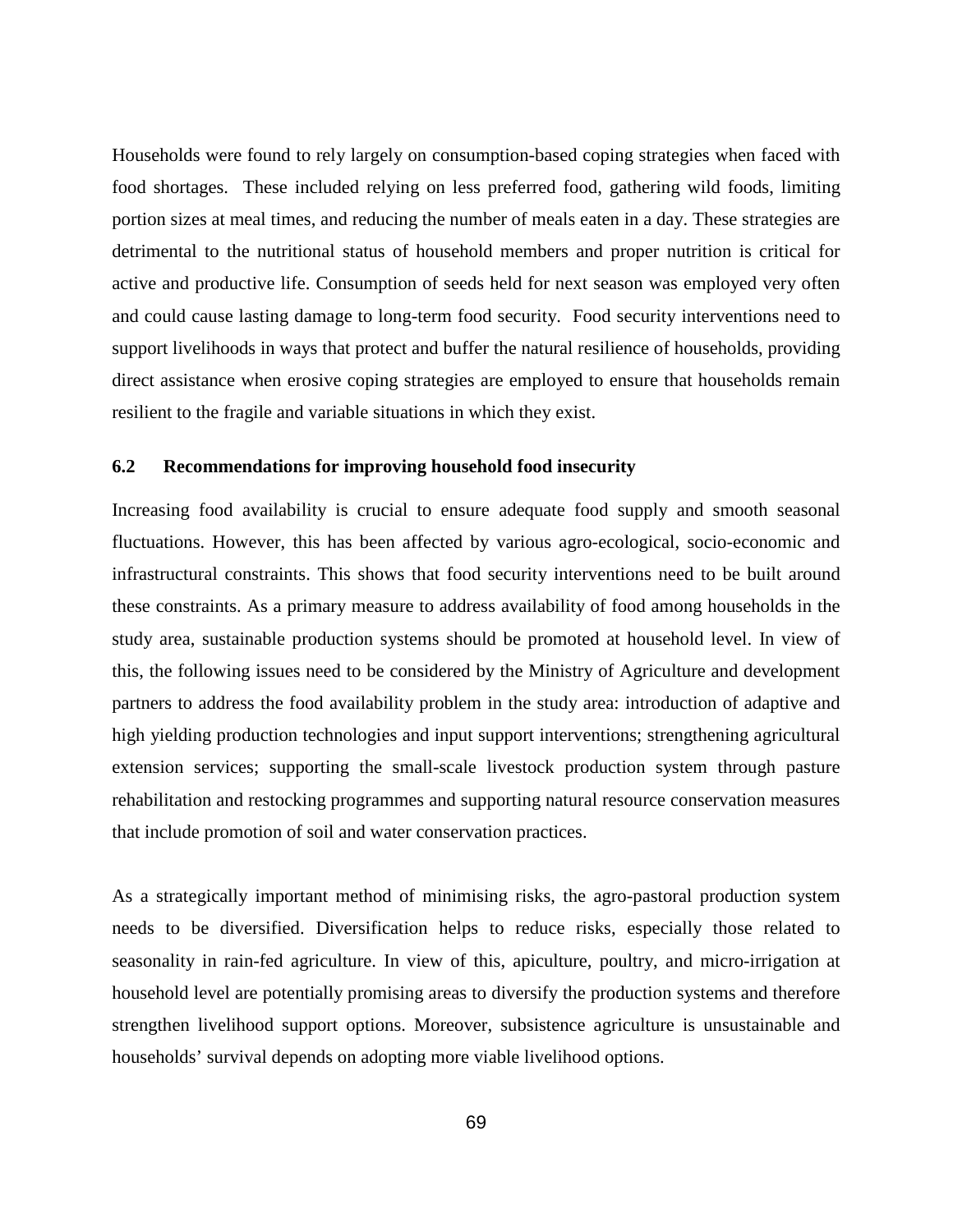Households in the study area were found to employ non-erosive and consumption-based coping strategies. To protect households from using damaging strategies in prolonged food shortage contexts, short-term humanitarian assistance such as cash/food transfer programmes are appropriate, and should be applied along with long-term development interventions such as agricultural production improvement and natural resource conservation measures. It is also important that the government establish operational food buffer stock and public food grain distribution systems that would ensure consumption smoothing, and would eventually help households from employing damaging coping strategies involving the selling of productive assets.

Considering the diversity of behavioural arrangements and coping strategies employed in the study area to compensate for food shortages, policy instruments designed to help households need to recognise their diversity to support the natural resiliency of households. In order to better monitor the changes in coping behaviour over time and the their impact on household food security, the relevant government ministries, such as Ministry of Agriculture and international development partners, should work to strengthen food security information systems. Moreover, policy priorities should be given to providing households with choices that contribute to selfdetermination and autonomy in livelihood strategies.

### **6.3 Recommendations for further research**

This study was conducted in the area where agro-pastoralism is the dominant livelihood system. The pastoral livelihood systems, which represent the majority of the livelihood systems in Gash-Barka zone, need special focus in future research related to food security. Research should focus on the diversity of the pastoral system and the broader changes that have taken place within pastoral communities due to natural resource degradation, and war and conflict-induced limitations of seasonal movements. Investigation into the ways in which farmers have adapted to changing external conditions and the specific coping mechanisms employed to deal with the different situations is required to understand better the coping strategies and to design appropriate support programmes. Moreover, the current food security policies and strategies at national and sub-national levels need to be researched to investigate whether policies have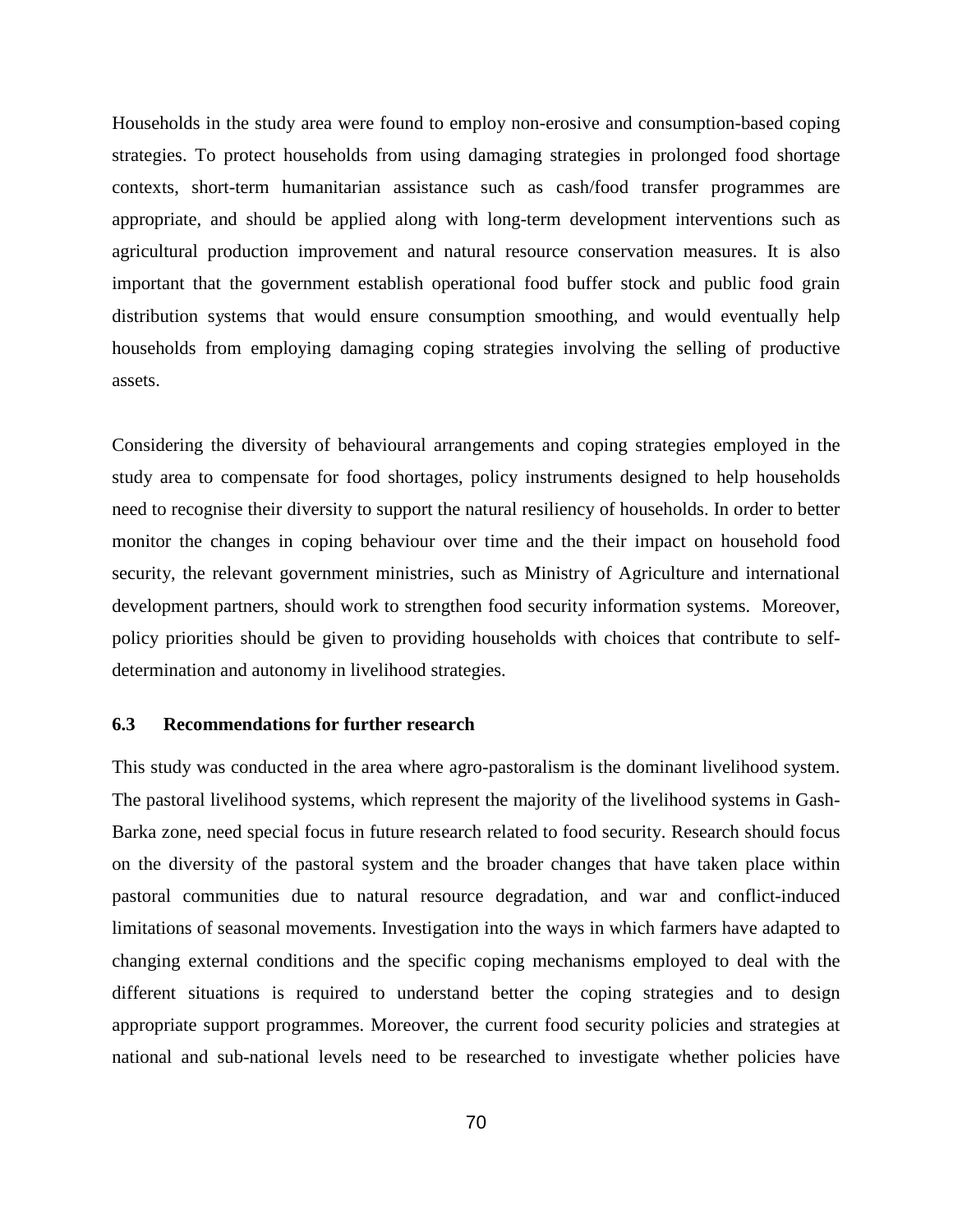adequately addressed pastoralists, and the impact these could have in enhancing food and livelihood security of pastoral livelihood systems.

The study did not investigate the impact of coping strategies on the nutritional situations of households. Further systematic research is urgently required to find out how the largely consumption-based coping strategies this study revealed could affect the nutritional well-being of farm households in Dasse Administrative Area and other parts of Gash-Barka zone.

Due to the difficulties in obtaining detailed livestock information, the study focused more on crops to investigate the household level food availability. More comprehensive research studies, with adequate time allocation and adequate considerations of both crop and livestock-based food sources are required for a better understanding of the household security situation in the whole of Gash-Barka zone in the future.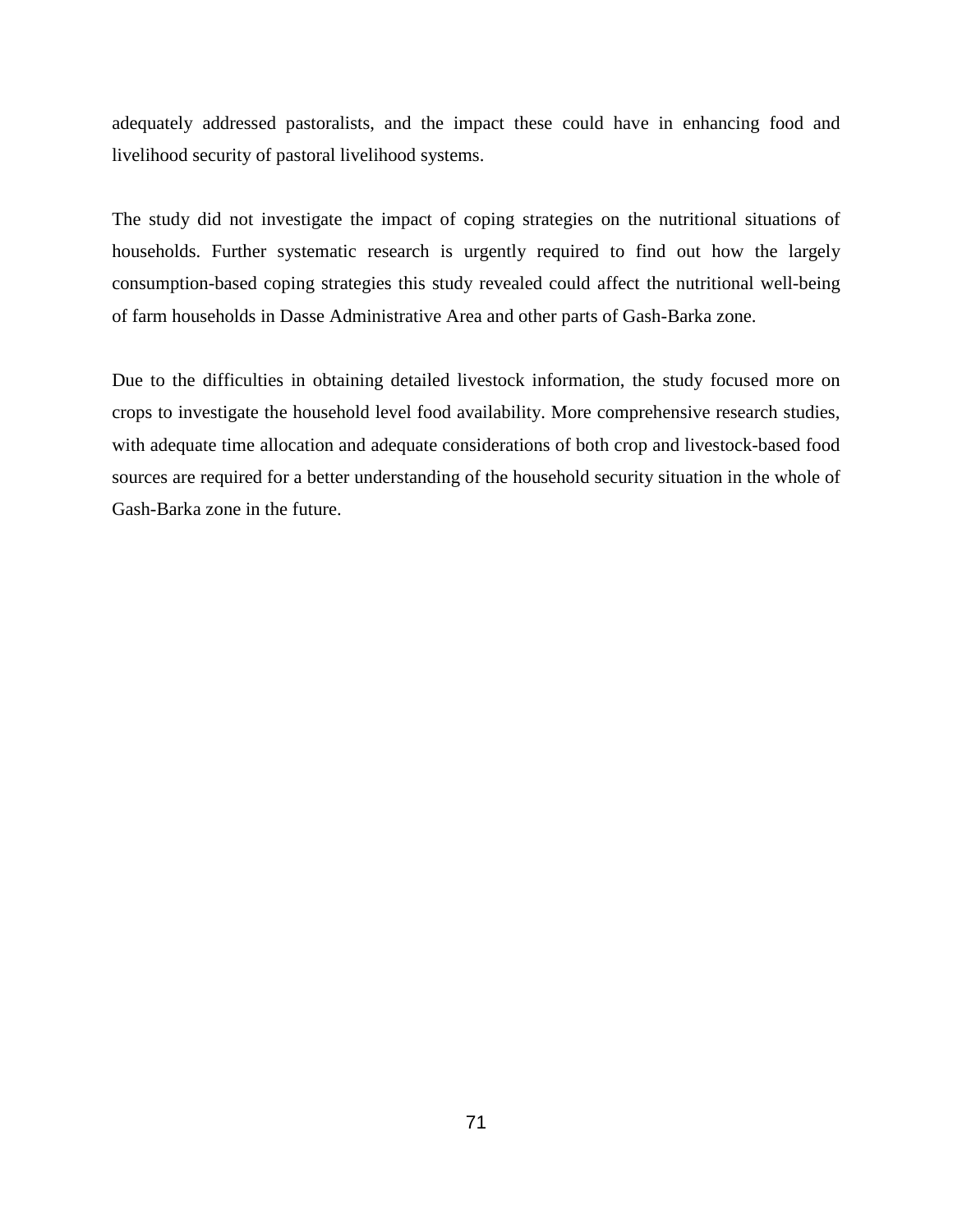### **REFERENCES**

Ahmed A, Teka T (1999). *Livelihoods in the dry lands of East Africa.* Paper presented at the workshop on: Agricultural policy, resource access and human nutrition, 3-5 November 1999, Addis Ababa. Organization for Social Science Research in Eastern and Southern Africa (OSSREA), Addis Ababa.

Benson T (2004).*Africa's food and nutrition security situation: Where are we and how did we get here?* 2020 Discussion Paper 37. A paper prepared for the IFPRI 2020 conference: Assuring Food and Nutrition Security in Africa by 2020. Uganda, April 1–3, 2004. International Food Policy Research Institute (IFPRI), Washington DC.

Bernard R (1988). *Research Methods in Cultural Anthropology*. The International Professional Publishers, Newbury Park..

Bonnard P (1999). *Increasing the nutritional impacts of agricultural interventions*. A paper presented at the Horn of Africa Workshop on Agricultural Policy, Resource Access and Human Nutrition, November 3 -5, 1999, Addis Ababa. Food and Nutrition Technical Assistance (FANTA) Project. [WWW document] URL: http://www.fantaproject.org/publications/nut\_ag.shtml (Accessed 25 November 2006).

Bonfiglioli A (1998). *People, grains, and livestock in the central highlands and western highlands of Eritrea: A farming system oriented approach*. Report of a farming system survey for the project Strengthening Agricultural Research and Extension in Eritrea (GCP/ERI/001/ITA). FAO, Rome.

Cooperative for Assistance and Relief Everywhere (CARE), World Food Programme (WFP) and Eritrean Relief and Refugees Commission (ERREC) (2003). *Eritrea rural livelihood security assessment: Report of final findings*. WFP/CARE, Asmara.

Chang H (2005). *Assessing food security: Concepts and global significance*. Working Paper Series: Agricultural and Resource Economics, No. 2005-111, University of New England,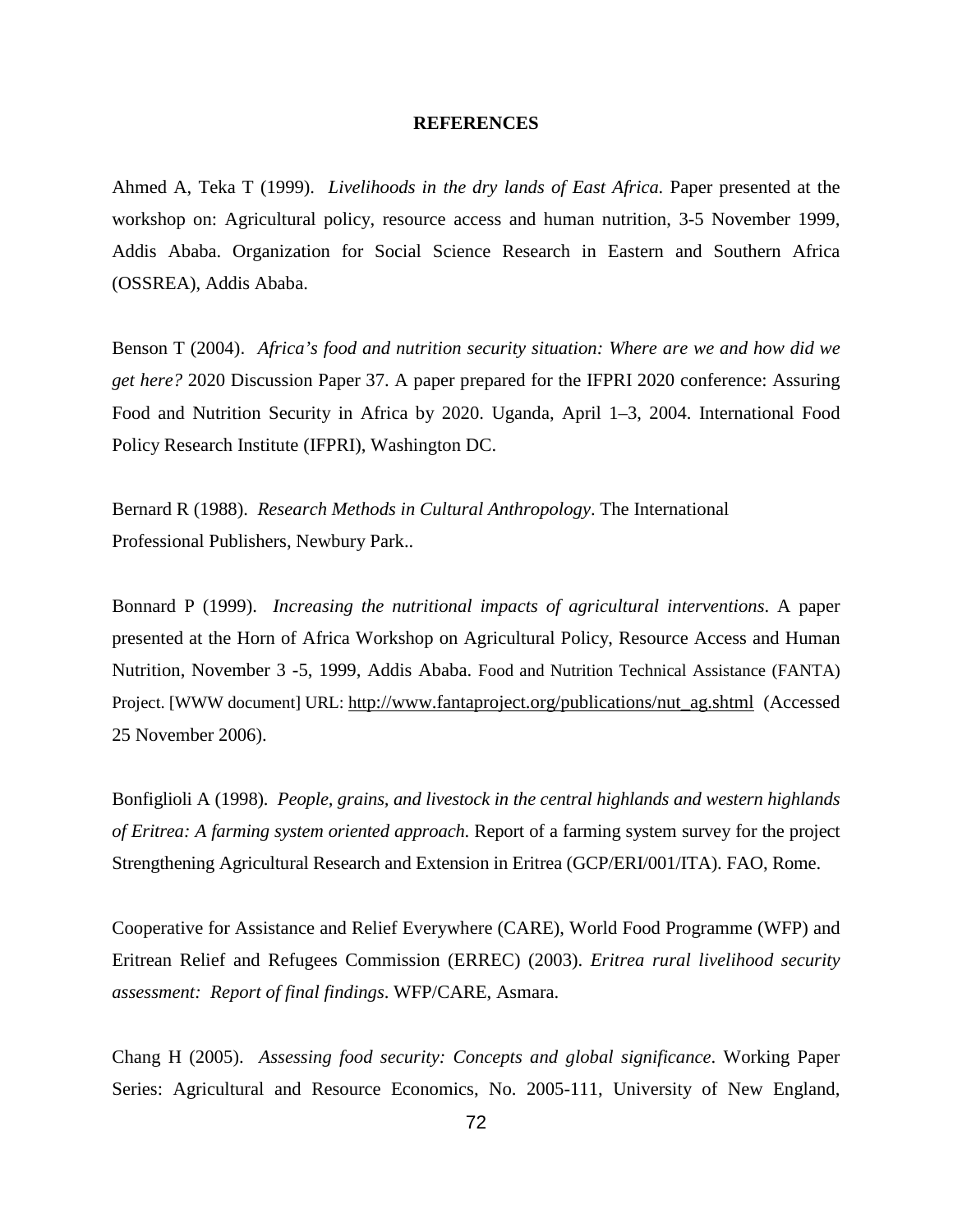Australia. [WWW document] URL: http://www.une.edu.au/feb/GSARE/arewp 11.pdf (Accessed 6 January 2006).

Chingondole S (2007). *The Impact of Morbidity and Mortality on Women's Coping Strategies in Maphephetheni*. Unpublished PhD (Food Security) Thesis. African Centre for Food Security, University of KwaZulu-Natal, Pietermaritzburg.

Clover J (2003). *Food security in sub-Saharan Africa*. A feature published in African Security Review. Vol-12, No.1. [WWW document) URL: http://www.iss.co.za/pubs/ASR/12No1/FClover.html (Accessed July 2005).

Coates J (2004). *Experience and expression of food insecurity across cultures: Practical implication for valid measurement.* Food and Nutrition Technical Assistance Project (FANTA), Academy for Educational Development (AED)*,* Washington D.C.

Corbett J (1988). Famine and household coping strategies. *World Development*: 16(9), 1099- 1112.

Davies S (1993). *Are coping strategies a cop out*? IDS Bulletin 24(4), 60-72.

de Onis M, Blössner M, Borghi E, Morris R, Frongillo E (2004). Methodology for estimating regional and global trends of child malnutrition. *International Journal of Epidemiology*.

Devereux S, Maxwell S (eds.) (2001). *Food security in Sub-Saharan Africa*. ITDG publishing London.

Department for International Development (DFID) (1999). Sustainable livelihoods guidance sheets. [WWW document] URL: http://www.livelihoods.org/info/guidance\_sheets\_rtfs/Sect2.rtf (Accessed November 2006).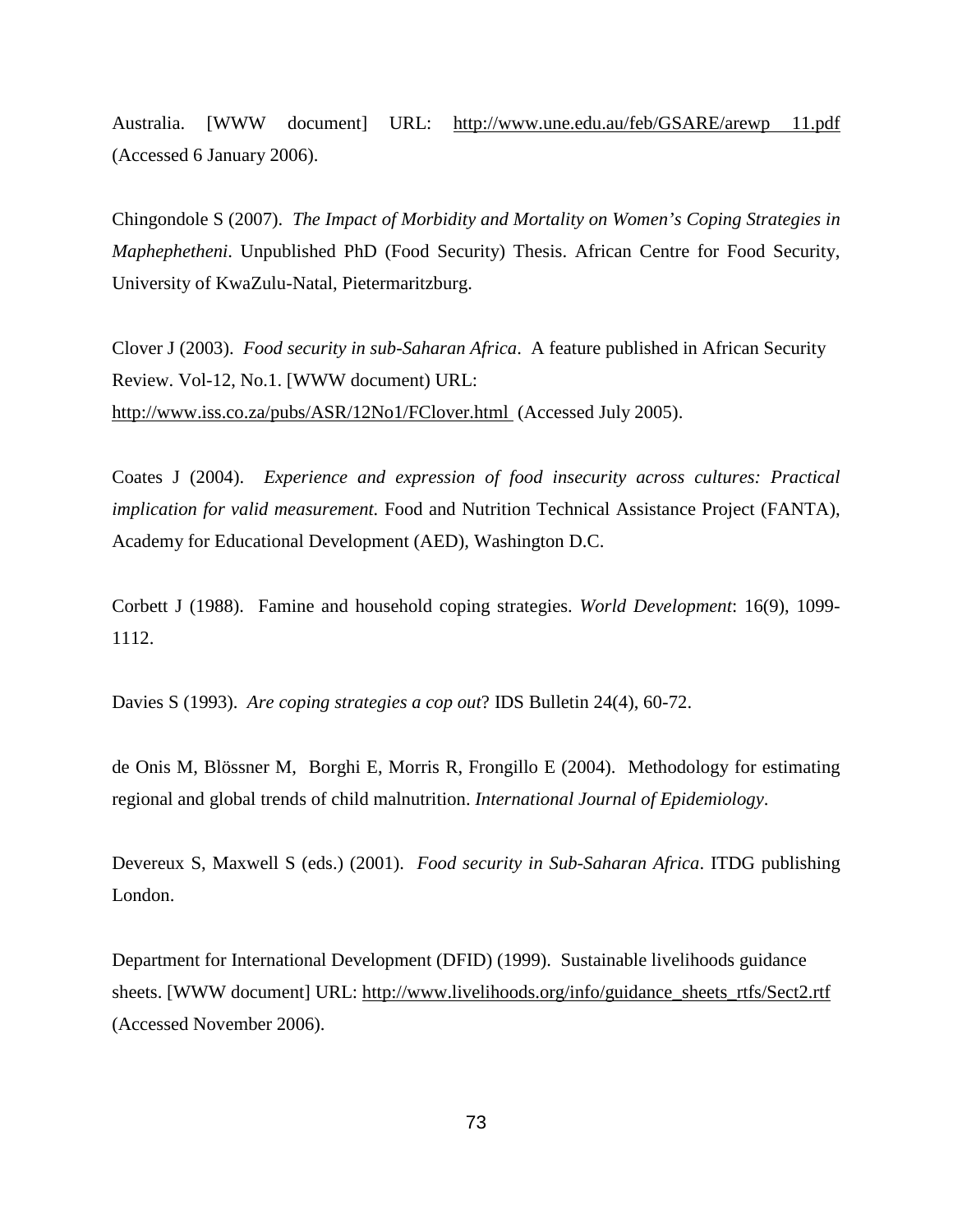Diriba G (1995). *Economy at the crossroad: Famine and food security in rural Ethiopia*. CARE International, Addis Ababa.

Diskin P (1994). *Understanding linkages among food availability, access, consumption, and nutrition in Africa: Empirical findings and issues from the literature*. Michigan State University (MSU) International Development Working Paper No.46. Michigan State University, Michigan.

Dittoh S (2003). *Improving availability of nutritionally adequate and affordable food supplies at community levels in West Africa*. Paper presented at the international workshop on food based approaches for a healthy Nutrition held on 23-28 August 2003, Ouagadougou.

Economic Commission for Africa (ECA) (1992) (eds.). Food security in Africa. In *The challenges of agricultural production and food security in Africa*, edited by Obasanjo *et al*. ECA, Addis Ababa.

Eyob G (1999). *Gender Differentiated Management of Sorghum Genetic Diversity: An exploratory study conducted among the Kunama in the South Western Lowlands Zone (SWLZ) of Eritrea.* MSc dissertation, Wageningen Agricultural University, Wageningen.

FAO/World Health Organisation (WHO) (1992). *Major issues for nutrition strategies*. International Conference on Nutrition held on December 1992 in Rome. Theme Papers Numbers 1-8. FAO, Rome.

Food and Agricultural Organisation of the United Nations (FAO) (1994). Eritrea: Agricultural Sector review and project identification report. FAO, Rome.

FAO (1996). *Food supply situation and crop prospects in sub-Saharan Africa*. FAO, Rome.

FAO (1998). *The state of food insecurity in the world*. [WWW document]. URL: http://www.fao.org/docrep/007/x3114e/x3114e00.htm (Acessed16 November 2005).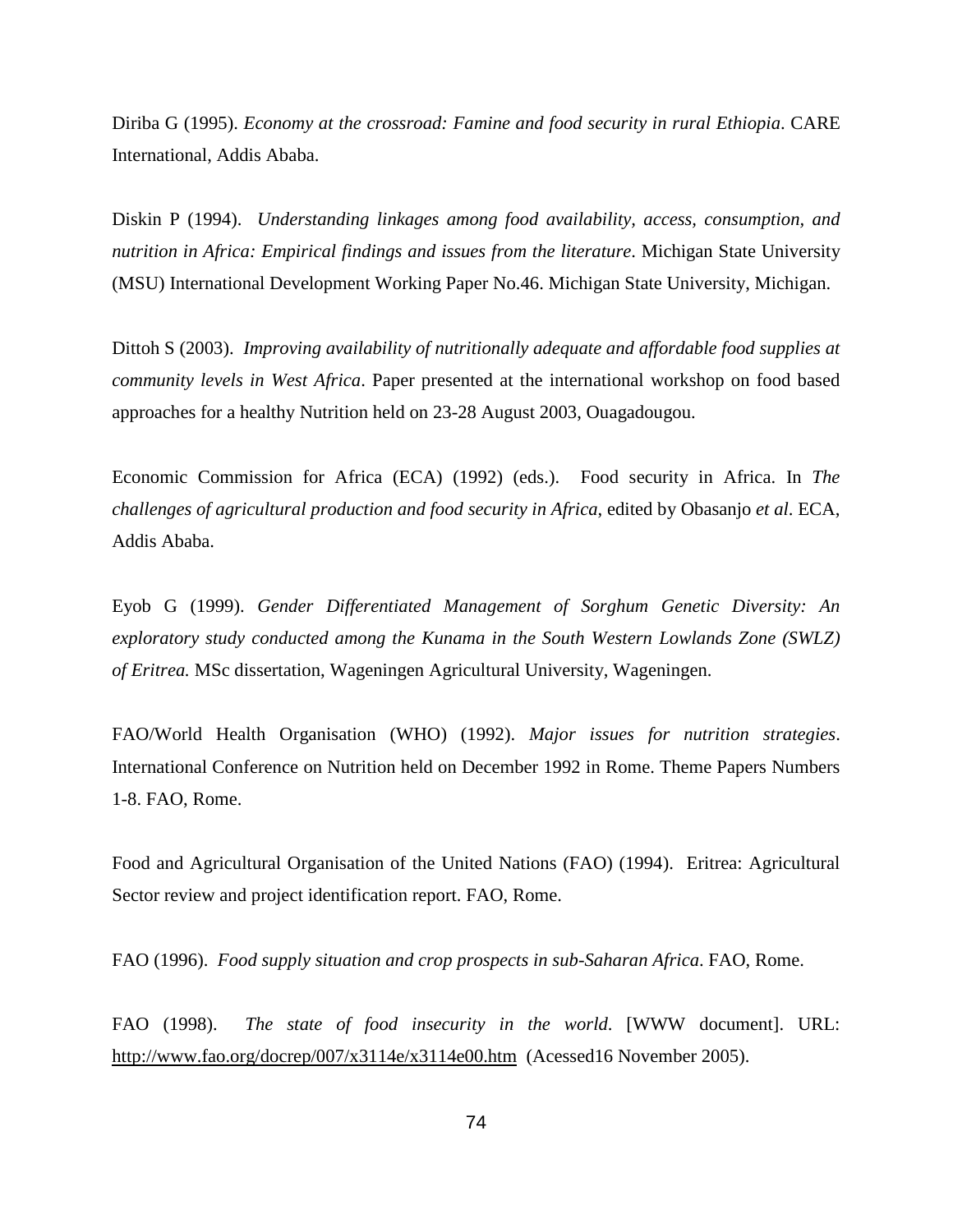FAO (2000). *The Elimination of Food Insecurity in the Horn of Africa.* A report prepared for the United Nations Inter Agency Task Force on full Response to Long–Term Food Security, Agricultural Development and Related Aspect. FAO, Rome.

FAO (2002)). *The State of food insecurity in the world*. [WWW document] URL: http://www.fao.org/docrep/007/y5650e/y5650e00.htm (Accessed 16 November 2005).

FAO/WFP (2004). *Food and crop supply assessment mission (CFSAM) to Eritrea:* Final report. FAO, Rome.

Famine Early Warning System Net Work (FEWS NET) (2004). *Annual harvest assessment report*. FEWS NET Eritrea, Asmara .

FEWS NET (2005). *FEWS NET's approach to livelihood based food security analysis*. FEWS NET, Washington DC. [WWW.document] ULR: www.fews.net (Accessed 15 August 2008).

Gebremedhin T (1996). *Beyond Survival: The economic challenges of agriculture and development in post-independence Eritrea*. The Red Sea Press, Asmara.,

Government of the State of Eritrea (GSE) (2004). *Food security Strategy Paper*. Ministry of National Development, Asmara.

Hansen A (1994). *Social, demographic, economical and political relationships and conditions in Gash and Setit: Baseline report on food security*. German Technical Cooperation, Tesseney.

Hoddinot J (1999a). *Operationalising household food security in development projects*. International Food Policy Research Institute (IFPRI) Working Paper No. 1. IFPRI, Washington DC.

Hoddinot J (1999<sub>b</sub>). *Choosing outcome indicators of household food security*: Technical guide No.7*.* International Food Policy research Institute (IFPRI), Washington D.C.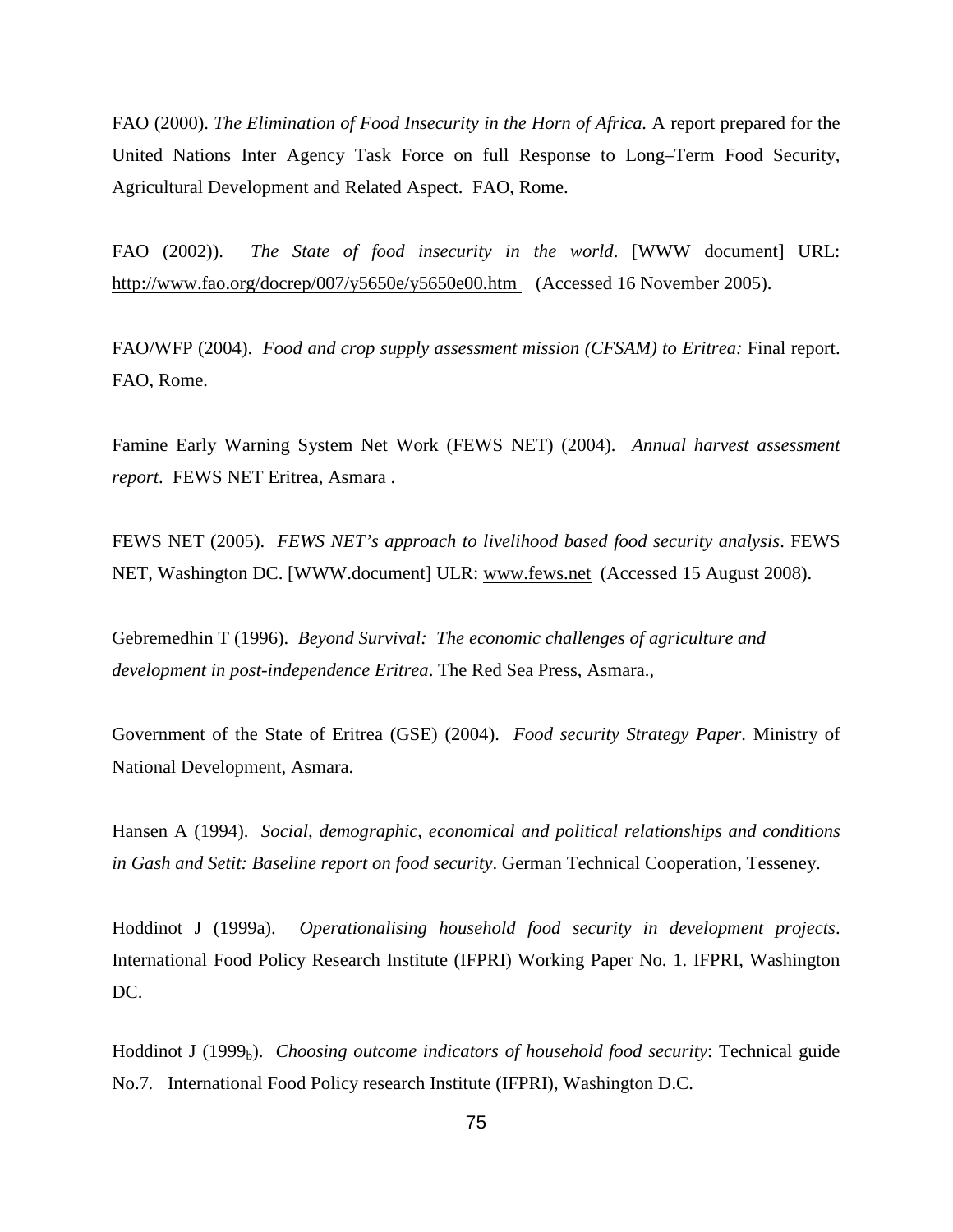Iannotli L, Ferris-Morris M, Lucas, K, Raj A (1998). *Linking food security and nutrition*: *Case study of Eritrea*. Paper compiled for United States Agency for International Development's (USAID) Greater Horn of Africa Initiative: Broadening Access and Strengthening Input Market Systems (BASIS) project. USAID, Washington DC.

International Fund for Agricultural Development (IFAD) (1996*)*. *Household food security: Implications for policy and action for rural poverty eradication*. A document prepared as IFAD contribution to the 1996 World Food Summit. IFAD, Rome.

International Fund for Agricultural Development (IFAD) (2002*). Gash-Barka Livestock and Agricultural Development:*. A report presented to the IFAD Executive Board on a proposed loan to a state of Eritrea. IFAD, Rome.

Kassa H (2000). *Livestock Production, Household Food Security and Sustainability in Smallholder Mixed Farms: A case study from Kombolcha Woreda of Eastern Ethiopia.* Unpublished MSc dissertation. Swedish University of Agricultural Sciences, Department of Rural Development Studies, Uppsala.

Legesse M (1999). *Small Holders Risk Perception and Coping Strategies: The case of Kersa and Babille, Eastern Ethiopia*. Unpublished MSc dissertation. University of Uppsala, Uppsala.

Little P, Teka T, and Alemayeu A (2001). *Cross-border livestock trade and food security in the Horn of Africa: An overview.* A research report of the Broadening Access to Markets and Input Systems - Collaborative Research Support Program (BASIS-CRSP) and the Organisation of Social Science Research in Eastern and Southern Africa Project on Cross-Border Trade and Food Security in the Horn of Africa. The Organisation of Social Science Research in Eastern and Southern Africa, Addis Ababa.

Markakis J (2004). *Pastoralism on the margin.* Minority Rights Group International (MRG), London.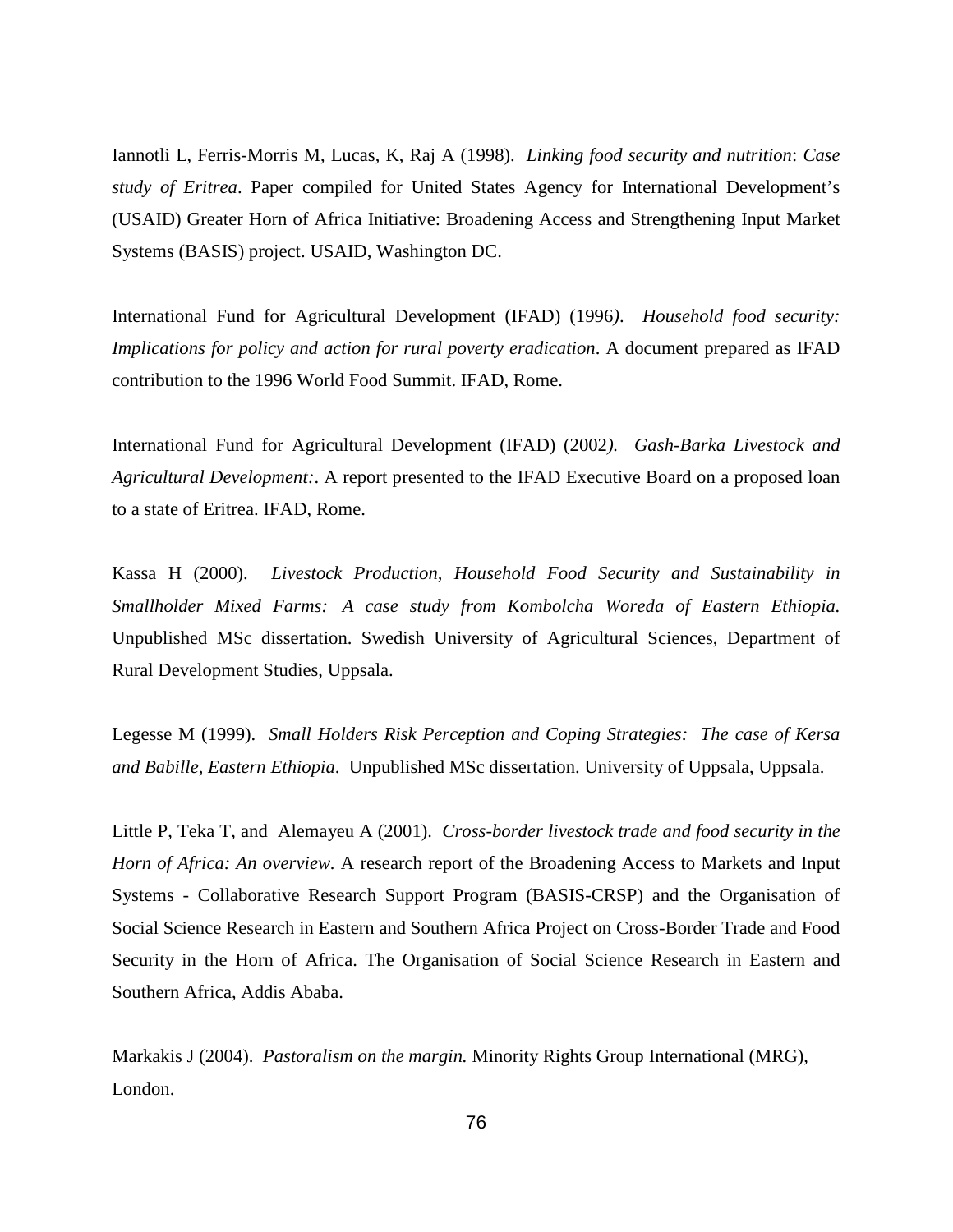Maxwell D, Watkins B, Wheeler R, and Collins G (2003). The Coping Strategies Index: A tool for rapidly monitoring food security in emergencies. Field Methods Manual. CARE/WFP, Nairobi.

Melaku A (1997). What are food security and famine and hunger? *Internet Journal of African studies*.

Ministry of Agriculture (MOA) (2001). Eritrea Draft Position Paper for the World Food Summit. Ministry of Agriculture, Asmara.

Ministry of Agriculture (MOA) (2003). *The National Action Plan for Eritrea to Combat Desertification and Mitigate the Effects of Drought.* Ministry of Agriculture, Asmara.

Ministry of Agriculture (MOA) (2006). Agricultural production data. Ministry of Agriculture, Asmara.

Ministry of Agriculture, National Food Information Systems Project (MOA/NFIS) (2005). *Preliminary identification of livelihood systems in Gash-Barka zone: Baseline study on livelihood systems in Eritrea.* Ministry of Agriculture, *Asmara*.

Ministry of Health (MOH) (2005). Nutrition survey report of Gash-Barka zone. Ministry of Health, Asmara.

Mjonono M (2009). *An Investigation of Food Insecurity Coping Strategies in Umbumbulu*. Unpublished MAgric (Food Security) Dissertation. African Centre for Food Security, University of KwaZulu-Natal, Pietermaritzburg.

Mochoge B, Zziwa A (2004). *Agriculture and food security challenges for the IGAD subregion*. Paper Presented at NEPAD/IGAD Regional Conference "Agricultural Successes in the Greater Horn of Africa" 22-25 Nov 2004, Nairobi-Kenya. IGAD, Djibouti.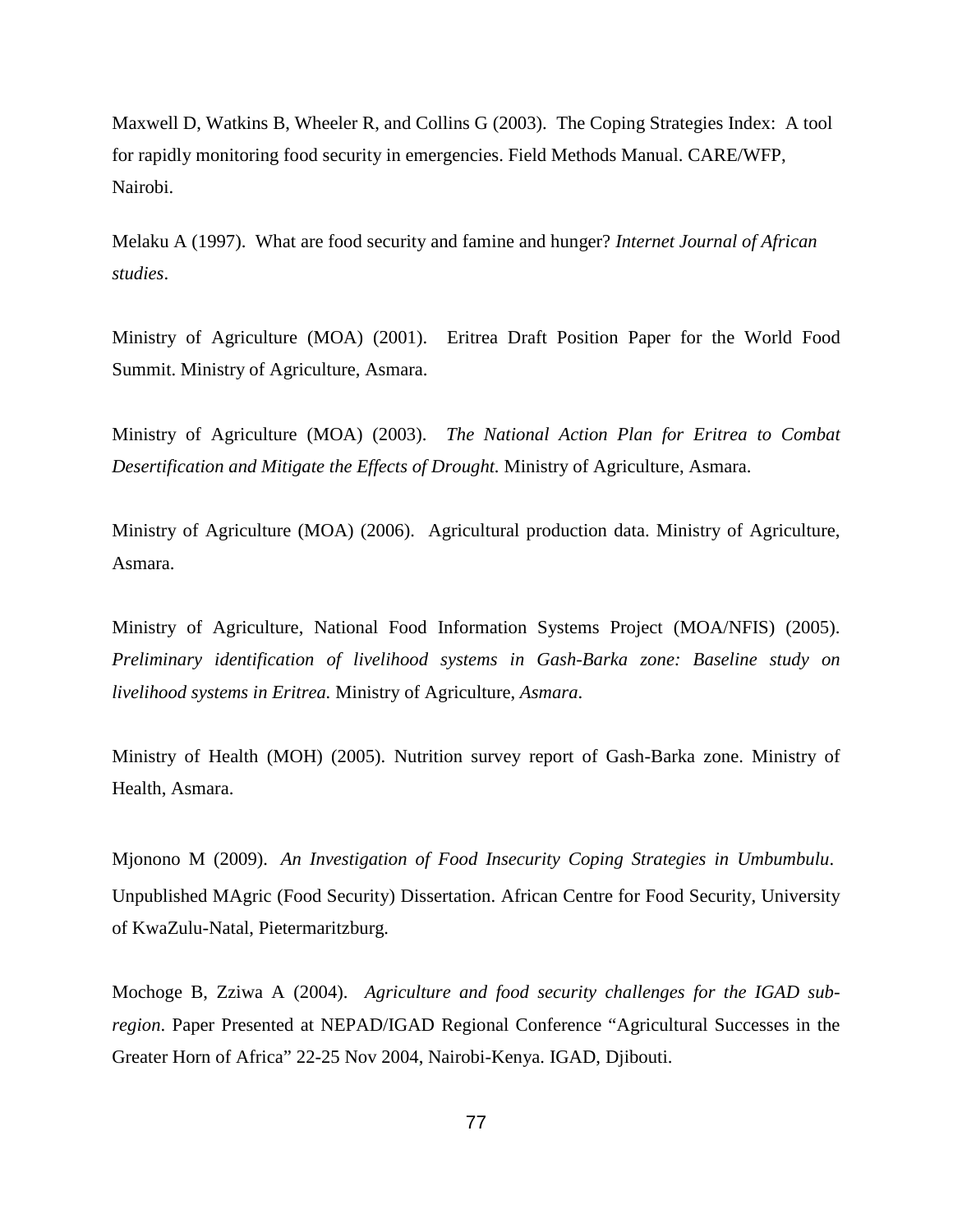National Statistics and Evaluation Office (NSEO) of the State of Eritrea (2003). *Dimensions of poverty in Eritrea*. Survey report, National Statistics and Evaluation Office, Asmara.

Ngidi M (2008). *Measuring the Impact of Crop Production on Household Food Security in KwaZulu-Natal Using the Coping Strategies Index (CSI)***.** Unpublished MAgric (Food Security) Dissertation. African Centre for Food Security, University of KwaZulu-Natal, Pietermaritzburg.

Norwegian People's Aid Development Fund (NPADF) (1996). Baseline study on socioeconomic and environmental conditions of rural residents in Eastern Gash-Barka zone of Eritrea. Norwegian People's Aid Development Fund, Oslo.

Qureshi S (2007). *Creating an index to measure food insecurity: identifying the components and determinants and testing usefulness*. A research report. Heller School for Social Policy and Management, Brandeis University, Waltham, Massachusetts.

Riely F, Mock N, Cogill B, Bailey L, and Kenefick E (1999). *Food security indicators and framework for use in the monitoring and evaluation of food aid programmes*. Food and Nutrition Technical Assistance (FANTA), Academy for Educational Development, Washington DC.

Riordan J, Vasquez E, van-Haeften R, Mann F and Figueroa C (2003). *Attacking poverty: A market approach.* Conexion, Lima.

Shisanya SO (2008). *Assessing the Food Security Status of Households Participating in Community Gardens in the Maphephetheni Uplands Determined by the Household Food Insecurity Access Scale*. Unpublished MAgric (Food Security) Dissertation. African Centre for Food Security, University of KwaZulu-Natal, Pietermaritzburg.

Smith M, Pointing J, Maxwell S (1992). *Household food security, concepts and definitions*: An annotated bibliography. Development Bibliography No.8. Institute of Development Studies, Brighton.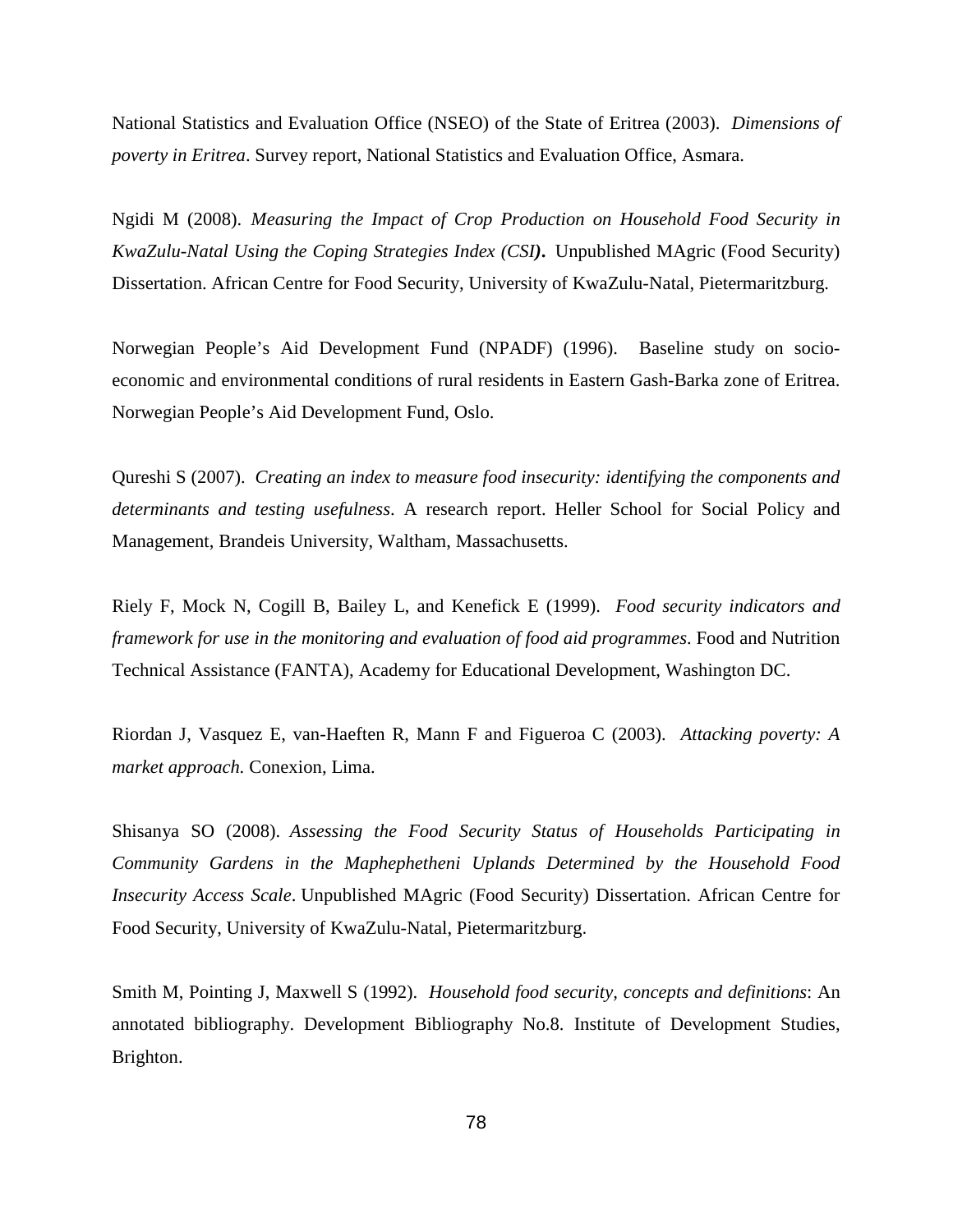Tekolla Y (1990). *The African food crisis: policy and management issues,* African Association for Public Administration and Management, New Delhi.

Tollosa D (2002). *Household seasonal food insecurity in Oromia zone: Ethiopian causes.* Social Science Research Report Serious No.26. Organization for Social Science Research in Eastern and Southern Africa (OSSREA), Addis Ababa.

United Nations Administrative Committee on Coordination – Sub-Committee on Nutrition (UN ACC/SCN) (1991). *Briefs on policies to alleviate under consumption and malnutrition in deprived areas.* United Nations, Geneva.

United States Agency for International Development (USAID) (1994). *Building a foundation for food security and crisis prevention in the Greater Horn of Africa*. A concept paper for discussion. [WWW document] URL: http://www.usaid.gov/regions/afr/ghai/cycle/toc.html (Accessed16 May 2005).

von Braun J, Bouis H, Kumar S and Pandya-Lorch R (1992). *Improving food security of poor*: C*oncept, policy and programmes*. A report prepared for the Food and Agricultural Organisation/World Health Organisation International Nutrition Conference held on December 1992 in Rome. International Food Policy Research Institute (IFPRI), Washington D.C.

Webb P, von Braun J (1994). *Famine and Food Security in Ethiopia: Lessons for Africa*. John Wiley and Sons, New York.

World Bank (1986). *Poverty and hunger: Issues and options for food security in developing countries.* World Bank, Wahington DC.

World Food Programme (WFP) (2000). Food and Nutrition Handbook. WFP, Rome.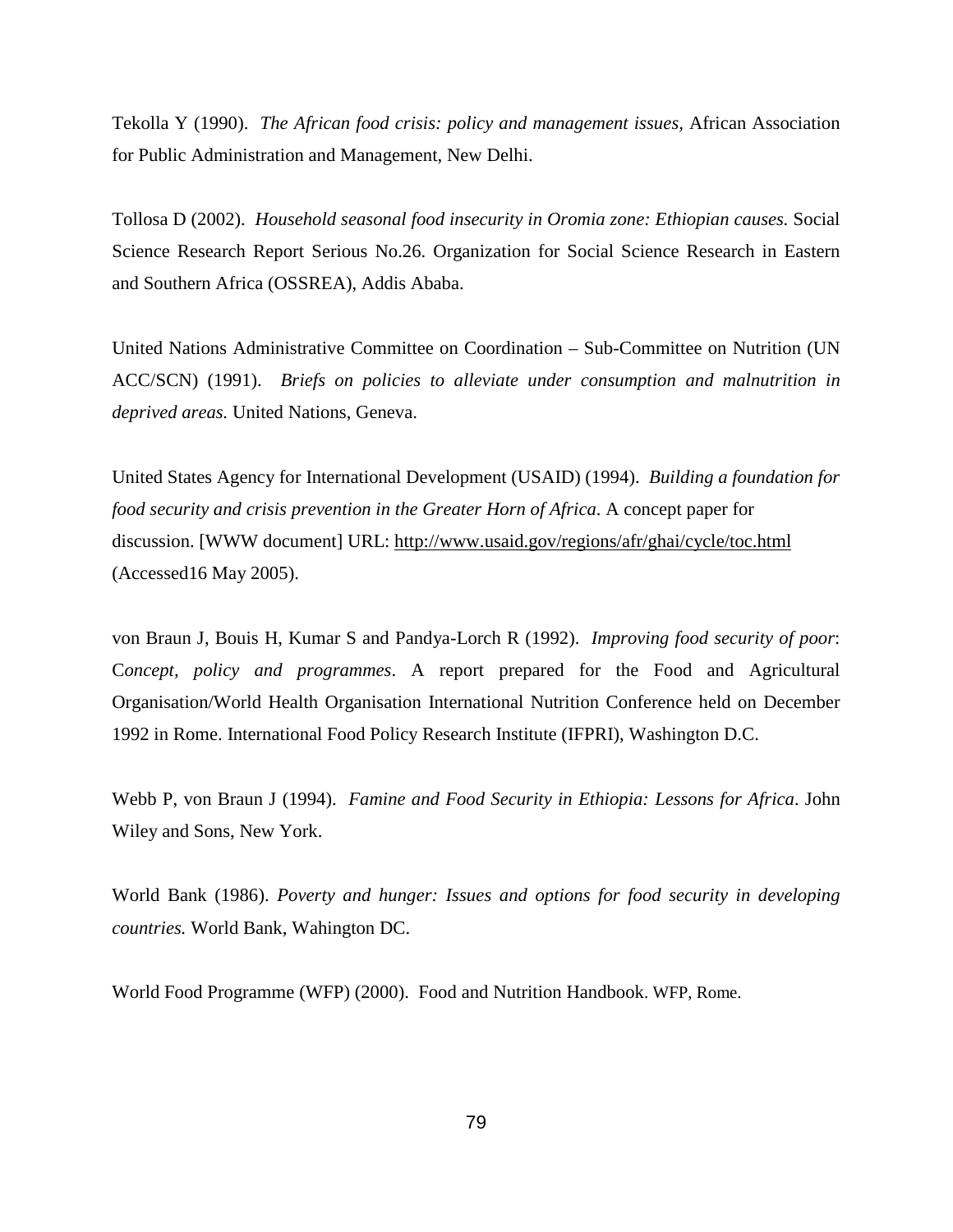Wolf W and Frongillo E (2000). *Building household food security measurement tools from the ground up.* Food and Nutrition Technical Assistance Project, Academy for Education Development, Washington, D.C.

World Food Programme (WFP) (1998). *Food security, livelihoods, and food aid interventions*. A paper presented on the workshop themed "Time for change: Food aid development", held 23- 24 October 1998, Rome. [WWW document] URL: http://www.wfp.org/policies/policy/background/faad/FAAD\_English/faaq1\_528e98.html (Accessed 16 November. 2006).

Yambi O (1999). *Determinants of malnutrition, household food security, care and health*. A paper presented at the Horn of Africa Workshop on Agricultural Policy, Resource Access and Human Nutrition. November 3-5 1999, Addis Ababa.

Young H, Jaspars S, Brown R, Frize J, and Khogali H (2001). *Food security assessments in emergencies: Livelihood approaches*. Humanitarian Network Project (HPN), Overseas Development Institute, London.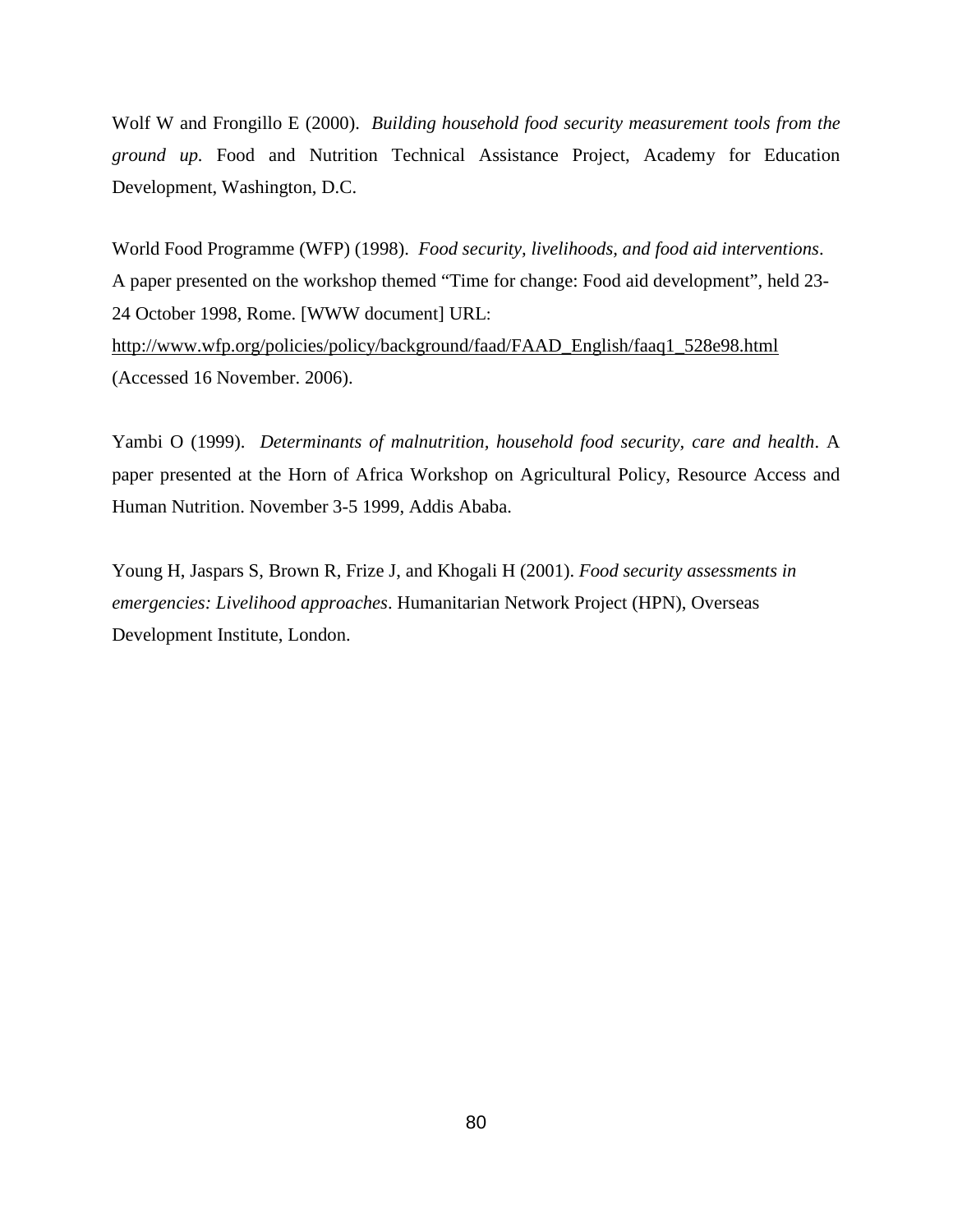### **Appendix A: Household food security survey questionnaire**

The following questions were asked to each household head included in the sample. Training was given to enumerators before the survey on the content of the questionnaires and how they should approach and be respectful to correspondents. Respect also includes developing an understanding of the cultural norms of the participating group and treating people as equal participants in the data collection process.

### **A. Marital and educational status of Household Members**

| Marital status of household head (Tick the response in each corresponding box)             |                               |                   |                |  |  |
|--------------------------------------------------------------------------------------------|-------------------------------|-------------------|----------------|--|--|
| Single                                                                                     | Married                       | Divorced          | Widowed        |  |  |
|                                                                                            | Female                        | Male              | Total          |  |  |
| Total number of HH members<br>(not including migrants), (write<br>their number in the box) |                               |                   |                |  |  |
| Number of household members                                                                | Below 15 (children)           | above 65 (adults) | Total          |  |  |
| below 15 and above 65 years old<br>(write their number in the box)                         |                               |                   |                |  |  |
| Educational status of the HH                                                               | <b>Illitrate</b><br>Grade 1-5 | $6-11$            | Above grade 11 |  |  |
| members (write their number in<br>the box)                                                 |                               |                   |                |  |  |

### **B. Agriculture**

### **Circle the number corresponding to the response**

| SN             | <b>OUESTIONS</b>                            | <b>ANSWERS</b>       |
|----------------|---------------------------------------------|----------------------|
| C1             | Do you cultivate any land?                  | Yes<br>Nο            |
| C <sub>2</sub> | How big is the size of your land (in Tsmdi) | Tsmdi (0.25 hectare) |

| <b>SN</b>      | <b>OUESTIONS</b>                                        | <b>ANSWERS</b> |  |  |
|----------------|---------------------------------------------------------|----------------|--|--|
| C <sub>4</sub> | How much land do you cultivate during the rainy season? | Tsmdi          |  |  |
| <b>C5</b>      | How much land do you cultivate with irrigation?         | Tsmdi          |  |  |

### **Please tell me the cultivated land for each crop specified below last year.**

| Major        | C7            | C8                      | C9         | $\bf C10$      |
|--------------|---------------|-------------------------|------------|----------------|
| crops        | Area (Tsimdi) | <b>Production (kgs)</b> | Sold (kgs) | Price kg/Nakfa |
| Sorghum      |               |                         |            |                |
| Pearl millet |               |                         |            |                |
| Millet       |               |                         |            |                |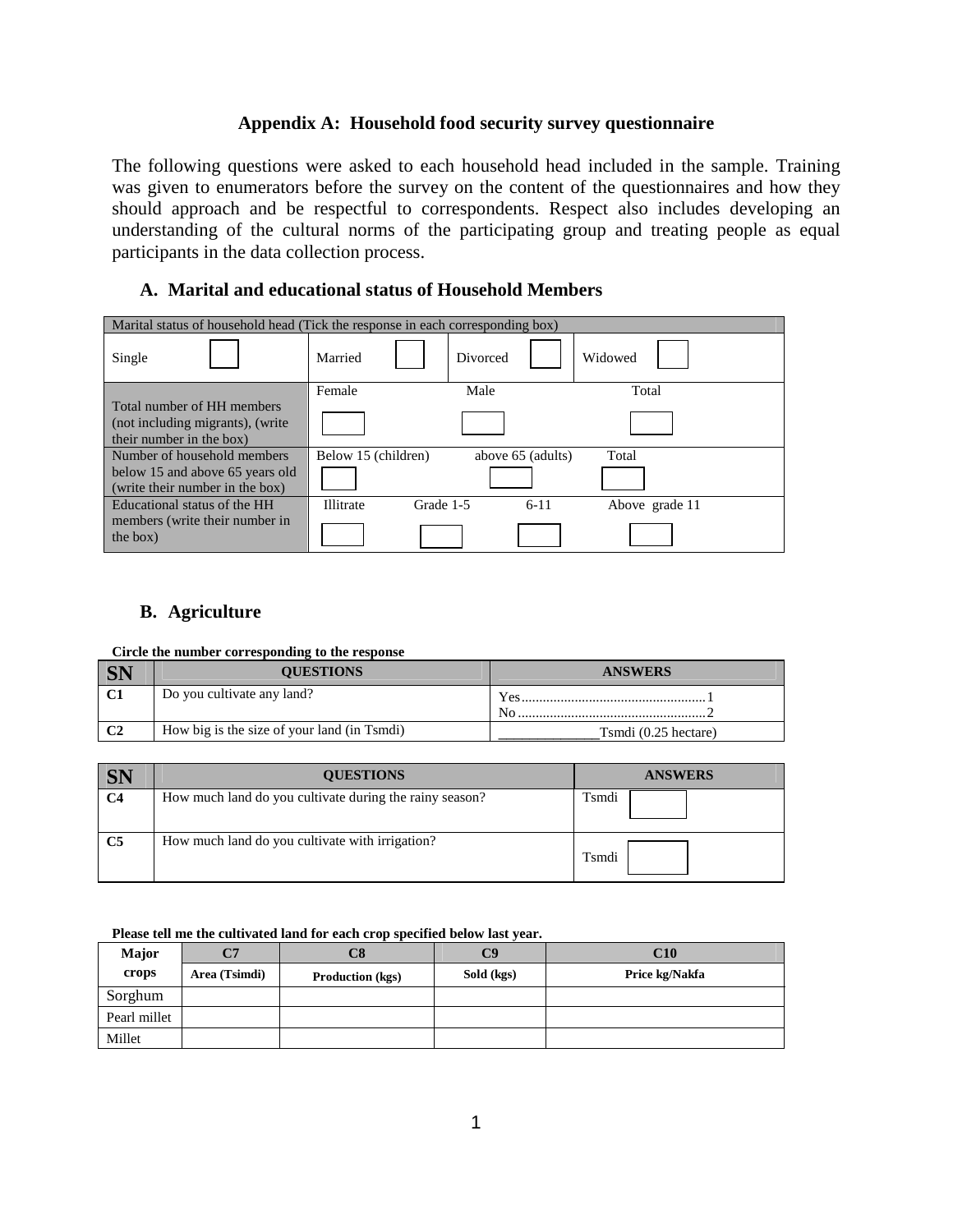|                 | <b>OUESTION</b>             | <b>ANSWER</b>                  |
|-----------------|-----------------------------|--------------------------------|
| C <sub>12</sub> | Do you grow any vegetables? | Yes, for consumption and sale3 |

### **Describe the vegetable production for the last season.**

| Vegetables grown | C13          | C14             | C15       |
|------------------|--------------|-----------------|-----------|
|                  | Area (Tsmdi) | Production (kg) | Quantity  |
|                  |              |                 | sold (kg) |
|                  |              |                 |           |
|                  |              |                 |           |
|                  |              |                 |           |

### **C. Livestock**

### **Please specify the types and number of animals.**

|                 | D <sub>1</sub> | D2                              | D3                               | D <sub>4</sub>                             |
|-----------------|----------------|---------------------------------|----------------------------------|--------------------------------------------|
|                 | <b>Number</b>  | Number sold in<br>past 6 months | Value of animals sold<br>(Nakfa) | Number that died in<br>previous six months |
| Cow             |                |                                 |                                  |                                            |
| Ox              |                |                                 |                                  |                                            |
| Sheep           |                |                                 |                                  |                                            |
| Goats           |                |                                 |                                  |                                            |
| Donkeys         |                |                                 |                                  |                                            |
| Camels          |                |                                 |                                  |                                            |
| Chicken         |                |                                 |                                  |                                            |
| <b>Beehives</b> |                |                                 |                                  |                                            |

### **D. Major Sources of Cash Income (all HH members combined)**

| <b>SN</b>       | <b>Sources</b>                                            | $(Yes=1, No=2)$ |
|-----------------|-----------------------------------------------------------|-----------------|
| E1              | Cash crop sales                                           |                 |
| E2              | Agriculture labour                                        |                 |
| E3              | Non-agriculture: wage labour                              |                 |
| E5              | Occupational work (shoemaking, tailoring, ironwork, etc.) |                 |
| E6              | Petty business / street vending                           |                 |
| E7              | Business (e.g. - shop keeping)                            |                 |
| E8              | Micro enterprise/ Handicrafts                             |                 |
| E9              | Livestock (livestock, milk, meat, etc.)                   |                 |
| E <sub>10</sub> | Poultry                                                   |                 |
| E11             | Beekeeping                                                |                 |
| E <sub>12</sub> | Remittances from within Eritrea                           |                 |
| E13             | Remittances from outside Eritrea                          |                 |
| E14             | Fire wood collection and selling                          |                 |
| E <sub>15</sub> | Seed selling (cereals, vegetables, herbs)                 |                 |
| E16             | Other specify (specify)                                   |                 |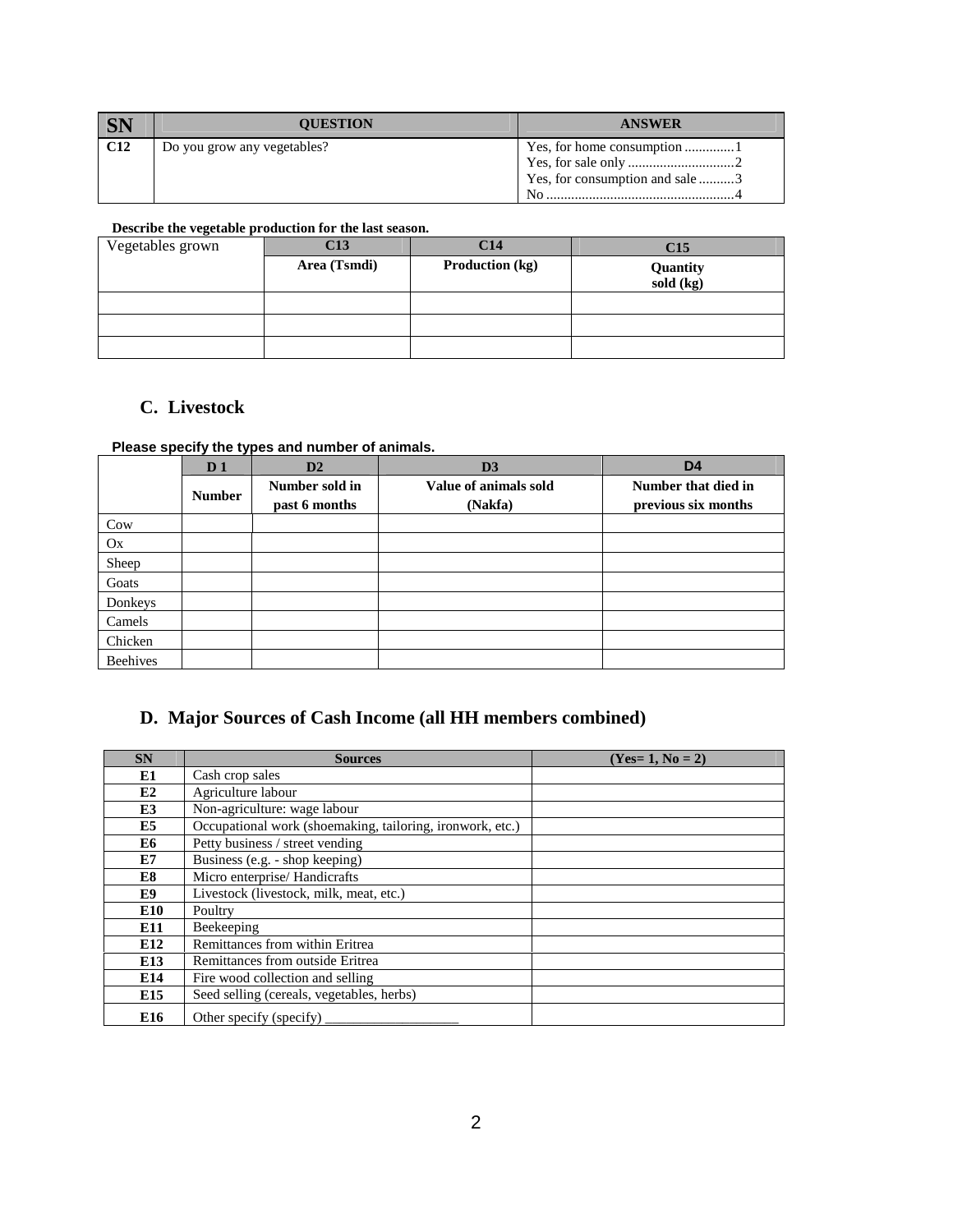### **E. Loans**

|                                  | F1                       | F2                     | F3              |
|----------------------------------|--------------------------|------------------------|-----------------|
| <b>Sources</b>                   | Have you borrowed        | <b>Purpose of loan</b> | Number of loans |
|                                  | money in the past        | (see codes below)      |                 |
|                                  | 12 months                |                        |                 |
|                                  | Yes or No                | ۰                      |                 |
| a) Money lender                  | $\overline{\phantom{0}}$ |                        |                 |
| b) NGOs                          | $\overline{\phantom{0}}$ |                        |                 |
| c) Friends/relatives             | $\overline{\phantom{0}}$ |                        |                 |
| d) Bank                          | $\overline{\phantom{0}}$ |                        |                 |
| e) Cooperatives                  | -                        |                        |                 |
| f) Community Based Orgs. /Groups | $\overline{\phantom{a}}$ |                        |                 |
| g) Others                        |                          |                        |                 |
| (specify):                       |                          |                        |                 |

**Purpose of loan codes:** Farming --- 1, Off-farm Income Generating Activity (IGA)/ micro enterprise --- 2, Health --- 3, Marriage --- 4, Housing --- 5, Foreign employment --- 6, Education --- 7, Consumption --- 8, others --- 9

### **F. Food Security**

| <b>SN</b>      | <b>QUESTIONS</b>                                                                                                                                                                                                                      | <b>ANSWERS</b>                                                                                                                                                                                                                                                                                                                                                                                                                    |  |  |  |
|----------------|---------------------------------------------------------------------------------------------------------------------------------------------------------------------------------------------------------------------------------------|-----------------------------------------------------------------------------------------------------------------------------------------------------------------------------------------------------------------------------------------------------------------------------------------------------------------------------------------------------------------------------------------------------------------------------------|--|--|--|
| G1             | Was your crop (sorghum, pearl<br>millet) production last year:                                                                                                                                                                        |                                                                                                                                                                                                                                                                                                                                                                                                                                   |  |  |  |
| G <sub>2</sub> | How many months did you have<br>food from your own production to<br>meet household needs last year?                                                                                                                                   | Months                                                                                                                                                                                                                                                                                                                                                                                                                            |  |  |  |
| G <sub>3</sub> | If production was not sufficient<br>year-round, please specify the main<br>reason by severity levels as nil,<br>moderate and severe.<br>Put in the box the severity level as $\theta$<br>for nil, 1 for moderate, and 2 for<br>severe | Drought<br>Weed infestation<br>Shortage of labour<br>Land degradation<br>Shortage of draught animals<br>Dependence on single harvest<br>Shortage of farming implements<br>Lack of cash income<br>Inadequate farmers' advisory service<br>Absence off-farm income<br>Lack of agricultural credit<br>Post harvest losses<br>Inadequate irrigation practice<br>Health (malaria) problem<br>Pest damage<br>Lack of veterinary service |  |  |  |
| G <sub>4</sub> | How much does your household<br>normally spend on food per month?                                                                                                                                                                     | Nakfa                                                                                                                                                                                                                                                                                                                                                                                                                             |  |  |  |
| G <sub>5</sub> | Has your household ever<br>benefited from food aid?                                                                                                                                                                                   |                                                                                                                                                                                                                                                                                                                                                                                                                                   |  |  |  |
| G6             | How frequently did you receive<br>food aid in the past six months                                                                                                                                                                     | Quarterly<br>Every week<br>Monthly                                                                                                                                                                                                                                                                                                                                                                                                |  |  |  |
| G7             | How much was the monthly<br>distribution rate?                                                                                                                                                                                        | Oil(litres)<br>Cereals (kgs)<br>Pulses<br>Salt (kgs)                                                                                                                                                                                                                                                                                                                                                                              |  |  |  |
| G8             | Did you share the food aid with<br>others                                                                                                                                                                                             |                                                                                                                                                                                                                                                                                                                                                                                                                                   |  |  |  |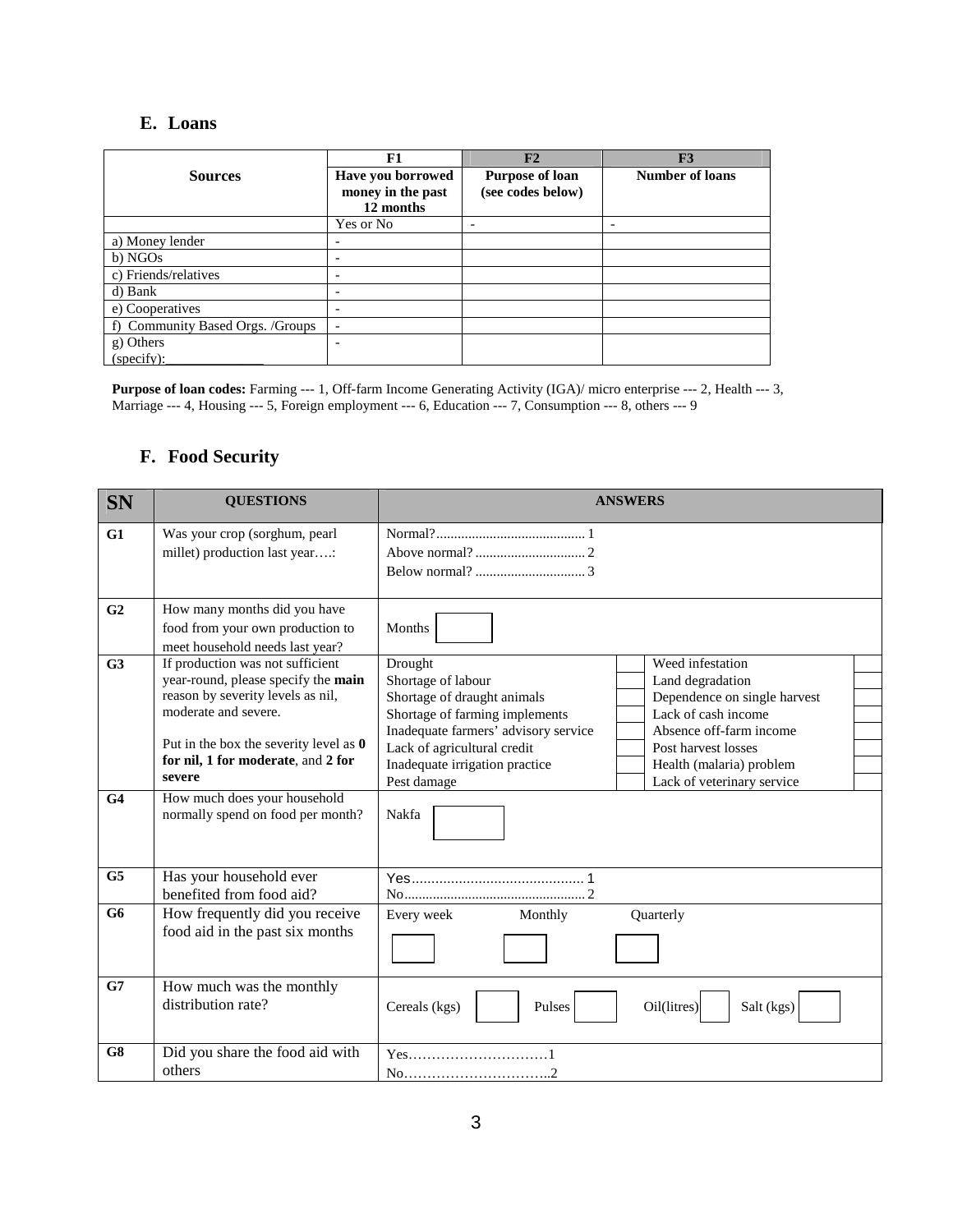## **G. Coping Strategies Responses (CSI)**

|                   | In the past 30 days, if there have been times when you don't have enough food or money to buy food, how often has your |                     |                      |                      |                |              |     |
|-------------------|------------------------------------------------------------------------------------------------------------------------|---------------------|----------------------|----------------------|----------------|--------------|-----|
| household had to: |                                                                                                                        |                     |                      |                      |                |              |     |
| <b>SN</b>         | <b>Coping Option</b>                                                                                                   |                     |                      |                      | Times per week |              |     |
|                   |                                                                                                                        | <b>Every</b><br>day | $3-6$ times/<br>week | $1-2$ times/<br>week | Less than 1    | <b>Never</b> | N/A |
| H1                | Rely on less preferred and less expensive foods                                                                        |                     |                      |                      |                |              |     |
| H <sub>2</sub>    | Borrow food, or rely on help from friends or                                                                           |                     |                      |                      |                |              |     |
|                   | relatives                                                                                                              |                     |                      |                      |                |              |     |
| H <sub>3</sub>    | Purchase food on credit                                                                                                |                     |                      |                      |                |              |     |
| <b>H4</b>         | Gather wild food                                                                                                       |                     |                      |                      |                |              |     |
| H <sub>5</sub>    | Consume seed stock held for next season                                                                                |                     |                      |                      |                |              |     |
| <b>H6</b>         | Send household members to live elsewhere                                                                               |                     |                      |                      |                |              |     |
| H7                | Limit portion sizes at mealtimes                                                                                       |                     |                      |                      |                |              |     |
| <b>H8</b>         | Restrict consumption of adults so children can                                                                         |                     |                      |                      |                |              |     |
|                   | eat                                                                                                                    |                     |                      |                      |                |              |     |
| H <sub>9</sub>    | Reduce the number of meals eaten in a day                                                                              |                     |                      |                      |                |              |     |
| <b>H10</b>        | Skip entire days without eating                                                                                        |                     |                      |                      |                |              |     |
| H <sub>11</sub>   | Sell jewellery or household items to purchase                                                                          |                     |                      |                      |                |              |     |
|                   | food                                                                                                                   |                     |                      |                      |                |              |     |
| H <sub>12</sub>   | Sell farm implements to purchase food                                                                                  |                     |                      |                      |                |              |     |

# **In the past 30 days, if there have been times when you don't have enough food or money to buy food, how often has you**

### **I. Physical Infrastructure**

| .<br><b>SN</b>     | <b>OUESTIONS</b>                                                                                                | <b>ANSWERS</b>           |
|--------------------|-----------------------------------------------------------------------------------------------------------------|--------------------------|
| $\mathbf{I}$<br>12 | What is your main drinking water source?<br>How far are the water sources from your home?<br>(walking distance) | Minutes<br>Hours<br>Days |
| I3                 | How far are the health facilities from your home ?(walking<br>distances)                                        | Minutes<br>Hours<br>Days |
| I <sub>4</sub>     | How far are schools from your home?<br>(walking distance)                                                       | Minutes<br>Hours<br>Days |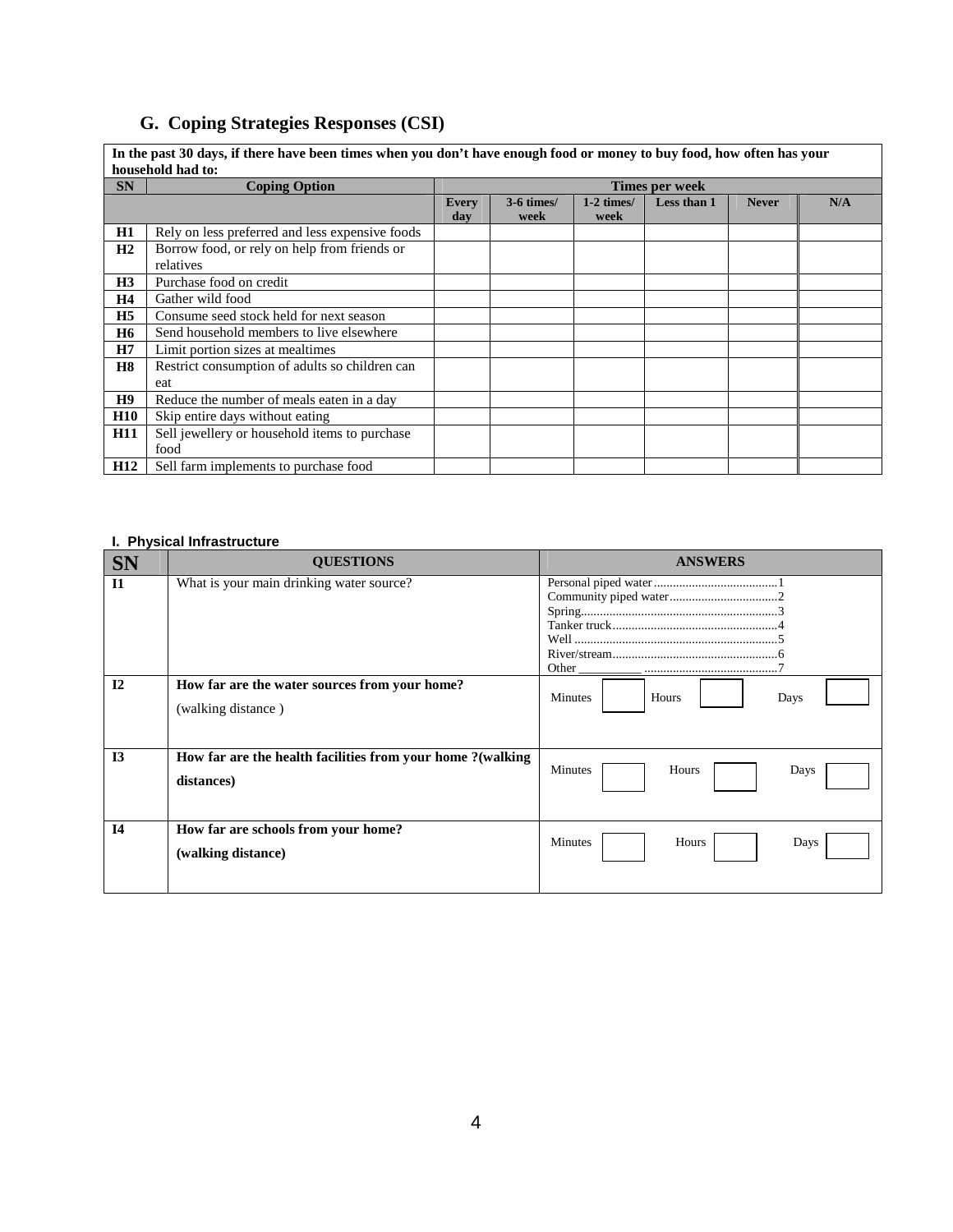### **Appendix B: Check lists for focus group (FG) discussions**

The following are issues discussed during the focus group discussions:

### **1. Agricultural production**

- 1.1. Major crops grown in the area.
- 1.2. Prioritization in terms of their importance as food crop and cash source.
- 1.3. Production constraints.
- 1.4. Productivity of major crops (kg per hectare or any other local measurement).
- 1.5. Months that own harvest could cover food need (one month, two months, all year round etc.) in good and bad years.
- 1.6. Any year in the past that households were able to cover all their food and cash needs.
- 1.7. Farmer's perception of the last crop season (2005) (good or bad), and level of production.
- 1.8. Frequency (cycle) that drought attacked the area (every two, three, five, ten years).
- 1.9. Wealth categorization (rich, medium, poor) and the criteria used to come up with this categorization.
- 1.10. Livestock productivity (litre of milk/goat, litre of milk/camel, litre of milk/camel, etc.).
- 1.11. Livestock migration pattern.
- 1.12. Adequacy of veterinary services.
- 1.13. Pasture and water availability.

### **2. Relief aid**

- 2.1. Food aid ration size (average rate) kg/month/individual (for cereals, pulses, oil).
- 2.2. Frequency of distribution (half-monthly, monthly, quarterly, etc.).
- 2.3. Length of time they have been receiving food aid continuously in the past few years.
- 2.4. Any Food-for-Work (FFW) or Cash-for-Work (CFW) programmes before and present.
- 2.5. Farmer's preference for FFW and CFW programmes (which one is more appropriate and satisfies their need more, and why?).
- 2.6. Decision making in selecting beneficiaries (village elderly committee, government, etc.) and the criteria employed for selecting.
- 2.7. Food aid sharing with neighbours and relatives.

### **3. Income Sources**

3.1. Major source of income for covering household basic needs (food and non-food need).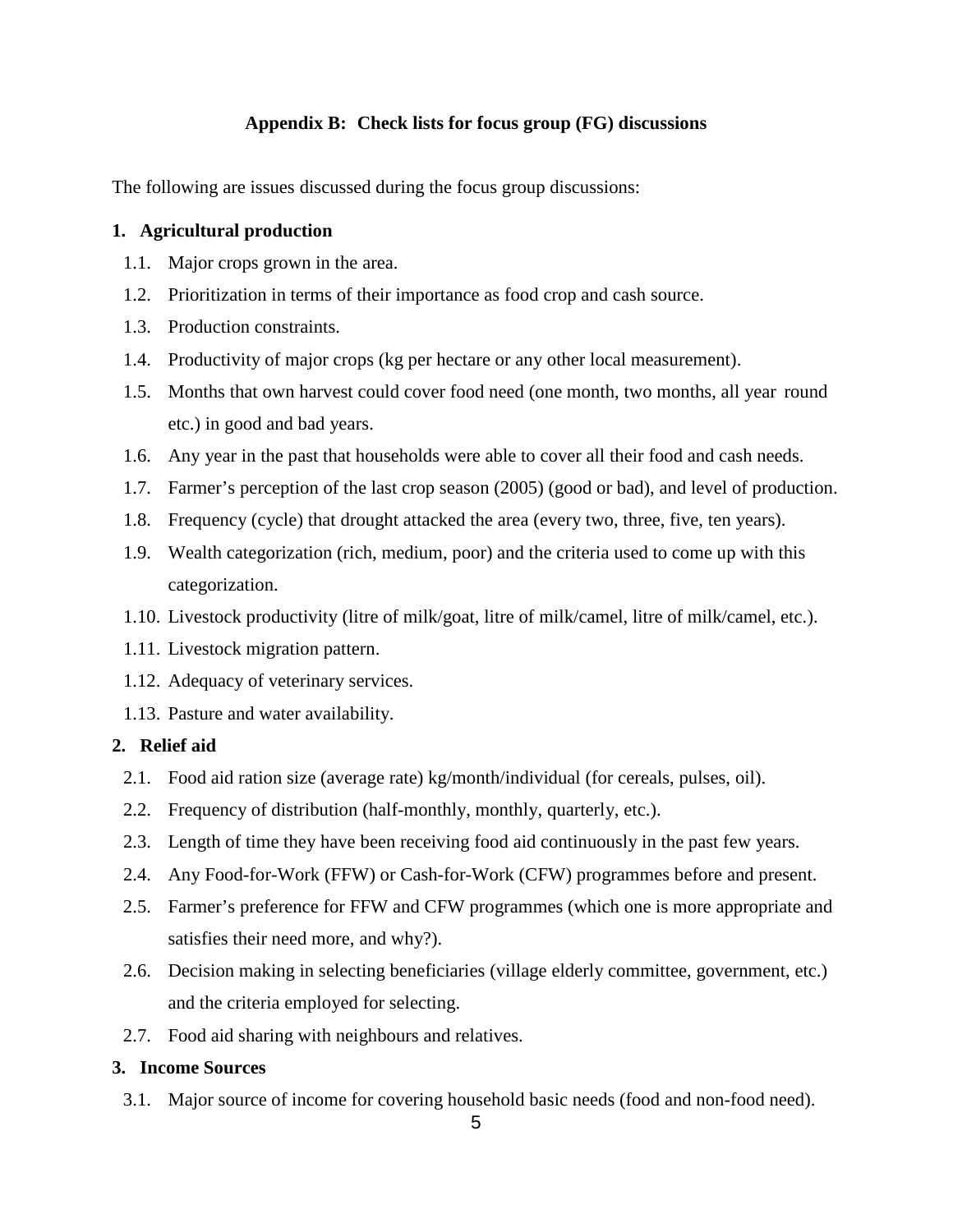- 3.2. Traditional credit and saving practices.
- 3.3. Existence of small micro-finance activities supported by the government and/or NGOs.

### **4. Coping strategies**

- 4.1. Coping strategies farm households employ in time of food shortage (according to their severity).
	- Rely on less preferred and less expensive foods
	- Borrow food, or rely on help from friends or relatives
	- Purchase food on credit
	- Gather wild food
	- Consume seed stock held for next season
	- Send household members to live elsewhere
	- Limit portion sizes at mealtimes
	- Restrict consumption of adults so children can eat
	- Reduced the number of meals eaten in a day
	- Skip entire days without eating
	- Sold farm implements to purchase food

### **5. Access to market**

- 5.1. Major trading commodities (food grains, livestock, etc.).
- 5.2. Location (Dasse or other places and distance from the villages).
- 5.3. Seasonality (seasonal or throughout the year).
- 5.4. Adequacy in terms of satisfying basic needs.

### **6. Social service**

- 6.1. Drinking water sources and distance from home (both for livestock and human use).
- 6.2. Health facilities (proximity and adequacy, number of clinics and health personnel).
- 6.3. Source of fuel (fire wood collection and distance form home, who is responsible, frequency of fetching firewood in a week/month).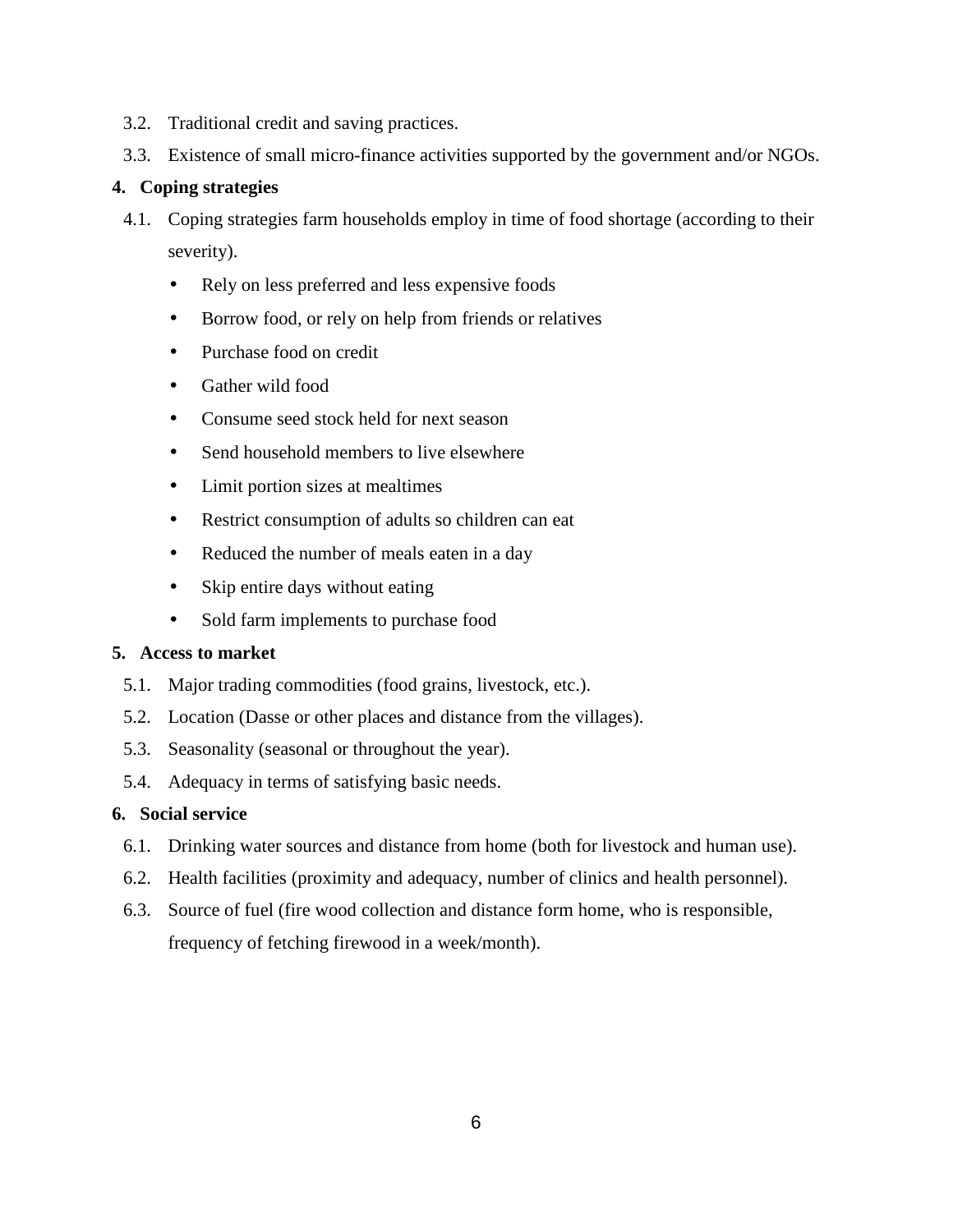### **Appendix C: Source of food and income**

| Source of    | <b>Female-headed households</b>      |                                     |                                                  | <b>Male-headed households</b>          |  |  |
|--------------|--------------------------------------|-------------------------------------|--------------------------------------------------|----------------------------------------|--|--|
| food         | Kilograms per month<br>per household | Per cent of total<br>available food | Kilograms per<br>month per household<br>produced | Per cent of<br>total available<br>food |  |  |
| Production   | 20                                   | 39                                  | 28                                               | 46                                     |  |  |
| Purchase     | 20                                   | 39                                  | 22                                               | 36                                     |  |  |
| Food aid     |                                      | 22                                  |                                                  | 18                                     |  |  |
| <b>Total</b> | 51                                   | 100                                 | -61                                              | 100                                    |  |  |

**Table C. 1: Availability of food by source in Dasse Administrative Area, November 2005 (n = 101)** 

**Table C.2: Income sources in Dasse Administrative Area, November 2005 (n = 101)**

| Income resources                | <b>Number of Respondents</b><br>answer "yes" | Percentage | Rank     |
|---------------------------------|----------------------------------------------|------------|----------|
| Agricultural labour             | 55                                           | 54         |          |
| Livestock                       | 45                                           | 45         |          |
| Crop harvest                    | 34                                           | 34         | 3        |
| Non-agricultural labour         | 31                                           | 31         | 4        |
| Fuel wood                       | 28                                           | 28         | 5        |
| Remittances from inside Eritrea | 20                                           | 20         | 6        |
| Hand craft products             | 18                                           | 18         |          |
| Poultry                         | 15                                           | 15         | 8        |
| Beekeeping                      |                                              |            | 9        |
| Petty business                  | $\Omega$                                     |            | 10       |
| Remittances from abroad         | $\Omega$                                     |            | $\Omega$ |

| Table C.4: Source of loan in Dasse Administrative Area, November 2005 (n-101) |  |  |  |  |  |  |  |  |  |
|-------------------------------------------------------------------------------|--|--|--|--|--|--|--|--|--|
|-------------------------------------------------------------------------------|--|--|--|--|--|--|--|--|--|

| Loan from         | <b>Number of respondents</b> | Percentage |
|-------------------|------------------------------|------------|
| Money lenders     |                              |            |
| <b>NGOs</b>       |                              |            |
| Friends/relatives | 23                           | 23         |
| Bank              |                              |            |
| Cooperatives      |                              |            |
| <b>CBOs</b>       |                              |            |
| Others            |                              |            |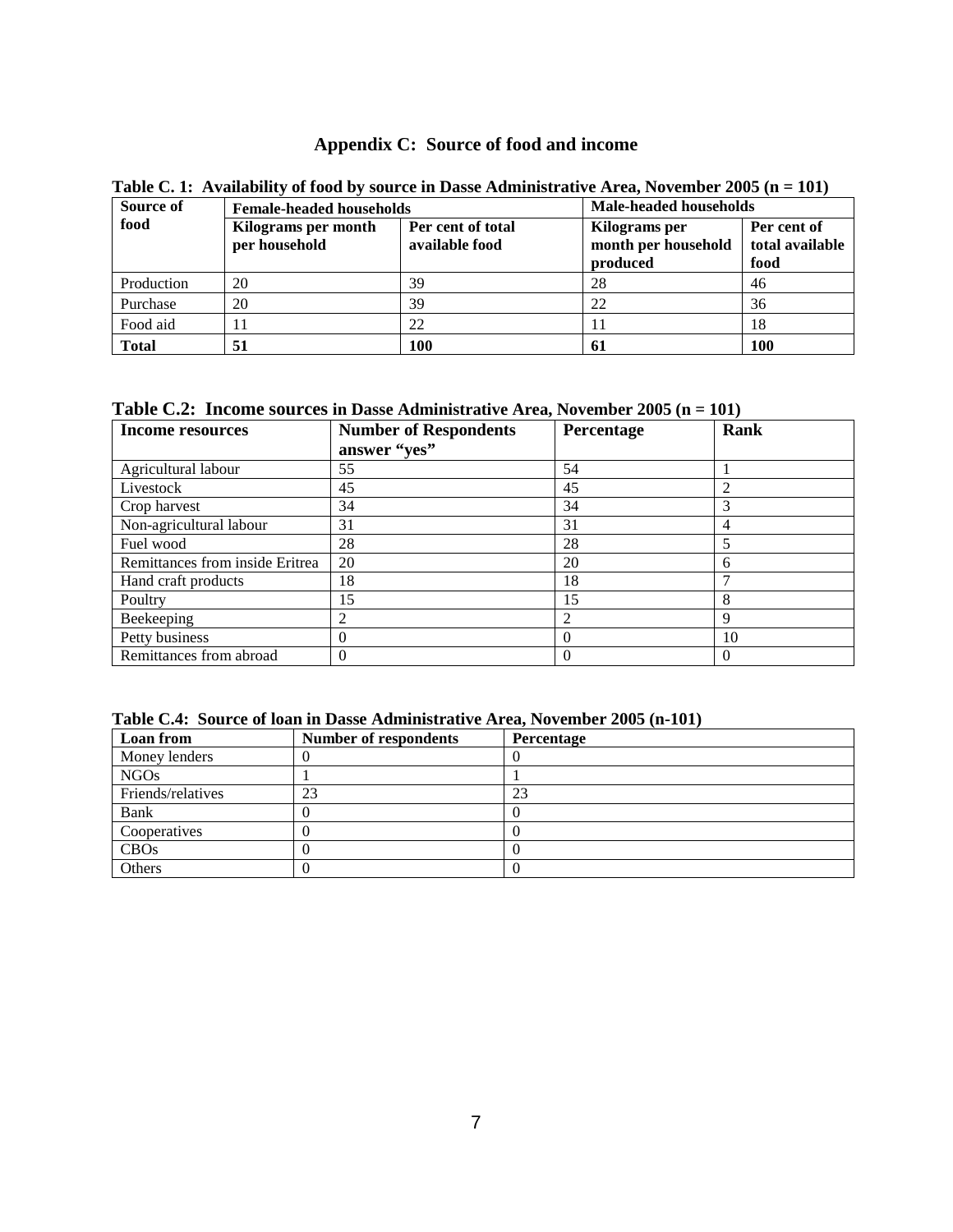### **Appendix D: Food aid distribution**

**Table D. 1: Frequency of food aid distribution in Dasse Administrative Area, November 2005 (n=101)** 

| Did you receive food aid | Number of   | <b>Frequency of distribution</b> |                |                  | Food aid |
|--------------------------|-------------|----------------------------------|----------------|------------------|----------|
| in the past few moths    | respondents | Weekly                           | <b>Monthly</b> | <b>Quarterly</b> | sharing  |
| Yes                      | 98          |                                  | $\mathbf{Q}$   |                  |          |
| No                       |             |                                  |                |                  | 90       |
| Total                    | 101         |                                  |                |                  |          |

**Table D. 2: General food aid distributions rate in Dasse Administrative Area, November 2005 (n=101)**

| <b>Villages</b> |                | Food aid average distributions rate<br>(Kg/household/month) |     |             |  |  |
|-----------------|----------------|-------------------------------------------------------------|-----|-------------|--|--|
|                 | <b>Cereals</b> | <b>Pulses</b>                                               | Oil | <b>Salt</b> |  |  |
| Aburna          | 23             |                                                             | 1.5 | 1.0         |  |  |
| Berbere         | 27.5           | 3.4                                                         | 2.1 | 1.0         |  |  |
| Darettale       | 33.3           | 2.3                                                         |     |             |  |  |
| Dasse           | 34.5           | 4.4                                                         | 1.8 | 1.0         |  |  |
| Shigilliti      | 40.6           | 6.6                                                         | 2.4 | 1.1         |  |  |
| Ugaro           | 15.9           | 3.4                                                         | 1.5 | 1.0         |  |  |
| Average         |                |                                                             |     |             |  |  |

| Table D.3: Food aid distribution by gender of household head in Dasse Administrative Area, |
|--------------------------------------------------------------------------------------------|
| November 2005 $(n=101)$                                                                    |

| <b>Household heads</b> | Number of<br>food aid | <b>Average ration rate</b><br>(Kg/household/month) |               |            |             |
|------------------------|-----------------------|----------------------------------------------------|---------------|------------|-------------|
|                        | recipients            | <b>Cereals</b>                                     | <b>Pulses</b> | Oil        | <b>Salt</b> |
| Male headed households | 43                    | 28.0                                               | 4.2           | 1.0        |             |
| Female headed          | 55                    | 29.9                                               | 4.0           | $\cdot$ .7 | $1.0\,$     |
| households             |                       |                                                    |               |            |             |
| <b>Total</b>           | 98                    | 28.95                                              | 4.10          | 1.40       | $1.0\,$     |

|--|

| <b>Food item</b> | <b>Distribution rate</b> | <b>Remarks</b>                      |
|------------------|--------------------------|-------------------------------------|
|                  | (kg/household/month)     |                                     |
| Cereals          | 29.1                     | More than 90 percent of it is wheat |
| Pulses           |                          |                                     |
| O <sub>il</sub>  |                          |                                     |
| Salt             |                          |                                     |